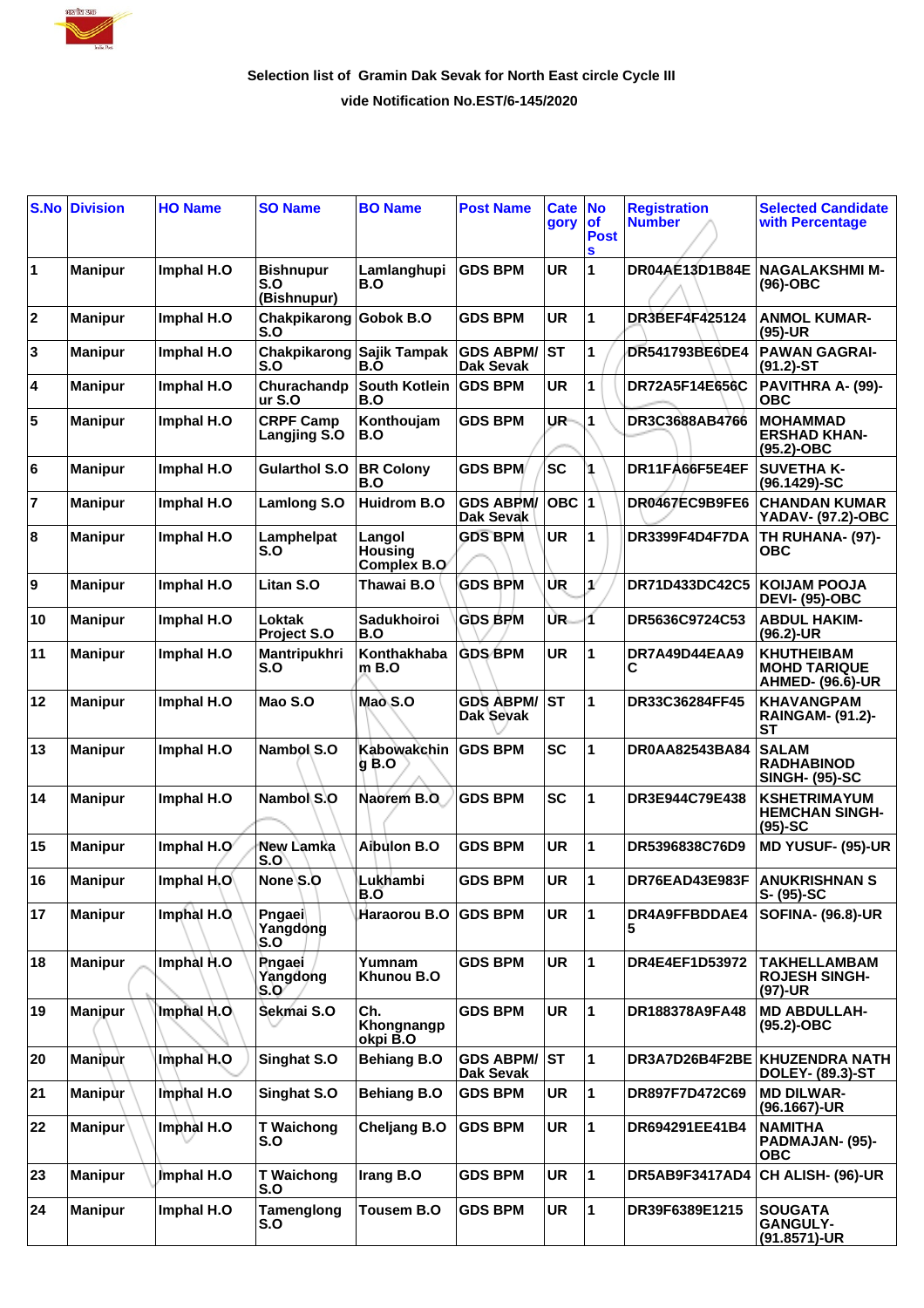| 25 | <b>Manipur</b> | Imphal H.O        | <b>Ukhrul S.O</b>           | Nungshang<br>B.O                  | <b>GDS BPM</b>                          | <b>UR</b> | $\overline{\mathbf{1}}$ | DR573D14DF1CB3 PINKI- (95)-OBC |                                                                 |
|----|----------------|-------------------|-----------------------------|-----------------------------------|-----------------------------------------|-----------|-------------------------|--------------------------------|-----------------------------------------------------------------|
| 26 | <b>Manipur</b> | Imphal H.O        | <b>Yairipok S.O</b>         | Angtha B.O                        | <b>GDS BPM</b>                          | OBC $ 1$  |                         | <b>DR0CA3A818543E</b>          | <b>RITA SHEIKH-</b><br>(96.2)-OBC                               |
| 27 | <b>Manipur</b> | Imphal H.O        | <b>Yairipok S.O</b>         | Heinganglok<br>B.O                | <b>GDS BPM</b>                          | <b>UR</b> | 1                       | DR148AF9469746                 | <b>MUHAMMAD</b><br><b>ABDUS SATAR-</b><br>$(96.8)$ -UR          |
| 28 | <b>Manipur</b> | Imphal H.O        | <b>Yairipok S.O</b>         | Kamu<br>Tongam B.O                | <b>GDS BPM</b>                          | <b>ST</b> | 1                       | DR4641287255A9                 | <b>KARBE DARSHIM</b><br><b>MARING- (93.1)-ST</b>                |
| 29 | <b>Mizoram</b> | Aizawl H.O        | Aibawk S.O                  | Hmuifang B.O GDS BPM              |                                         | <b>ST</b> | 1                       | DR4442A2619C7B                 | <b>GRACY</b><br><b>LALKHAWNGAIHI-</b><br>$(91.6)$ -ST           |
| 30 | <b>Mizoram</b> | Aizawl H.O        | Aibawk S.O                  | Sialsuk B.O                       | <b>GDS BPM</b>                          | <b>ST</b> | 1                       | DR2D4E4767B768                 | H LALRINKIMI- (88)-<br>SТ                                       |
| 31 | <b>Mizoram</b> | Aizawl H.O        | <b>Bilkhawthlir</b><br>S.O  | N Chawnpui<br>B.O                 | <b>GDS BPM</b>                          | <b>UR</b> | 1                       | DR797E815541E6                 | <b>WILSON</b><br><b>LALRUATMAWIA</b><br><b>SAILO- (80.8)-ST</b> |
| 32 | <b>Mizoram</b> | <b>Aizawl H.O</b> | Champhai<br>S.O             | <b>Bethel B.O</b>                 | <b>GDS BPM</b>                          | <b>ST</b> | 1                       | DR2FC9D6E69F72                 | <b>MARINA</b><br><b>LALFAKAWMI-</b><br>$(81.2) - ST$            |
| 33 | <b>Mizoram</b> | Aizawl H.O        | Champhai<br>S.O             | <b>Kelkang B.O</b>                | <b>GDS ABPM/ ST</b><br><b>Dak Sevak</b> |           | 1                       | DR3A3FB644689B                 | <b>MALSAWMZELI-</b><br>$(78.6)$ -ST                             |
| 34 | <b>Mizoram</b> | Aizawl H.O        | Champhai<br>S.O             | <b>Leisenzo B.O</b>               | <b>GDS BPM</b>                          | SТ        | 1                       | DR0AF4D347B682                 | <b>REMRUATFELA-</b><br>$(68.6) - ST$                            |
| 35 | <b>Mizoram</b> | Aizawl H.O        | Champhai<br>S.O             | Murlen B.O                        | <b>GDS BPM</b>                          | <b>ST</b> | 1                       | DR435A9321EBC8                 | <b>LALRAMCHHUANI</b><br><b>HNAMTE- (66.6)-ST</b>                |
| 36 | <b>Mizoram</b> | <b>Aizawl H.O</b> | Champhai<br>S.O             | <b>Ruantlang</b><br>B.O           | <b>GDS BPM</b>                          | <b>ST</b> | 1                       | DR12471A943941                 | <b>LALREMRUATA</b><br><b>PARTE- (80.4)-ST</b>                   |
| 37 | <b>Mizoram</b> | Aizawl H.O        | Chawngte<br>S.O             | <b>Borapansury</b><br>B.O         | <b>GDS BPM</b>                          | <b>UR</b> | 1                       | DR22B1AB1158C9                 | <b>JAMES CHAKMA-</b><br>$(78.8) - ST$                           |
| 38 | <b>Mizoram</b> | Aizawl H.O        | Chawngte<br>S.O             | Jarulsury B.O GDS BPM             |                                         | <b>ST</b> | 1                       | DR5EE826A718B2                 | <b>ELEN IDA K</b><br><b>PANGAMTE-</b><br>$(66.3333) - ST$       |
| 39 | <b>Mizoram</b> | Aizawl H.O        | Chawngte<br>S.O             | Kamalanagar<br>S.O<br>(LawngtIB.O | <b>GDS BPM</b>                          | ÙR.       | ď                       | DR2FE4E193D5E4                 | v<br><b>MALSAWMTLUANG</b><br>I- (99.8)-ST                       |
| 40 | <b>Mizoram</b> | Aizawl H.O        | Darlawn S.O                 | Lungsum B.O                       | <b>GDS BPM</b>                          | <b>ST</b> | 1                       | DR4F4B863F53B2                 | ZARZOLIANA-<br>$(77.4)$ -ST                                     |
|    |                |                   |                             |                                   |                                         |           |                         |                                |                                                                 |
| 41 | <b>Mizoram</b> | Aizawl H.O        | Darlawn S.O                 | N.Tinghmun<br>B.O                 | <b>GDS BPM</b>                          | <b>UR</b> | 1                       | DR8FC8F5A1A5AF                 | <b>IMANUEL</b><br><b>LALTHANFELA-</b><br>$(79.8) - ST$          |
| 42 | <b>Mizoram</b> | Aizawl H.O        | Darlawn S.O                 | <b>New Vervek</b><br>B.O          | <b>GDS BPM</b>                          | <b>ST</b> | 1                       | <b>DR3E619CF556E6</b>          | <b>HMANGAIHZUALI-</b><br>(79.4)-ST                              |
| 43 | <b>Mizoram</b> | Aizawl H.O        | Darlawn S.O                 | Sailutar B.O                      | <b>GDS BPM</b>                          | <b>ST</b> | 1                       | DR5D6FAEA145C6                 | NGAMLAWMSANG<br>JOUTE- (83.3333)-<br><b>ST</b>                  |
| 44 | <b>Mizoram</b> | <b>Aizawl H.O</b> | Darlawn S.O.                | <b>Thingsat B.O</b>               | <b>GDS BPM</b>                          | <b>ST</b> | 1                       | DR64239716F642                 | <b>REBECCA</b><br><b>MALSAWMKIMI-</b><br>$(72)$ -ST             |
| 45 | <b>Mizoram</b> | Aizawl H.O        | Demagiri S.O                | Diblibagh B.O GDS BPM             |                                         | <b>UR</b> | 1                       | DR734A56989FE4                 | <b>HC</b><br>LALTHANGMAWIA-<br>$(66.8)$ -ST                     |
| 46 | <b>Mizoram</b> | Aizawl H.O        | Durtlang S.O                | Selesih B.O                       | <b>GDS BPM</b>                          | <b>ST</b> | 1                       | DR0A1CBA49647D                 | <b>MARIA</b><br>SТ                                              |
| 47 | <b>Mizoram</b> | Aizawi H.O        | Hnahthial S.O               | <b>Bualpui H</b>                  | <b>GDS BPM</b>                          | <b>ST</b> | 1                       | DR7E7A55585D94                 | LALRINHLUI- (97.8)-<br><b>LALHRIATSANGI-</b><br>$(82.6)$ -ST    |
| 48 | <b>Mizoram</b> | Aizawl H.O.       | Hnahthial S.O Cherhlun B.O  |                                   | <b>GDS BPM</b>                          | <b>ST</b> | 1                       | DR8BF6D8518C4E                 | <b>VANLALMAWII-</b><br>$(75.6)$ -ST                             |
| 49 | <b>Mizoram</b> | Aizawl H.O        | <b>Hnahthial S.O</b>        | Muallianpui<br>B.O                | <b>GDS BPM</b>                          | <b>UR</b> | 1                       | DR44C6AAC5B3C<br>7             | <b>MIMI</b><br><b>RAMNGAIHAWMI-</b><br>$(84.6)$ -ST             |
| 50 | <b>Mizoram</b> | Aizawl H.O        | Hnahthial S.O Tarpho B.O    |                                   | <b>GDS BPM</b>                          | <b>UR</b> | 1                       | DR2EFEC61FB6D<br>Е             | <b>PC</b><br><b>LALNUNTLUANGA-</b><br>$(79)-ST$                 |
| 51 | <b>Mizoram</b> | Aizawl H.O        | Hnahthial S.O Thiltlang B.O |                                   | <b>GDS BPM</b>                          | <b>ST</b> | 1                       | DR8EF1615D5997                 | LALREMTLUANGA-<br>$(75.3)$ -ST                                  |
| 52 | <b>Mizoram</b> | Aizawl H.O        | Kawnpui S.O                 | Hortoki B.O                       | <b>GDS BPM</b>                          | <b>ST</b> | 1                       | DR4ADC838D7A1<br>D             | <b>LALROKIMA</b><br><b>RALTE- (80.4)-ST</b>                     |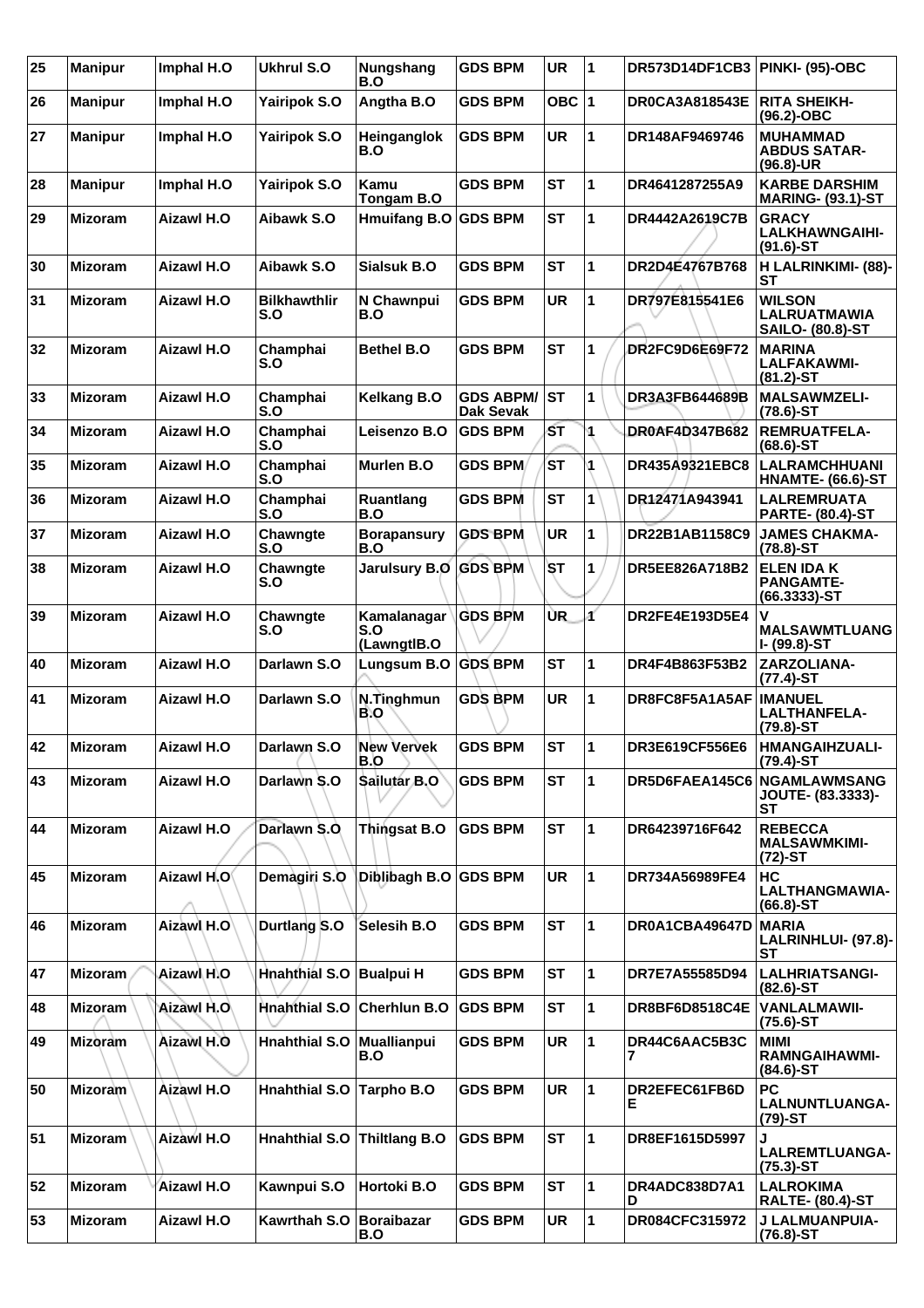| 54 | <b>Mizoram</b> | Aizawl H.O        | Kawrthah S.O   Momcherra   | B.O                              | <b>GDS BPM</b>                          | <b>UR</b> | 1           | DR45973283AA3E                 | <b>R LALRUATSANGI-</b><br>$(61.2)$ -ST                 |
|----|----------------|-------------------|----------------------------|----------------------------------|-----------------------------------------|-----------|-------------|--------------------------------|--------------------------------------------------------|
| 55 | <b>Mizoram</b> | Aizawl H.O        | Kawrthah S.O               | <b>Zamuang B.O</b>               | <b>GDS BPM</b>                          | UR        | 1           | DR7DAAAB4AC73<br>9             | <b>SAIDINGPUIA</b><br><b>SAILO- (73.4)-ST</b>          |
| 56 | <b>Mizoram</b> | Aizawl H.O        | Khawzawl<br>S.O            | <b>Ngaizawl B.O</b>              | <b>GDS BPM</b>                          | <b>ST</b> | 1           | DR19EAB6FA97A<br>D             | NINGZADIMI- (79.2)-<br>SТ                              |
| 57 | <b>Mizoram</b> | <b>Aizawl H.O</b> | Khawzawl<br>S.O            | <b>Tualte B.O</b>                | <b>GDS BPM</b>                          | <b>ST</b> | 1           | DR2E4C6BE78161                 | <b>K LALLIANSANGA-</b><br>$(72)-ST$                    |
| 58 | <b>Mizoram</b> | Aizawl H.O        | Kolasib S.O                | Bairabi B.O                      | <b>GDS BPM</b>                          | <b>UR</b> | 1           | DR454B52BB6464                 | VL<br><b>HRUAITLUANGA-</b><br> (87.6)-ST               |
| 59 | <b>Mizoram</b> | <b>Aizawl H.O</b> | Kolasib S.O                | <b>Chuhvel B.O</b>               | <b>GDS BPM</b>                          | <b>UR</b> | 1           | DR53954E591F74                 | <b>SANGMUANKIMA-</b><br>$(80.4)$ -ST                   |
| 60 | <b>Mizoram</b> | <b>Aizawl H.O</b> | Kulikawn S.O               | <b>Maubawk B.O</b>               | <b>GDS BPM</b>                          | <b>ST</b> | 1           | DR845AAEBA441E                 | LALREMLIANA-<br>$(90.4)$ -ST                           |
| 61 | <b>Mizoram</b> | Aizawl H.O        | <b>Kulikawn S.O</b>        | <b>Muallungthu</b><br>B.O        | <b>GDS BPM</b>                          | <b>ST</b> | 1           | <b>DR84538EB1AF65</b>          | <b>FRANCIS</b><br>LALAWMPUIA- (88)-<br>SТ              |
| 62 | <b>Mizoram</b> | <b>Aizawl H.O</b> | Kulikawn S.O               | Thingdawlmel GDS BPM<br>riat B.O |                                         | <b>ST</b> | 1           | DR28D4C4344E75                 | <b>LALLAWMKIMA</b><br><b>VARTE- (89.2)-ST</b>          |
| 63 | <b>Mizoram</b> | Aizawl H.O        | Lawngtlai S.O              | <b>Bungtlang 'S'</b><br>B.O      | <b>GDS ABPM/</b><br><b>Dak Sevak</b>    | ST        | 1           | DR118A1D7F6C83                 | <b>NANCY</b><br><b>LALHRIATPUII-</b><br>$(83.4)$ -ST   |
| 64 | <b>Mizoram</b> | <b>Aizawl H.O</b> | Lawngtlai S.O              | <b>Bungtlang 'S'</b><br>B.O      | <b>GDS BPM</b>                          | ST        | 1           | DR4472CCE8FABF                 | LALRINAWMA-<br>$(79.8) - ST$                           |
| 65 | <b>Mizoram</b> | <b>Aizawl H.O</b> | Lawngtlai S.O Chamdur B.O  |                                  | <b>GDS ABPM/</b><br>Dak Sevak           | <b>ST</b> | 1           | DR28EBDC8D36C<br>А             | <b>LALRAMCHUANSA</b><br><b>NGA- (78.4)-ST</b>          |
| 66 | <b>Mizoram</b> | Aizawl H.O        | Lawngtlai S.O Diltlang B.O |                                  | <b>GDS BPM</b>                          | <b>UR</b> | 1           | DR3B3636DB2DA8                 | ١c<br><b>LALHMANGAIHTLU</b><br><b>ANGI- (79)-ST</b>    |
| 67 | <b>Mizoram</b> | Aizawl H.O        |                            | Lawngtlai S.O Lawngtlai S.O      | <b>GDS ABPM/ST</b><br><b>Dak Sevak</b>  |           | 1           | DR68926E7CCBD4   LALRUATDIKI   | <b>PACHUAU- (87.2)-</b><br>SТ                          |
| 68 | <b>Mizoram</b> | <b>Aizawl H.O</b> | Lawngtlai S.O Mampui B.O   |                                  | <b>GDS BPM</b>                          | <b>UR</b> | ď           | DR0197CB6484C3                 | <b>T LALTHAZUALA-</b><br>$(80.4)$ -ST                  |
| 69 | <b>Mizoram</b> | <b>Aizawl H.O</b> | Lawngtlai S.O              | <b>Mualbukawn</b><br>B.O         | <b>GDS BPM</b>                          | <b>UR</b> | 1           | DR8ED1E6295978                 | <b>FREDY ZODINPUIA-</b><br>$(55.6)$ -ST                |
| 70 | <b>Mizoram</b> | Aizawl H.O        | Lawngtlai S.O. Parva B.O   |                                  | <b>GDS ABPM/</b><br>Dak Sevak           | <b>UR</b> | 9           | DR1754CF44DFB2                 | VANLALTLAWMLO<br>VA- (59.2)-ST                         |
| 71 | <b>Mizoram</b> | <b>Aizawl H.O</b> | Lawngtlai S.O Parva B.O    |                                  | <b>GDS ABPM/</b><br>Dak Sevak           | <b>UR</b> | 9           | DR2A474ABE84A9 BAPLU CHAKMA-   | $(55.8) - ST$                                          |
| 72 | <b>Mizoram</b> | <b>Aizawl H.O</b> | Lawngtlai S.O Parva B.O    |                                  | GDS ABPM/ UR<br><b>Dak Sevak</b>        |           | 9           | DR34E96776B11E                 | <b>SAMSONA- (54.4)-</b><br>SТ                          |
| 73 | <b>Mizoram</b> | <b>Aizawl H.O</b> | Lawngtlai S.O Parva B.O    |                                  | <b>GDS ABPM/ UR</b><br>Dak Sevak        |           | 9           | DR5BB1468172BD                 | <b>IMANUEL</b><br><b>LALTHANTLUANG</b><br>A- (52.4)-ST |
| 74 | <b>Mizoram</b> | Aizawl H.O        | Lawngtlai S.O Parva B.O    |                                  | <b>GDS ABPM/ UR</b><br>Dak Sevak        |           | 9           | DR81CA325B8D43                 | <b>LALRUATTLUANG</b><br>A- (50.8)-ST                   |
| 75 | <b>Mizoram</b> | Aizawl H.O.       | Lawngtlai S.O Parva B.O    |                                  | <b>GDS ABPM/</b><br><b>Dak Sevak</b>    | UR.       | 9           | DR4E99658ABC51                 | LALRAMNGHAKA-<br>$(50)-ST$                             |
| 76 | <b>Mizoram</b> | Aizawl H.O        | Lawngtlai S.O. Parva B.O   |                                  | <b>GDS ABPM/ UR</b><br><b>Dak Sevak</b> |           | 9           | DR434F6ADF1A5E RC SAILIANPUIA- | (47.2)-ST                                              |
| 77 | <b>Mizoram</b> | Aizawl H.O        | Lawngtlai S.O Parva B.O    |                                  | <b>GDS ABPM/ UR</b><br><b>Dak Sevak</b> |           | 9           | DR5E7164248C34                 | <b>KOSHAL CHAKMA-</b><br>(46.6)-ST                     |
| 78 | <b>Mizoram</b> | Aizawl H.O        | Lawngtlai S.O Parva B.O    |                                  | <b>GDS ABPM/</b><br><b>Dak Sevak</b>    | UR.       | 9           | DR594478548F3D                 | <b>C LALNUNSIAMA-</b><br>$(45.6)$ -ST                  |
| 79 | <b>Mizoram</b> | Aizawl H.O.       | Lawngtlai S.O Vathuampui   | B.O                              | <b>GDS ABPM/ UR</b><br><b>Dak Sevak</b> |           | 4           | DR8D85BFDCAA4<br>A             | <b>LALHMINGSANGI-</b><br>$(69.4)$ -ST                  |
| 80 | <b>Mizoram</b> | Aizawl H.O        | Lawngtlai S.O              | Vathuampui<br>B.O                | <b>GDS ABPM/ UR</b><br>Dak Sevak        |           | 4           | DR094A73EB7CD<br>в             | <b>LUCY</b><br><b>LALAWMAWII-</b><br>$(65.6)$ -ST      |
| 81 | <b>Mizoram</b> | Aizawl H.O        | Lawngtlai S.O              | Vathuampui<br>B.O                | <b>GDS ABPM/ UR</b><br><b>Dak Sevak</b> |           | 4           | DR342A4B12CD33                 | <b>VANLALSANGI-</b><br>$(62.4)$ -ST                    |
| 82 | <b>Mizoram</b> | Aizawl H.O        | Lawngtlai S.O              | Vathuampui<br>B.O                | <b>GDS ABPM/ UR</b><br>Dak Sevak        |           | 4           | DR05EC379CBB6<br>в             | <b>UMESH CHHETRI-</b><br>$(62.2)$ -UR                  |
| 83 | <b>Mizoram</b> | Aizawl H.O        | Lawngtlai S.O Vathuampui   | B.O                              | <b>GDS BPM</b>                          | <b>UR</b> | 1           | DR14444BC7F43D                 | <b>LALHLIMAWMI-</b><br>$(68.8)$ -ST                    |
| 84 | <b>Mizoram</b> | Aizawl H.O        | <b>Lungdar S.O</b>         | <b>Tlangpui B.O</b>              | <b>GDS BPM</b>                          | <b>ST</b> | $\mathbf 1$ | DR2163DE17E334                 | <b>POHOR</b><br><b>DEBBARMA-</b><br>(66.8571)-ST       |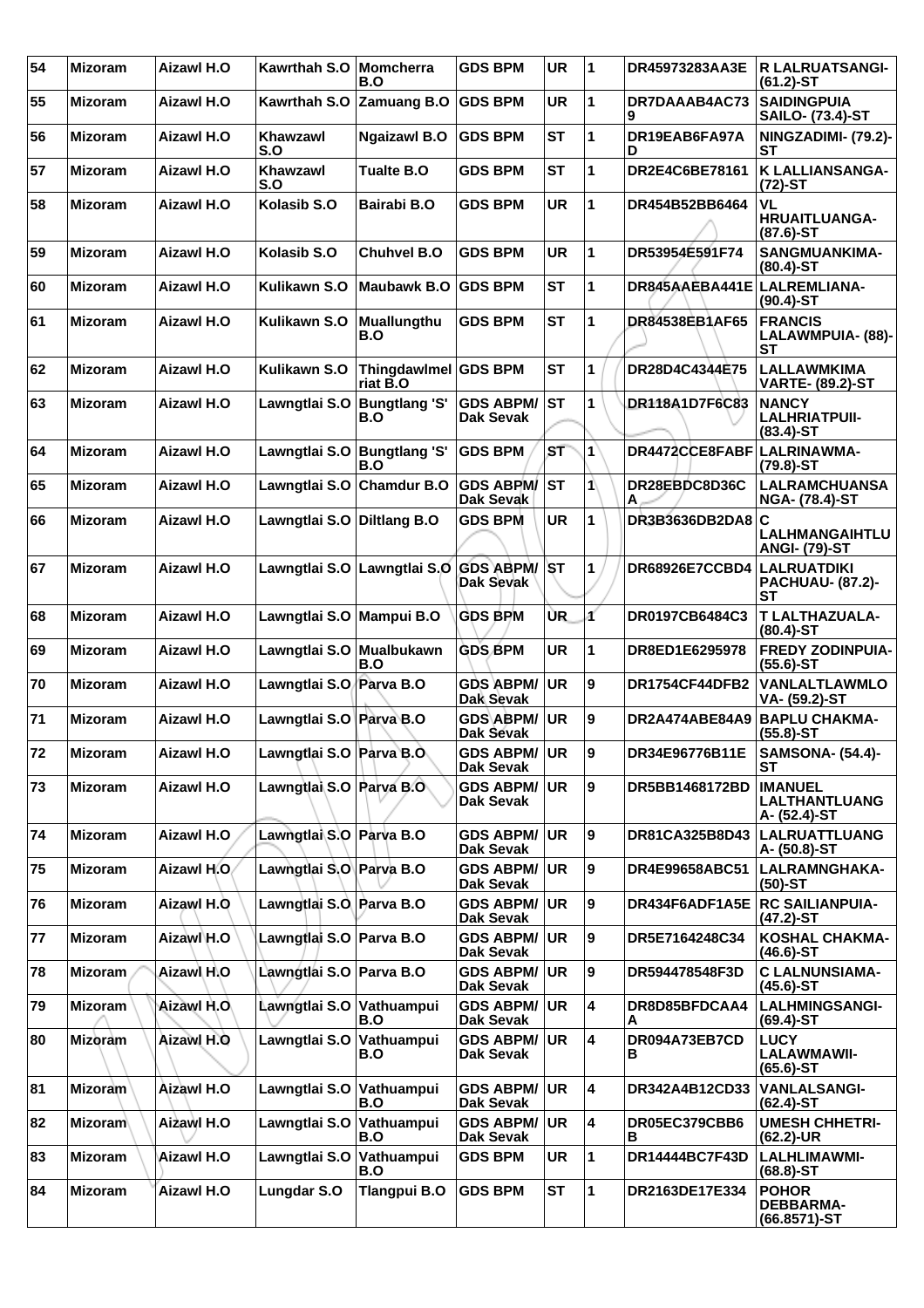| 85  | <b>Mizoram</b> | Aizawl H.O        | Lunglei S.O          | <b>Bualte B.O</b>               | <b>GDS BPM</b>                          | <b>ST</b> | 1              | DR52D15F2C915C                   | V LALSANGPUIA-<br>$(77.8)$ -ST                          |
|-----|----------------|-------------------|----------------------|---------------------------------|-----------------------------------------|-----------|----------------|----------------------------------|---------------------------------------------------------|
| 86  | <b>Mizoram</b> | Aizawl H.O        | Lunglei S.O          | Lungrang S'<br>B.O              | <b>GDS BPM</b>                          | <b>ST</b> | 1              | <b>DR533D6E37DF5C</b>            | <b>C LALRINZUALA-</b><br>$(71.6)$ -ST                   |
| 87  | <b>Mizoram</b> | Aizawl H.O        | Lunglei S.O          | Phairuangkai<br>B.O             | <b>GDS BPM</b>                          | <b>ST</b> | 1              | DR1B5CE14EE22F                   | <b>MUANZUALI</b><br><b>FANAI- (74.2)-ST</b>             |
| 88  | <b>Mizoram</b> | Aizawl H.O        | Lunglei S.O          | <b>Theiriat B.O</b>             | <b>GDS BPM</b>                          | <b>UR</b> | 1              | DR34F491E3B725                   | <b>LALRINAWMI- (86)-</b><br>ST                          |
| 89  | <b>Mizoram</b> | Aizawl H.O        | Lunglei S.O          | <b>Thenhlum</b><br>B.O          | <b>GDS BPM</b>                          | <b>UR</b> | 1              | DR5E6126692849                   | <b>FLALNUNSIAMI-</b><br>$(67.6)$ -ST                    |
| 90  | <b>Mizoram</b> | <b>Aizawl H.O</b> | Lunglei S.O          | Zobawk B.O                      | <b>GDS BPM</b>                          | <b>UR</b> | 1              | DR511B7C5FCFE9                   | <b>C LALVENPUIA-</b><br>$(87.8) - ST$                   |
| 91  | <b>Mizoram</b> | Aizawl H.O        | <b>Mamit S.O</b>     | N.Sabual B.O                    | <b>GDS BPM</b>                          | <b>UR</b> | 1              | DR68B2124A3459                   | <b>LALDUHAWMI</b><br>ZADENG- (73.8)-ST                  |
| 92  | <b>Mizoram</b> | Aizawl H.O        | <b>Mamit S.O</b>     | <b>Tuidam B.O</b>               | <b>GDS BPM</b>                          | <b>UR</b> | 1              | DR174411E95A7F                   | LALCHHANDAMA-<br>$(88)$ -ST                             |
| 93  | <b>Mizoram</b> | Aizawl H.O        | N. Vanlaiphai<br>S.O | Lungkawlh<br>B.O                | <b>GDS BPM</b>                          | <b>ST</b> | 1              | DR42FE82B55C39                   | <b>LALDINGPUII-</b><br>$(70.4)$ -ST                     |
| 94  | <b>Mizoram</b> | Aizawl H.O        | N. Vanlaiphai<br>S.O | <b>Sialsir B.O</b>              | <b>GDS BPM</b>                          | <b>UR</b> | 1              | DR343BDB6CF74D PC                | <b>LALCHAMLIANA-</b><br>$(70)-ST$                       |
| 95  | <b>Mizoram</b> | <b>Aizawl H.O</b> | Ngopa S.O            | Mimbung B.O                     | <b>GDS ABPM/</b><br>Dak Sevak           | <b>ST</b> | 1              | DR7E8C5BA7D995                   | <b>LALTHANSANGA-</b><br>$(75)-ST$                       |
| 96  | <b>Mizoram</b> | Aizawl H.O        | Ngopa S.O            | <b>Ne</b><br>Khawdungsei<br>B.O | <b>GDS BPM</b>                          | ŚТ        | 1              | <b>DR857E2D7E47CA</b>            | <b>R LALBIAKHLUA-</b><br>$(77.6)$ -ST                   |
| 97  | <b>Mizoram</b> | Aizawl H.O        | Ngopa S.O            | <b>Teikhang B.O</b>             | <b>GDS BPM</b>                          | <b>ST</b> | 1              | DR158F83DD69E9                   | S<br><b>ZAHMINGTHANGA-</b><br>$(86.2)$ -ST              |
| 98  | <b>Mizoram</b> | Aizawl H.O        | Phaileng S.O         | Tuipuibari<br>B.O               | <b>GDS BPM</b>                          | <b>UR</b> | 1              | <b>DR77EF154537BE</b>            | <b>VANLALDUHTHLA</b><br>NA- (67.8)-ST                   |
| 99  | <b>Mizoram</b> | <b>Aizawl H.O</b> | S.Khawbung<br>S.O    | Khuangthing<br>B.O              | <b>GDS BPM</b>                          | ۱S۲.      | ¥              | DR4ACE3E317D46   HC LALNGILNEII- | $(69)$ -ST                                              |
| 100 | <b>Mizoram</b> | Aizawl H.O        | S.Khawbung<br>S.O    | Samthang<br>B.O                 | <b>GDS BPM</b>                          | ST        | 1              | DR7E859C8B11AE                   | <b>MARINA</b><br><b>ZORINPUII- (76.2)-</b><br><b>ST</b> |
| 101 | <b>Mizoram</b> | Aizawl H.O        | S.Khawbung<br>S.O    | Vanzau B.O                      | <b>GDS BPM</b>                          | <b>ST</b> | 1              | DR1C3A519D3659                   | <b>VANLALENGA-</b><br>$(69.2)$ -ST                      |
| 102 | <b>Mizoram</b> | Aizawl H.O        | Saiha S.O            | <b>Chakhang</b><br>B.O          | <b>GDS BPM</b>                          | <b>ST</b> | 1              | DR5CDAAC869954                   | <b>CLEMENT K</b><br>NGURSANGLIANA-<br>$(68.6) - ST$     |
| 103 | <b>Mizoram</b> | <b>Aizawl H.O</b> | Saiha S.O            | Chapui B.O                      | <b>GDS BPM</b>                          | <b>ST</b> | 1              | DR6B3CC6C3423C                   | <b>LAWMSANGZUALA</b><br>- (73.4)-ST                     |
| 104 | <b>Mizoram</b> | Aizawl H.O        | Saiha S.O            | Chhuarlung<br>B.O               | <b>GDS ABPM/ST</b><br>Dak Sevak         |           | $\overline{2}$ | DR074E2E65CF8C                   | <b>JOSEPH</b><br><b>LALMUANPUIA-</b><br>$(75.6)$ -ST    |
| 105 | <b>Mizoram</b> | <b>Aizawl H.O</b> | Saiha S.O            | Chhuarlung<br>B.O               | <b>GDS ABPM/ ST</b><br>Dak Sevak        |           | $\mathbf{2}$   | DR4D5D452AB758                   | <b>ABISAKI</b><br><b>HLYCHHO- (68.2)-</b><br>SТ         |
| 106 | <b>Mizoram</b> | Aizawl H.O        | Saiha S.O            | Fungkah B.O                     | <b>GDS ABPM/ ST</b><br><b>Dak Sevak</b> |           | 1              | DR0245934E3FEE                   | <b>SIMON- (69.6)-ST</b>                                 |
| 107 | <b>Mizoram</b> | Aizawl H.O        | Saiha S.O            | Laki B.O                        | <b>GDS ABPM/ ST</b><br>Dak Sevak        |           | 1              | DR6619C23C7385                   | <b>K JEROME- (64.4)-</b><br>SТ                          |
| 108 | <b>Mizoram</b> | Aizawl H.O        | Saiha S.O            | Latawh B.O                      | <b>GDS ABPM/ ST</b><br><b>Dak Sevak</b> |           | 1              | DR4C4C7473E532                   | <b>KLALRUATFELA-</b><br>$(68.6)$ -ST                    |
| 109 | <b>Mizoram</b> | Aizawl H.O        | Saiha S.O            | Lawngban<br>B.O                 | <b>GDS ABPM/</b><br><b>Dak Sevak</b>    | <b>UR</b> | 1              | DR374A2A1B6762                   | <b>LALTHANGMAWIA-</b><br>(60)-ST                        |
| 110 | <b>Mizoram</b> | Aizawl H.O        | Saiha S.O            | Lungbun B.O                     | <b>GDS ABPM/ UR</b><br>Dak Sevak        |           | 1              | DR6744347CFF94                   | <b>JACOB FACHHAI-</b><br>$(57.8)$ -ST                   |
| 111 | <b>Mizoram</b> | Aizawl H.O        | Saiha S.O            | Lungpher 'S'<br>B.O             | <b>GDS ABPM/ST</b><br>Dak Sevak         |           | 1              | DR06E863DC4421                   | <b>C LALTHANZUALI-</b><br>$(68)$ -ST                    |
| 112 | <b>Mizoram</b> | Aizawl H.O        | Saiha S.O            | Phura B.O                       | <b>GDS ABPM/ UR</b><br><b>Dak Sevak</b> |           | 1              | DR4997B3645541                   | <b>B PILY- (56.8)-ST</b>                                |
| 113 | <b>Mizoram</b> | Aizawl H.O        | Saiha S.O            | Siata B.O                       | <b>GDS ABPM/ UR</b><br>Dak Sevak        |           | 1              | DR5EB7F4944DD6                   | <b>CHIA ING FC</b><br><b>PHOEBE- (67.8)-ST</b>          |
| 114 | <b>Mizoram</b> | Aizawl H.O        | Saiha S.O            | Siata B.O                       | <b>GDS BPM</b>                          | UR        | 1              | DR6BA7DFF44B21                   | ΙB<br>LALMALSAWMTLU<br>ANGA- (60.6)-ST                  |
| 115 | <b>Mizoram</b> | Aizawl H.O        | Saiha S.O            | <b>Tongkolong</b><br>B.O        | <b>GDS BPM</b>                          | UR        | 1              | DR47314D441465                   | K BEILAICHHO-<br>(62.4)-ST                              |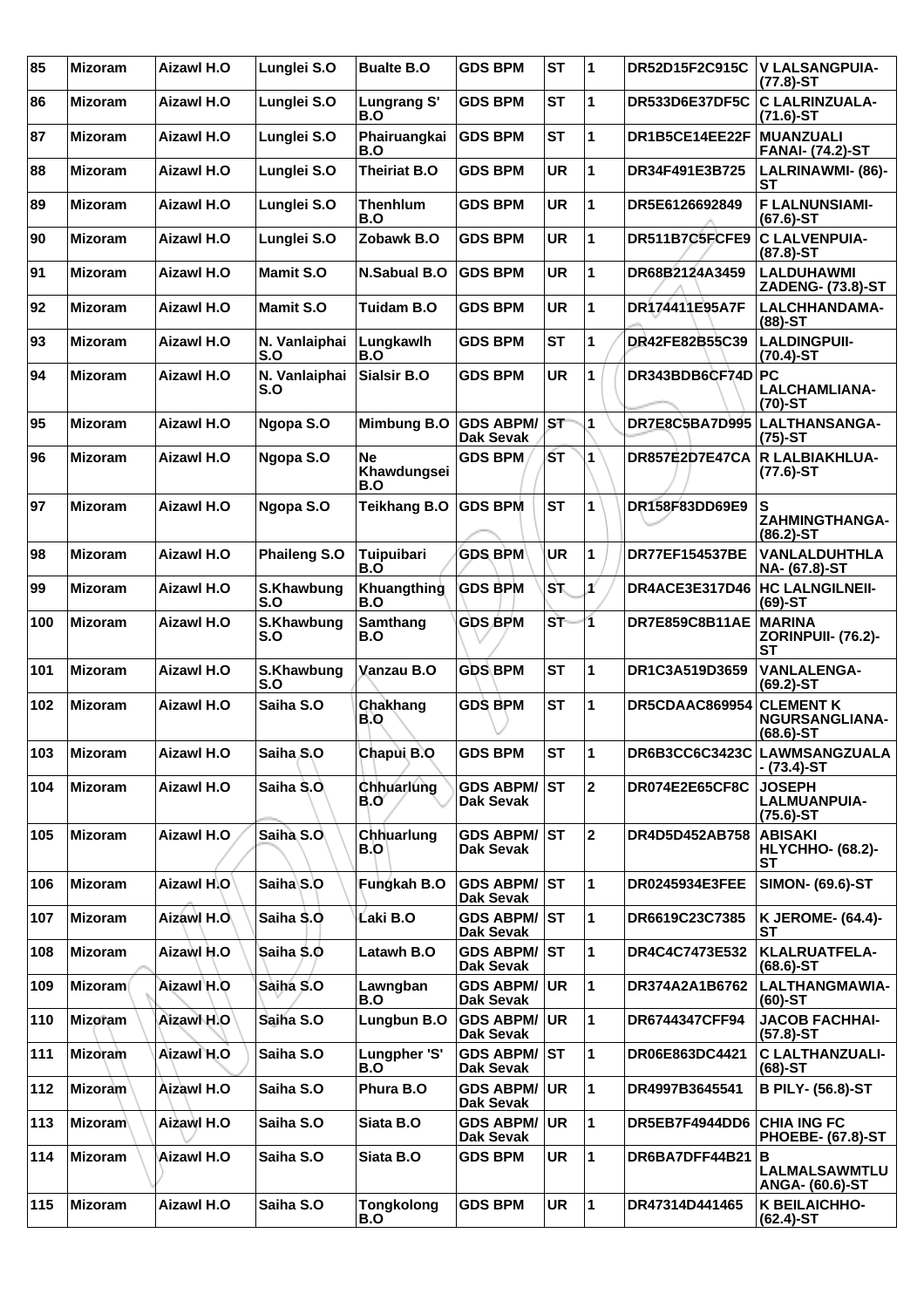| 116 | <b>Mizoram</b> | Aizawl H.O        | Saiha S.O                        | <b>Tuipang B.O</b>          | <b>GDS ABPM/ST</b><br><b>Dak Sevak</b> |           | 1  | DR4269F7B558B3          | LALMAWIZUALA-<br>$(79.6)$ -ST                                        |
|-----|----------------|-------------------|----------------------------------|-----------------------------|----------------------------------------|-----------|----|-------------------------|----------------------------------------------------------------------|
| 117 | <b>Mizoram</b> | Aizawl H.O        | Saiha S.O                        | Tuisih B.O                  | <b>GDS ABPM/</b><br><b>Dak Sevak</b>   | <b>UR</b> | 1  | <b>DR6D3A8C42934F</b>   | <b>JOHN SOLAI</b><br><b>SYUHLO- (57.8)-ST</b>                        |
| 118 | <b>Mizoram</b> | Aizawl H.O        | Saiha S.O                        | Vahai B.O                   | <b>GDS ABPM/</b><br><b>Dak Sevak</b>   | UR.       | 1  | DR361E77682295          | <b>STEPHEN</b><br><b>VANLALDUHSAKA-</b><br>$(57.8) - ST$             |
| 119 | <b>Mizoram</b> | <b>Aizawl H.O</b> | Saiha S.O                        | Vahai B.O                   | <b>GDS BPM</b>                         | <b>UR</b> | 1  | DR243E5FF9A132          | <b>K LALTHANPUII-</b><br>$(70.6)$ -ST                                |
| 120 | <b>Mizoram</b> | Aizawl H.O        | Saiha S.O                        | Vawmbuk B.O GDS BPM         |                                        | UR        | 1  | DR6693D4646AF3          | <b>H ZOSANGLURA-</b><br>$(61.8) - ST$                                |
| 121 | <b>Mizoram</b> | Aizawl H.O        | Saiha S.O                        | Zawngling<br>B.O            | <b>GDS ABPM/</b><br><b>Dak Sevak</b>   | <b>ST</b> | 1  | DR8B354DF4BFA6          | <b>C SHALINI- (73.6)-</b><br><b>ST</b>                               |
| 122 | <b>Mizoram</b> | Aizawl H.O        | <b>Saitual S.O</b>               | Changzawl<br>B.O            | <b>GDS BPM</b>                         | <b>UR</b> | 1  | DR3DB8B2B19BC<br>F      | H<br>LALCHHANDAMA-<br>$(76.4)$ -ST                                   |
| 123 | <b>Mizoram</b> | Aizawl H.O        | <b>Saitual S.O</b>               | <b>Keifang B.O</b>          | <b>GDS BPM</b>                         | <b>ST</b> | 1  | DR1472CD562EFA          | <b>ISAAK</b><br>LALNUNTLUANGA-<br>$(90.4)$ -ST                       |
| 124 | <b>Mizoram</b> | Aizawl H.O        | <b>Saitual S.O</b>               | <b>Mualpheng</b><br>B.O     | <b>GDS BPM</b>                         | <b>ST</b> | 1  | DR521F4F9E2ADE          | LALTLANHLUI-<br>$(79)-ST$                                            |
| 125 | <b>Mizoram</b> | Aizawl H.O        | Serchhip S.O                     | Keitum B.O                  | <b>GDS BPM</b>                         | UR.       | 1  | DR0AB799FB3C55          | <b>PC LALMUANKIMA-</b><br>$(87.8) - ST$                              |
| 126 | <b>Mizoram</b> | Aizawl H.O        | <b>Thingsulthlia</b><br>$h S.$ O | Seling B.O                  | <b>GDS BPM</b>                         | ST        | 1  | <b>DR3DE6842F4BF9</b>   | <b>BILLY</b><br>LALNUNMAWIA-<br>$(83.2)$ -ST                         |
| 127 | <b>Mizoram</b> | Aizawl H.O        | <b>Thingsulthlia</b><br>$h S.$ O | <b>Thentlang</b><br>B.O     | <b>GDS BPM</b>                         | <b>UR</b> | 1  | DR1476B97659B2          | <b>K VANLALDANI-</b><br>$(75.8)$ -ST                                 |
| 128 | <b>Mizoram</b> | Aizawl H.O        | Vairengte S.O                    | Phainuam<br>B.O             | <b>GDS BPM</b>                         | <b>UR</b> | 1  | DR17BF214FDF7E          | <b>DEAN</b><br><b>LALAWMPUIA</b><br><b>DIXON MASON-</b><br>(79.6)-UR |
| 129 | <b>Mizoram</b> | Aizawl H.O        | Vaivakawn<br>S.O                 | Chawlhhmun<br>B.O           | <b>GDS BPM</b>                         | SŤ        | 1  | DR2E8D62251767          | <b>MARTIN</b><br>LALLIANSANGA-<br>$(93.6)$ -ST                       |
| 130 | <b>Mizoram</b> | Aizawl H.O        | <b>Zotlang S.O</b>               | Hnahchang<br>B.O            | <b>GDS BPM</b>                         | <b>UR</b> | 1  | DR4ECF17EDD319          | ١c<br>VANLALHMANGAIH<br>I- (77.4)-ST                                 |
| 131 | <b>Mizoram</b> | Aizawl H.O        | <b>Zotlang S.O</b>               | Zohnuai B.O                 | <b>GDS BPM</b>                         | <b>UR</b> | 1  | DR34D42B8A4AC<br>D      | <b>C LALDANMAWIA-</b><br>$(90.8) - ST$                               |
| 132 | Nagaland       | Kohima H.O        | Alichen S.O                      | Mangmetong<br>B.O           | <b>GDS ABPM/</b><br><b>Dak Sevak</b>   | ∣sт       | 1  | DR7D84A1281578          | <b>BENJONGLEMLA</b><br><b>IMCHEN- (87.2)-ST</b>                      |
| 133 | Nagaland       | Kohima H.O        | Artc S.O.                        | Showba Old<br>B.O           | <b>GDS BPM</b>                         | <b>ST</b> | ∣1 | DR442F7793C6D2          | <b>ALONIKA CHOPHI-</b><br>$(89.2) - ST$                              |
| 134 | Nagaland       | Kohima H.O        | Champang<br>S.O                  | Angphang<br>B.O             | <b>GDS ABPM/</b><br>Dak Sevak          | <b>ST</b> | 1  | DR6E571FBE6A2F          | <b>KATROTH</b><br><b>DHANRAJ-</b><br>(87.0833)-ST                    |
| 135 | Nagaland       | Kohima H.O        | Champang<br>S.O                  | Chenwetnyu<br>B.O           | <b>GDS ABPM/ ST</b><br>Dak Sevak       |           | 1  | <b>DR8844AE92E68C</b>   | <b>CHEEKATI</b><br>MAHESH- (90)-ST                                   |
| 136 | Nagaland       | Kohima H.O        | Champang<br>S.O                  | Longching<br>B.O            | <b>GDS ABPM/</b><br>Dak Sevak          | <b>ST</b> | 1  | DR3B25A8E7BE61          | <b>LEMNYEI Y</b><br>KONYAK- (86.8333)-<br>SТ                         |
| 137 | Nagaland       | Kohima H.Q        | Chozuba S.O                      | Yaribami B.O                | <b>GDS BPM</b>                         | <b>ST</b> | 1  | DR071625BBAE4C          | <b>PINKU KUMAR</b><br><b>SINGH- (88)-ST</b>                          |
| 138 | Nagaland       | Kohima H.O        | Chuchuyimla<br>ngS,0             | <b>Salulamang</b><br>B.O    | <b>GDS BPM</b>                         | <b>ST</b> | 1  | DR32BA2B355DE1          | <b>ASHISH MEENA-</b><br>(83.6667)-ST                                 |
| 139 | Nagaland       | Kohima H.O        | <b>Circular Road</b><br>S.O      | <b>Circular Road</b><br>S.O | <b>GDS ABPM/</b><br>Dak Sevak          | <b>ST</b> | 1  | DR5D6EC9CE41F6          | <b>BANOTH RAHUL-</b><br>(90.25)-ST                                   |
| 140 | Nagaland       | Kohima H.O        | <b>Dimapur</b><br>Bazar S.O      | Padampukhur<br>i B.O        | <b>GDS BPM</b>                         | ST        | 1  | DR4CF35DF312DB          | <b>KABOTO H SUMI-</b><br>(91.2)-ST                                   |
| 141 | Nagaland       | Kohima H.O        | Dimapur S.O                      | Seluophe B.O                | <b>GDS BPM</b>                         | <b>ST</b> | 1  | DR384228E24EDC          | <b>LIANGSILIU</b><br>CHAWANG- (85)-ST                                |
| 142 | Nagaland       | Kohima H.O        | Dimapur S.O                      | Singrijan B.O               | <b>GDS ABPM/</b><br>Dak Sevak          | <b>UR</b> | 1  | DR75CDF126243F          | <b>DIPAN MAZUMDER-</b><br>$(96.6)$ -UR                               |
| 143 | Nagaland       | Kohima H.O        | Impur S.O                        | Longchang<br>B.O            | <b>GDS ABPM/ST</b><br>Dak Sevak        |           | 1  | DR641BC3A7F8B7          | <b>MENANGAPONG-</b><br>$(93.1)$ -ST                                  |
| 144 | Nagaland       | Kohima H.O        | Jakhama S.O                      | Mima B.O                    | <b>GDS ABPM/ST</b><br>Dak Sevak        |           | 1  | DR683F4CBBC41B VIDETONU | PHINYO- (84)-ST                                                      |
| 145 | Nagaland       | Kohima H.O        | Kiphire S.O                      | Pokhpur B.O                 | <b>GDS ABPM/ ST</b><br>Dak Sevak       |           | 1  | DR8427444FB659          | <b>K THARUMSULO</b><br><b>YIMCHUNGER-</b><br>$(85.5)$ -ST            |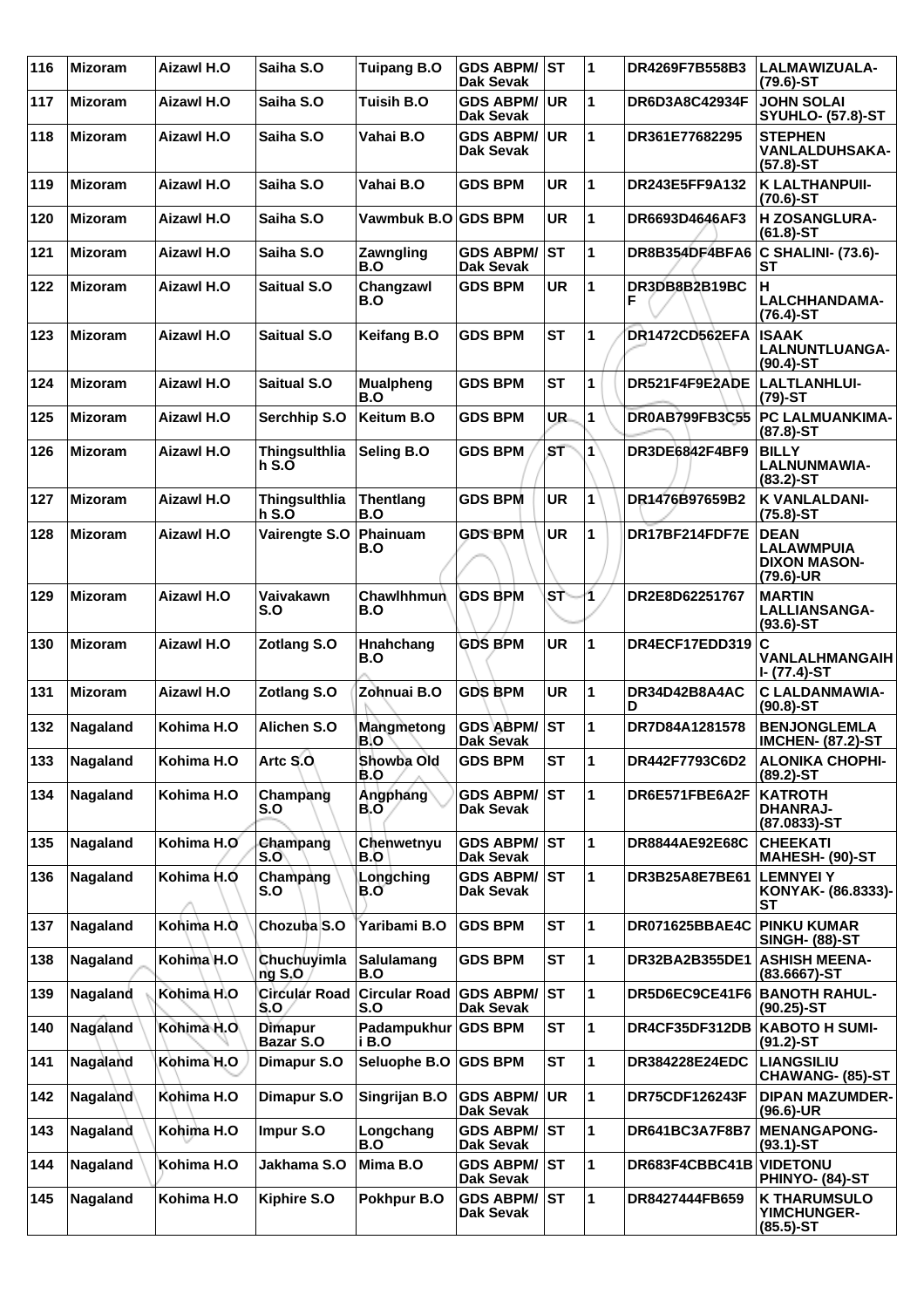| 146 | Nagaland | Kohima H.O | Kohima<br>Science<br>College S.O       | Kohima<br>Science<br>College S.O       | <b>GDS ABPM/ ST</b><br>Dak Sevak        |           | 1            | DR2227D175314F              | <b>BANOTH VISHNU</b><br>VARUN- (91.8333)-<br><b>ST</b>        |
|-----|----------|------------|----------------------------------------|----------------------------------------|-----------------------------------------|-----------|--------------|-----------------------------|---------------------------------------------------------------|
| 147 | Nagaland | Kohima H.O | <b>Kohima</b><br>Village S.O           | Rusoma B.O                             | <b>GDS ABPM/</b><br><b>Dak Sevak</b>    | <b>ST</b> | 1            | DR8DEA6498BBD<br>2          | <b>KENEILEZO KEHIE-</b><br>$(90.6)$ -ST                       |
| 148 | Nagaland | Kohima H.O | Longkhim<br>S.O                        | Angangba<br>B.O                        | <b>GDS ABPM/</b><br>Dak Sevak           | <b>ST</b> | 1            | DR0D3E7B8B48A7              | <b>DHARAVATH</b><br><b>SRIKANTH- (90.25)-</b><br>SТ           |
| 149 | Nagaland | Kohima H.O | Longkhim<br>S.O                        | Longkhim<br>S.O                        | GDS ABPM/<br><b>Dak Sevak</b>           | <b>UR</b> | 1            | DR0FD44F96FE81              | <b>P MOUNICA- (95.2)-</b><br>овс                              |
| 150 | Nagaland | Kohima H.O | Longleng S.O                           | Sakchi B.O                             | <b>GDS BPM</b>                          | <b>ST</b> | 1            | DR5C34272B1AD8              | <b>CHAITHANYA J-</b><br>$(81.44)$ -ST                         |
| 151 | Nagaland | Kohima H.O | Lumami S.O                             | Lumami S.O                             | <b>GDS ABPM/</b><br><b>Dak Sevak</b>    | ∣sт       | 1            | DR4595C75D244C              | <b>KINOLI- (91.2)-ST</b>                                      |
| 152 | Nagaland | Kohima H.O | <b>Medziphema</b><br>S.O               | Razaphema                              | <b>GDS BPM</b>                          | <b>ST</b> | 1            | DR8D1C67C92F21              | <b>ROVIKOTUO</b><br>ZIEPHRU- (93)-ST                          |
| 153 | Nagaland | Kohima H.O | Mokokchung<br>S.O                      | Aolijen B.O                            | <b>GDS BPM</b>                          | <b>ST</b> | 1            | DR27C464C45A51              | <b>JOSODA BORO-</b><br>$(95)-ST$                              |
| 154 | Nagaland | Kohima H.O | Mokokchung<br>S.O                      | S. E. Colony<br>B.O                    | <b>GDS BPM</b>                          | <b>ST</b> | 1            | DR5B53B22FC337              | <b>DHARAMSOTH</b><br><b>NARESH- (85.5)-ST</b>                 |
| 155 | Nagaland | Kohima H.O | <b>Mokokchung</b><br>S.O               | Ungma B.O                              | <b>GDS BPM</b>                          | <b>ST</b> | 1            | DR6BE9C6C222A4              | <b>TEKATEMLA</b><br><b>KICHU- (93)-ST</b>                     |
| 156 | Nagaland | Kohima H.O | Mongkholem<br>ba S.O                   | Mongkholem<br>ba S.O                   | <b>GDS ABPM/ST</b><br>Dak Sevak         |           | 1            | DR2763B4B5B55C              | <b>AOCHUBA KICHU-</b><br>(85)-ST                              |
| 157 | Nagaland | Kohima H.O | Naginimora<br>S.O                      | Kongon B.O                             | <b>GDS BPM</b>                          | <b>UR</b> |              | DR4896F32F49ED              | <b>KARTHICK M-</b><br>(96.4)-OBC                              |
| 158 | Nagaland | Kohima H.O | Naginimora<br>S.O                      | Naginimora<br>S.O                      | <b>GDS ABPM/ ST</b><br>Dak Sevak        |           | 1            | <b>DR73C8D1BEA942</b>       | <b>RAIRUB DAIMARY-</b><br>$(85.8333) - ST$                    |
| 159 | Nagaland | Kohima H.O | <b>New Sectt</b><br><b>Complex S.O</b> | <b>New Sectt</b><br><b>Complex S.O</b> | <b>GDS ABPMA</b><br>Dak Sevak           | <b>UR</b> | 1            | DR795C72FCBCA<br>в          | <b>DEEPA- (95.4)-OBC</b>                                      |
| 160 | Nagaland | Kohima H.O | P.R Hill S.O                           | P.R Hill S.O                           | GDS ABPM/ UR<br>Dak Sevak               |           | 1            | DR2E114DC7F63D              | <b>GEMMA MARIA</b><br><b>SUZZANA A- (96.2)-</b><br><b>OBC</b> |
| 161 | Nagaland | Kohima H.O | <b>Pfutsero S.O</b>                    | Khezhakeno<br>B.O                      | GDS ABPM/ST<br><b>Dak Sevak</b>         |           | 1            | DR55BE9E443A8B              | S FIISHEVEI- (89.3)-<br>SТ                                    |
| 162 | Nagaland | Kohima H.O | <b>Pfutsero S.O</b>                    | Khezhakeno<br>B.O                      | <b>GDS BPM</b>                          | <b>ST</b> | 1            | DR08DEBE39AB25              | <b>DHARAVATH</b><br><b>NAVEEN- (90.25)-ST</b>                 |
| 163 | Nagaland | Kohima H.O | <b>Pfutsero S.O</b>                    | Kikruma B.O                            | <b>GDS ABPM/</b><br>Dak Sevak           | <b>ST</b> | 1            | DR75144DF28B75              | <b>SOWMYA ML-</b><br>$(92.64)$ -ST                            |
| 164 | Nagaland | Kohima H.O | <b>Pfutsero S.O</b>                    | Mesolumi B.O                           | <b>GDS ABPM/ ST</b><br><b>Dak Sevak</b> |           | 1            | DR3C1898A26FC6              | <b>KIKALULEN</b><br><b>PONGEN- (81.8)-ST</b>                  |
| 165 | Nagaland | Kohima H.O | Pfutsero S.O                           | Porba B.O                              | <b>GDS ABPM/ST</b><br>Dak Sevak         |           | ∣1           | DR51764913CCE4              | <b>KRONULU</b><br><b>TURENG- (78.2)-ST</b>                    |
| 166 | Nagaland | Kohima H.O | Pfutsero S.O                           | Sakraba B.O                            | <b>GDS ABPM/ST</b><br><b>Dak Sevak</b>  |           | $\mathbf{2}$ | DR811B421E2A5F              | GIRISH N- (79.36)-<br>SТ                                      |
| 167 | Nagaland | Kohima H.O | <b>Pfutsero S.O</b>                    | Sakraba B.O                            | <b>GDS ABPM/ ST</b><br>Dak Sevak        |           | $\mathbf{2}$ | DR7E464DE54884              | <b>METSHETE</b><br><b>CHIERO- (79.2)-ST</b>                   |
| 168 | Nagaland | Kohima H.O | Pfutsero S.O                           | Thipuzumi<br>B.O                       | <b>GDS ABPM/ ST</b><br>Dak Sevak        |           | 1            | DR5EE4EC54CC4<br>Е          | <b>MUSAK BATI</b><br><b>REANG- (77.9)-ST</b>                  |
| 169 | Nagaland | Kohima H.O | Phek \$.0                              | <b>Luzaphuhu</b><br>B.O                | <b>GDS ABPM/</b><br><b>Dak Sevak</b>    | lst       | 1            | DR8819352F5646              | <b>JADHAV AKSHAY</b><br>KUMAR- (83.9167)-<br><b>ST</b>        |
| 170 | Nagaland | Kohima H.O | Tizit S.O                              | Namsa B.O                              | <b>GDS ABPM/ ST</b><br>Dak Sevak        |           | 1            | DR884A4985E3C4              | <b>LIMEI SUNDAY-</b><br>(83.6667)-ST                          |
| 171 | Nagaland | Kohima H.O | Tseminyu S.O                           | Kontsunyu<br>B.O                       | <b>GDS ABPM/ ST</b><br>Dak Sevak        |           | 1            | DR3EDF2F8DC241              | <b>BHUKYA</b><br><b>MAHENDER- (85.5)-</b><br>SТ               |
| 172 | Nagaland | Kohima H.O | Tseminyu S.O Phenshunyu                | B.O                                    | <b>GDS BPM</b>                          | <b>ST</b> | 1            | DR3E85C929A2CB              | <b>RATHLA</b><br><b>JITHENDAR SINGH-</b><br>$(87.0833)$ -ST   |
| 173 | Nagaland | Kohima H.O | Tuensang S.O Huker B.O                 |                                        | <b>GDS BPM</b>                          | <b>ST</b> | 1            | DR7F4C7FD28A1F              | <b>BANAVATH</b><br><b>VENKATESH- (95)-</b><br>SТ              |
| 174 | Nagaland | Kohima H.O | Tuensang S.O Nokhu B.O                 |                                        | <b>GDS BPM</b>                          | <b>ST</b> | 1            | DR7145AF681BA6              | SHANTHAMMA-<br>(85.6)-ST                                      |
| 175 | Nagaland | Kohima H.O | Tuensang S.O Noklak B.O                |                                        | <b>GDS ABPM/ST</b><br><b>Dak Sevak</b>  |           | 1            | DR2BD7985CBB44 ZINGLEISO S- | $(91.6)$ -ST                                                  |
| 176 | Nagaland | Kohima H.O |                                        | Tuensang S.O Shamator B.O              | <b>GDS ABPM/</b><br>Dak Sevak           | lst       | 1            | DR4747A9F5436C              | <b>SHOKUMBAH R-</b><br>$(81)-ST$                              |
| 177 | Nagaland | Kohima H.O | Tuensang S.O Shampur B.O               |                                        | <b>GDS BPM</b>                          | ST        | 1            | DR8A8AAFD4DF3<br>4          | <b>PRIYANKA NEGI-</b><br>(85.7143)-ST                         |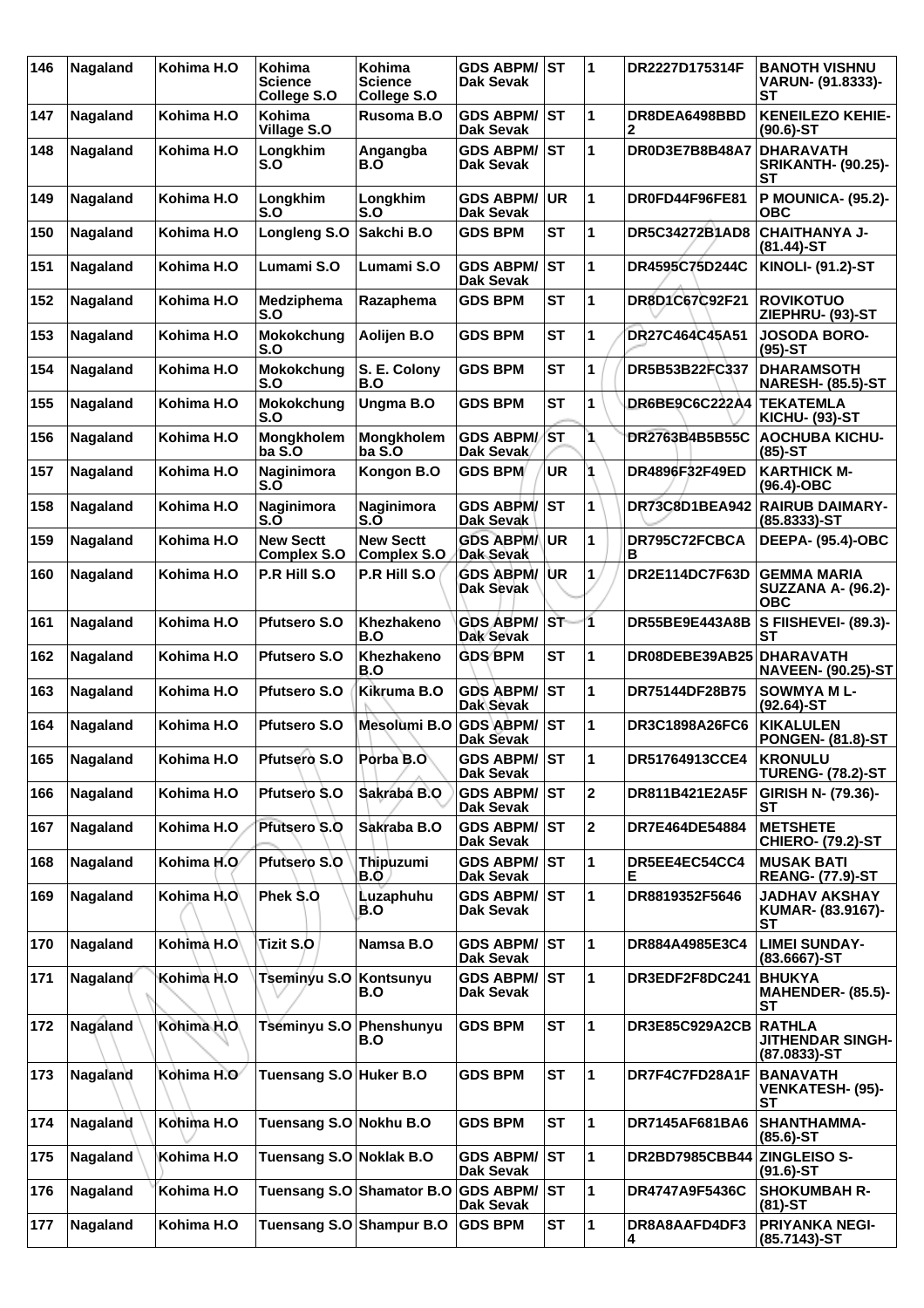| 178 | Nagaland        | Kohima H.O          | <b>Tuensang S.O</b>          | <b>Tuensang</b><br>Village B.O   | <b>GDS BPM</b>                       | <b>ST</b>  | 1                       | <b>DR882865F9B41E</b> | <b>SELONGKYU</b><br><b>SANGTAM- (84.2)-</b><br>SТ          |
|-----|-----------------|---------------------|------------------------------|----------------------------------|--------------------------------------|------------|-------------------------|-----------------------|------------------------------------------------------------|
| 179 | Nagaland        | Kohima H.O          | Tuli S.O                     | Asangma B.O                      | <b>GDS ABPM/</b><br>Dak Sevak        | <b>ST</b>  | 1                       | DR3243E14B85E2        | <b>SUBRAMANYA GK-</b><br>$(90.08)$ -ST                     |
| 180 | Nagaland        | Kohima H.O          | Tuli S.O                     | Asangma B.O                      | <b>GDS BPM</b>                       | <b>ST</b>  | 1                       | <b>DR39B48EEE4715</b> | <b>JATOTHU NAVEEN-</b><br>$(93.4167)$ -ST                  |
| 181 | Nagaland        | Kohima H.O          | Tuli S.O                     | <b>Molungyimse</b><br>n B.O      | <b>GDS BPM</b>                       | SТ         | 1                       | DR7659479849DE        | <b>AMGOTH ROJA-</b><br>$(88.6667) - ST$                    |
| 182 | Nagaland        | Kohima H.O          | Tuli S.O                     | Tamlu B.O                        | <b>GDS BPM</b>                       | <b>ST</b>  | 1                       | DR088CC538B8C3        | <b>BANOTHU</b><br><b>RAVINDER-</b><br>$(83.9167)$ -ST      |
| 183 | Nagaland        | Kohima H.O          | Tuli S.O                     | Wamaken B.O GDS BPM              |                                      | <b>ST</b>  | 1                       | DR849933DDCD76        | <b>PADYA</b><br><b>PREMSINGH-</b><br>$(90.25)$ -ST         |
| 184 | Nagaland        | Kohima H.O          | <b>Tzudikong</b><br>S.O      | Tzudikong<br>S.O                 | <b>GDS ABPM/</b><br><b>Dak Sevak</b> | ST         | 1                       | DR47CCAFB4B4F<br>4    | <b>AJUNG B LEMTUR-</b><br>$(87.2)$ -ST                     |
| 185 | Nagaland        | Kohima H.O          | Wokha S.O                    | Mekhukla B.O                     | <b>GDS ABPM/</b><br>Dak Sevak        | <b>IST</b> | 1                       | DR0273EC7653D1        | <b>SOURABH MEENA-</b><br>$(87.4)$ -ST                      |
| 186 | Nagaland        | Kohima H.O          | Wokha S.O                    | <b>Sanis</b>                     | <b>GDS BPM</b>                       | <b>ST</b>  | 1                       | DR71762BDA548A        | <b>PONATHUNG A</b><br><b>HUMTSOE- (84.4)-</b><br><b>ST</b> |
| 187 | Agartala        | Agartala H.O        | Agartala<br>Aerodrome<br>S.O | Narayanpur<br>B.O                | <b>GDS BPM</b>                       | SC         |                         | DR0E218CA8FB61        | <b>NILAVA BISWAS-</b><br>(89.2857)-SC                      |
| 188 | Agartala        | Agartala H.O        | Agartala<br>College S.O      | Anandanagar<br>B.O               | <b>GDS BPM</b>                       | <b>UR</b>  | 1                       | DR61754C41155B        | <b>RONY GHOSH-</b><br>$(98.2)$ -UR                         |
| 189 | Agartala        | Agartala H.O        | Agartala<br>College S.O      | Aralia B.O                       | <b>GDS ABPM/</b><br>Dak Sevak        | <b>UR</b>  | $\overline{\mathbf{2}}$ | DR5F214D7B5D33        | <b>KUNTAL</b><br>DEBNATH- (95)-<br><b>OBC</b>              |
| 190 | Agartala        | Agartala H.O        | Agartala<br>College S.O      | Aralia B.O                       | <b>GDS ABPM/</b><br>Dak Sevak        | ∣UR        | $\mathbf 2$             | <b>DR867FDDE42924</b> | <b>MOUMITA DAS-</b><br>$(95)-UR$                           |
| 191 | Agartala        | Agartala H.O        | Agartala<br>College S.O      | <b>Dhupcherra</b><br>B.O         | <b>GDS ABPM/</b><br>Dak Sevak        | lsт        | 1.                      | DR499FBBB628AC        | <b>ISHREE</b><br>DEBBARMA- (77.9)-<br>SТ                   |
| 192 | Agartala        | Agartala H.O        | Agartala<br>College S.O      | <b>Dhupcherra</b><br>B.O         | <b>GDS BPM</b>                       | <b>ST</b>  | 1                       | DR32A364B92EC9        | <b>ANIKET</b><br>DEBBARMA- (76)-<br><b>ST</b>              |
| 193 | Agartala        | Agartala H.O        | Agartala<br>College S.O      | Gabordi B.O                      | <b>GDS ABPM/</b><br><b>Dak Sevak</b> | <b>SC</b>  | 1                       | DR71F2CBE98FCE        | <b>GOURAV</b><br>PRAMANIK- (89)-SC                         |
| 194 | Agartala        | Agartala H.O        | Agartala<br>College S.O      | Jarul Bachai<br>B.O              | <b>GDS BPM</b>                       | <b>ST</b>  | 1                       | DR17E96C1A2288        | <b>SUBHAJIT</b><br>DEBBARMA- (83.6)-<br>ST                 |
| 195 | Agartala        | <b>Agartala H.O</b> | Agartala<br>College S.O      | Jogendranag<br>ar B.O            | <b>GDS ABPM/</b><br>Dak Sevak        | <b>UR</b>  | 1                       | DR7ECD873F42D9        | <b>SWARGAJYOTI</b><br><b>GAN- (95)-UR</b>                  |
| 196 | Agartala        | <b>Agartala H.O</b> | Agartala<br>College S.O      | Purba<br>Pratapgarh<br>B.O       | <b>GDS BPM</b>                       | <b>SC</b>  | 1                       | DR3A72E32C2F57        | <b>MOHITA ROY-</b><br>$(88.6) - SC$                        |
| 197 | Agartala        | Agartala H.O        | Agartala<br>College S.O      | <b>Town</b><br>pratapgarh<br>B.O | <b>GDS BPM</b>                       | EWS $ 1$   |                         | DR1E2887C7F17D        | <b>SUBHANKAR</b><br>KUMAR- (91.5714)-<br><b>UR-EWS</b>     |
| 198 | Agartala        | Agartala H.O        | Arundhutinag<br>ar S.O       | <b>Bhattapukur</b><br>B.O        | <b>GDS BPM</b>                       | <b>UR</b>  | 1                       | DR26B9A54EC636        | <b>ANURAN</b><br>MAJUMDER- (95)-<br><b>OBC</b>             |
| 199 | Agartala        | Agartala H.O        | Arundhutinag<br>ar S.O       | <b>Charipara B.O</b>             | <b>GDS BPM</b>                       | SC         | 1                       | DR0E488D6C5931        | <b>SUPANTHA</b><br><b>SARKAR- (93.1)-SC</b>                |
| 200 | Agartala        | <b>Agartala H.O</b> | Arundhutinag<br>ar S.O       | Ishanchandra<br>nagar B.O        | <b>GDS ABPM/</b><br><b>Dak Sevak</b> | <b>ST</b>  | 1                       | DR0D493324FE94        | <b>KANIKA TRIPURA-</b><br>$(77.9)$ -ST                     |
| 201 | Agartala        | Agartala H.O        | Arundhutinag<br>ar S.O       | Madhuban<br>B.O                  | <b>GDS ABPM/</b><br>Dak Sevak        | UR         | 1                       | DR442FB2C4A862        | <b>BIRJIT PAUL- (95)-</b><br>UR                            |
| 202 | Agartala        | Agartala H.O        | Arundhutinag<br>ar S.O       | Ranirkhamar<br>B.O               | <b>GDS ABPM/</b><br>Dak Sevak        | <b>UR</b>  | 1                       | <b>DR27E56C371CAA</b> | <b>ASHA RAI- (89.3)-</b><br><b>OBC</b>                     |
| 203 | <b>Agartala</b> | Agartala H.O        | Arundhutinag<br>ar S.O       | S.D.Mission<br><b>Colony B.O</b> | <b>GDS ABPM/</b><br>Dak Sevak        | <b>UR</b>  | 1                       | DR58189AD31D41        | <b>DEBALINA DAS-</b><br>$(95)-UR$                          |
| 204 | Agartala        | Agartala H.O        | Arundhutinag<br>ar S.O       | <b>S.D.Mission</b><br>Colony B.O | <b>GDS BPM</b>                       | UR         | 1                       | DR6B31F2FC1F7A        | <b>RAJESH PAL-</b><br>(93.1429)-UR                         |
| 205 | Agartala        | Agartala H.O        | <b>Birendranaga</b><br>r S.O | <b>Brigudaspara</b><br>B.O       | <b>GDS ABPM/</b><br>Dak Sevak        | <b>ST</b>  | 1                       | DR5AB98FF4599B        | <b>BOYER</b><br>DEBBARMA- (72.6)-<br><b>ST</b>             |
| 206 | Agartala        | <b>Agartala H.O</b> | <b>Birendranaga</b><br>r S.O | <b>Brigudaspara</b><br>B.O       | <b>GDS BPM</b>                       | <b>ST</b>  | $\mathbf{1}$            | DR2D2145C3124D        | <b>PHERANG</b><br>DEBBARMA- (77.9)-<br><b>ST</b>           |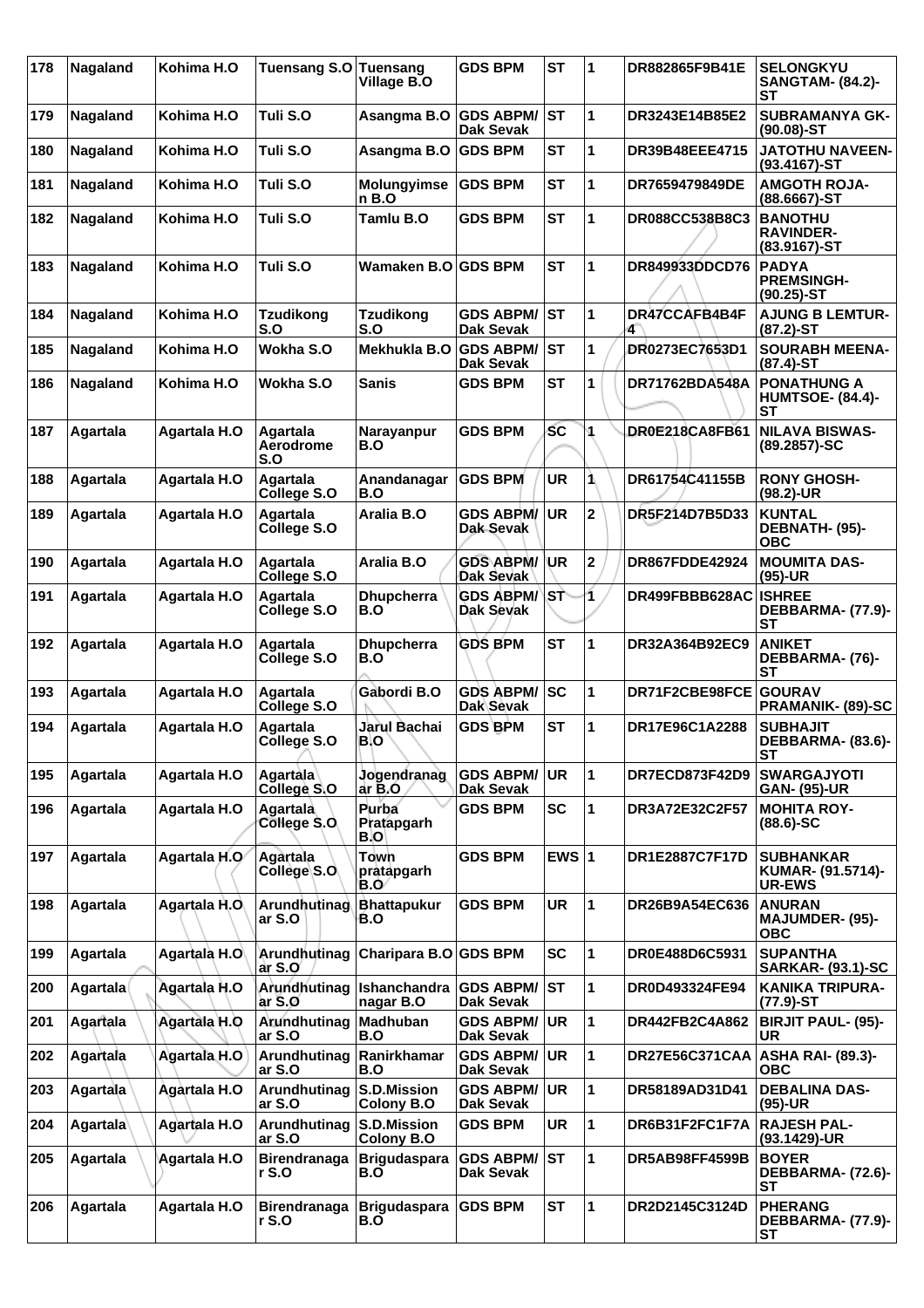| 207 | Agartala | Agartala H.O            | <b>Birendranaga</b><br>r S.O | Champaknag<br>ar B.O                      | <b>GDS ABPM/</b><br><b>Dak Sevak</b> | EWS $ 1$               |              | DR4C7544861ABD        | <b>SUMAN MANDAL-</b><br>(89.4286)-UR-EWS               |
|-----|----------|-------------------------|------------------------------|-------------------------------------------|--------------------------------------|------------------------|--------------|-----------------------|--------------------------------------------------------|
| 208 | Agartala | Agartala H.O            | <b>Birendranaga</b><br>r S.O | Champaknag<br>ar B.O                      | <b>GDS BPM</b>                       | UR                     | 1            | <b>DR197DAF4355D3</b> | <b>ARINDAM BERA-</b><br>(92.7143)-UR                   |
| 209 | Agartala | <b>Agartala H.O</b>     | <b>Birendranaga</b><br>r S.O | Gurupada<br><b>Colony B.O</b>             | <b>GDS BPM</b>                       | <b>ST</b>              | 1            | DR16EA527D4ED6        | <b>GOUTAM KUMAR</b><br>GHORAI- (75.8571)-<br><b>ST</b> |
| 210 | Agartala | <b>Agartala H.O</b>     | <b>Birendranaga</b><br>r S.O | Janmejoynag<br>ar B.O                     | <b>GDS BPM</b>                       | <b>ST</b>              | 1            | <b>DR03EC46C7A594</b> | <b>MAMONI</b><br>DEBBARMA- (77.9)-<br><b>ST</b>        |
| 211 | Agartala | Agartala H.O            | <b>Birendranaga</b><br>r S.O | Madhabbari                                | GDS BPM                              | UR                     | 1            | DR7947B5A41BD6        | <b>MEGHA</b><br>DANDAPAT-<br>(92.5714)-UR              |
| 212 | Agartala | Agartala H.O            | <b>Birendranaga</b><br>r S.O | Shantinagar                               | <b>GDS BPM</b>                       | <b>ST</b>              | 1            | <b>DR361285EEFF98</b> | <b>MERIYAN</b><br>DEBBARMA- (76)-<br><b>ST</b>         |
| 213 | Agartala | Agartala H.O            | <b>Bishalgarh</b><br>S.O     | <b>Brajapur B.O</b>                       | <b>GDS ABPM/</b><br><b>Dak Sevak</b> | <b>UR</b>              | 1            | DR0475AFD6A2D2        | AISHANI DUTTA-<br>(91.2857)-UR                         |
| 214 | Agartala | Agartala H.O            | <b>Bishalgarh</b><br>S.O     | <b>Brajapur B.O</b>                       | <b>GDS BPM</b>                       | OBC $ 1$               |              | DR3F1B2614BBD8        | <b>BAISHALI PAUL-</b><br>$(93.1) - OBC$                |
| 215 | Agartala | Agartala H.O            | <b>Bishalgarh</b><br>S.O     | Gazaria B.O                               | GDS BPM                              | <b>UR</b>              | 1            | DR2F69F2364B4C        | <b>KOUSHIK PAL-</b><br>(91.2857)-UR                    |
| 216 | Agartala | Agartala H.O            | <b>Bishalgarh</b><br>S.O     | Kaiyadhepa<br>B.O                         | <b>GDS ABPM/</b><br>Dak Sevak        | PWD <sup>1</sup><br>-A |              | DR173643A4C8D1        | <b>SUBIR DEBNATH-</b><br>(85.7143)-PWD-A               |
| 217 | Agartala | Agartala H.O            | <b>Bishalgarh</b><br>S.O     | Kaiyadhepa<br>B.O                         | <b>GDS BPM</b>                       | <b>SC</b>              | 1            | <b>DR2D53C6B7CE27</b> | <b>RATHIN BAKCHI-</b><br>$(88.4286) - SC$              |
| 218 | Agartala | <b>Agartala H.O</b>     | <b>Bishalgarh</b><br>S.O     | Kalamcherra<br>B.O                        | <b>GDS BPM</b>                       | $PWD$ 1<br>-A          |              | DR03F4A1A5E11D        | <b>RIJU MAHATO-</b><br>(87.2857)-PWD-A                 |
| 219 | Agartala | Agartala H.O            | <b>Bishalgarh</b><br>S.O     | Kalasimura<br>B.O                         | <b>GDS BPM</b>                       | <b>SC</b>              | 1            | <b>DR88229783D3CF</b> | <b>SARAT CHANDRA</b><br>LOHAR- (88.2857)-<br>SС        |
| 220 | Agartala | Agartala H.O            | <b>Bishalgarh</b><br>S.O     | Kamalasagar<br>B.O                        | <b>GDS BPM</b>                       | <b>SC</b>              | ₩            | DR64E9E6E8F2A5        | <b>ARPAN HALDER-</b><br>$(89.2857)$ -SC                |
| 221 | Agartala | Agartala H.O            | <b>Bishalgarh</b><br>S.O     | Lalsingmura<br>B.O                        | <b>GDS ABPM/</b><br>Dak Sevak        | ŠT.                    | ď            | DR16EDA651F323        | <b>MONASREE</b><br>DEBBARMA- (72.4)-<br><b>ST</b>      |
| 222 | Agartala | Agartala H.O            | <b>Bishalgarh</b><br>S.O     | Lalsingmura<br>B.O                        | <b>GDS BPM</b>                       | OBC $ 1$               |              | DR28776BB9F771        | <b>SANJIBAN</b><br><b>ACHARJEE-</b><br>(93.4286)-OBC   |
| 223 | Agartala | Agartala H.O            | <b>Bishalgarh</b><br>S.O     | Nabasantigan<br>j Bazar B.O               | <b>GDS ABPM/</b><br>Dak Sevak        | <b>UR</b>              | 1            | DR1473EB47819D        | <b>SAYANTI</b><br><b>SENGUPTA-</b><br>(92.2857)-UR     |
| 224 | Agartala | Agartala H.O            | <b>Bishalgarh</b><br>S.O     | <b>No.2</b><br>Chandranaga<br>r B.O       | <b>GDS BPM</b>                       | UR                     | $\vert$ 1    | DR629C5F4F98E2        | <b>HASAN ALI KHAN-</b><br>(88.5714)-UR                 |
| 225 | Agartala | <b>Agartala H.O</b>     | <b>Bishalgarh</b><br>S.O     | Purathalrajna<br>gar B.O                  | <b>GDS BPM</b>                       | <b>UR</b>              | $\mathbf{1}$ | DR519824AA8797        | <b>SONALI ROY-</b><br>(91.5714)-UR                     |
| 226 | Agartala | Agartala H.O            | <b>Bishalgarh</b><br>S.O     | Putia B.O                                 | <b>GDS BPM</b>                       | SC                     | 1            | DR211BC811C515        | <b>ROHAN DAS-</b><br>(87.5714)-SC                      |
| 227 | Agartala | Agartala <sub>H.O</sub> | <b>Bishalgarh</b><br>S.O     | Rohimpur<br>B.O                           | <b>GDS ABPM/</b><br>Dak Sevak        | <b>UR</b>              | $\mathbf{1}$ | DR235D8E18CC3D        | <b>ARNAB MANNA-</b><br>(89.4286)-UR                    |
| 228 | Agartala | Agartala H.O            | <b>Bishalgarh</b><br>S.O     | Rohimpur<br>B.O                           | <b>GDS BPM</b>                       | UR                     | $\mathbf{1}$ | DR044F4F8D2FC7        | <b>PRIYODARSHINI</b><br><b>ROY- (90.2857)-UR</b>       |
| 229 | Agartala | Agartala H.O            | <b>Bishalgarh</b><br>S.O     | Sepahijala<br>B.O                         | <b>GDS BPM</b>                       | UR                     | 1            | DR294E7E86ABA5        | <b>DEBASISH GHOSH-</b><br>$(92.3333)$ -UR              |
| 230 | Agartala | Agartala H.O            | Bishalgarh<br>S.O            | South<br><b>Nehalchandra</b><br>nagar B.O | <b>GDS BPM</b>                       | <b>UR</b>              | 1            | DR57359D73E8BE        | <b>SK RIAJUDDIN-</b><br>(89)-UR                        |
| 231 | Agartala | <b>Agartala H.O</b>     | <b>Bishalgarh</b><br>S.O     | <b>Sutarmura</b><br>B.O                   | <b>GDS BPM</b>                       | <b>ST</b>              | 1            | DR689EEE388663        | <b>ANISH DEBBARMA-</b><br>$(77.9)$ -ST                 |
| 232 | Agartala | Agartala H.O            | <b>Bishalgarh</b><br>S.O     | Veluarchar<br>B.O                         | <b>GDS ABPM/</b><br>Dak Sevak        | lst                    | $\mathbf{1}$ | DR09C164E8EB75        | <b>SANJOY</b><br><b>DEBBAARMA-</b><br>(67.7143)-ST     |
| 233 | Agartala | Agartala H.O            | <b>Bishalgarh</b><br>S.O     | <b>Veluarchar</b><br>B.O                  | <b>GDS BPM</b>                       | EWS $ 1$               |              | DR749FD919DD19        | <b>ALAK SARKAR-</b><br>(87)-UR-EWS                     |
| 234 | Agartala | <b>Agartala H.O</b>     | Jampuijala<br>S.O            | Kendraicharr<br>a B.O.                    | <b>GDS ABPM/</b><br>Dak Sevak        | <b>ST</b>              | 1            | DR42AC7E14921D        | <b>SARA DEBBARMA-</b><br>$(74.1)$ -ST                  |
| 235 | Agartala | Agartala H.O            | Jampuijala<br>S.O            | Kendraicharr<br>a B.O.                    | <b>GDS BPM</b>                       | ST                     | 1            | DR2C1E8FBBF65D BISHAL | DEBBARMA- (83.6)-<br><b>ST</b>                         |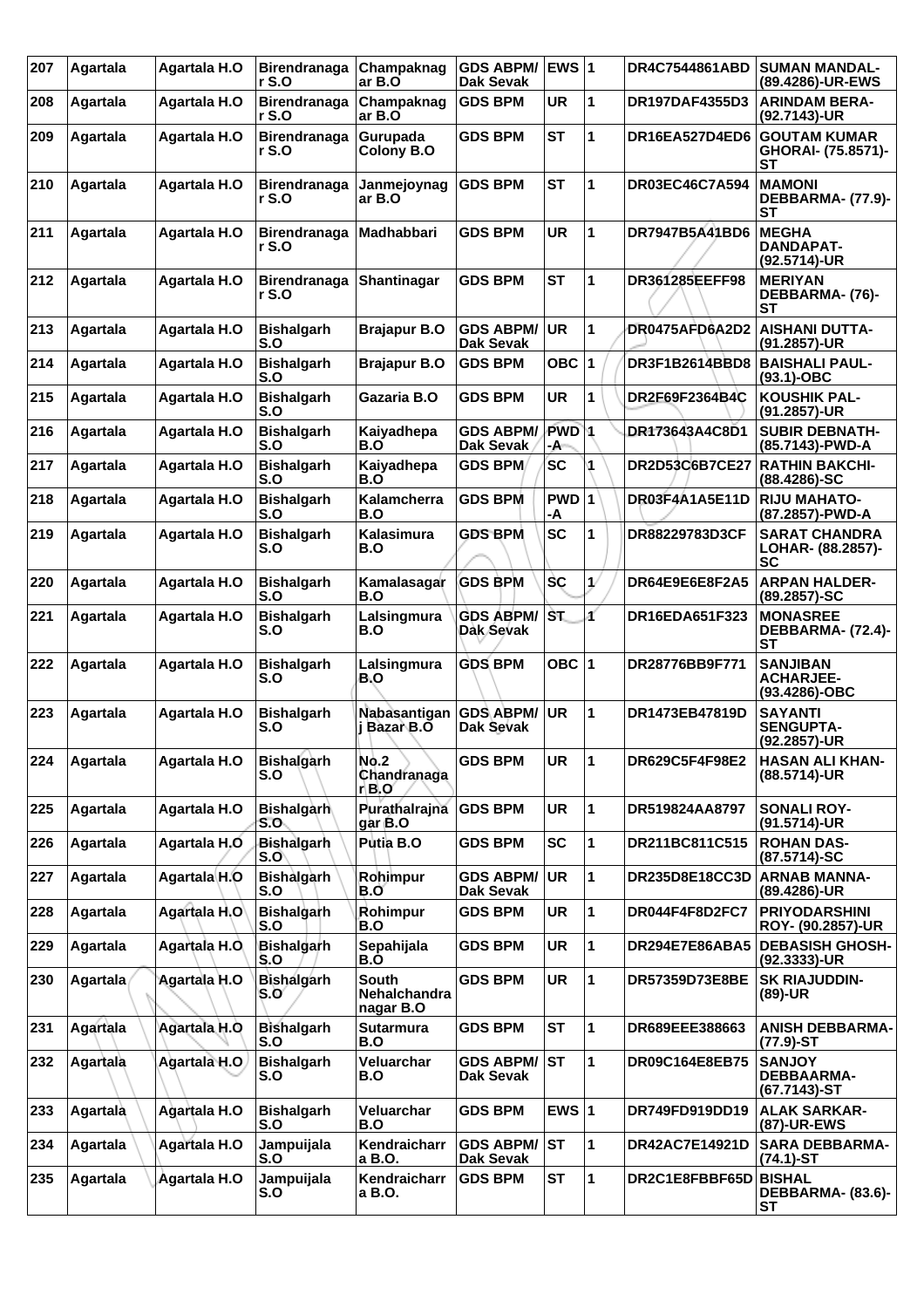| 236 | Agartala        | Agartala H.O        | Jampuijala<br>S.O                        | Sankumabari<br>B.O.               | <b>GDS BPM</b>                       | <b>ST</b> | 1                       | DR714D164476F4             | <b>KWTHAR</b><br>DEBBARMA- (74.1)-<br><b>ST</b>       |
|-----|-----------------|---------------------|------------------------------------------|-----------------------------------|--------------------------------------|-----------|-------------------------|----------------------------|-------------------------------------------------------|
| 237 | Agartala        | Agartala H.O        | Kamalghat<br>S.O                         | Chechuria<br>B.O                  | <b>GDS ABPM/</b><br>Dak Sevak        | lst       | 1                       | DR0D44A714348D             | <b>GHANASHYAM</b><br><b>MANDAL- (76.8571)-</b><br>SТ  |
| 238 | Agartala        | Agartala H.O        | Khayerpur<br>S.O                         | Khasnoagaon<br>B.O                | <b>GDS BPM</b>                       | <b>UR</b> | 1                       | DR6BE5D5DDF166             | <b>AROBINDO PANJA-</b><br>(89.2857)-UR                |
| 239 | Agartala        | Agartala H.O        | <b>Khayerpur</b><br>S.O                  | Mariamnagar<br>B.O                | <b>GDS ABPM/</b><br><b>Dak Sevak</b> | <b>UR</b> | 1                       | DR68A96AFCBBE<br>4         | <b>ARUP PAUL- (89.3)-</b><br>UR                       |
| 240 | Agartala        | Agartala H.O        | <b>Khayerpur</b><br>S.O                  | Ramachandra<br>nagar B.O          | <b>GDS BPM</b>                       | <b>ST</b> | 1                       | DR3AD24B799373             | <b>KHUMPUI</b><br>DEBBARMA- (83.6)-<br><b>ST</b>      |
| 241 | Agartala        | Agartala H.O        | <b>Khayerpur</b><br>S.O                  | Reshambaga<br>n B.O               | <b>GDS BPM</b>                       | UR        | 1                       | DR4245DC845494             | <b>AVISHEK DATTA-</b><br>$(95)-UR$                    |
| 242 | Agartala        | Agartala H.O        | Kunjaban S.O                             | Bankumari<br>E/SB B.O             | <b>GDS BPM</b>                       | OBC $ 1$  |                         | DR2AFA4E46DFF9             | <b>HIMADRI</b><br>DEBNATH- (95)-<br>ОВС               |
| 243 | Agartala        | Agartala H.O        | Kunjaban S.O G.B. Hospital               | B.O                               | GDS BPM                              | UR        | 1                       | DR86445FADF785             | <b>SAPTAK DUTTA-</b><br>(97.4)-UR                     |
| 244 | Agartala        | Agartala H.O        | Kunjaban S.O                             | Indranagar<br>B.O                 | <b>GDS ABPM/</b><br>Dak Sevak        | <b>SC</b> | 2                       | <b>DR77145EB94A4C</b>      | <b>KRISHNENDU</b><br><b>RUIDAS- (88.2857)-</b><br>SC  |
| 245 | Agartala        | <b>Agartala H.O</b> | Kunjaban S.O                             | Indranagar<br>B.O                 | <b>GDS ABPM/</b><br>Dak Sevak        | <b>SC</b> | $\overline{\mathbf{2}}$ | DR884E8DD92A6E             | <b>ANUSREE BALLAV-</b><br>(87.8571)-SC                |
| 246 | Agartala        | Agartala H.O        | Kunjaban S.O                             | Indranagar<br>B.O                 | <b>GDS BPM</b>                       | <b>SC</b> | 1                       | DR8D8D7D999871             | <b>KASHINATH</b><br><b>BARMAN-</b><br>(95.2857)-SC    |
| 247 | Agartala        | Agartala H.O        | Kunjaban S.O                             | Kathalbagan<br>B.O                | <b>GDS BPM</b>                       | <b>SC</b> | 1                       | DR7E97748C5C72             | <b>ADITI DAS-</b><br>(88.1429)-SC                     |
| 248 | Agartala        | <b>Agartala H.O</b> | Kunjaban S.O                             | Nandannagar<br>B.O                | <b>GDS BPM</b>                       | UR        | 1                       | DR188614AB5BE5             | <b>AMIT MAJUMDER-</b><br>(97.125)-UR                  |
| 249 | Agartala        | Agartala H.O        | <b>Mohanpur</b><br>S.O (West<br>Tripura) | Baikunthapur<br>B.O               | <b>GDS ABPM/</b><br>Dak Sevak        | <b>SC</b> | 1.                      | DR4F45DF614E26             | <b>SWARAJ ANKURE-</b><br>$(90.8571) - SC$             |
| 250 | Agartala        | Agartala H.O        | <b>Mohanpur</b><br>S.O (West<br>Tripura) | <b>Bamutia B.O</b>                | <b>GDS ABPM/</b><br>Dak Sevak        | <b>ST</b> | 1                       | DR5934C719BE39             | <b>CHAMWTHI</b><br>DEBBARMA- (77.9)-<br><b>ST</b>     |
| 251 | Agartala        | Agartala H.O        | <b>Mohanpur</b><br>S.O (West<br>Tripura) | <b>Barkathalia</b><br>B.O         | <b>GDS BPM</b>                       | <b>ST</b> | 1                       | DR4936772B5A76             | JIMASH<br><b>DEBBARMA- (77.9)-</b><br>SТ              |
| 252 | Agartala        | Agartala H.O        | <b>Mohanpur</b><br>S.O (West<br>Tripura) | Chachubazar<br>B.O                | <b>GDS ÅBPM/</b><br>Dak Sevak        | lst       | 1                       | DR72C467EB4544             | <b>JAMEN KUMAR</b><br><b>REANG- (79.8)-ST</b>         |
| 253 | Agartala        | Agartala H.O        | <b>Mohanpur</b><br>S.O (West<br>Tripura) | <b>Dighália</b><br>Bazar B.O      | <b>GDS BPM</b>                       | <b>ST</b> | 1                       | DR865421ACD426             | <b>KHASRANG</b><br>DEBBARMA- (74.1)-<br>SТ            |
| 254 | <b>Agartala</b> | Agartala H.O        | Mohanpur<br>S.O (West<br>Tripura)        | Kalacherra<br><b>T.E. B.O</b>     | GDS ABPM/ ST<br>Dak Sevak            |           | 1                       | DR4995D7CC91C5             | <b>SACHLANG</b><br><b>TRIPURA- (89.3)-ST</b>          |
| 255 | Agartala        | Agartala H.O        | Mohanpur<br>S.O (West<br>Tripura)        | Kalacherra<br><b>T.E. B.O</b>     | <b>GDS BPM</b>                       | <b>UR</b> | $\mathbf 1$             | DR368DFBB7A4A4 TANMAY      | <b>CHAKRABORTY-</b><br>(91.1429)-UR                   |
| 256 | Agartala        | Agartala H.O        | Mohanpur<br>S.O (West<br>Tripura)        | Kalkalia T.E.<br>B.O              | <b>GDS ABPM/</b><br>Dak Sevak        | EWS $ 1$  |                         | DR6575185E4D12             | <b>SOURAV MONDAL-</b><br>(89.2857)-UR-EWS             |
| 257 | Agartala        | Agartala H.O        | Mohanpur<br>S.O (West<br>Tripura)        | Taranagar<br>B.O                  | <b>GDS ABPM/</b><br>Dak Sevak        | <b>UR</b> | 1                       | <b>DR21C4BFD8D3C</b><br>E. | <b>PRIYARANJAN</b><br><b>MANDAL- (91.5714)-</b><br>SC |
| 258 | Agartala        | Agartala H.O        | <b>Mohanpur</b><br>S.O (West<br>Tripura) | Taranagar<br>B.O                  | <b>GDS BPM</b>                       | OBC $ 1$  |                         | <b>DR3EB477E267E5</b>      | <b>ABHIJIT DEBNATH-</b><br>(94.8)-OBC                 |
| 259 | Agartala        | Agartala H.O        | <b>Mohanpur</b><br>S.O (West<br>Tripura) | Uttar<br>debendranag<br>ar B.O    | <b>GDS BPM</b>                       | <b>ST</b> | 1                       | DR352C8BA42757             | <b>SANGITA</b><br>DEBBARMA- (74.1)-<br>SТ             |
| 260 | Agartala        | <b>Agartala H.O</b> | Narayanpur<br><b>Bazar S.O</b>           | Narayanpur<br><b>Bazar S.O</b>    | <b>GDS ABPM/</b><br>Dak Sevak        | <b>UR</b> | $\mathbf{1}$            | DR3DE63B6F4199             | <b>SAGNIK PANDA-</b><br>$(93)-UR$                     |
| 261 | Agartala        | Agartala H.O        | Narayanpur<br>Bazar S.O                  | Tebaria B.O                       | <b>GDS BPM</b>                       | EWS $ 1$  |                         | DR4934EE64BAC6             | <b>SAMIRAN NAYAK-</b><br>(89.875)-UR-EWS              |
| 262 | Agartala        | <b>Agartala H.O</b> | Ramnagar<br>S.O (West<br>Tripura)        | <b>AgartalaGuar</b><br>d Post B.O | <b>GDS ABPM/</b><br>Dak Sevak        | <b>SC</b> | $\mathbf{1}$            | DR69741B1FB724             | <b>PRITHA MANDAL-</b><br>(92.5714)-SC                 |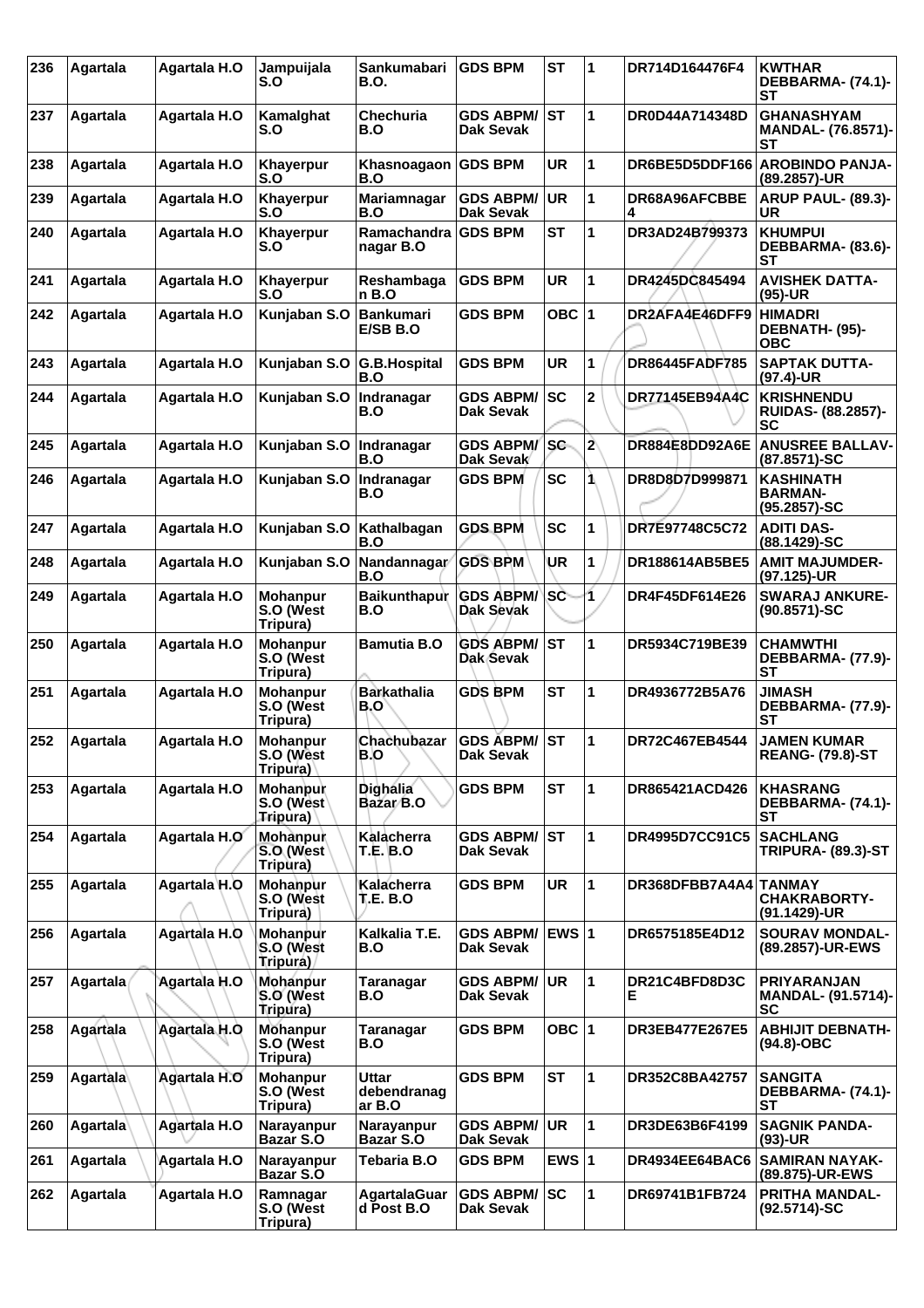| 263 | Agartala | Agartala H.O                        | Ranirbazar<br>S.O                        | Burakha<br>Landless<br><b>Colony B.O</b> | <b>GDS BPM</b>                          | <b>ST</b>    | 1            | DR69E59463E87B         | <b>ISAAC DEBBARMA-</b><br>$(76)-ST$                         |
|-----|----------|-------------------------------------|------------------------------------------|------------------------------------------|-----------------------------------------|--------------|--------------|------------------------|-------------------------------------------------------------|
| 264 | Agartala | <b>Agartala H.O</b>                 | <b>Ranirbazar</b><br>S.O                 | Dinabandhup<br>ara B.O                   | <b>GDS BPM</b>                          | <b>ST</b>    | 1            | DR21A1856712EA         | <b>BIPASHA</b><br>DEBBARMA- (76)-<br>SТ                     |
| 265 | Agartala | <b>Agartala H.O</b>                 | Ranirbazar<br>S.O                        | Wakinagar<br>B.O                         | <b>GDS ABPM/</b><br>Dak Sevak           | lst          | 1            | DR7A1BBEAD4EA<br>5     | <b>BHOPALI</b><br>DEBBARMA- (70.3)-<br><b>ST</b>            |
| 266 | Agartala | <b>Agartala H.O</b>                 | Ranirbazar<br>S.O                        | Wakinagar<br>B.O                         | <b>GDS BPM</b>                          | <b>ST</b>    | 1            | DR648B47FB6A4D         | <b>SAMIR LAL</b><br><b>CHAKMA- (83.6)-ST</b>                |
| 267 | Agartala | Agartala H.O                        | <b>Sekerkote</b><br>S.O                  | Amtali B.O                               | <b>GDS ABPM/</b><br><b>Dak Sevak</b>    | <b>UR</b>    | 1            | DR04F3D7743472         | <b>SUMANTA KUNDU-</b><br>$(95)-UR$                          |
| 268 | Agartala | Agartala H.O                        | <b>Sekerkote</b><br>S.O                  | Amtali B.O                               | <b>GDS BPM</b>                          | <b>UR</b>    | 1            | DR3E25B54322C2         | <b>RIMA</b><br>BANDOPADHAYA-<br>(95.25)-UR                  |
| 269 | Agartala | Agartala H.O                        | <b>Sekerkote</b><br>S.O                  | Champamura<br>Bazar B.O                  | <b>GDS ABPM/</b><br>Dak Sevak           | <b>EWS 1</b> |              | DR6E44FC8C244A         | <b>DEBMALYA</b><br><b>MUKHOPADHYAY-</b><br>(86.7143)-UR-EWS |
| 270 | Agartala | Agartala H.O                        | <b>Sekerkote</b><br>S.O                  | Kanchanmala<br>B.O                       | <b>GDS ABPM/</b><br><b>Dak Sevak</b>    | lst          | 1            | DR4D343444BA53         | <b>GOVINDA</b><br><b>DEBBARMA-</b><br>(67.2857)-ST          |
| 271 | Agartala | <b>Agartala H.O</b>                 | <b>Sekerkote</b><br>S.O                  | <b>Pravapur B.O</b>                      | <b>GDS ABPM/</b><br><b>Dak Sevak</b>    | <b>IST</b>   | 1            | DR0D2B19A75681         | <b>HAKIM KISKU-</b><br>(75.125)-ST                          |
| 272 | Agartala | Agartala H.O                        | Sidhai S.O                               | Darogamura<br>B.O                        | <b>GDS ABPM/ST</b><br>Dak Sevak         |              | 1            | DR39CA439C8A74         | <b>SADHU CHARAN</b><br><b>MURA- (62.375)-ST</b>             |
| 273 | Agartala | Agartala H.O                        | Sidhai S.O                               | <b>Ishanpur B.O</b>                      | <b>GDS ABPM/</b><br>Dak Sevak           |              |              | DR5B9868E64B6B         | <b>ABHISHEK ROY-</b><br>(82)-UR-EWS                         |
| 274 | Agartala | <b>Agartala H.O</b>                 | Sidhai S.O                               | Sidhai S.O                               | <b>GDS ABPM</b><br><b>Dak Sevak</b>     | IST.         | 1            | DR1D54C36B4EE8         | <b>BAPAN</b><br>DEBBARMA- (75.4)-<br><b>ST</b>              |
| 275 | Agartala | <b>Agartala H.O</b>                 | Sidhai S.O                               | Simna B.O                                | <b>GDS ABPM/ SC</b><br>Dak Sevak        |              | $\mathbf 1$  | DR2B6C5D49DF7C         | <b>ABHIJIT BAGCHI-</b><br>(85.7143)-SC                      |
| 276 | Agartala | Agartala H.O                        | Sidhai S.O                               | <b>Sundartilla</b><br>B.O                | <b>GDS ABPM/</b><br>Dak Sevak           | <b>UR</b>    | $\mathcal V$ | DR2DA4F65BEBD<br>Α     | <b>PRITHA GOSWAMI-</b><br>(89.6)-UR                         |
| 277 | Agartala | Agartala H.O                        | Sidhai S.O                               | <b>Sundartilla</b><br>B.O                | <b>GDS BPM</b>                          | <b>SC</b>    | 1            | DR0E7C9E667D66         | <b>ARUP SARKAR-</b><br>(87.8571)-SC                         |
| 278 | Agartala | Agartala H.O                        | Sidhai S.O                               | <b>Uttar</b><br>Dasgharia<br>B.O         | <b>GDS ABPM/</b><br>Dak Sevak           | <b>UR</b>    | 1            | DR8C442B728897         | <b>SAIKAT NANDI-</b><br>(87.7143)-UR                        |
| 279 | Agartala | Agartala H.O                        | Sidhai S.O<br>↗                          | Uttar<br>Dasgharia<br>B.O                | <b>GDS BPM</b>                          | <b>ST</b>    | 1            | DR5B4CF1888415         | <b>NIRALA TUDU-</b><br>(77.1429)-ST                         |
| 280 | Agartala | Radhakishore<br>pur H.O             | Amarpur S.O<br>(South∖<br>Tripura)       | Chellagong<br><b>B.O.</b>                | <b>GDS ABPM/</b><br><b>Dak Sevak</b>    | PWD 1<br>-В  |              | DR0D3F6CEF987C         | <b>SAHINUR ALAM-</b><br>(72)-PWD-B                          |
| 281 | Agartala | Radhakishore<br>pur H.O             | Amarpur S.O<br>(South<br>Tripura)        | Chellagong<br>B.O                        | <b>GDS ABPM/ST</b><br>Dak Sevak         |              | 1            | DR524F367DFCAC         | BINAY TRIPURA-<br>$(80.2)$ -ST                              |
| 282 | Agartala | Radhakishore<br>pur H.O             | Amarpur S.O<br>(South<br>Tripura)        | Chellagong<br>B.O                        | <b>GDS ABPM/</b><br>Dak Sevak           | <b>UR</b>    | 1            | DR3B586E9C9ABE SHOUVIK | <b>PRADHAN- (93.1)-</b><br><b>UR</b>                        |
| 283 | Agartala | Radhakishore Amarpur S.O<br>pur H.O | (South<br>(Tripura                       | Dakshin taidu<br>B.O                     | <b>GDS ABPM/ ST</b><br><b>Dak Sevak</b> |              | 1            | DR4483EF74A747         | <b>EKSWARI</b><br>JAMATIA- (81.7)-ST                        |
| 284 | Agartala | Radhakishore Amarpur S.O<br>pur H.O | (South)<br>Tripura)                      | Dakshin taidu<br>B.O                     | <b>GDS ABPM/</b><br>Dak Sevak           | <b>UR</b>    | 1            | DR3D21DA19644D         | <b>DEBABRATA</b><br><b>MANDAL- (80.1429)-</b><br><b>SC</b>  |
| 285 | Agartala | Radhakishore Amarpur S.O<br>pur H.O | (South<br>Tripura)                       | <b>Dhanlekha</b><br>B.O                  | <b>GDS BPM</b>                          | <b>UR</b>    | 1            | DR1A5F34D7FEEF         | PRATANU<br>SANTRA- (89.1429)-<br>UR                         |
| 286 | Agartala | Radhakishore<br>pur H.O             | <b>Amarpur S.O</b><br>(South<br>Tripura) | Kurma B.O                                | <b>GDS BPM</b>                          | <b>ST</b>    | 1            | DR152AAD4ADA4<br>Е     | <b>KHANANG</b><br>JAMATIA- (76)-ST                          |
| 287 | Agartala | Rådhakishore<br>pur H.O             | <b>Amarpur S.O</b><br>(South<br>Tripura) | Malbassa B.O                             | <b>GDS BPM</b>                          | <b>ST</b>    | 1            | DR5C5B682FE244         | <b>SUPRIYA CHAKMA-</b><br>$(81.7)$ -ST                      |
| 288 | Agartala | Radhakishore<br>pur H.O             | <b>Amarpur S.O</b><br>(South<br>Tripura) | Nagrai B.O                               | <b>GDS BPM</b>                          | EWS $ 1$     |              | DR01F3BE8E5D43         | <b>SOUGATA</b><br><b>GANGULY-</b><br>(88.7143)-UR-EWS       |
| 289 | Agartala | Radhakishore<br>pur H.O             | Amarpur S.O<br>(South<br>Tripura)        | Paharpur B.O                             | <b>GDS ABPM/ ST</b><br><b>Dak Sevak</b> |              | 1            | DR47724E982267         | <b>TARA RANI</b><br>JAMATIA- (85.5)-ST                      |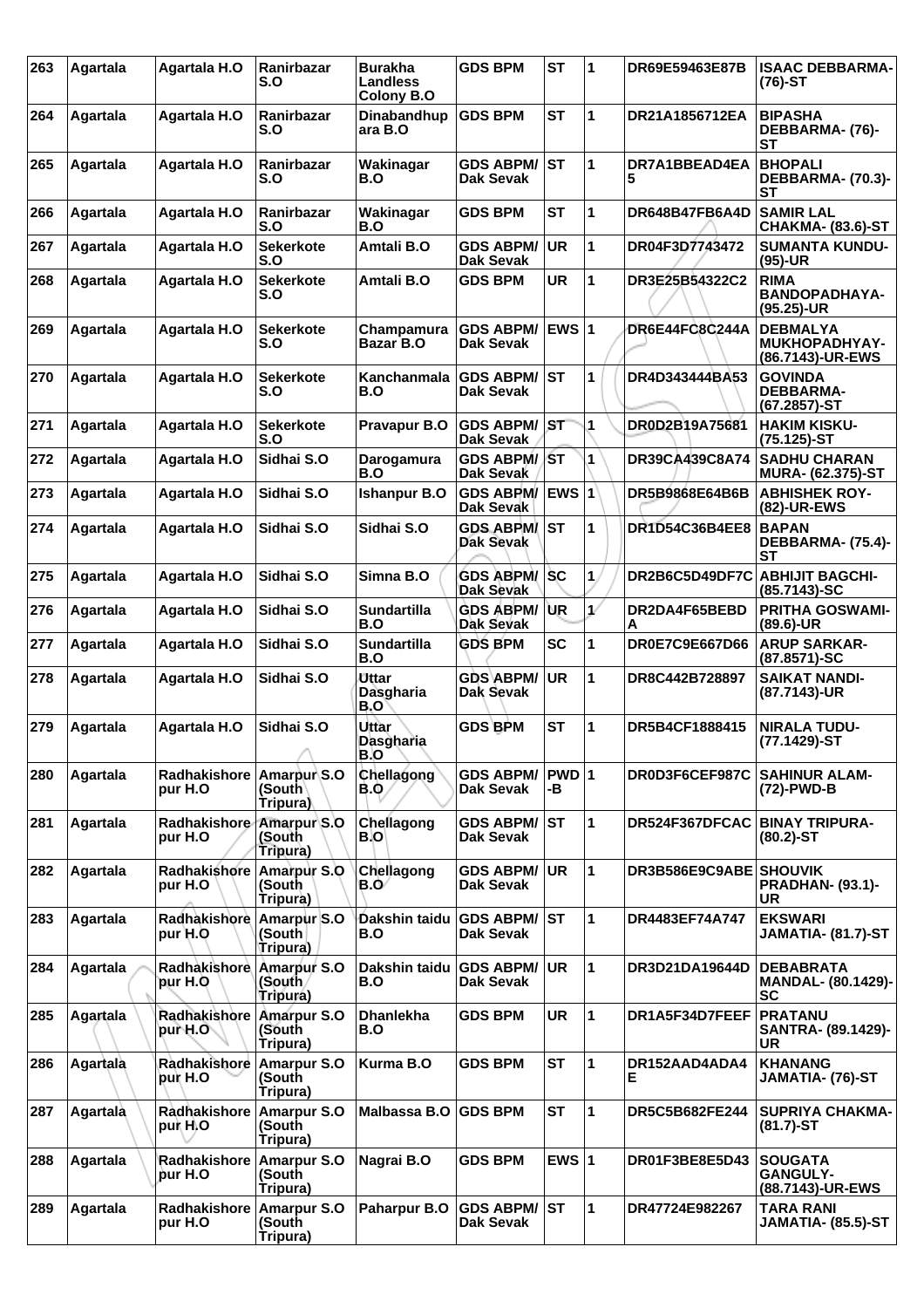| 290 | Agartala        | <b>Radhakishore</b><br>pur H.O       | Amarpur S.O<br>(South<br>Tripura)   | Sarbong B.O                             | <b>GDS BPM</b>                          | <b>UR</b>    | 1              | DR588E43F1AE3F        | <b>SOUMI GHOSH-</b><br>$(88)-UR$                       |
|-----|-----------------|--------------------------------------|-------------------------------------|-----------------------------------------|-----------------------------------------|--------------|----------------|-----------------------|--------------------------------------------------------|
| 291 | Agartala        | <b>Radhakishore</b><br>pur H.O       | Anandapur<br>S.O (South<br>Tripura) | Chottakhola<br>B.O                      | <b>GDS BPM</b>                          | OBC $ 1$     |                | DR344FFB194547        | <b>RITAM KR</b><br><b>KARMAKAR-</b><br>(91.5714)-OBC   |
| 292 | Agartala        | Radhakishore<br>pur H.O              | Anandapur<br>S.O (South<br>Tripura) | Dimatali B.O                            | <b>GDS BPM</b>                          | <b>UR</b>    | 1              | DR8D7371319B8E        | <b>ANIRBAN PAL-</b><br>(88.5714)-UR                    |
| 293 | Agartala        | Radhakishore Anandapur<br>pur H.O    | S.O (South<br>Tripura)              | Puran Rajbari GDS BPM<br>B.O            |                                         | <b>UR</b>    | 1              | DR79E7A3A49864        | <b>DEBADRITA RAY-</b><br>(93.4286)-UR                  |
| 294 | Agartala        | Radhakishore Anandapur<br>pur H.O    | S.O (South<br>Tripura)              | Siddhinagar<br>B.O                      | <b>GDS BPM</b>                          | <b>UR</b>    | 1              | DR4C55769186DE        | <b>SWATI MAIKAP-</b><br>(91.4286)-UR                   |
| 295 | Agartala        | Radhakishore<br>pur H.O              | Anandapur<br>S.O (South<br>Tripura) | <b>South</b><br>srirampur B.O Dak Sevak | <b>GDS ABPM/</b>                        | <b>EWS 1</b> |                | DR4BC2F67CF1A5        | <b>SOUMI BAIDYA-</b><br>(86.8571)-UR-EWS               |
| 296 | Agartala        | <b>Radhakishore</b><br>pur H.O       | Anandapur<br>S.O (South<br>Tripura) | South<br>srirampur B.O                  | GDS BPM                                 | <b>UR</b>    | 1              | DR75A3B474A577        | <b>SHILPI KHATUN-</b><br>(90.1429)-UR                  |
| 297 | Agartala        | Radhakishore Beloniya S.O<br>pur H.O |                                     | <b>Barpathari</b><br>B.O                | <b>GDS BPM</b>                          | <b>UR</b>    | 1              | DR8A8355F1635B        | <b>SAGAR SARKAR-</b><br>$(93.8)$ -UR                   |
| 298 | Agartala        | Radhakishore Beloniya S.O<br>pur H.O |                                     | <b>Belonia</b><br>aerodrome<br>B.O      | <b>GDS BPM</b>                          | <b>OBC 1</b> |                | DR776C5674D65F        | <b>DEBESH GARAI-</b><br>$(95)-OBC$                     |
| 299 | Agartala        | Radhakishore<br>pur H.O              | Beloniya S.O                        | Chittamara<br>B.O                       | <b>GDS ABPM/</b><br>Dak Sevak           | <b>UR</b>    | 1              | <b>DR42D5E342ACC9</b> | <b>SHAMIK</b><br><b>MAJUMDER- (92.6)-</b><br>UR        |
| 300 | Agartala        | Radhakishore Beloniya S.O<br>pur H.O |                                     | Debipur B.O                             | <b>GDS ABPM/</b><br>Dak Sevak           | <b>UR</b>    | 1              | DR1396DA17244D        | <b>SOUGATA JANA-</b><br>(91.2857)-UR                   |
| 301 | Agartala        | Radhakishore Beloniya S.O<br>pur H.O |                                     | Matai B.O                               | <b>GDS BPM</b>                          | UR           | 1              | DR4168D287AE43        | <b>RIYA BISWAS-</b><br>$(90.2)$ -UR                    |
| 302 | Agartala        | Radhakishore Beloniya S.O<br>pur H.O |                                     | <b>Paschim</b><br>Pipariakhola<br>B.O   | <b>GDS BPM</b>                          | UR           | $\mathbf{1}$   | DR6A54A95A3EC4        | <b>SATYAJIT DATTA-</b><br>(90.2857)-UR                 |
| 303 | Agartala        | Radhakishore Beloniya S.O<br>pur H.O |                                     | <b>Uttar</b><br>Sonaicherri<br>B.O      | <b>GDS ABPM/</b><br>Dak Sevak           | sc           | 1              | DR7CDD471DE8B<br>2    | <b>KRISHNA RANI</b><br><b>BARMAN-</b><br>(86.1429)-SC  |
| 304 | Agartala        | Radhakishore Bishramganj<br>pur H.O  | S.O                                 | Amarendrana<br>gar B.O                  | <b>GDS ABPM/</b><br>Dak Sevak           | <b>ST</b>    | $\overline{2}$ | DR195BBD92C335        | <b>INDRAJIT SARDAR-</b><br>(78.2857)-ST                |
| 305 | Agartala        | Radhakishore Bishramganj<br>pur H.O  | S.O                                 | Amarendrana<br>gar B.O                  | <b>GDS ABPM/ST</b><br><b>Dak Sevak</b>  |              | $\mathbf 2$    | DR33E46236D83D        | <b>SUMA TRIPURA-</b><br>$(74.1)$ -ST                   |
| 306 | Agartala        | Radhakishore Bishramganj<br>pur H.O  | S.O                                 | Amarendrana<br>gar B.O                  | <b>GDS BPM</b>                          | ST           | 1              | <b>DR0ED4FB447853</b> | <b>ABHEEK</b><br><b>MURASING- (83.6)-</b><br><b>ST</b> |
| 307 | Agartala        | Radhakishore<br>pur H.O              | Bishramganj<br>S.O                  | Bagmara B.O                             | <b>GDS BPM</b>                          | <b>ST</b>    | 1              | DR4E8644288392        | <b>SUMIT SINGH-</b><br>$(92.8) - ST$                   |
| 308 | Agartala        | Radhakishore Bishramganj<br>pur H.O  | S.O                                 | Barjala B.O                             | <b>GDS BPM</b>                          | UR           | 1              | DR612649DA2D65        | <b>SIDDHARTHA</b><br>SAHA- (97.6)-UR                   |
| 309 | Agartala        | Radhakishore Bishramganj<br>pur H.O  | S.O                                 | Charilam B.O                            | <b>GDS BPM</b>                          | UR           | 1              | <b>DR2BB87633FA8C</b> | <b>MADHURIMA</b><br><b>TARAFDER-</b><br>(89.8571)-UR   |
| 310 | Agartala        | Radhakishore Bishramganj<br>pur H.O  | S.O                                 | Padmanagar<br>B.O                       | <b>GDS BPM</b>                          | <b>UR</b>    | 1              | DR445671C18398        | <b>SAYANTAN</b><br><b>MAJUMDER-</b><br>(87.7143)-UR    |
| 311 | Agartala        | Radhakishore Bishramganj<br>pur H.O  | S.O                                 | Pathaliaghat<br>B.O                     | <b>GDS ABPM/</b><br>Dak Sevak           | OBC  1       |                | DR8AA443C6EA6F        | SOURAV DEY- (90)-<br><b>OBC</b>                        |
| 312 | Agartala        | Radhakishore Bishramganj<br>pur H.O  | S.O                                 | Pathaliaghat<br>B.O                     | <b>GDS ABPM/</b><br>Dak Sevak           | <b>UR</b>    | 1              | DR5F1444CEBF62        | AMIT RANA- (88)-<br>UR                                 |
| 313 | Agartala        | Radhakishore<br>pùr H.Oʻ             | Bishramganj<br>S.O                  | Pathaliaghat<br>B.O                     | <b>GDS BPM</b>                          | UR           | 1              | DR7F6F64EF24AA        | <b>SAIYAD MUKTAR</b><br>ALI- (86.7143)-OBC             |
| 314 | <b>Agartala</b> | Radhakishore<br>pur H.O              | Bishramganj<br>S.O                  | South<br><b>Charilam B.O</b>            | <b>GDS ABPM/</b><br>Dak Sevak           | OBC  1       |                | DR65D1D8FA4D17        | <b>SARBANI GUIN-</b><br>(91.8571)-OBC                  |
| 315 | Agartala        | Radhakishore Bishramganj<br>pur\H.O  | S.O                                 | <b>Tekshapara</b><br>B.O                | <b>GDS BPM</b>                          | <b>SC</b>    | 1              | DR8F4E89AC4E24        | <b>SANJIT MANDAL-</b><br>(87.8571)-SC                  |
| 316 | Agartala        | Radhakishore<br>pur H.O              | <b>Gakulpur S.O</b>                 | Killarbazar<br>B.O                      | <b>GDS ABPM/</b><br><b>Dak Sevak</b>    | lST.         | 1              | DR86134C3E4AA8        | <b>NELSON</b><br>DEBBARMA- (83.6)-<br><b>ST</b>        |
| 317 | Agartala        | Radhakishore Gakulpur S.O<br>pur H.O |                                     | Killarbazar<br>B.O                      | <b>GDS ABPM/ UR</b><br><b>Dak Sevak</b> |              | 1              | DR518C84EBE6F2        | POUSHALI NANDI-<br>$(93.1)$ -UR                        |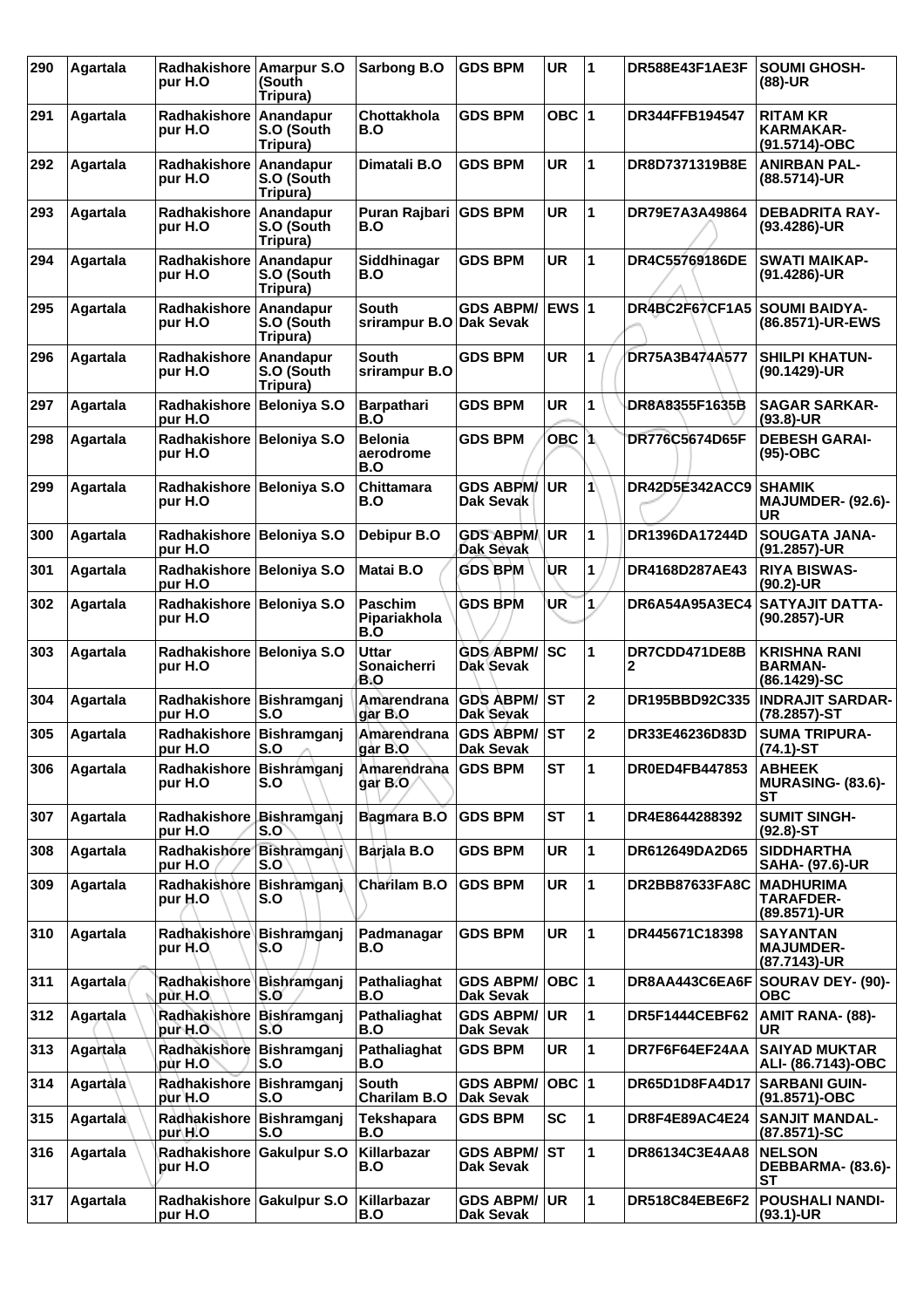| 318 | Agartala  | Radhakishore Gakulpur S.O<br>pur H.O    |               | Manikya B.O                          | <b>GDS ABPM/</b><br><b>Dak Sevak</b> | ST           | $\overline{\mathbf{1}}$ | DR4B8FD3CF4218              | <b>SUNIA DEVI</b><br><b>JAMATIA- (74.1)-ST</b>            |
|-----|-----------|-----------------------------------------|---------------|--------------------------------------|--------------------------------------|--------------|-------------------------|-----------------------------|-----------------------------------------------------------|
| 319 | Agartala  | Radhakishore Gakulpur S.O<br>pur H.O    |               | Manikya B.O                          | <b>GDS ABPM/</b><br><b>Dak Sevak</b> | UR           | 1                       | DR6BB91C3945C9              | <b>SOUVIK BHOWMIK-</b><br>(89.8571)-UR                    |
| 320 | Agartala  | Radhakishore Gakulpur S.O<br>pur H.O    |               | Manikya B.O                          | <b>GDS BPM</b>                       | <b>UR</b>    | 1                       | DR2566FCF74688              | <b>SAGAR DEBNATH-</b><br>(87.6)-OBC                       |
| 321 | Agartala  | Radhakishore Gakulpur S.O<br>pur H.O    |               | <b>Pitra Bazar</b><br>B.O            | <b>GDS BPM</b>                       | <b>UR</b>    | 1                       | DR568BCFFD7A8E SOUVIK JANA- | (88.2857)-UR                                              |
| 322 | Agartala  | Radhakishore Gakulpur S.O<br>pur H.O    |               | Thelakum B.O GDS ABPM/               | <b>Dak Sevak</b>                     | lst          | 1                       | DR7FC4DB49FA97              | <b>LAWRENCE</b><br>MOLSOM- (76)-ST                        |
| 323 | Agartala  | Radhakishore Garjee S.O<br>pur H.O      |               | Kalabon B.O                          | <b>GDS ABPM/</b><br><b>Dak Sevak</b> | <b>UR</b>    | 1                       | <b>DR04247C27E1EA</b>       | <b>SUSHMITA</b><br><b>SINGHA- (84.2)-UR</b>               |
| 324 | Agartala  | Radhakishore<br>pur H.O                 | Garjee S.O    | Paikhola B.O                         | <b>GDS ABPM/</b><br><b>Dak Sevak</b> | <b>UR</b>    | 1                       | DR0DE2264F8449              | <b>KRISHNA BISWAS-</b><br>$(89)-UR$                       |
| 325 | Agartala  | Radhakishore Garjee S.O<br>pur H.O      |               | Rajapur B.O                          | <b>GDS BPM</b>                       | EWS $ 1$     |                         | DR52F1744526C4              | <b>SAGAR NANDI-</b><br>(91)-UR-EWS                        |
| 326 | Agartala  | Radhakishore Garjee S.O<br>pur H.O      |               | <b>Takmacherra</b><br>B.O            | <b>GDS ABPM/</b><br>Dak Sevak        | <b>ST</b>    | 1                       | DR2FA48A2E35DB              | <b>MUJESH JAMATIA-</b><br>$(79.8) - ST$                   |
| 327 | Agartala  | Radhakishore Garjee S.O<br>pur H.O      |               | <b>Takmacherra</b><br>B.O            | <b>GDS BPM</b>                       | <b>ST</b>    | 1                       | DR6D4425EC41C4              | <b>SUSMITA NOATIA-</b><br>(76)-ST                         |
| 328 | Agartala  | Radhakishore Hrishyamukh<br>pur H.O     | S.O           | Samarendrag<br>anj B.O               | <b>GDS ABPM/</b><br><b>Dak Sevak</b> | <b>UR</b>    | 1                       | DR438AA6691B4F              | <b>RIYA BAIDYA-</b><br>(86.7143)-UR                       |
| 329 | Agartala  | Radhakishore Hrishyamukh<br>pur H.O     | S.O           | South<br>Krishnagar<br>B.O           | <b>GDS BPM</b>                       | SC.          | ⋀                       | DR8BA126996183              | <b>SHANTANU</b><br><b>SARKAR- (88.2857)-</b><br><b>SC</b> |
| 330 | Agartala  | <b>Radhakishore</b><br>pur H.O          | Jatanbari S.O | Damburnagar<br>B.O                   | <b>GDS BPM</b>                       | <b>ST</b>    | 1                       | DR5C447D2F183F              | <b>SUNITI CHAKMA-</b><br>$(85.5)$ -ST                     |
| 331 | Agartala  | <b>Radhakishore</b><br>pur H.O          | Jatanbari S.O | Ghorakappa<br>B.O                    | <b>GDS ABPM/</b><br>Dak Sevak        | <b>ST</b>    | 1                       | DR145D4BFBABA<br>Α          | <b>PARMITA</b><br>CHAKMA- (76)-ST                         |
| 332 | Agartala  | <b>Radhakishore</b><br>pur H.O          | Jatanbari S.O | Karbook B.O                          | <b>GDS BPM</b>                       | ST           | 1                       | DR89741F44FFB6              | <b>SUJAN CHAKMA-</b><br>$(85.5)$ -ST                      |
| 333 | Agartala  | Radhakishore<br>pur H.O                 | Jatanbari S.O | Lebachara<br>B.o                     | <b>GDS BPM</b>                       | UR           | 1                       | DR2EC78A7A76B4              | <b>ANKAN BHAUMIK-</b><br>$(91.2)$ -OBC                    |
| 334 | Agartala  | <b>Radhakishore</b><br>pur H.O          | Jatanbari S.O | Purba<br><b>Manikya</b><br>Dewan B.O | <b>GDS BPM</b>                       | ST           | 1                       | DR09BBD148644B              | <b>CHANDAN KUMAR</b><br><b>CHAKMA- (77.9)-ST</b>          |
| 335 | Agartala  | <b>Radhakishore</b><br>pur H.O          | Jatanbari S.O | Silachari B.O                        | <b>GDS BPM</b>                       | <b>UR</b>    | 1                       | <b>DR17B475F5AB4A</b>       | <b>SUKANYA</b><br>ACHARYA-<br>(90.1429)-UR                |
| 336 | Agartala  | Radhakishore<br>pur H.O                 | Jatanbari S.O | Suknachari<br>B.O                    | <b>GDS ABPM/</b><br><b>Dak Sevak</b> | ST           | 1                       | DR3AD29DA418D7              | <b>SINGHAMONI</b><br><b>CHAKMA- (77.9)-ST</b>             |
| 337 | ∣Agartala | Radhakishore Jatanbari S.O<br>pur H.O   |               | Tirthamukh<br>B.O                    | <b>GDS ABPM/ ST</b><br>Dak Sevak     |              | 11                      | DR7F989DDD8198              | <b>BHUSAN</b><br>DEBBARMA- (81.2)-<br>SТ                  |
| 338 | Agartala  | Radhakishore Jatanbari S.O<br>pur H.O   |               | <b>Uttar</b><br>Chellagong<br>B.O    | <b>GDS ABPM/ ST</b><br>Dak Sevak     |              | $\mathbf{1}$            |                             | DR1BED664F44CB SWAPNA CHAKMA-<br>$(81.7)$ -ST             |
| 339 | Agartala  | Radhakishore Jatanbari S.O<br>pur H.O   |               | Uttar<br>Chellagong<br>B.O           | <b>GDS BPM</b>                       | <b>UR</b>    | $\mathbf{1}$            | DR52B79532F4AA              | <b>SAIKAT MAHATO-</b><br>(90.8571)-UR                     |
| 340 | Agartala  | Radhakishore Jolaibari S.O<br>pur(H)O   |               | <b>Dakshin</b><br>Hichacherri<br>B.O | <b>GDS ABPM/</b><br><b>Dak Sevak</b> | <b>UR</b>    | $\mathbf{1}$            | DR52234D5FB4F1              | <b>BROJOSUNDAR</b><br><b>MONDAL- (88)-UR</b>              |
| 341 | Agartala  | Radhakishore Volaibari S.O<br>pur H.O   |               | <b>Dakshin</b><br>Hichacherri<br>B.O | <b>GDS BPM</b>                       | <b>ST</b>    | 1                       |                             | DR4DAF83ED81B6 SUMITA CHAKMA-<br>$(77.9)$ -ST             |
| 342 | Agartala  | Radhakishore Jolaibari S.O<br>pur H.O   |               | <b>Debdaru</b><br>Bazar B.O          | <b>GDS ABPM/</b><br>Dak Sevak        | UR           | 1                       | DR2CAC59142F17              | <b>SWAGATA</b><br><b>CHAKRABORTY-</b><br>(90.2857)-UR     |
| 343 | Agartala  | Radhakishore<br>pùr H.O                 | Jolaibari S.O | <b>Debdaru</b><br>Bazar B.O          | <b>GDS BPM</b>                       | PWD 1<br>-DE |                         | <b>DR498FC9648EC9</b>       | <b>PRASANTA DAS-</b><br>(50.2857)-PWD-DE                  |
| 344 | Agartala  | Radhakishore Jolaibari S.O<br>pur H.O   |               | Jolaibari S.O                        | <b>GDS ABPM/</b><br>Dak Sevak        | <b>UR</b>    | $\mathbf{1}$            | DR7B7558636692              | <b>ADITYA MITRA-</b><br>(92.1429)-UR                      |
| 345 | Agartala  | Radhakishore Jolaibari S.O<br>pur\H.O   |               | Kalashi Bazar<br>B.O                 | <b>GDS ABPM/</b><br>Dak Sevak        | IST.         | 1                       | DR5446A1CD4473              | <b>HAMPAITI REANG-</b><br>$(77.4)$ -ST                    |
| 346 | Agartala  | Radhakishore<br>pur H.O                 | Jolaibari S.O | Kalashi Bazar<br>B.O                 | <b>GDS BPM</b>                       | <b>UR</b>    | 1                       | DR37B46777567A              | <b>RAKA DUTTA-</b><br>(91.7143)-UR                        |
| 347 | Agartala  | Radhakishore   Jolaibari S.O<br>pur H.O |               | Madhya Pillak GDS ABPM/<br>B.O       | Dak Sevak                            | <b>EWS 1</b> |                         | DR836594874287              | <b>PRITAM</b><br><b>CHAUDHURI- (88)-</b><br><b>UR-EWS</b> |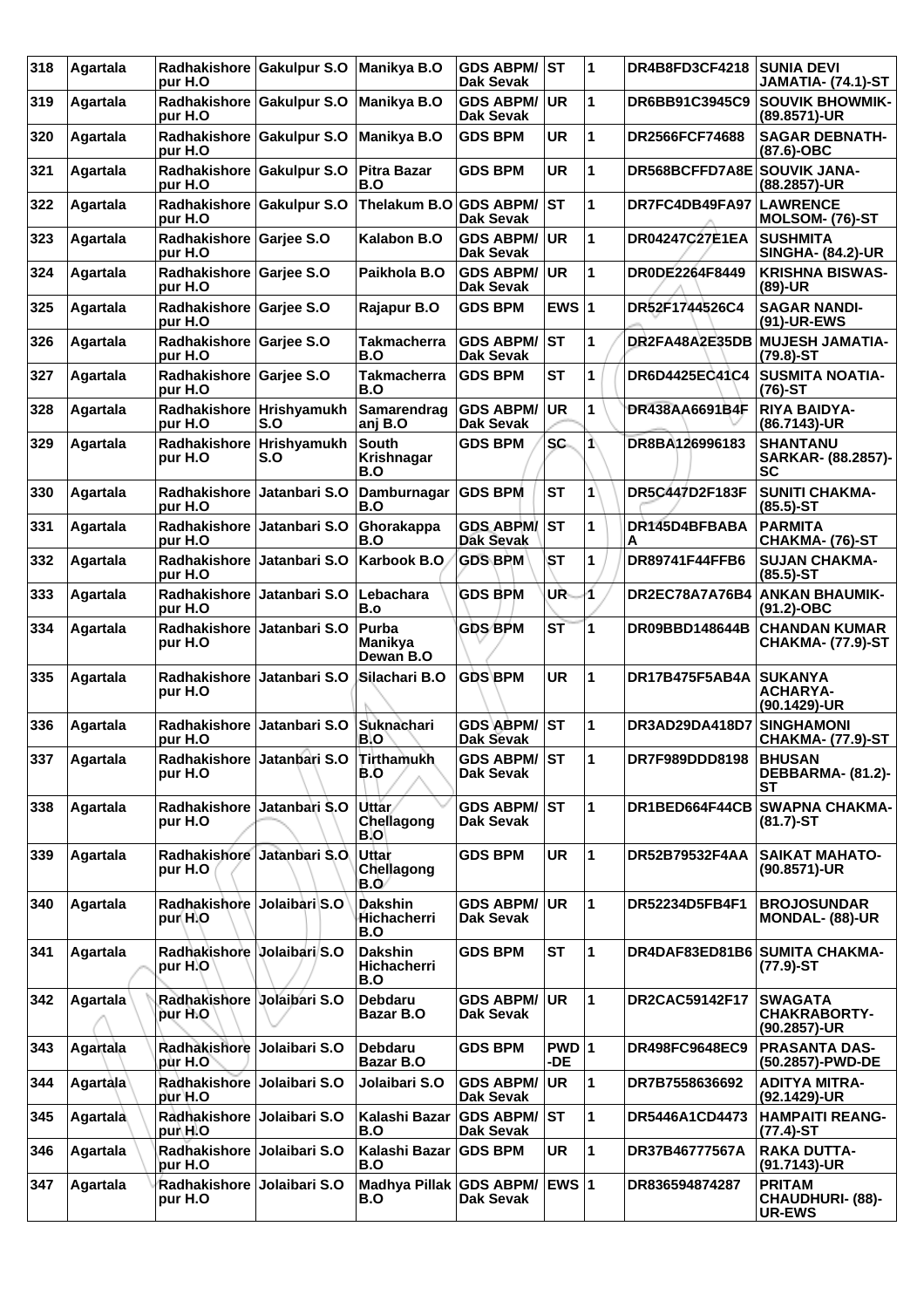| 348 | Agartala | Radhakishore Jolaibari S.O<br>pur H.O  |                                                      | Madhya Pillak GDS BPM<br>B.O        |                                      | <b>UR</b>    | 1            | DR1ABD5218B94D RAJDEEP PAUL- | $(86.2)$ -OBC                                                |
|-----|----------|----------------------------------------|------------------------------------------------------|-------------------------------------|--------------------------------------|--------------|--------------|------------------------------|--------------------------------------------------------------|
| 349 | Agartala | pur H.O                                | Radhakishore Kakraban S.O                            | <b>Chandul B.O</b>                  | <b>GDS BPM</b>                       | <b>ST</b>    | 1            | DR75DF7B94C4FA               | <b>INDRAJIT NOATIA-</b><br>$(81.4)$ -ST                      |
| 350 | Agartala | pur H.O                                | Radhakishore Kakraban S.O                            | Hadra B.O                           | GDS BPM                              | <b>SC</b>    | 1            | DR84359D495588               | <b>ROHIT KUMAR</b><br>BHUNIA- (89.8571)-<br><b>SC</b>        |
| 351 | Agartala | pur H.O                                | Radhakishore   Kakraban S.O                          | Jitendranagar<br>B.O                | <b>GDS ABPM/</b><br>Dak Sevak        | <b>EWS 1</b> |              | DR022A1D4FFD4A               | <b>SUPRATIM MALLA-</b><br>(85.4286)-UR-EWS                   |
| 352 | Agartala | pur H.O                                | Radhakishore Kakraban S.O                            | Kakraban S.O                        | <b>GDS ABPM/</b><br><b>Dak Sevak</b> | <b>UR</b>    | 1            | DR4C2FD35FE14F               | <b>BISWAPRIYA ROY-</b><br>(86.7143)-UR                       |
| 353 | Agartala | pur H.O                                | Radhakishore   Kakraban S.O   Kamrangatali           | B.O                                 | <b>GDS ABPM/</b><br><b>Dak Sevak</b> | <b>UR</b>    | 1            | DR26481392F977               | <b>RAJESH</b><br><b>MAJUMDER-</b><br>(87.2857)-UR            |
| 354 | Agartala | <b>Radhakishore</b><br>pur H.O         | Kakraban S.O                                         | Kishoreganj<br>B.O                  | <b>GDS ABPM/</b><br><b>Dak Sevak</b> | SC           | 1            | DR17882D4A88E4               | <b>CHAITY DAS-</b><br>$(83.8571)-SC$                         |
| 355 | Agartala | pur H.O                                | Radhakishore   Kakraban S.O                          | Kushamara<br>B.O                    | <b>GDS BPM</b>                       | <b>SC</b>    | 1            | DR24F7CB424717               | <b>ARIJIT SARKAR-</b><br>(87.2857)-SC                        |
| 356 | Agartala | Radhakishore   Kakraban S.O<br>pur H.O |                                                      | Mogpuskarini<br>B.O                 | <b>GDS ABPM/</b><br>Dak Sevak        | SC           | 1            | DR87C7CAF456E1               | <b>SUBHAYAN</b><br><b>SARKAR- (83.25)-</b><br><b>SC</b>      |
| 357 | Agartala | pur H.O                                | Radhakishore   Kakraban S.O   Mogpuskarini   GDS BPM | B.O                                 |                                      | UR.          | 1            | DR844C418B8344               | <b>HIMADRI</b><br>BHATTACHARJYA-<br>(87.8571)-UR             |
| 358 | Agartala | pur H.O                                | Radhakishore   Kakraban S.O                          | Mohanbhog<br>B.O                    | <b>GDS ABPM/</b><br>Dak Sevak        | <b>UR</b>    | 1            | DR6F9C6ED2FC2E               | <b>DEEP DATTA-</b><br>(86.4286)-OBC                          |
| 359 | Agartala | pur H.O                                | Radhakishore   Kakraban S.O                          | <b>Taibandal B.O</b>                | <b>GDS ABPM/</b><br>Dak Sevak        | <b>ST</b>    | 1            | DR4127842D4A11               | <b>AKBAR JAMATIA-</b><br>(72.2)-ST                           |
| 360 | Agartala | Radhakishore<br>pur H.O                | Kakraban S.O                                         | Taibandal B.O GDS BPM               |                                      | <b>ST</b>    | 1            | DR1D4F81A2934B               | <b>PRIYANKA</b><br>GHORAI- (72.1429)-<br><b>ST</b>           |
| 361 | Agartala | <b>Radhakishore</b><br>pur H.O         | Kakraban S.O                                         | Upendranaga<br>r B.O                | <b>GDS ABPM/ST</b><br>Dak Sevak      |              | 1/           | <b>DR19155E8C9C5D</b>        | <b>NILOY TRIPURA-</b><br>(76.4286)-ST                        |
| 362 | Agartala | pur H.O                                | Radhakishore Kakraban S.O                            | Upendranaga GDS ABPM/<br>$r$ B.O    | Dak Sevak                            | <b>UR</b>    | ď            | <b>DR17DED6C82C77</b>        | <b>JOYDEV MONI-</b><br>(92.7143)-UR                          |
| 363 | Agartala | pur H.O                                | Radhakishore   Kakraban S.O                          | Upendranaga<br>r B.O                | <b>GDS BPM</b>                       | <b>UR</b>    | 1            | <b>DR04A6143DC6F8</b>        | <b>SANDIPAN</b><br><b>MONDAL-</b><br>(89.2857)-UR            |
| 364 | Agartala | Radhakishore   Kathalia<br>pur H.O     |                                                      | <b>Bhabanipur</b><br>B.O            | <b>GDS BPM</b>                       | <b>ST</b>    | 1            | DR1D23444F1B98               | <b>ANISH BARUA-</b><br>(86.2857)-ST                          |
| 365 | Agartala | Radhakishore   Kathalia<br>pur H.O     |                                                      | Jatrapur B.O                        | <b>GDS ABPM/</b><br><b>Dak Sevak</b> | <b>UR</b>    | 1            | DR75646EE55963               | <b>ANIRUDDHA</b><br>MAITY- (88.8571)-<br><b>UR</b>           |
| 366 | Agartala | Radhakishore Kathalia<br>pur H.O       |                                                      | Kalikrishnana GDS BPM<br>dar B.O    |                                      | <b>UR</b>    | 1            | DR2A98A86CBDF<br>D           | <b>SAGNIK SINHA-</b><br>(88.1429)-UR                         |
| 367 | Agartala | Radhakishore   Kathalia<br>pur H.O     |                                                      | Maheshpur<br><b>B.O</b>             | <b>GDS BPM</b>                       | UR           | 1            | DR136EAD544E67               | <b>ARINDAM PARUA-</b><br>(89.1429)-UR                        |
| 368 | Agartala | Radhakishore Manubazar<br>pur H.O      | S.O                                                  | Amlighat B.O                        | <b>GDS ABPM/</b><br><b>Dak Sevak</b> | UR           | 1            | DR12134D32CD36               | <b>ROHAN</b><br><b>BANERJEE- (95)-</b><br>UR                 |
| 369 | Agartala | Radhakishore<br>pur/H.O                | Manubazar<br>S.O                                     | Amlighat B.O                        | <b>GDS BPM</b>                       | <b>UR</b>    | 1            | DR4E374FE13726               | <b>ANIRBAN PODDAR-</b><br>(93.8571)-UR                       |
| 370 | Agartala | Radhakishore Manubazar<br>pur H.O      | S.O                                                  | <b>Bhuratali B.O</b>                | <b>GDS ABPM/</b><br>Dak Sevak        | <b>UR</b>    | 1            | DR4543B1E1BA9E               | <b>SHUBHROJYOTI</b><br><b>BHATTACHARJEE-</b><br>(88.5714)-UR |
| 371 | Agartala | Radhakishore Manubazar<br>pùr H.O      | S.O                                                  | <b>Bhuratali B.O</b>                | <b>GDS BPM</b>                       | <b>UR</b>    | 1            | DR3E54AC3CF984               | <b>ANISH DUTTA- (91)-</b><br><b>UR</b>                       |
| 372 | Agartala | Radhakishore Manubazar<br>pur H.O      | S.O                                                  | Guachand<br>B.O                     | <b>GDS BPM</b>                       | <b>SC</b>    | 1            | DR7E1414F39AE7               | <b>BISWAJIT DAS-</b><br>$(90)$ -SC                           |
| 373 | Agartala | Radhakishore<br>pur H.O`               | Manubazar<br>S.O                                     | <b>Satchand B.O</b>                 | <b>GDS BPM</b>                       | <b>UR</b>    | 1            | DR54DF5BE5838C               | <b>ABUL ANSARI-</b><br>(90.7143)-OBC                         |
| 374 | Agartala | Radhakishore Manubazar<br>pur H.O      | S.O                                                  | Sindukpathar<br>B.O                 | <b>GDS ABPM/</b><br>Dak Sevak        | lst          | 1            | DR578B4C9872B6               | <b>PRISCILLA</b><br><b>TRIPURA- (83.6)-ST</b>                |
| 375 | Agartala | Radhakishore Manubazar<br>pur\H.O      | S.O                                                  | Sindukpathar<br>B.O                 | <b>GDS BPM</b>                       | <b>UR</b>    | 1            | DR67C4A7747F48               | <b>ATREYEE</b><br><b>CHATTERJEE-</b><br>$(93.5714)-UR$       |
| 376 | Agartala | Radhakishore Matabari S.O<br>pur H.O   |                                                      | Abani Reang<br>Para B.O             | <b>GDS ABPM/</b><br>Dak Sevak        | <b>EWS 1</b> |              | DR0D7265EB79DD               | <b>RISAV SINHA-</b><br>(92.4286)-UR-EWS                      |
| 377 | Agartala | Radhakishore Matabari S.O<br>pur H.O   |                                                      | <b>Dakshin</b><br>Chandrapur<br>B.O | <b>GDS ABPM/</b><br>Dak Sevak        | ∣UR.         | $\mathbf{1}$ | DR6B4141359F43               | <b>BRATESWAR SEN-</b><br>$(91.2) - OBC$                      |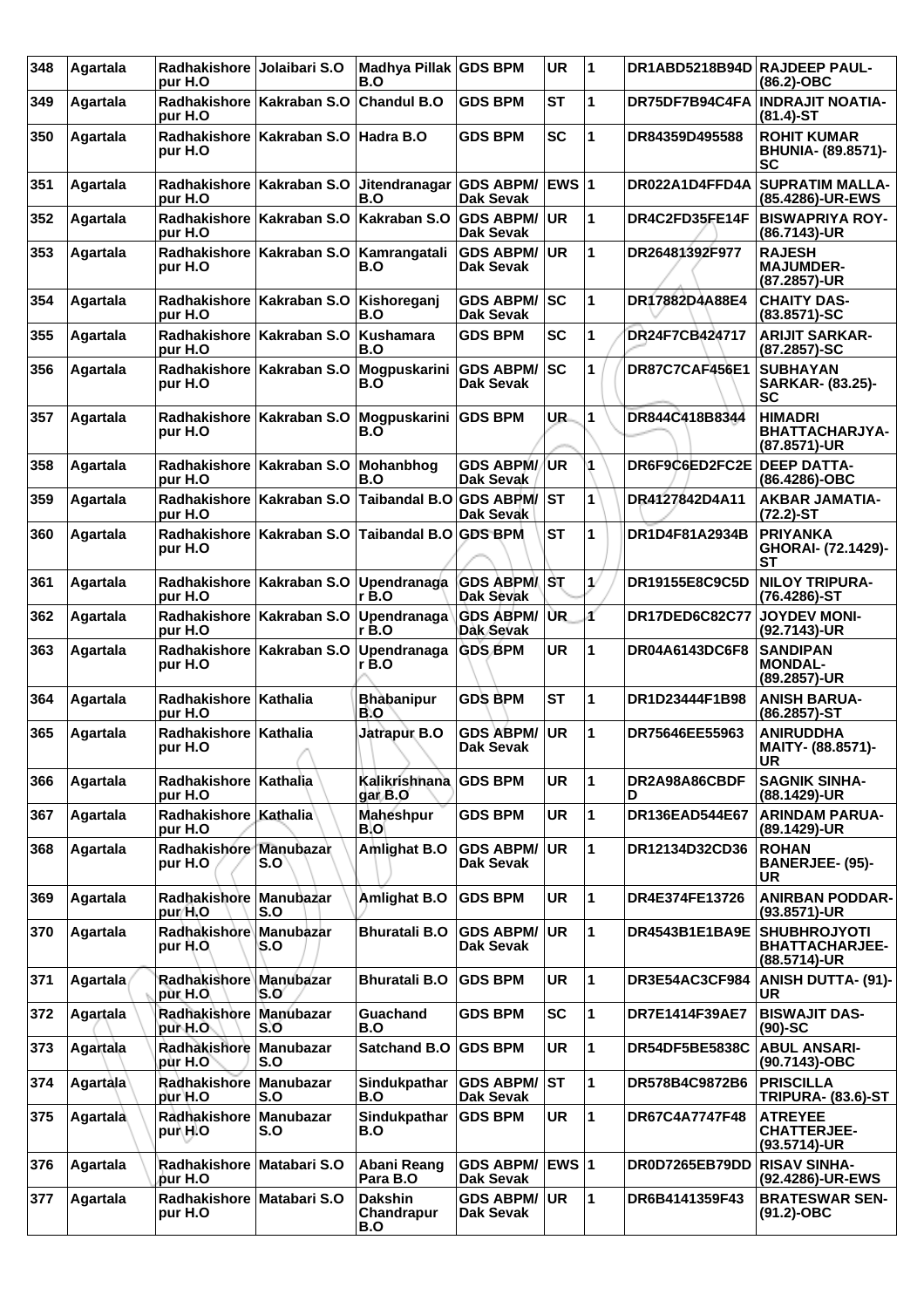| 378 | Agartala        | Radhakishore Matabari S.O<br>pur H.O  |                                        | <b>Dakshin</b><br>Chandrapur<br>B.O | <b>GDS BPM</b>                       | <b>UR</b>               | 1                       | DR35E152596F9B          | <b>KRISHNA ROY-</b><br>(94.4286)-UR                   |
|-----|-----------------|---------------------------------------|----------------------------------------|-------------------------------------|--------------------------------------|-------------------------|-------------------------|-------------------------|-------------------------------------------------------|
| 379 | Agartala        | Radhakishore Matabari S.O<br>pur H.O  |                                        | <b>Fulkumari</b><br>B.O             | <b>GDS ABPM/</b><br>Dak Sevak        | <b>UR</b>               | 1                       | DR5AE14BE5BDF<br>Е      | <b>RAJDIP</b><br><b>BANERJEE-</b><br>(88.7143)-UR     |
| 380 | Agartala        | Radhakishore Matabari S.O<br>pur H.O  |                                        | <b>Fulkumari</b><br>B.O             | <b>GDS BPM</b>                       | <b>UR</b>               | 1                       | DR794A94745E2B          | <b>PRANTAJIT ROY-</b><br>$(93)-UR$                    |
| 381 | Agartala        | Radhakishore Matabari S.O<br>pur H.O  |                                        | <b>Holakhet B.O</b>                 | <b>GDS BPM</b>                       | $PWD$ 1<br>-C           |                         | DR5B9A31C1D1F4          | <b>SUMIT ROY- (83.6)-</b><br><b>PWD-C</b>             |
| 382 | Agartala        | Radhakishore Matabari S.O<br>pur H.O  |                                        | Jamjuri B.O                         | <b>GDS BPM</b>                       | <b>ST</b>               | 1                       | DR135F11E63E91          | <b>MANDIRA</b><br><b>CHAKMA-</b><br>(75.4286)-ST      |
| 383 | Agartala        | Radhakishore Matabari S.O<br>pur H.O  |                                        | <b>Joalikhamar</b><br>B.O           | <b>GDS BPM</b>                       | <b>UR</b>               | 1                       | DR5D34A2DB4AF4          | <b>SAYAN MITRA-</b><br>(90.2857)-UR                   |
| 384 | Agartala        | Radhakishore Matabari S.O<br>pur H.O  |                                        | Laxmipati B.O GDS BPM               |                                      | <b>UR</b>               | $\mathbf{1}$            | DR6B99E2763895          | <b>PARAMITA PAL-</b><br>(94.5714)-UR                  |
| 385 | Agartala        | Radhakishore Matabari S.O<br>pur H.O  |                                        | Maharani B.O                        | <b>GDS ABPM/</b><br><b>Dak Sevak</b> | <b>UR</b>               | 1                       | <b>DR331CEC4859C7</b>   | <b>HRITTIKA SIL-</b><br>(84.8571)-OBC                 |
| 386 | Agartala        | Radhakishore Matabari S.O<br>pur H.O  |                                        | Matabari S.O                        | <b>GDS ABPM/</b><br><b>Dak Sevak</b> | <b>UR</b>               | $\mathbf{2}$            | DR7B4F3AD4C948          | <b>SANJIB DAS-</b><br>$(91.2)$ -SC                    |
| 387 | Agartala        | Radhakishore Matabari S.O<br>pur H.O  |                                        | Matabari S.O                        | <b>GDS ABPM/</b><br>Dak Sevak        | UR.                     | $\overline{\mathbf{2}}$ | DR4A1BEA5439DE          | <b>SHUVENDU</b><br><b>PRADHAN-</b><br>(88.8571)-UR    |
| 388 | Agartala        | Radhakishore Melaghar S.O<br>pur H.O  |                                        | <b>Bardwal B.O</b>                  | <b>GDS BPM</b>                       | UR                      | 4                       | DR411E59DAF441          | <b>NILADRI BISWAS-</b><br>(94.1429)-SC                |
| 389 | Agartala        | Radhakishore Melaghar S.O<br>pur H.O  |                                        | <b>Battali B.O</b>                  | <b>GDS ABPM/</b><br>Dak Sevak        | <b>SC</b>               | 1                       | DR3F4CE6DFADE<br>D      | <b>DEBJYOTI</b><br><b>MONDAL-</b><br>$(90.2857) - SC$ |
| 390 | Agartala        | Radhakishore Melaghar S.O<br>pur H.O  |                                        | <b>Battali B.O</b>                  | <b>GDS BPM</b>                       | <b>UR</b>               | 1                       | DR0CB1C1AE5461          | <b>PRAKASH DAS-</b><br>(91.8571)-UR                   |
| 391 | Agartala        | Radhakishore Melaghar S.O<br>pur H.O  |                                        | Jumerdhepa<br>B.O                   | <b>GDS ABPM/</b><br>Dak Sevak        | UR                      | 1/                      | DR87CCCD743D64          | <b>PAYEL GORAI-</b><br>(87.2857)-UR                   |
| 392 | Agartala        | Radhakishore Melaghar S.O<br>pur H.O  |                                        | Jumerdhepa<br>B.O                   | <b>GDS BPM</b>                       | <b>SC</b>               | ď                       | DR4CD4359BB314          | <b>SUJAN ROY-</b><br>(88.2857)-SC                     |
| 393 | Agartala        | Radhakishore Melaghar S.O<br>pur H.O  |                                        | Lakshmandhe GDS ABPM/<br>pa B.O     | Dak Sevak                            | <b>UR</b>               | 1                       | DR06D7C196C743          | <b>KRISHNA SHIL-</b><br>(78.1429)-OBC                 |
| 394 | Agartala        | Radhakishore Melaghar S.O<br>pur H.O  |                                        | Lakshmandhe GDS BPM<br>pa B.O       |                                      | OBC $ 1$                |                         | DR2195EA8C9371          | <b>SAGNIK MONDAL-</b><br>(95.2857)-OBC                |
| 395 | Agartala        | Radhakishore Melaghar S.O<br>pur H.O  |                                        | Rudijala B.O                        | GDS\ABPM/<br>Dak Sevak               | OBC 1                   |                         | DR2296F36C362C          | AYAN MAITY- (89)-<br><b>OBC</b>                       |
| 396 | Agartala        | pur H.O                               | Radhakishore Melaghar S.O Rudijala B.O |                                     | <b>GDS BPM</b>                       | <b>UR</b>               | 11                      | DR7CEAC594BDD<br>5      | <b>SUBHRA JOUTI</b><br>SUR- (88.4286)-UR              |
| 397 | Agartala        | Radhakishore Melaghar S.O<br>pur H.O  |                                        | <b>West Nalchar</b><br>B.O          | <b>GDS ABPM/</b><br><b>Dak Sevak</b> | <b>EWS</b> <sub>1</sub> |                         | DR2DC924E3275D          | <b>UJJWAL BERA-</b><br>(84.125)-UR-EWS                |
| 398 | Agartala        | Radhakishore Melaghan S.O<br>pur H.O  |                                        | <b>West Nalchar</b><br>B.O          | <b>GDS ABPM/</b><br><b>Dak Sevak</b> | <b>UR</b>               | $\mathbf{1}$            | DR243D85491E59          | <b>MONIDIPA DALUI-</b><br>$(89)-UR$                   |
| 399 | Agartala        | Radhakishore Melaghar S.O.<br>pur H.O |                                        | <b>West Nalchar</b><br>B.O          | <b>GDS BPM</b>                       | PWD 1<br>-в             |                         | DR4E14A9D78AED RAJENDRA | <b>PRASAD MAITY-</b><br>(71.1429)-PWD-B               |
| 400 | Agartala        | Radhakishore Muhuripur<br>pur H.O     | S.O                                    | <b>Muhuripur</b><br>S.O             | <b>GDS ABPM/</b><br><b>Dak Sevak</b> | UR.                     | 1                       | DR17A99384A1F1          | <b>ANANYA</b><br><b>MAJUMDER-</b><br>(86.5714)-UR     |
| 401 | Agartala        | Radhakishore Rajnagar S.O<br>pur H.O  | (South<br>Tripura)                     | Kasari B.O                          | <b>GDS BPM</b>                       | <b>UR</b>               | $\mathbf{1}$            | DR5BAD3851B25E          | <b>AKLESH DAS-</b><br>(90.1429)-OBC                   |
| 402 | Agartala        | Radhakishore<br>pur H.O               | Rajnagar S.O<br>(South<br>Tripura)     | Rajnagar S.O<br>(South<br>Tripura)  | <b>GDS ABPM/</b><br>Dak Sevak        | lsc                     | $\mathbf{1}$            | DR3647FF161416          | <b>SNEHASIS MONI-</b><br>(87.1429)-SC                 |
| 403 | Agartala        | Radhakishore Sabroom S.O<br>pùr H.O`  |                                        | <b>Baishnabpur</b><br>B.O           | <b>GDS BPM</b>                       | <b>ST</b>               | $\mathbf{1}$            | DR83D48D23E9F2          | <b>AMITA TRIPURA-</b><br>$(83.6)$ -ST                 |
| 404 | Agartala        | Radhakishore Sabroom S.O<br>pur H.O   |                                        | <b>Bijoynagar</b><br>B.O            | <b>GDS ABPM/</b><br><b>Dak Sevak</b> | PWD 1<br>-C             |                         | DR1DF748AF24EE          | <b>AMITABHA</b><br><b>ACHARJEE-</b><br>(74.375)-PWD-C |
| 405 | <b>Agartala</b> | Radhakishore Sabroom S.O<br>pur H.O   |                                        | <b>Bijoynagar</b><br>B.O            | <b>GDS ABPM/</b><br><b>Dak Sevak</b> | UR.                     | 1                       | <b>DR4787C1ECD814</b>   | <b>SAYANTAN</b><br>GHOSH- (93.1429)-<br>UR            |
| 406 | Agartala        | Radhakishore Sabroom S.O.<br>pur H.O  |                                        | <b>Bijoynagar</b><br>B.O            | <b>GDS BPM</b>                       | <b>SC</b>               | $\mathbf{1}$            | DR8D2DE3513B5B          | <b>DEBJIT ROY- (93)-</b><br><b>SC</b>                 |
| 407 | Agartala        | Radhakishore Sabroom S.O<br>pur H.O   |                                        | Kathalcherri<br>B.O                 | <b>GDS ABPM/</b><br><b>Dak Sevak</b> | lsc                     | $\mathbf{1}$            | DR3B5EE941A524          | <b>SUJAY MONDAL-</b><br>(82.2857)-SC                  |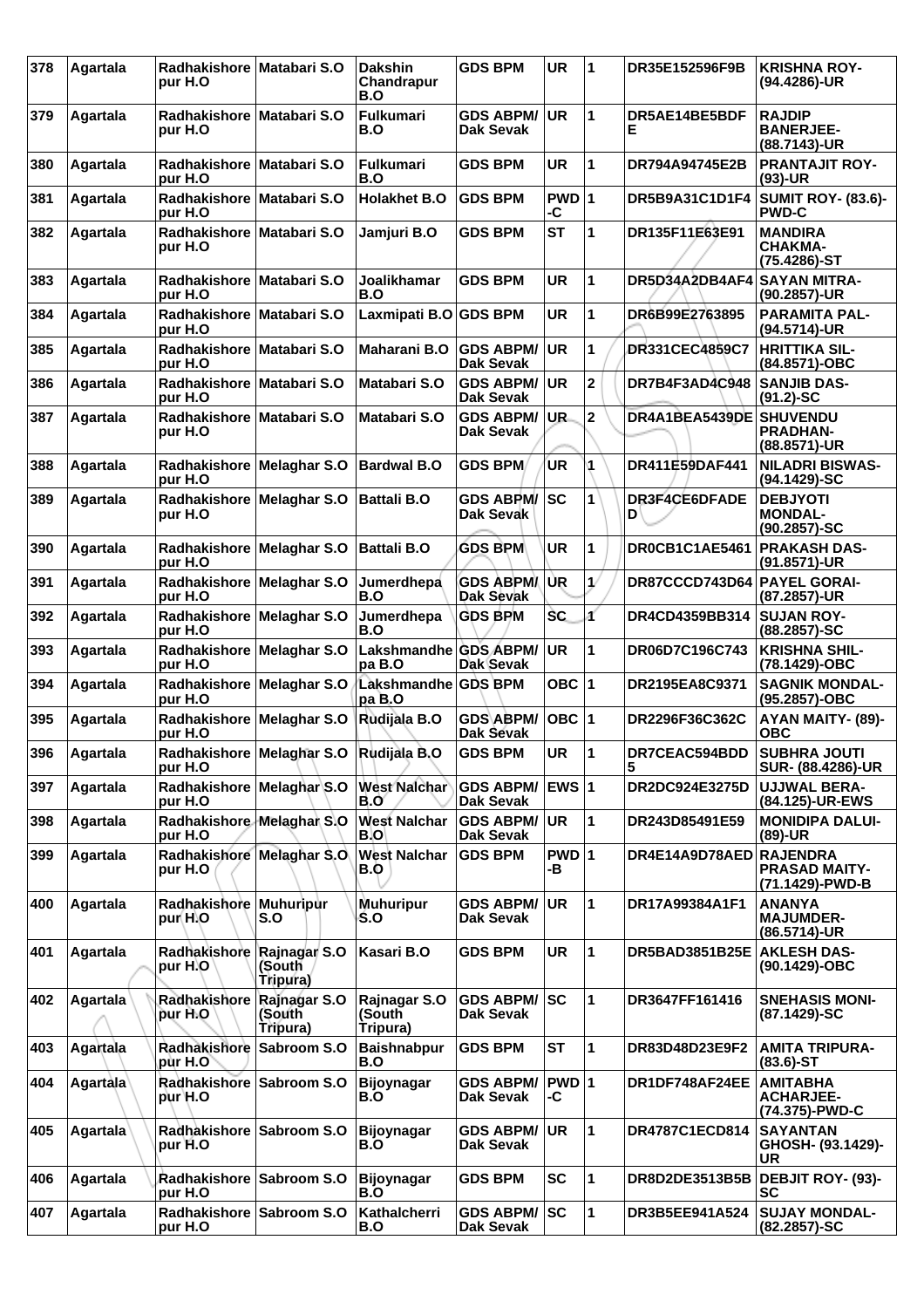| 408 | Agartala                    | <b>Radhakishore</b><br>pur H.O       | <b>Sabroom S.O</b>        | Ludhua B.O                         | <b>GDS ABPM/ SC</b><br>Dak Sevak       |              | 1  | DR822E4674BC59          | <b>SUBHAJIT</b><br>SARKAR- (85.2857)-<br>SC                |
|-----|-----------------------------|--------------------------------------|---------------------------|------------------------------------|----------------------------------------|--------------|----|-------------------------|------------------------------------------------------------|
| 409 | Agartala                    | Radhakishore<br>pur H.O              | <b>Sabroom S.O</b>        | Ludhua B.O                         | <b>GDS BPM</b>                         | <b>SC</b>    | 1  | DR459ACDA55A6F          | <b>KUNAL ADHIKARY-</b><br>(87)-SC                          |
| 410 | Agartala                    | Radhakishore Sabroom S.O<br>pur H.O  |                           | Ludhua Tea<br>Estate B.O           | <b>GDS BPM</b>                         | <b>UR</b>    | 1  | DR1B23DC44A3A6          | <b>SOUPTIK ROY-</b><br>(91.2857)-SC                        |
| 411 | Agartala                    | Radhakishore Santirbazar<br>pur H.O  | S.O                       | <b>Baikhora B.O</b>                | <b>GDS BPM</b>                         | UR           | 1  | <b>DR3B1F5587BFD1</b>   | <b>RUME BISWAS-</b><br>$(93.1)-UR$                         |
| 412 | Agartala                    | <b>Radhakishore</b><br>pur H.O       | Santirbazar<br>S.O        | Betaga B.O                         | <b>GDS ABPM/</b><br><b>Dak Sevak</b>   | <b>UR</b>    | 1  | DR7C422463185A          | <b>NIKITA DATTA-</b><br>$(90.6)$ -UR                       |
| 413 | Agartala                    | Radhakishore<br>pur H.O              | Santirbazar<br>S.O        | East Bagafa<br>B.O                 | <b>GDS ABPM/</b><br><b>Dak Sevak</b>   | <b>ISC</b>   | 1  | DR5613DB7A43DB          | <b>PIASH MONDAL-</b><br>$(90)$ -SC                         |
| 414 | Agartala                    | Radhakishore Santirbazar<br>pur H.O  | S.O                       | Kanchannaga<br>r B.O               | <b>GDS BPM</b>                         | <b>SC</b>    | 1  | DR5C497E4A6D67          | <b>SAYANTAN</b><br><b>SARKAR- (90.2)-SC</b>                |
| 415 | Agartala                    | <b>Radhakishore</b><br>pur H.O       | <b>Santirbazar</b><br>S.O | Kathaliacherr<br>a B.O             | <b>GDS ABPM/</b><br><b>Dak Sevak</b>   | <b>EWS 1</b> |    | DR8844BBA7644D          | <b>SUSMITA MALLA-</b><br>(81.5714)-UR-EWS                  |
| 416 | Agartala                    | Radhakishore<br>pur H.O              | <b>Santirbazar</b><br>S.O | Laxmicherra<br>B.O                 | <b>GDS ABPM/</b><br>Dak Sevak          | <b>SC</b>    | 1  | <b>DR13973A359CDE</b>   | <b>RAKESH GOLDER-</b><br>$(83.4286) - SC$                  |
| 417 | Agartala                    | Radhakishore Santirbazar<br>pur H.O  | S.O                       | Laxmicherra<br>B.O                 | <b>GDS BPM</b>                         | <b>ST</b>    | 1  | DR86D8649EE9F2          | <b>ABHIJIT MAHALI-</b><br>(81.1429)-ST                     |
| 418 | Agartala                    | <b>Radhakishore</b><br>pur H.O       | <b>Santirbazar</b><br>S.O | <b>Purba Manu</b><br>B.O           | <b>GDS BPM</b>                         | <b>UR</b>    | 1  | DR118FD334616C          | <b>JAHAR ALI SK-</b><br>(86.7143)-UR                       |
| 419 | Agartala                    | Radhakishore<br>pur H.O              | Santirbazar<br>S.O        | Uttar<br><b>Takmacherra</b><br>B.O | <b>GDS BPM</b>                         | ŚТ           | 1  | DR69ADD2E495D3          | <b>TAMANNA REANG-</b><br>(76.7143)-ST                      |
| 420 | Agartala                    | Radhakishore<br>pur H.O              | Sonamura<br>S.O           | Bejimara B.O                       | <b>GDS ABPM/</b><br>Dak Sevak          | <b>UR</b>    | 1  | <b>DR5F88C41138CA</b>   | <b>SAFIDUL ISLAM-</b><br>(91.4286)-UR                      |
| 421 | Agartala                    | <b>Radhakishore</b><br>pur H.O       | Sonamura<br>S.O           | <b>Bejimara B.O</b>                | <b>GDS BPM</b>                         | <b>UR</b>    | 1  | <b>DR0767DC421E95</b>   | <b>VIKRAMJEET</b><br><b>DEBNATH- (90.6)-</b><br><b>OBC</b> |
| 422 | Agartala                    | Radhakishore<br>pur H.O              | Sonamura<br>S.O           | Dhanirampur<br>B.O                 | <b>GDS BPM</b>                         | ST.          | ¥  | DR49AF44F254A7          | <b>SHIBANI RUPINI-</b><br>$(72.2)$ -ST                     |
| 423 | Agartala                    | Radhakishore Sonamura<br>pur H.O     | S.O                       | Induria B.O                        | <b>GDS ABPM/SC</b><br><b>Dak Sevak</b> |              | 1  | <b>DR5C2E3447EE82</b>   | <b>NARAYAN DAS-</b><br>$(86.4286) - SC$                    |
| 424 | Agartala                    | <b>Radhakishore</b><br>pur H.O       | Sonamura<br>S.O           | Kamalnagar<br>B.O                  | <b>GDS ABPM/</b><br>Dak Sevak          | <b>EWS 1</b> |    | DR66C8634377D5          | TANMAY PAL- (84)-<br><b>UR-EWS</b>                         |
| 425 | Agartala                    | Radhakishore<br>pur H.O              | Sonamura<br>S.O           | Kamalnagar<br>B.O                  | <b>GDS BPM</b>                         | <b>UR</b>    | 1  | DR5AC3D2BBA1B           | <b>SAGNICK DAS-</b><br>(89.2857)-UR                        |
| 426 | Agartala                    | <b>Radhakishore</b><br>pur H.O       | Sonamura<br>S.O           | Khedabari<br>B.O                   | <b>GDS ABPM/</b><br><b>Dak Sevak</b>   | lst          | 1  | <b>DR3C4CD5447CE3</b>   | <b>PRITHI RAJ</b><br><b>REANG- (66.5)-ST</b>               |
| 427 | ∣Agartala                   | Radhakishore Tepania S.O<br>pur H.O  |                           | East<br><b>Bagabassa</b><br>B.O    | <b>GDS ABPM/ UR</b><br>Dak Sevak       |              | 11 | DR0AF967A49C8E          | <b>ANKAN</b><br><b>MAZUMDAR-</b><br>(91.7143)-UR           |
| 428 | Agartala                    | Radhakishore Tepania S.O<br>pur H.O  |                           | Garjanmura<br>B.O                  | <b>GDS ABPM/</b><br><b>Dak Sevak</b>   | <b>UR</b>    | 1  | DR519DA9B341A8          | <b>SRIPARNA DAS-</b><br>(86.4286)-UR                       |
| 429 | Agartala                    | Radhakishore Tepania S.O<br>pur H.O  |                           | Salgara B.O                        | <b>GDS ABPM/</b><br>Dak Sevak          | SC           | 1  | DR518CA56A6E98          | <b>MUNNA DAS-</b><br>$(85.5) - SC$                         |
| 430 | Agartala                    | Radhakishore Tepania S.O.<br>pur H.O |                           | Salgara B.O                        | <b>GDS BPM</b>                         | <b>UR</b>    | 1  | DR4F7D1A5D5A3E DEEPAYAN | GHOSH- (93.1)-UR                                           |
| 431 | Arunachal<br><b>Pradesh</b> | Itanagar H.O                         | Along S.O                 | <b>Kambang B.O</b>                 | <b>GDS BPM</b>                         | ST           | 1  | DR06C11FF44B11          | <b>JOMNYA KARBAK-</b><br>$(91.2)$ -ST                      |
| 432 | Arunachal<br><b>Pradesh</b> | Itanagar H.O.                        | Along S.O                 | Kaying B.O                         | <b>GDS BPM</b>                         | ST           | 1  | DR698E4C25666F          | <b>MUKADE VAIBHAV</b><br>UKANDA- (86.3333)-<br><b>ST</b>   |
| 433 | Arunachal<br><b>Pradesh</b> | Itanagar H.O                         | Along S.O                 | Pessing B.O                        | <b>GDS BPM</b>                         | EWS $ 1$     |    | DR1367747A745B          | <b>ARIJIT JANA-</b><br>(89.8571)-UR-EWS                    |
| 434 | Arunachal<br><b>Pradesh</b> | <b>Itanagar H.O.</b>                 | Along S.O                 | Rumgong B.O GDS BPM                |                                        | EWS $ 1$     |    | DR1C53881EF1C2          | <b>ANSHUL SHARMA-</b><br>(89)-UR-EWS                       |
| 435 | Arunachal<br>Pradesh        | Itanagar H.O                         | Anini S.O                 | Alinye B.O                         | <b>GDS BPM</b>                         | UR           | 1  | DR462B7849384D          | <b>C ABHIYADEVI-</b><br>$(96.2)$ -SC                       |
| 436 | Arunachal<br><b>Pradesh</b> | <b>Itanagar H.O</b>                  | <b>Banderdewa</b><br>S.O  | <b>Balijan B.O</b>                 | <b>GDS ABPM/</b><br>Dak Sevak          | <b>UR</b>    | 1  | DR14E351D734C3          | <b>DHARMENDRA</b><br><b>KUMAR BAITHA-</b><br>$(96.6)$ -SC  |
| 437 | Arunachal<br>Pradesh        | Itanagar H.O                         | <b>Banderdewa</b><br>S.O  | <b>Balijan B.O</b>                 | <b>GDS BPM</b>                         | EWS $ 1$     |    | DR01E1745E651A          | <b>RUPAM SARMAH-</b><br>(95)-UR-EWS                        |
| 438 | Arunachal<br><b>Pradesh</b> | Itanagar H.O                         | <b>Banderdewa</b><br>S.O  | <b>Banderdewa</b><br>S.O           | <b>GDS ABPM/</b><br>Dak Sevak          | UR.          | 1  | DR56522A29CAD2          | <b>CHANDAN DEKA-</b><br>(99)-OBC                           |
| 439 | Arunachal<br><b>Pradesh</b> | Itanagar H.O                         | <b>Banderdewa</b><br>S.O  | Kokila B.O                         | <b>GDS BPM</b>                         | EWS $ 1$     |    | DR84DC2AAAF4D<br>A      | <b>SANJAY VAIDHYA-</b><br>(90.3333)-UR-EWS                 |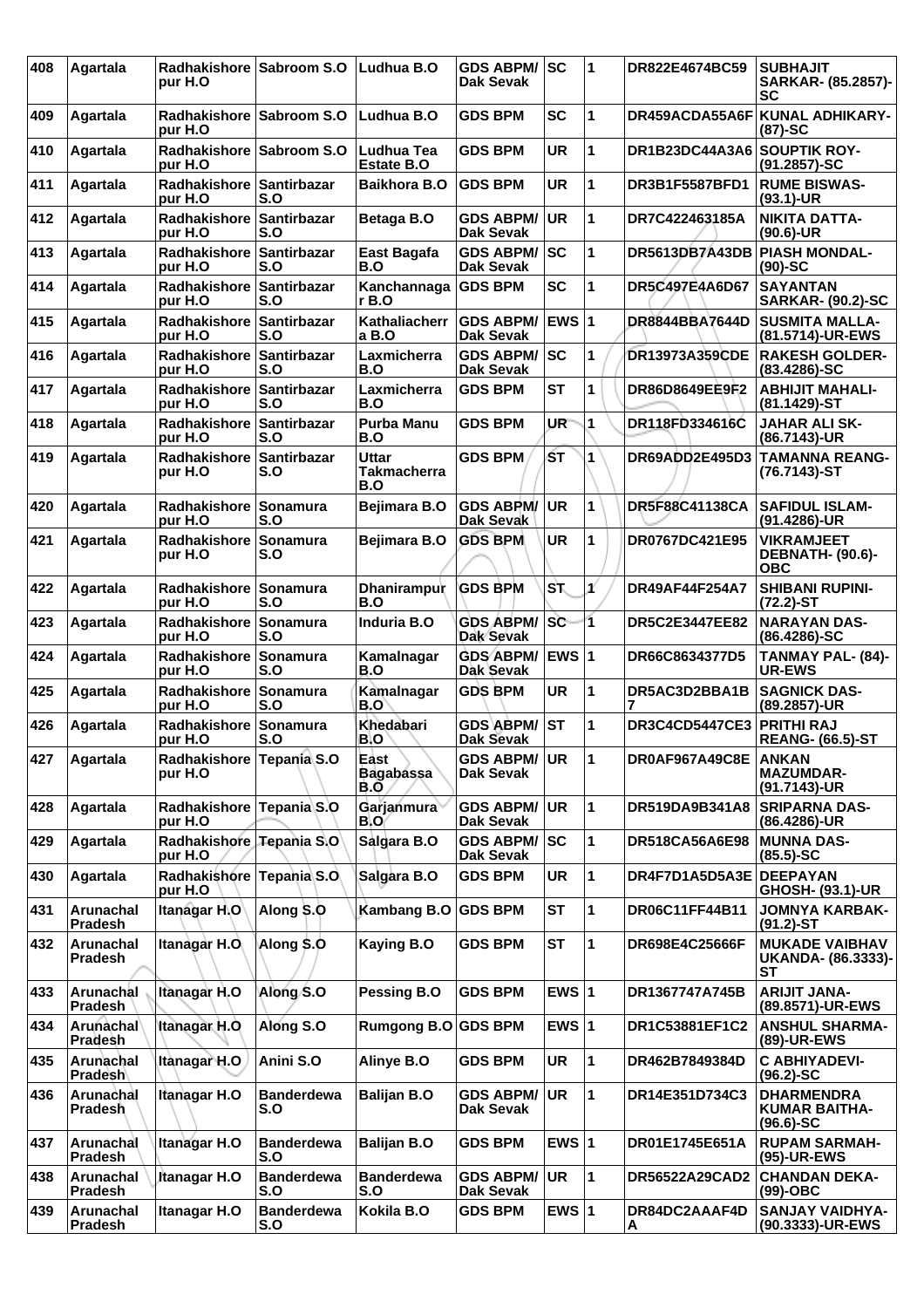| 440 | Arunachal<br><b>Pradesh</b>        | Itanagar H.O        | <b>Banderdewa</b><br>S.O         | Namorah B.O                                   | <b>GDS BPM</b>                       | EWS $ 1$         |   | DR1BB1CE6CF2C<br>2      | <b>SANAGALA</b><br><b>GOVINDA REDDY-</b><br>(90.25)-UR-EWS       |
|-----|------------------------------------|---------------------|----------------------------------|-----------------------------------------------|--------------------------------------|------------------|---|-------------------------|------------------------------------------------------------------|
| 441 | Arunachal<br><b>Pradesh</b>        | Itanagar H.O        | <b>Basar S.O</b><br>(West Siang) | Dali B.O                                      | <b>GDS BPM</b>                       | <b>ST</b>        | 1 | <b>DR8BC365C935CA</b>   | <b>PORIKA GANESH-</b><br>(87.0833)-ST                            |
| 442 | <b>Arunachal</b><br><b>Pradesh</b> | <b>Itanagar H.O</b> | <b>Basar S.O</b><br>(West Siang) | Daring B.O                                    | <b>GDS ABPM/</b><br>Dak Sevak        | UR               | 1 | DR69A32F796BFB          | <b>AKSHAYA G- (95.2)-</b><br>UR                                  |
| 443 | Arunachal<br>Pradesh               | <b>Itanagar H.O</b> | <b>Basar S.O</b><br>(West Siang) | Daring B.O                                    | <b>GDS BPM</b>                       | <b>ST</b>        | 1 | DR0441ACEE45B6          | <b>PHURPA THINLEY-</b><br>$(87.4)$ -ST                           |
| 444 | <b>Arunachal</b><br><b>Pradesh</b> | Itanagar H.O        | <b>Bhalukpong</b><br>S.O         | <b>Khellong B.O</b>                           | <b>GDS ABPM/</b><br><b>Dak Sevak</b> | <b>UR</b>        | 1 | DR8BD9F2BE4491          | <b>NEELAM KUMARI-</b><br>$(90.6)$ -UR                            |
| 445 | Arunachal<br>Pradesh               | Itanagar H.O        | <b>Bhalukpong</b><br>S.O         | <b>Khellong B.O</b>                           | <b>GDS BPM</b>                       | PWD 1<br>۰B      |   | DR287369CE49E7          | <b>LAVUDYA ANITHA-</b><br>(77.5833)-PWD-B                        |
| 446 | Arunachal<br>Pradesh               | Itanagar H.O        | <b>Bomdila S.O</b>               | Nafra B.O                                     | <b>GDS ABPM/</b><br>Dak Sevak        | UR.              | 1 | <b>DR0795CFD4E948</b>   | <b>DILAWER QAYOOM</b><br><b>WANI- (93.1)-UR</b>                  |
| 447 | <b>Arunachal</b><br><b>Pradesh</b> | Itanagar H.O        | <b>Bomdila S.O</b>               | Rahung B.O                                    | <b>GDS ABPM/</b><br><b>Dak Sevak</b> | EWS 1            |   | DR5CF7A9CE7FC3 DUDHATRA | <b>MAYURKUMAR</b><br>GOPALBHAI- (88.6)-<br><b>UR-EWS</b>         |
| 448 | Arunachal<br><b>Pradesh</b>        | <b>Itanagar H.O</b> | <b>Bomdila S.O</b>               | Salari B.O                                    | <b>GDS BPM</b>                       | EWS $ 1$         |   | DR3431B6729E97          | <b>SHUBHAM- (89.3)-</b><br><b>UR-EWS</b>                         |
| 449 | Arunachal<br><b>Pradesh</b>        | Itanagar H.O        | <b>Bomdila S.O</b>               | Thrizino B.O                                  | <b>GDS BPM</b>                       | $EWS$  1         |   | <b>DR123FF45F78AB</b>   | <b>JYOTI- (90.4)-UR-</b><br><b>EWS</b>                           |
| 450 | Arunachal<br><b>Pradesh</b>        | Itanagar H.O        | <b>Bordumsa</b><br>S.O           | <b>Bordumsa</b><br>S.O                        | <b>GDS ABPM/</b><br>Dak Sevak        | EWS <sub>1</sub> |   | DR1FCE3778AED9          | ANKIT KUMAR-<br>(89.3)-UR-EWS                                    |
| 451 | Arunachal<br><b>Pradesh</b>        | Itanagar H.O        | <b>Bordumsa</b><br>S.O           | <b>Bordumsa</b><br>S.O                        | <b>GDS ABPM/</b><br>Dak Sevak        | PWD 1<br>-C      |   | DR6C2AF6D1DDE<br>5      | <b>KALAIARASI M-</b><br>(91.4)-PWD-C                             |
| 452 | <b>Arunachal</b><br>Pradesh        | <b>Itanagar H.O</b> | <b>Bordumsa</b><br>S.O           | Lallung B.O                                   | <b>GDS ABPM/</b><br>Dak Sevak        | <b>EWS 1</b>     |   | DR7AA79B3E1964          | <b>AJAY THAPA-</b><br>(85.4)-UR-EWS                              |
| 453 | Arunachal<br>Pradesh               | Itanagar H.O        | Changlang<br>S.O                 | <b>Bubang B.O</b>                             | GDS ABPM/ EWS 1<br>Dak Sevak         |                  |   | DR3DEFC14CA2C<br>D      | <b>SHIVAM KUMAR-</b><br>(93.1)-UR-EWS                            |
| 454 | Arunachal<br>Pradesh               | Itanagar H.O        | Changlang<br>S.O                 | <b>Bubang B.O</b>                             | <b>GDS BPM</b>                       | $EWS$ $1$        |   | DR0D4FF1C725C1          | <b>RAUSHAN KUMAR-</b><br>(95)-UR-EWS                             |
| 455 | Arunachal<br><b>Pradesh</b>        | Itanagar H.O        | Changlang<br>S.O                 | Changlang<br>S.O                              | <b>GDS ABPM/</b><br><b>Dak Sevak</b> | EWS <sub>1</sub> |   | DR44D722A71EC2          | <b>SUYASH KUMAR</b><br>SRIVASTAVA- (95)-<br>UR-EWS               |
| 456 | Arunachal<br><b>Pradesh</b>        | Itanagar H.O        | Changlang<br>S.O                 | Namtok B.O                                    | <b>GDS ABPM/</b><br>Dak Sevak        | EWS 1            |   | DR427F4762B3B8          | <b>PARUL SINGH-</b><br>(85.8333)-UR-EWS                          |
| 457 | Arunachal<br><b>Pradesh</b>        | Itanagar H.O        | Changlang<br>S.O                 | Rangfrah<br><b>Covt College</b><br><b>B.O</b> | <b>GDS BPM</b>                       | EWS $ 1$         |   | DR6F6632F2891B          | <b>KEERTHY ASHOK-</b><br>(89.3)-UR-EWS                           |
| 458 | Arunachal<br><b>Pradesh</b>        | Itanagar H.O        | Changlang<br>S.O                 | Ranglum B.O GDS ABPM/ UR                      | <b>Dak Sevak</b>                     |                  | 1 | DR12CF657316AC          | <b>SHIV SHANKAR-</b><br>$(91.2) - OBC$                           |
| 459 | Arunachal<br>Pradesh               | Itanagar H.O        | Changlang<br>S.O                 | Ranglum B.O                                   | <b>GDS BPM</b>                       | UR               | 1 | DR8C24BF5B44DF          | <b>SACHIN KUMAR-</b><br>$(95)-UR$                                |
| 460 | Arunachal<br><b>Pradesh</b>        | Itanagar H.O        | Chowkham<br>S.O                  | Alubari B.O                                   | <b>GDS ABPM/</b><br>Dak Sevak        | $EWS$ 1          |   | DR4E5D14A2D54D          | <b>SHIVANGI JOSHI-</b><br>(95)-UR-EWS                            |
| 461 | Arunachal<br><b>Pradesh</b>        | Itanagar H.O        | Chowkham<br>S.O                  | <b>Momong B.O</b>                             | <b>GDS BPM</b>                       | EWS $ 1$         |   | DR2B7B39D6965E          | <b>ANKIT KUMAR</b><br><b>MISHRA- (95)-UR-</b><br><b>EWS</b>      |
| 462 | Arunachal<br><b>Pradesh</b>        | Itanagar H.O        | Chowkham<br>S.O                  | Wakro B.O                                     | <b>GDS BPM</b>                       | EWS $ 1$         |   | DR26C4AE64FD54          | <b>SHUBHAM KUMAR-</b><br>(91.2)-UR-EWS                           |
| 463 | Arunachal<br>Pradesh               | Itanagar H.O.       | Deomali S.O                      | Hukanjuri B.O                                 | <b>GDS ABPM/</b><br><b>Dak Sevak</b> | <b>EWS 1</b>     |   | DR24B1E72A6C5D          | NIKHIL BISTA-<br>(85.2)-UR-EWS                                   |
| 464 | Arunachal<br>Pradesh               | Itanagar H.O        | Deomali S.O                      | <b>Namsang B.O</b>                            | <b>GDS BPM</b>                       | EWS $ 1$         |   | <b>DR7914DA4AF772</b>   | <b>ABHISHEK KUMAR</b><br><b>MISHRA- (87.4)-UR-</b><br><b>EWS</b> |
| 465 | Arunachal<br>Pradesh               | Itanagar H.O        | Deomali S.O                      | <b>Narottam</b><br>Nagar B.O                  | <b>GDS ABPM/</b><br>Dak Sevak        | UR               | 1 | DR336C4517441F          | <b>VICTORIYA G-</b><br>$(92.8) - SC$                             |
| 466 | Arunachal<br>Pradesh               | Itanagar H.O        | Deomali S.O                      | Narottam<br>Nagar B.O                         | <b>GDS BPM</b>                       | EWS $ 1$         |   | DR5D433C866245          | <b>PALASH JYOTI</b><br><b>CHALIHA-</b><br>(88.1667)-UR-EWS       |
| 467 | Arunachal<br><b>Pradesh</b>        | Itanagar H.O        | Deomali S.O                      | Soha B.O                                      | <b>GDS ABPM/ UR</b><br>Dak Sevak     |                  | 1 | DR815D4B52DE3F          | <b>SARITA- (93.6)-UR</b>                                         |
| 468 | Arunachal<br><b>Pradesh</b>        | Itanagar H.O        | Dirang S.O                       | Dirang S.O                                    | <b>GDS ABPM/</b><br><b>Dak Sevak</b> | <b>UR</b>        | 1 | DR4795D4995A48          | <b>SANGE CHOMU-</b><br>$(95)-ST$                                 |
| 469 | Arunachal<br><b>Pradesh</b>        | Itanagar H.O        | Dirang S.O                       | <b>Munna Camp</b><br>B.O                      | <b>GDS BPM</b>                       | EWS $ 1$         |   | DR6B729CB97888          | <b>ASHISH KUMAR-</b><br>(85.3333)-UR-EWS                         |
| 470 | Arunachal<br>Pradesh               | Itanagar H.O        | Dirang S.O                       | Sangti B.O                                    | GDS ABPM/ EWS 1<br>Dak Sevak         |                  |   | <b>DR0994495CCFDC</b>   | <b>AKASH KUMAR-</b><br>(87.4)-UR-EWS                             |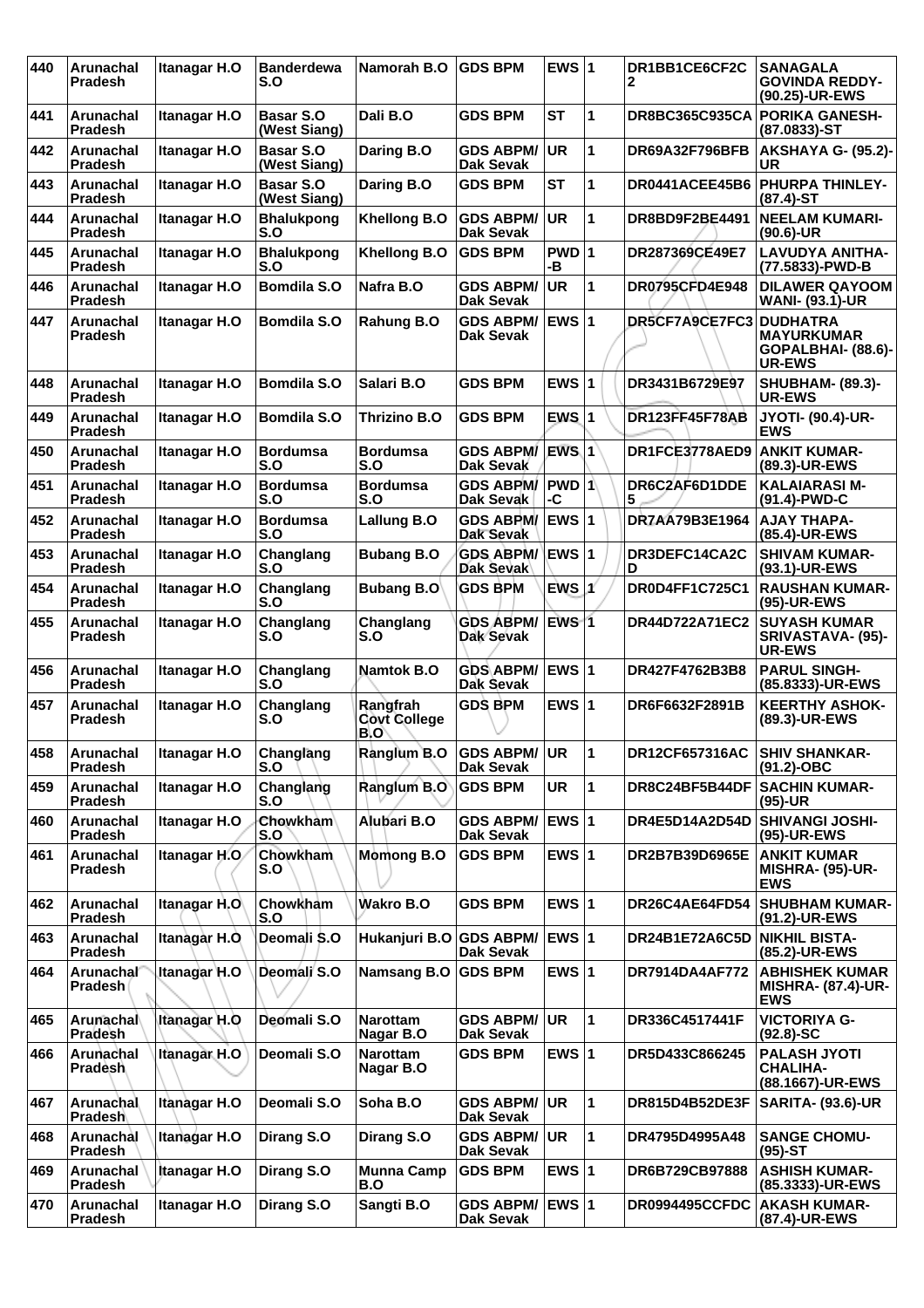| 471 | Arunachal<br><b>Pradesh</b>        | Itanagar H.O         | Dirang S.O              | Senge B.O                             | <b>GDS ABPM/</b><br><b>Dak Sevak</b> | <b>UR</b>       | 1              | <b>DR7E74214B55CC</b> | <b>ABHISHEK SONI-</b><br>$(92)$ -OBC                            |
|-----|------------------------------------|----------------------|-------------------------|---------------------------------------|--------------------------------------|-----------------|----------------|-----------------------|-----------------------------------------------------------------|
| 472 | Arunachal<br><b>Pradesh</b>        | Itanagar H.O         | Doimukh S.O             | Arunachal<br><b>University</b><br>B.O | <b>GDS ABPM/</b><br><b>Dak Sevak</b> | EWS $ 1$        |                | DR12BB17794E89        | <b>ASWAJITH C- (95)-</b><br><b>UR-EWS</b>                       |
| 473 | <b>Arunachal</b><br><b>Pradesh</b> | Itanagar H.O         | Doimukh S.O             | Arunachal<br><b>University</b><br>B.O | <b>GDS BPM</b>                       | <b>UR</b>       | 1              | DR4F244A28F793        | <b>S INDRA- (99)-UR</b>                                         |
| 474 | Arunachal<br><b>Pradesh</b>        | Itanagar H.O         | Doimukh S.O             | Kheel B.O                             | <b>GDS BPM</b>                       | EWS $ 1$        |                | <b>DR2973CAC1D978</b> | <b>S KUMARAN-</b><br>(90.4)-UR-EWS                              |
| 475 | Arunachal<br><b>Pradesh</b>        | Itanagar H.O         | Hayuliang<br>S.Ó        | Chaglagam<br>B.O                      | <b>GDS ABPM/</b><br>Dak Sevak        | <b>UR</b>       | 1              | DR2E8118C3D6D1        | <b>AJEET KUMAR</b><br><b>SINGH- (95)-OBC</b>                    |
| 476 | <b>Arunachal</b><br>Pradesh        | Itanagar H.O         | <b>Hayuliang</b><br>S.O | Chaglagam<br>B.O                      | <b>GDS BPM</b>                       | <b>ST</b>       | 1              | DR096B87A194F5        | <b>JAPHA SISEN-</b><br>$(89.3)$ -ST                             |
| 477 | Arunachal<br><b>Pradesh</b>        | Itanagar H.O         | Hayuliang<br>S.O        | <b>Goiliang B.O</b>                   | <b>GDS ABPM/</b><br><b>Dak Sevak</b> | <b>UR</b>       | 1              | DR68F6126DFC4E        | <b>AVINASH KUMAR-</b><br>$(95)-OBC$                             |
| 478 | Arunachal<br><b>Pradesh</b>        | Itanagar H.O         | <b>Hayuliang</b><br>S.Ó | <b>Goiliang B.O</b>                   | <b>GDS BPM</b>                       | EWS $ 1$        |                | DR7541AE35CAC<br>Đ    | <b>MONIKA DHEKLA-</b><br>(92.3333)-UR-EWS                       |
| 479 | <b>Arunachal</b><br>Pradesh        | Itanagar H.O         | Hayuliang<br>S.O        | Hawai B.O                             | <b>GDS BPM</b>                       | EWS $ 1$        |                | DR4746B911B781        | <b>POTHIREDDY SAI</b><br><b>REDDY- (95)-UR-</b><br><b>EWS</b>   |
| 480 | Arunachal<br><b>Pradesh</b>        | Itanagar H.O         | <b>Hayuliang</b><br>S.O | Khopa B.O                             | <b>GDS ABPM/</b><br>Dak Sevak        | UR.             | 1              | DR1145457C6629        | <b>CHOPPALA</b><br><b>MONIKA- (95)-SC</b>                       |
| 481 | <b>Arunachal</b><br><b>Pradesh</b> | Itanagar H.O         | Hayuliang<br>S.O        | Kibitho B.O                           | <b>GDS ABPM/</b><br>Dak Sevak        | UR <sup>-</sup> | $\mathbf{1}$   | DR13F8AD656474        | RAVI RAJ- (95)-UR                                               |
| 482 | Arunachal<br><b>Pradesh</b>        | Itanagar H.O         | Hayuliang<br>S.O        | Kibitho B.O                           | <b>GDS BPM</b>                       | EWS $ 1$        |                | DR0274F128EA2E        | <b>RAHUL- (93)-UR-</b><br>EWS                                   |
| 483 | Arunachal<br><b>Pradesh</b>        | Itanagar H.O         | <b>Hayuliang</b><br>S.O | <b>Meteliang B.O</b>                  | <b>GDS BPM</b>                       | UR              | 1              | DR6C655A4444BB        | <b>CHANDAN KUMAR-</b><br>(95)-OBC                               |
| 484 | <b>Arunachal</b><br>Pradesh        | Itanagar H.O         | <b>Hayuliang</b><br>S.O | <b>Wallong B.O</b>                    | <b>GDS ABPM/</b><br>Dak Sevak        | <b>UR</b>       | 1              | DR854E2D59D926        | <b>NABIN KUMAR</b><br><b>SHAW- (95)-UR</b>                      |
| 485 | Arunachal<br><b>Pradesh</b>        | Itanagar H.O         | <b>Hayuliang</b><br>S.O | <b>Yatong B.O</b>                     | <b>GDS ABPMA</b><br>Dak Sevak        | UR              | 1              | DR235F6C7AA284        | <b>CHOWDAM</b><br><b>PUNDARIKAKSHAI</b><br>AH- (91.6667)-OBC    |
| 486 | Arunachal<br><b>Pradesh</b>        | Itanagar H.O         | <b>Hayuliang</b><br>S.O | <b>Yatong B.O</b>                     | <b>GDS BPM</b>                       | UR              | 1              | DR3B649455ED49        | <b>RAHUL KUMAR</b><br>RANJAN- (97.1667)-<br>UR                  |
| 487 | Arunachal<br>Pradesh               | Itanagar H.O         | <b>Hill Top S.O</b>     | Adipasi B.O.                          | <b>GDS BPM</b>                       | <b>ST</b>       | 1              | DR1FD16E8D6463        | <b>MODE VINITH</b><br><b>KUMAR- (95)-ST</b>                     |
| 488 | Arunachal<br><b>Pradesh</b>        | Itanagar H.O         | <b>Hill Top S.O</b>     | Damro B.O.                            | <b>GDS BPM</b>                       | SТ              | 1              | DR4AD1963B5AC<br>С    | <b>BITER ROMIN-</b><br>$(89.3)$ -ST                             |
| 489 | Arunachal<br><b>Pradesh</b>        | <b>Itanagar H.O</b>  | <b>Hill Top S.O</b>     | Renging B.O.                          | <b>GDS BPM</b>                       | <b>ST</b>       | 1              | DR221641A5D71E        | <b>BINI ROMIN- (95)-</b><br>SТ                                  |
| 490 | <b>Arunachal</b><br><b>Pradesh</b> | Itanagar H.O         | Hill Top S.O            | Riga B.O                              | <b>GDS ABPM/</b><br>Dak Sevak        | <b>UR</b>       | $\mathbf{1}$   | DR218F976C2219        | <b>VINIT</b><br>SHIVANNAVAR-<br>$(96.16)$ -UR                   |
| 491 | Arunachal<br><b>Pradesh</b>        | Itanagar H.O         | Itanagar H.O.           | Itanagar H.O                          | <b>GDS ABPM/</b><br>Dak Sevak        | <b>UR</b>       | $\overline{2}$ | DR5C194F3E7D46        | <b>LOURDU</b><br><b>SULOCHANA J-</b><br>$(97.4)$ -OBC           |
| 492 | Arunachal<br>Pradesh               | Itanagar H.O         | Itanagar H.O            | <b>Itanagar H.O</b>                   | <b>GDS ABPM/</b><br>Dak Sevak        | <b>UR</b>       | $\mathbf{2}$   | DR8A116C641B27        | <b>RAKIBUR</b><br><b>RAHMAN- (95.8)-UR</b>                      |
| 493 | <b>Arunachal</b><br><b>Pradesh</b> | Itanagar H.O         | Jang S.O                | Jang S.O                              | <b>GDS ABPM/</b><br>Dak Sevak        | UR              | $\mathbf{1}$   | DR44794F958115        | <b>KARMA RINCHIN-</b><br>$(93.1)$ -ST                           |
| 494 | <b>Arunachal</b><br>Pradesh        | <b>Itanagar H.O</b>  | <b>Jang S.O</b>         | <b>Mukto B.O</b>                      | <b>GDS ABPM/</b><br>Dak Sevak        | EWS $ 1$        |                | DR0E5BF39F6199        | <b>RAHUL SAROO-</b><br>(85.6)-UR-EWS                            |
| 495 | Arunachal<br><b>Pradesh</b>        | <b>Itanagar H.O</b>  | Kalaktang<br>S.O        | Kalaktang<br>S.O                      | <b>GDS ABPM/</b><br>Dak Sevak        | <b>EWS 1</b>    |                | DR0F73EE31C46F        | <b>ABHISHEK KUMAR</b><br><b>SINGH- (93.1)-UR-</b><br><b>EWS</b> |
| 496 | Arunachal<br>Pradesh               | Itanagar H.O         | Khonsa S.O              | Dadam B.O                             | <b>GDS ABPM/</b><br>Dak Sevak        | <b>UR</b>       | 1              | <b>DR83C14177FB9D</b> | <b>SUMITI- (95.2)-UR</b>                                        |
| 497 | Arunachal<br><b>Pradesh</b>        | <b>Itanagar H.O.</b> | Khonsa S.O              | Kaimai B.O                            | <b>GDS ABPM/</b><br><b>Dak Sevak</b> | <b>UR</b>       | $\mathbf{1}$   | DR1D171C8AA6A8        | <b>GREESHMA T M-</b><br>$(91.2)$ -OBC                           |
| 498 | Arunachal<br><b>Pradesh</b>        | Itanagar H.O         | Khonsa S.O              | Khonsa S.O                            | <b>GDS ABPM/</b><br>Dak Sevak        | <b>UR</b>       | $\mathbf{1}$   | DR8D2456A95457        | <b>CHINTA SATYA SAI</b><br><b>SRINIVAS-</b><br>(93.4167)-OBC    |
| 499 | Arunachal<br>Pradesh               | <b>Itanagar H.O</b>  | Khonsa S.O              | Thinsa B.O                            | <b>GDS ABPM/</b><br>Dak Sevak        | UR              | $\mathbf{1}$   |                       | DR227C2ACCD315 SURYA A- (94.2)-UR                               |
| 500 | <b>Arunachal</b><br>Pradesh        | Itanagar H.O         | Khonsa S.O              | <b>Vally View</b><br>B.O              | <b>GDS ABPM/</b><br>Dak Sevak        | UR              | 1              | DR48CFD7DCA77<br>E.   | <b>ANKIT TIWARI-</b><br>$(95)-UR$                               |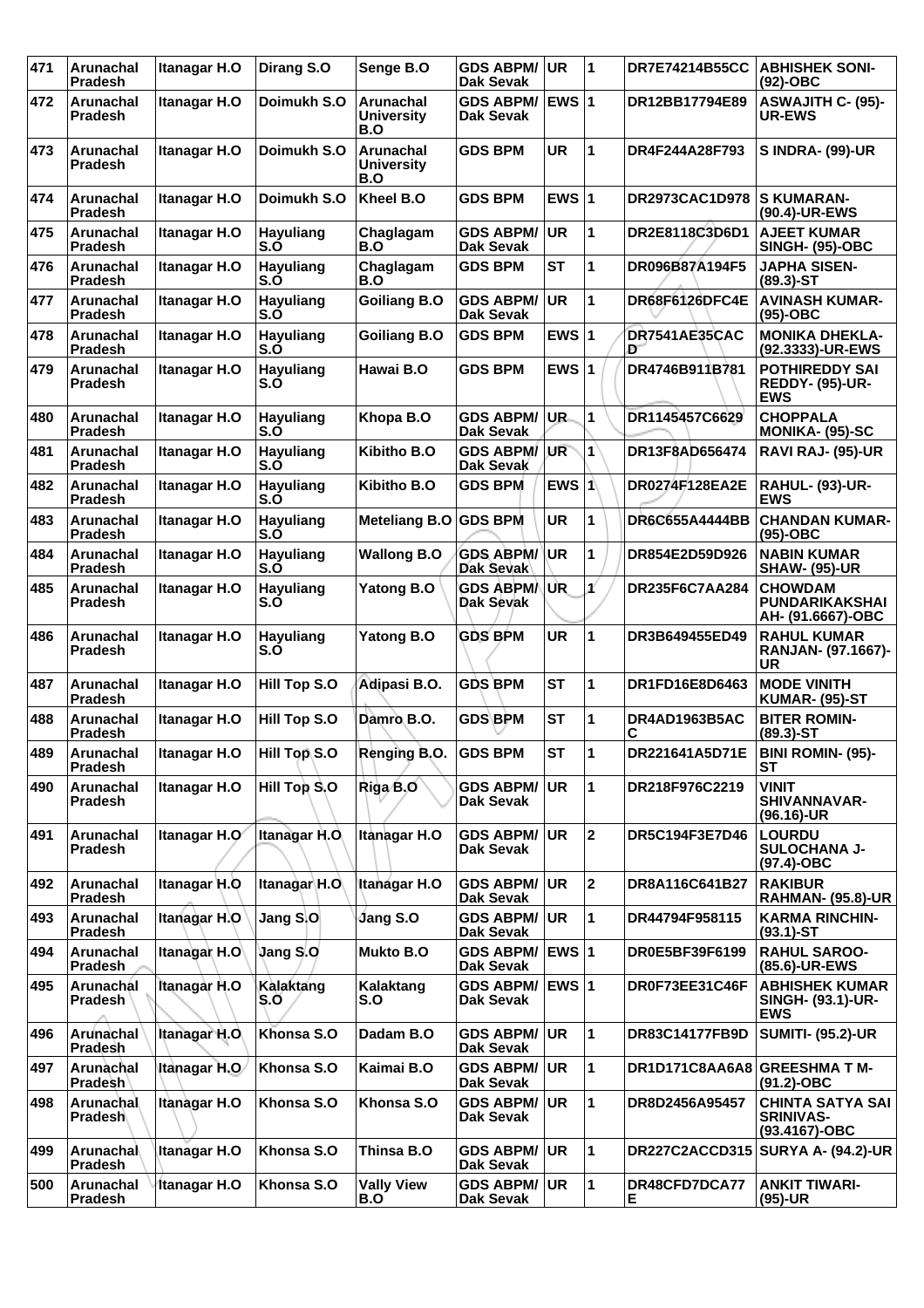| 501 | Arunachal<br><b>Pradesh</b> | Itanagar H.O        | Khonsa S.O                | <b>Vally View</b><br>B.O  | <b>GDS BPM</b>                       | EWS $ 1$    |              | <b>DR07716D4AA5F4</b> | <b>SWANGIL</b><br><b>SRIVASTAVA-</b><br>(91.2)-UR-EWS                       |
|-----|-----------------------------|---------------------|---------------------------|---------------------------|--------------------------------------|-------------|--------------|-----------------------|-----------------------------------------------------------------------------|
| 502 | Arunachal<br><b>Pradesh</b> | Itanagar H.O        | Kimin S.O                 | <b>Hawa Camp</b><br>B.O   | <b>GDS ABPM/</b><br>Dak Sevak        | <b>UR</b>   | 1            | <b>DR061CDE84588D</b> | VINITA<br><b>KHANAPURI-</b><br>$(95.04)-SC$                                 |
| 503 | Arunachal<br><b>Pradesh</b> | Itanagar H.O        | Kimin S.O                 | Kimin S.O                 | <b>GDS ABPM/</b><br>Dak Sevak        | <b>UR</b>   | 1            | dr39b36c592be9        | <b>KULDEEP KUMAR</b><br><b>THAKUR-(93.1)-UR</b>                             |
| 504 | Arunachal<br><b>Pradesh</b> | Itanagar H.O        | <b>Longding S.O</b>       | Kamuanokno<br>B.O.        | <b>GDS BPM</b>                       | SТ          | 1            | DR477D8E9EB4BE        | <b>ASHLY P P- (85.5)-</b><br><b>ST</b>                                      |
| 505 | Arunachal<br>Pradesh        | Itanagar H.O        | <b>Longding S.O</b>       | Kanubari B.O              | <b>GDS ABPM/</b><br><b>Dak Sevak</b> | <b>UR</b>   | 1            | DR6197C34D3C89        | <b>MAYURI SAIKIA-</b><br>$(90.5)$ -OBC                                      |
| 506 | Arunachal<br>Pradesh        | Itanagar H.O        | <b>Longding S.O</b>       | Khotnu B.O                | <b>GDS ABPM/</b><br>Dak Sevak        | <b>UR</b>   | 1            | DR144C586DD3C3        | <b>PIYUSH KUMAR-</b><br>$(95)-UR$                                           |
| 507 | Arunachal<br><b>Pradesh</b> | Itanagar H.O        | <b>Longding S.O</b>       | Khotnu B.O                | <b>GDS BPM</b>                       | <b>ST</b>   | 1            | DR1488272E8AEE        | HAGE DUMI- (87)-<br>SТ                                                      |
| 508 | Arunachal<br><b>Pradesh</b> | Itanagar H.O        | <b>Longding S.O</b>       | Longfong B.O GDS BPM      |                                      | EWS $ 1$    |              | DR2F7CEB2F31C4        | <b>SATYAM KUMAR-</b><br>(89.3)-UR-EWS                                       |
| 509 | Arunachal<br><b>Pradesh</b> | Itanagar H.O        | <b>Longding S.O</b>       | <b>Minthong B.O</b>       | <b>GDS BPM</b>                       | <b>ST</b>   | 1            | DR284924842455        | <b>SIDAM</b><br><b>VISHNUPRIYA-</b><br>$(87.0833) - ST$                     |
| 510 | Arunachal<br><b>Pradesh</b> | Itanagar H.O        | <b>Longding S.O</b>       | <b>Nginu B.O</b>          | <b>GDS BPM</b>                       | UR.         | 1            | DR7D99546F4E4C        | <b>MUTHU BHARATHI</b><br>M- (95)-OBC                                        |
| 511 | Arunachal<br><b>Pradesh</b> | Itanagar H.O        | <b>Longding S.O</b>       | Niausa B.O                | <b>GDS ABPM/</b><br>Dak Sevak        | <b>UR</b>   | $\mathbf{1}$ | <b>DR3664D7EB7EC4</b> | <b>NAGAVENI</b><br>MALIPATIL- (95.2)-<br><b>OBC</b>                         |
| 512 | Arunachal<br><b>Pradesh</b> | Itanagar H.O        | <b>Longding S.O</b>       | Panchou B.O               | <b>GDS BPM</b>                       | <b>UR</b>   | 1            | DR5D3FA34397B4        | <b>PRAVEEN MISHRA-</b><br>$(95)-UR$                                         |
| 513 | Arunachal<br><b>Pradesh</b> | Itanagar H.O        | <b>Longding S.O</b>       | Senewa B.O                | <b>GDS BPM</b>                       | EWS $ 1$    |              | DR214BB144A4BC        | <b>ANNAPUREDDY</b><br><b>NARAYANA</b><br>REDDY- (87.8333)-<br><b>UR-EWS</b> |
| 514 | Arunachal<br><b>Pradesh</b> | Itanagar H.O        | Mahadevpur<br>S.O (Lohit) | Mahadevpur<br>S.O (Lohit) | <b>GDS ABPM/</b><br>Dak Sevak        | EWS 1       |              | DR829D7F2CF22E        | <b>KISHAN</b><br><b>SRIVASTAVA-</b><br>(85.5)-UR-EWS                        |
| 515 | Arunachal<br><b>Pradesh</b> | Itanagar H.O        | Mahadevpur<br>S.O (Lohit) | Podumani<br>B.O           | <b>GDS ABPM/</b><br>Dak Sevak        | EWS $ 1$    |              | DR6AE8844A4946        | <b>AMIT SHARMA-</b><br>(92)-UR-EWS                                          |
| 516 | Arunachal<br><b>Pradesh</b> | Itanagar H.O        | Mebo S.O                  | Anpum B.O                 | <b>GDS ABPM/</b><br>Dak Sevak        | PWD 1<br>-В |              | DR284647468DEB        | <b>PRATHAMESH</b><br>DADAGOL- (76.16)-<br><b>PWD-B</b>                      |
| 517 | <b>Arunachal</b><br>Pradesh | Itanagar H.O        | Mebo S.O                  | Borguli B.O               | <b>GDS ABPM/</b><br><b>Dak Sevak</b> | <b>UR</b>   | 1            | DR36F8FFF1C498        | <b>SUMAN MANDAL-</b><br>$(95)-SC$                                           |
| 518 | Arunachal<br>Pradesh        | Itanagar H.O        | Mebo S.O                  | Borguli B.O               | <b>GDS BPM</b>                       | <b>ST</b>   | ∣1           | DR017897B35895        | <b>VISHWAS A-</b><br>(94.24)-ST                                             |
| 519 | Arunachal<br>Pradesh        | Itanagar H.O        | Mebo S.O                  | <b>Namsing B.O</b>        | <b>GDS ABPM/</b><br>Dak Sevak        | <b>UR</b>   | 1            | DR1959F3373744        | <b>KARTHICK M-</b><br>$(94.2)$ -OBC                                         |
| 520 | Arunachal<br>Pradesh        | Itanagar H.O        | Mebo S.O.                 | <b>Namsing B.O</b>        | <b>GDS BPM</b>                       | UR          | $\mathbf{1}$ | DR5F4C4BCFF45D        | <b>MIHIR KUMAR- (95)-</b><br>UR                                             |
| 521 | Arunachal<br><b>Pradesh</b> | Itanagar H.O        | Mebo S.O                  | Ngopok B.O                | <b>GDS ABPM/</b><br>Dak Sevak        | <b>UR</b>   | 1            | DR8DDB849757B5        | <b>SHIVA PRAKASH</b><br>C- (92.2857)-UR                                     |
| 522 | Arunachal<br>Pradesh        | Itanagar H.O.       | Mebo S.O                  | Silluk B.O                | <b>GDS BPM</b>                       | EWS $ 1$    |              | DR79339C42EC74        | <b>KOMPELLA V N S L</b><br><b>SRIVALLI- (85.5)-</b><br><b>UR-EWS</b>        |
| 523 | Arunachal<br>Pradesh        | Itanagar H.O.       | Miao S.O                  | Chopelling<br>B.O         | <b>GDS BPM</b>                       | <b>UR</b>   | 1            | DR2D1DBEF49246        | PREETI- (95.68)-<br><b>OBC</b>                                              |
| 524 | Arunachal<br>Pradesh        | <b>Itanagar H.O</b> | Miao S.O                  | Kharsang B.O GDS BPM      |                                      | EWS $ 1$    |              | DR41F44E65741A        | <b>KUMAR RITWIK</b><br><b>RANJAN- (95)-UR-</b><br><b>EWS</b>                |
| 525 | Arunachal<br>Pradesh        | Itanagar H.O        | Mião S.O                  | <b>Manabhum</b><br>B.O    | <b>GDS ABPM/</b><br>Dak Sevak        | UR          | $\mathbf{1}$ | DR7F52C54AF266        | <b>AJAY KUMAR</b><br><b>PRASAD- (89.8)-UR</b>                               |
| 526 | Arunachal<br><b>Pradesh</b> | Itanagar H.O        | Miao S.O                  | Namphai B.O               | <b>GDS ABPM/</b><br>Dak Sevak        | $EWS$  1    |              | DR441338A1475B        | <b>SHARWAN KUMAR</b><br><b>BISTA- (85.2)-UR-</b><br><b>EWS</b>              |
| 527 | Arunachal<br><b>Pradesh</b> | Itanagar H.O        | Miao S.O                  | Namphai B.O               | <b>GDS BPM</b>                       | <b>ST</b>   | 1            | DR64F8894A43E6        | <b>ANAMIKA REANG-</b><br>$(87.4)$ -ST                                       |
| 528 | Arunachal<br>Pradesh        | <b>Itanagar H.O</b> | Naharlagun<br>S.O         | Yupia B.O                 | <b>GDS ABPM/</b><br><b>Dak Sevak</b> | <b>UR</b>   | 1            | DR2283C2D86418        | <b>YAMUNA K- (97.2)-</b><br>UR                                              |
| 529 | Arunachal<br>Pradesh        | Itanagar H.O        | Namsai S.O                | Jaipur B.O                | <b>GDS ABPM/</b><br>Dak Sevak        | <b>UR</b>   | 1            | DR158DCB9BE4F2        | SAKTHI PRIYA S-<br>$(98)$ -OBC                                              |
| 530 | Arunachal<br>Pradesh        | <b>Itanagar H.O</b> | Namsai S.O                | Manmao B.O                | <b>GDS ABPM/</b><br><b>Dak Sevak</b> | UR          | $\mathbf{1}$ | DR719F5ACEC512        | <b>PHARIKA</b><br><b>BARMAN- (95)-UR</b>                                    |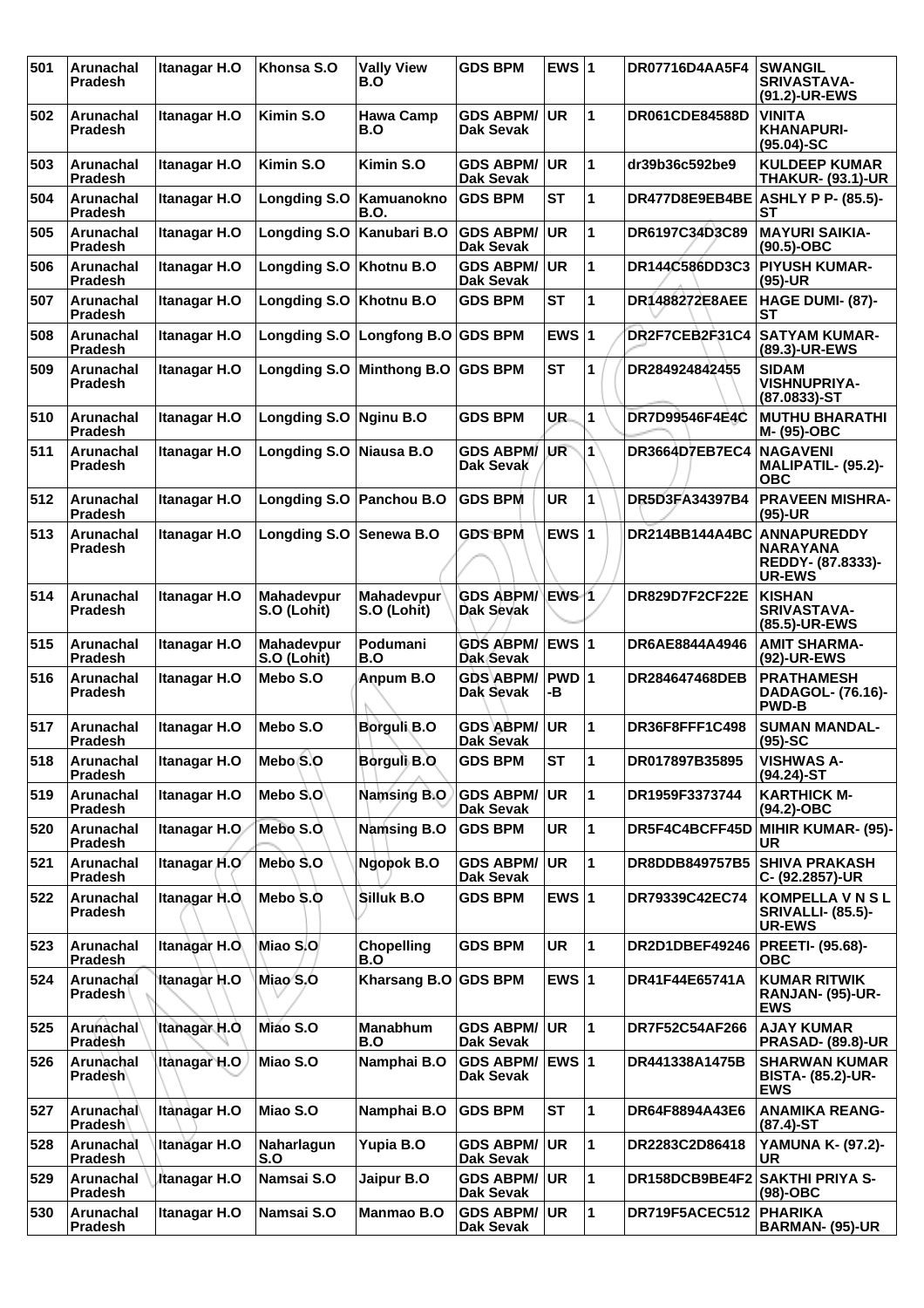| 531 | <b>Arunachal</b><br><b>Pradesh</b> | Itanagar H.O        | Namsai S.O                               | <b>Manmao B.O</b>     | <b>GDS BPM</b>                       | EWS $ 1$         |                         | DR092F1E79BFA7        | <b>RAKESH MALLICK-</b><br>(74.6667)-UR-EWS                              |
|-----|------------------------------------|---------------------|------------------------------------------|-----------------------|--------------------------------------|------------------|-------------------------|-----------------------|-------------------------------------------------------------------------|
| 532 | <b>Arunachal</b><br><b>Pradesh</b> | Itanagar H.O        | Namsai S.O                               | Namsai S.O            | <b>GDS ABPM/</b><br><b>Dak Sevak</b> | EWS $ 1$         |                         |                       | DR562ABB4A48D4 MANISH RAI- (87.4)-<br><b>UR-EWS</b>                     |
| 533 | <b>Arunachal</b><br><b>Pradesh</b> | Itanagar H.O        | Namsai S.O                               | Peyong B.O            | <b>GDS ABPM/</b><br><b>Dak Sevak</b> | <b>UR</b>        | $\mathbf 1$             | DR5CBD3548B131        | <b>DEBASMITA</b><br>SADHUKHAN- (94)-<br>ОВС                             |
| 534 | Arunachal<br><b>Pradesh</b>        | <b>Itanagar H.O</b> | Namsai S.O                               | <b>Wingko B.O</b>     | <b>GDS ABPM/</b><br><b>Dak Sevak</b> | <b>UR</b>        | $\mathbf{2}$            | DR044B29418736        | <b>SAHAB UDDIN-</b><br>$(92.8333)$ -UR                                  |
| 535 | Arunachal<br>Pradesh               | Itanagar H.O        | Namsai S.O                               | <b>Wingko B.O</b>     | <b>GDS ABPM/</b><br>Dak Sevak        | UR               | $\overline{\mathbf{2}}$ | DR2BC8FE61E759        | <b>CHIMATA SRUTHI-</b><br>(91.8333)-OBC                                 |
| 536 | Arunachal<br><b>Pradesh</b>        | Itanagar H.O        | Namsai S.O                               | <b>Wingko B.O</b>     | <b>GDS BPM</b>                       | PWD 1<br>-C      |                         | DR87E8D353949B        | <b>SAGAR- (87)-PWD-</b><br>С                                            |
| 537 | Arunachal<br><b>Pradesh</b>        | <b>Itanagar H.O</b> | Palin S.O                                | Koloriang B.O GDS BPM |                                      | <b>ST</b>        | $\mathbf 1$             | DR32D4443BC8F5        | <b>KOJ EPI- (89.3)-ST</b>                                               |
| 538 | <b>Arunachal</b><br>Pradesh        | Itanagar H.O        | Pasighat S.O                             | <b>Balek B.O</b>      | <b>GDS ABPM/</b><br>Dak Sevak        | EWS $ 1$         |                         | DR354B2164B92D        | <b>RAJ RAUSHAN-</b><br>(91.2)-UR-EWS                                    |
| 539 | Arunachal<br><b>Pradesh</b>        | Itanagar H.O        | Pasighat S.O                             | <b>Balek B.O</b>      | <b>GDS BPM</b>                       | EWS $ 1$         |                         | DR62D4EB8DA7A         | <b>SHIBU KUMAR-</b><br>(95)-UR-EWS                                      |
| 540 | Arunachal<br><b>Pradesh</b>        | Itanagar H.O        | Pasighat S.O                             | <b>Bilat B.O</b>      | <b>GDS ABPM/</b><br><b>Dak Sevak</b> | EWS $ 1$         |                         | DR674EF1FCF3F1        | <b>ADARSH MISHRA-</b><br>(93.1)-UR-EWS                                  |
| 541 | Arunachal<br>Pradesh               | Itanagar H.O        | Pasighat S.O                             | GTC B.O               | <b>GDS ABPM/</b><br>Dak Sevak        | EWS <sup>1</sup> |                         | DR53A1EE34581C        | <b>AJAY TIWARI-</b><br>(84.1667)-UR-EWS                                 |
| 542 | Arunachal<br>Pradesh               | Itanagar H.O        | Pasighat S.O                             | Koyu B.O              | <b>GDS BPM</b>                       | UR.              | $\overline{1}$          | DR03A4ECFF28A8        | <b>SURAJ KUMAR-</b><br>$(95)-UR$                                        |
| 543 | Arunachal<br><b>Pradesh</b>        | <b>Itanagar H.O</b> | Pasighat S.O                             | Nari B.O              | <b>GDS BPM</b>                       | <b>ST</b>        | 1                       | DR66EBA636D6A<br>в    | <b>BANOTH ARAVIND-</b><br>$(90.25)$ -ST                                 |
| 544 | Arunachal<br>Pradesh               | Itanagar H.O        | Pasighat S.O                             | Oyan B.O              | <b>GDS ABPM/</b><br>Dak Sevak        | $PWD$ 1<br>-C    |                         | DR344485F4248F        | RAJESH- (84.3333)-<br><b>PWD-C</b>                                      |
| 545 | Arunachal<br><b>Pradesh</b>        | Itanagar H.O        | Pasighat S.O                             | Pasighat S.O          | <b>GDS ABPM/</b><br>Dak Sevak        | EWS $ 1$         |                         | DR14D467EDDD14        | <b>MRIGANKA</b><br><b>KASHYAP</b><br><b>SARMAH-</b><br>(90.6667)-UR-EWS |
| 546 | Arunachal<br><b>Pradesh</b>        | Itanagar H.O        | Pasighat S.O                             | Rani B.O              | <b>GDS ABPM/</b><br>Dak Sevak        | <b>UR</b>        | 11                      | DR57EF2BCEEDB<br>в    | <b>NEELAV SARMA-</b><br>(91.8333)-UR                                    |
| 547 | Arunachal<br><b>Pradesh</b>        | Itanagar H.O        | Pasighat S.O                             | <b>Ruksin B.O</b>     | <b>GDS ABPM/</b><br>Dak Sevak        | <b>UR</b>        | 1                       | DR1FF2EA5F429F        | <b>MANTU BAGLARI-</b><br>$(93.1)$ -ST                                   |
| 548 | Arunachal<br>Pradesh               | Itanagar H.O        | Pasighat S.O                             | Sille B.O             | <b>GDS ABPM/</b><br>Dak Sevak        | <b>UR</b>        | 1                       | <b>DR29EECD82C317</b> | <b>PRAN KRISHNA-</b><br>$(91.2)$ -UR                                    |
| 549 | Arunachal<br><b>Pradesh</b>        | Itanagar H.O        | <b>Ram Krishna</b><br><b>Mission S.O</b> | Donyi Polo<br>B.O     | <b>GDS BPM</b>                       | EWS $ 1$         |                         | DR12E497B84FB4        | <b>AMRITA</b><br><b>SRIVASTAVA-</b><br>(91.2)-UR-EWS                    |
| 550 | Arunachal<br><b>Pradesh</b>        | <b>Itanagar H.O</b> | Roing S.O                                | Abango B.O            | <b>GDS BPM</b>                       | UR               | $\mathbf 1$             | <b>DR79FC22295FF5</b> | <b>SRICHITRAA M-</b><br>$(95.6)$ -OBC                                   |
| 551 | Arunachal<br>Pradesh               | Itanagar H.O        | Roing S.O                                | Bijari B.O            | <b>GDS ABPM/</b><br><b>Dak Sevak</b> | <b>UR</b>        | 1                       | DR325182A76436        | <b>AMIT KUMAR- (95)-</b><br>ОВС                                         |
| 552 | Arunachal<br>Pradesh               | Itanagar H.O        | Roing S.O.                               | <b>Bolung B.O</b>     | <b>GDS BPM</b>                       | <b>ST</b>        | 1                       | DR763591CC2176        | <b>POTE NEHA</b><br><b>RAMKRUSHNA-</b><br>$(90.3333)$ -ST               |
| 553 | Arunachal<br><b>Pradesh</b>        | Itanagar H.O.       | Roing S.O                                | <b>Bomjir B.O</b>     | <b>GDS ABPM/</b><br>Dak Sevak        | <b>UR</b>        | 1                       | DR64174FF86BBB        | <b>AKHIL S NAIR- (95)-</b><br><b>UR</b>                                 |
| 554 | Arunachal<br>Pradesh               | <b>Itanagar H.O</b> | Roing \$.0                               | Desali B.O            | <b>GDS BPM</b>                       | <b>ST</b>        | $\mathbf 1$             | DR7747E5CB8933        | <b>CHAU JIKHITA</b><br><b>NAMCHOOM-</b><br>$(89.3) - ST$                |
| 555 | Arunachal<br><b>Pradesh</b>        | Itanagar H.O        | Roing S.O                                | Elopa B.O             | <b>GDS BPM</b>                       | UR               | 1                       | DR2D296A4CFAE<br>D    | SIBIYA N- (95.6)-<br><b>OBC</b>                                         |
| 556 | Arunachal<br>Pradesh               | <b>Itanagar H.O</b> | Roing S.O                                | Iduli B.O             | <b>GDS BPM</b>                       | UR               | 1                       | DR764947CA9857        | <b>SHAMBHU KUMAR</b><br>YADAV- (95)-OBC                                 |
| 557 | Arunachal<br>Pradesh               | <b>Itanagar H.O</b> | Roing S.O                                | Koranu B.O            | <b>GDS ABPM/</b><br>Dak Sevak        | <b>UR</b>        | 1                       | DR1AE98C6DE29A        | <b>DEEPAKRAJA D-</b><br>$(89)-UR$                                       |
| 558 | Arunachal<br><b>Pradesh</b>        | Itanagar H.O        | Roing S.O                                | Koranu B.O            | <b>GDS BPM</b>                       | EWS $ 1$         |                         | DR33B653C61DF6        | <b>SATYAM SINGH</b><br>SENGAR- (86.8333)-<br><b>UR-EWS</b>              |
| 559 | Arunachal<br><b>Pradesh</b>        | Itanagar H.O        | Roing S.O                                | Kronli B.O            | <b>GDS ABPM/</b><br>Dak Sevak        | <b>UR</b>        | 1                       | <b>DR5451AA84D5E8</b> | NIDHI RANI- (95)-<br><b>OBC</b>                                         |
| 560 | Arunachal<br>Pradesh               | <b>Itanagar H.O</b> | Roing S.O                                | Parbuk B.O            | <b>GDS ABPM/</b><br>Dak Sevak        | <b>UR</b>        | $\mathbf 1$             | DR04AF7FE743D6        | <b>NAVEEN RAJA B-</b><br>(92.5714)-UR                                   |
| 561 | Arunachal<br><b>Pradesh</b>        | <b>Itanagar H.O</b> | Roing S.O                                | Roing S.O             | <b>GDS ABPM/</b><br><b>Dak Sevak</b> | EWS $ 1$         |                         | DR13BE944C854A        | <b>AVINASH KUMAR-</b><br>(89.3)-UR-EWS                                  |
| 562 | Arunachal<br>Pradesh               | <b>Itanagar H.O</b> | Rupa S.O                                 | Rupa S.O              | <b>GDS ABPM/</b><br>Dak Sevak        | <b>UR</b>        | 1                       | DR08A71B54D165        | <b>AMAN JAISWAL-</b><br>$(93.1)-OBC$                                    |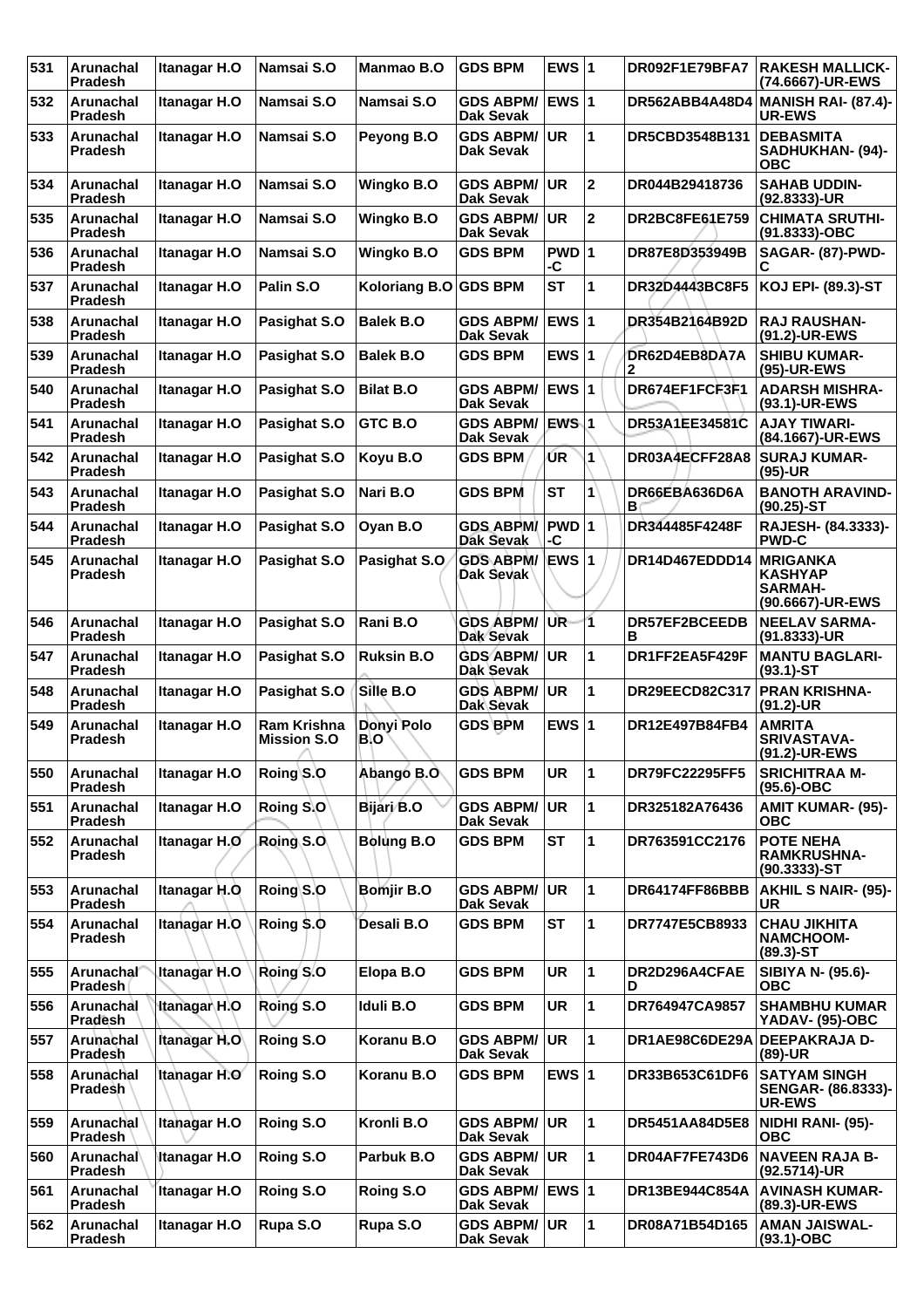| 563 | Arunachal<br>Pradesh               | Itanagar H.O        | Seppa S.O                  | <b>Bameng B.O</b>               | <b>GDS ABPM/</b><br><b>Dak Sevak</b> | <b>UR</b> | $\overline{1}$ |                             | DR76241ABCBD49 PRASANTH G- (97)-<br>ОВС                                           |
|-----|------------------------------------|---------------------|----------------------------|---------------------------------|--------------------------------------|-----------|----------------|-----------------------------|-----------------------------------------------------------------------------------|
| 564 | Arunachal<br><b>Pradesh</b>        | <b>Itanagar H.O</b> | Seppa S.O                  | Chyangtajo<br>B.O               | <b>GDS ABPM/</b><br>Dak Sevak        | ST        | 1              | DR1924574814E4              | <b>VEERANAGENDRA</b><br><b>PRASAD B- (86.5)-</b><br>SТ                            |
| 565 | Arunachal<br><b>Pradesh</b>        | Itanagar H.O        | Seppa S.O                  | Chvangtaio<br>B.O               | <b>GDS BPM</b>                       | <b>UR</b> | 1              | DR36A92438C4F6              | <b>CHHOTU</b><br><b>KUSHWAH- (97.6)-</b><br><b>OBC</b>                            |
| 566 | Arunachal<br>Pradesh               | <b>Itanagar H.O</b> | Seppa S.O                  | Khenewa B.O                     | <b>GDS ABPM/</b><br>Dak Sevak        | <b>UR</b> | 1              | DR8466214495D5              | <b>MANUGONDA</b><br>RAKESH- (91.8333)-<br><b>OBC</b>                              |
| 567 | Arunachal<br>Pradesh               | Itanagar H.O        | Seppa S.O                  | Lada B.O                        | <b>GDS BPM</b>                       | <b>ST</b> | 1              | DR34828F26BFB3              | <b>MANDLI NAVEEN-</b><br>$(87.0833) - ST$                                         |
| 568 | Arunachal<br><b>Pradesh</b>        | <b>Itanagar H.O</b> | Seppa S.O                  | P.Kessang<br>B.O                | <b>GDS ABPM/</b><br><b>Dak Sevak</b> | <b>UR</b> | $\mathbf 1$    | DR2B8AB5B2B2B               | <b>TABA YAKHI-</b><br>$(95.2)$ -ST                                                |
| 569 | Arunachal<br><b>Pradesh</b>        | Itanagar H.O        | Seppa S.O                  | Palizi B.O                      | <b>GDS ABPM/</b><br><b>Dak Sevak</b> | <b>UR</b> | 1              | DR4395664695E3              | <b>NAGARAJ B</b><br><b>VASANAD- (93.44)-</b><br><b>OBC</b>                        |
| 570 | Arunachal<br><b>Pradesh</b>        | Itanagar H.O        | Seppa S.O                  | Pipu-dipu B.O GDS ABPM/         | <b>Dak Sevak</b>                     | <b>UR</b> | 1              | DR6B22CA61882F              | <b>ARJUN ANOOP-</b><br>$(92.4)$ -UR                                               |
| 571 | Arunachal<br><b>Pradesh</b>        | Itanagar H.O        | Seppa S.O                  | Pipu-dipu B.O                   | <b>GDS BPM</b>                       | <b>ST</b> | 1              | DR8F66DB65BFD<br>A          | <b>VIKAS KANNOJE-</b><br>(87.6667)-ST                                             |
| 572 | Arunachal<br>Pradesh               | Itanagar H.O        | Seppa S.O                  | Veo B.O                         | <b>GDS BPM</b>                       | ŰR        |                | <b>DR03C64E8428CA</b>       | <b>JOTHIMANI S-</b><br>$(95.4)$ -SC                                               |
| 573 | Arunachal<br><b>Pradesh</b>        | Itanagar H.O        | <b>Tawang S.O</b>          | <b>B.Supply B.O</b>             | <b>GDS ABPM/</b><br>Dak Sevak        | ΈWS Μ     |                | DR04244B2B21F5              | RAVINDER- (94.6)-<br>UR-EWS                                                       |
| 574 | Arunachal<br>Pradesh               | Itanagar H.O        | Tawang S.O                 | Kitpi B.O                       | <b>GDS BPM</b>                       | <b>UR</b> | 1              | DR8EF522A1A5AD              | <b>POOJA KUMARI-</b><br>$(95)-UR$                                                 |
| 575 | Arunachal<br><b>Pradesh</b>        | Itanagar H.O        | <b>Tawang S.O</b>          | Lhou B.O                        | <b>GDS BPM</b>                       | EWS $ 1$  |                | DR554681CBC288              | <b>SHIVANI DUBEY-</b><br>(87.8333)-UR-EWS                                         |
| 576 | Arunachal<br>Pradesh               | Itanagar H.O        | <b>Tawang S.O</b>          | Temple<br>Gompa B.O             | <b>GDS ABPM/</b><br>Dak Sevak        | EWS $ 1$  |                | DR8572DB9CE219              | <b>BHOOMIREDDY</b><br><b>CHANDRA SHEKAR</b><br>REDDY- (87.0833)-<br><b>UR-EWS</b> |
| 577 | Arunachal<br>Pradesh               | Itanagar H.O        | <b>Tenga Market</b><br>S.O | <b>Tenga Market</b><br>S.O      | <b>GDS ABPM/</b><br>Dak Sevak        | UR        | 1              | DR5C5C927B69B6              | NEEKITA DEB- (95)-<br>UR                                                          |
| 578 | Arunachal<br><b>Pradesh</b>        | Itanagar H.O        | Tezu S.O                   | Gohaingaon<br>B.O               | <b>GDS ABPM/</b><br>Dak Sevak        | EWS $ 1$  |                | DR5E2289FFD329              | <b>ISRAFIL ALI- (85.5)-</b><br><b>UR-EWS</b>                                      |
| 579 | Arunachal<br><b>Pradesh</b>        | <b>Itanagar H.O</b> | Tezu S.O                   | Loiliang B.O                    | <b>GDS ABPM/</b><br>Dak Sevak        | UR        | $\mathbf 1$    | DR8E83251B2868              | RAJ KUMAR- (95)-<br><b>OBC</b>                                                    |
| 580 | Arunachal<br>Pradesh               | Itanagar H.O        | Tezu S.O                   | Tafragram<br>B.O                | <b>GDS BPM</b>                       | EWS $ 1$  |                | DR64D5ACA54B91              | <b>SAURABH ANAND-</b><br>(91.2)-UR-EWS                                            |
| 581 | Arunachal<br>Pradesh               | Itanagar H.O        | Tezu S.O.                  | Tezu<br>Covt.College<br>B.0     | <b>GDS BPM</b>                       | EWS $ 1$  |                | DR7F18D4733769              | ANSI PAUL- (95)-<br>UR-EWS                                                        |
| 582 | Arunachal<br>Pradesh               | Itanagar H.O        | <b>Tuting S.O</b>          | Migging B.O                     | <b>GDS ABPM/</b><br>Dak Sevak        | <b>UR</b> | 1              | <b>DR7E42D13984AE</b>       | <b>PRAKHAR SAHU-</b><br>(89.3)-UR                                                 |
| 583 | Arunachal<br><b>Pradesh</b>        | Itanagar H.O.       | Vijoynagar<br>S.O          | Two-hat B.O                     | <b>GDS BPM</b>                       | <b>UR</b> | $\mathbf 1$    | DR0A5DD4FD7343              | <b>PANKAJ</b><br>KHATIWODA- (95)-<br>UR                                           |
| 584 | Arunachal<br><b>Pradesh</b>        | Itanagar H.O.       | Yingkiong<br>S.O           | <b>Mariyang B.O</b>             | <b>GDS BPM</b>                       | <b>ST</b> | $\mathbf 1$    | DR483A2224C3FB              | <b>NAYIMOI KOMBO-</b><br>$(93.1)$ -ST                                             |
| 585 | <b>Arunachal</b><br><b>Pradesh</b> | <b>Itanagar H.O</b> | Yingkiong<br>S.O           | <b>Shimong B.O</b>              | <b>GDS ABPM/</b><br>Dak Sevak        | <b>UR</b> | $\mathbf 1$    | DR6137CD9C3FF5              | <b>VINAY</b><br><b>BHARAMAGOUDA</b><br><b>PATIL- (95.04)-OBC</b>                  |
| 586 | Arunachal<br><b>Pradesh</b>        | Itanagar H.O        | Ziro S.O                   | <b>Boasimla B.O</b>             | <b>GDS ABPM/</b><br>Dak Sevak        | <b>UR</b> | $\mathbf 1$    | DR4C42B486F43F              | <b>SILPA B DAS- (95)-</b><br><b>OBC</b>                                           |
| 587 | Arunachal<br>Pradesh               | <b>Itanagar H.O</b> | Ziro S.O                   | Deed B.O                        | <b>GDS BPM</b>                       | <b>ST</b> | $\mathbf 1$    | DR657621116F4F              | <b>TAILYANG</b><br><b>MELYANG JAMES-</b><br>$(87.4)$ -ST                          |
| 588 | Arunachal<br><b>Pradesh</b>        | Itanagar H.O        | Ziro S.O                   | Godak B.O                       | <b>GDS ABPM/</b><br><b>Dak Sevak</b> | <b>UR</b> | 1              |                             | DR19B41DACC752 TINJU SUNNY- (95)-<br><b>UR</b>                                    |
| 589 | Arunachal<br>Pradesh               | Itanagar H.O        | Ziro S.O                   | Godak B.O                       | <b>GDS BPM</b>                       | <b>UR</b> | 1              | DR4998C3F9B58D              | <b>ALKA SHARMA-</b><br>$(96)-UR$                                                  |
| 590 | Arunachal<br>Pradesh               | Itanagar H.O        | Ziro S.O                   | Talo B.O                        | <b>GDS ABPM/</b><br><b>Dak Sevak</b> | <b>UR</b> | 1              | DR14BAE43FA933              | <b>ANU RAVEENDRAN</b><br>M- (91.2)-SC                                             |
| 591 | Dharmanag<br>ar                    | Dharmanagar<br>H.O  | Ambassa S.O                | Chandraipara<br>B.O             | <b>GDS BPM</b>                       | UR        | $\mathbf 1$    | DR7BCEECF418B<br>A          | <b>ANANYA</b><br><b>CHAKRABORTY-</b><br>$(91.2)$ -UR                              |
| 592 | <b>Dharmanag</b><br>ar             | Dharmanagar<br>H.O  | Ambassa S.O                | Kamalacherra GDS ABPM/ST<br>B.O | <b>Dak Sevak</b>                     |           | $\mathbf 1$    | DR3A4DB9513ED2 KEUTHAI MOG- | $(76)-ST$                                                                         |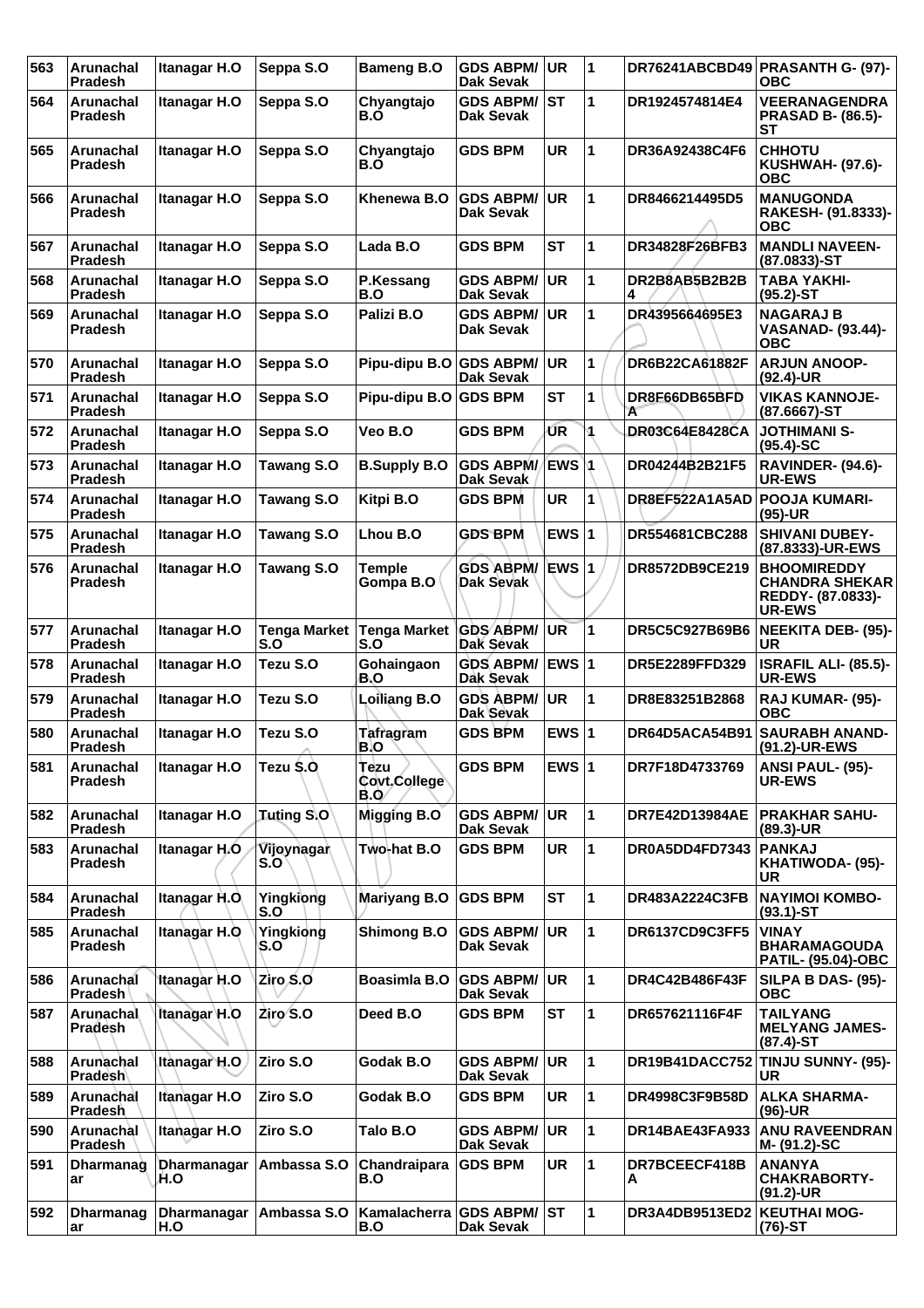| 593 | <b>Dharmanag</b><br>ar | Dharmanagar   Ambassa S.O<br>H.O |                                             | Lakraichowdh GDS ABPM/<br>uripara B.O        | <b>Dak Sevak</b>                     | ∣sт           | 1              | DR31F647FD75B2            | <b>SRANGTI REANG-</b><br>$(61.2857)$ -ST                     |
|-----|------------------------|----------------------------------|---------------------------------------------|----------------------------------------------|--------------------------------------|---------------|----------------|---------------------------|--------------------------------------------------------------|
| 594 | <b>Dharmanag</b><br>ar | Dharmanagar   Ambassa S.O<br>H.O |                                             | Sikaribari B.O                               | <b>GDS BPM</b>                       | EWS $ 1$      |                | DR1E77CACC14D<br>Α        | <b>SULAGNA DAS-</b><br>(79.3333)-UR-EWS                      |
| 595 | <b>Dharmanag</b><br>ar | Dharmanagar<br>H.O               | Baburbazar<br>S.O                           | Hiracherra<br>B.O                            | <b>GDS ABPM/</b><br><b>Dak Sevak</b> | UR.           | 1              | DR654E6424AD38            | <b>SOURAV GHOSH-</b><br>$(88)$ -UR                           |
| 596 | <b>Dharmanag</b><br>ar | Dharmanagar<br>H.O               | Baburbazar<br>S.O                           | Irani B.O                                    | <b>GDS BPM</b>                       | <b>SC</b>     | 1              | DR26DE177EE64D            | <b>RAHUL SAHA-</b><br>$(82.5714)-SC$                         |
| 597 | Dharmanag<br>ar        | Dharmanagar<br>H.O               | <b>Baburbazar</b><br>S.O                    | Latiapur B.O                                 | <b>GDS ABPM/</b><br>Dak Sevak        | <b>IEWS 1</b> |                | DR1534C71F979E            | <b>BISHAL</b><br><b>CHOWDHURY-</b><br>(72.2857)-UR-EWS       |
| 598 | <b>Dharmanag</b><br>ar | Dharmanagar<br>H.O               | Baburbazar<br>S.O                           | Rangauti B.O                                 | <b>GDS ABPM/</b><br><b>Dak Sevak</b> | <b>UR</b>     | 1              | DR71445EFD9B26            | <b>SK TANBIR ALAM-</b><br>(90.8571)-OBC                      |
| 599 | <b>Dharmanag</b><br>ar | Dharmanagar<br>H.O               | Baburbazar<br>S.O                           | <b>Tripura</b><br>Tillabazar B.O             | <b>GDS ABPM/</b><br>Dak Sevak        | <b>UR</b>     | 1              | DR6F44B61E4EF8            | <b>MOUMITA</b><br>GOSWAMI- (91.2)-<br><b>OBC</b>             |
| 600 | <b>Dharmanag</b><br>ar | Dharmanagar<br>H.O               | <b>Baburbazar</b><br>S.O                    | <b>Tripura</b><br>Tillabazar B.O             | <b>GDS BPM</b>                       | EWS $ 1$      |                | DR3D94AA784B32            | AMINUL AMIN<br>MAZUMDER- (83.5)-<br><b>UR-EWS</b>            |
| 601 | <b>Dharmanag</b><br>ar | Dharmanagar<br>H.O               | Chailengta<br>S.O                           | <b>Bindulal</b><br><b>Karbaripara</b><br>B.O | <b>GDS BPM</b>                       | <b>ST</b>     | 1              | DR18D2D84F44FA            | <b>BRINDABAN</b><br><b>CHAKMA- (74.6)-ST</b>                 |
| 602 | <b>Dharmanag</b><br>ar | Dharmanagar<br>H.O               | Chailengta<br>S.O                           | Chailengta<br>S.O                            | <b>GDS ABPM/</b><br>Dak Sevak        | lst           | $\overline{2}$ | DR24F9582CD342            | <b>PRIYASHI</b><br><b>CHAKMA- (85.5)-ST</b>                  |
| 603 | Dharmanag<br>ar        | <b>Dharmanagar</b><br>H.O        | Chailengta<br>S.O                           | Chailengta<br>S.O                            | <b>GDS ABPM/ST</b><br>Dak Sevak      |               | 2              | DR7EB4C8E714F8            | <b>KHUSHBOO</b><br>DEBBARMA- (77.9)-<br><b>ST</b>            |
| 604 | <b>Dharmanag</b><br>ar | Dharmanagar<br>H.O               | <b>Chailengta</b><br>S.O                    | Chawmanu<br>B.O                              | <b>GDS ABPM/</b><br>Dak Sevak        | <b>ST</b>     | 1              | DR39E3AC859B84            | <b>SAJAN LATA</b><br><b>TRIPURA- (74.1)-ST</b>               |
| 605 | <b>Dharmanag</b><br>ar | Dharmanagar<br>H.O               | Chailengta<br>S.O                           | Chawmanu<br>B.O                              | <b>GDS BPM</b>                       | <b>ST</b>     | 1              | DR08A381D4AEF9            | <b>APARAJIT</b><br><b>CHAKMA-</b><br>(74.8571)-ST            |
| 606 | <b>Dharmanag</b><br>ar | Dharmanagar<br>H.O               | Chailengta<br>S.O                           | <b>Durgacherra</b><br>B.O                    | <b>GDS ABPM/</b><br>Dak Sevak        | lst.          | 1              | <b>DR655175F424CF</b>     | <b>SUJITA TRIPURA-</b><br>$(64)-ST$                          |
| 607 | <b>Dharmanag</b><br>ar | Dharmanagar<br>H.O               | Chailengta<br>S.O                           | Durgacherra<br>B.O                           | <b>GDS BPM</b>                       | <b>ST</b>     | 1              | DR1741472B42DF            | <b>ADARSHA</b><br><b>CHAKMA-</b><br>(67.1429)-ST             |
| 608 | <b>Dharmanag</b><br>ar | Dharmanagar<br>H.O               | Chailengta<br>S.O                           | Laldingabari<br>B.O                          | <b>GDS ABPM/</b><br>Dak Sevak        | ST            | 1              | DR6C44F7EE66FE            | <b>ANUKAMPA</b><br><b>CHAKMA-</b><br>$(62.7143)$ -ST         |
| 609 | <b>Dharmanag</b><br>ar | Dharmanagar<br>H.O               | Chailengta<br>S.O                           | <b>Manikpur B.O</b>                          | <b>GDS BPM</b>                       | <b>ST</b>     | 1              | DR3B546E963E77            | <b>AJOY TRIPURA-</b><br>$(76)-ST$                            |
| 610 | Dharmanag<br>ar        | <b>Dharmanagar</b><br>H.O        | Chailengta<br>S.O                           | Natinmanu∖<br>B.O                            | <b>GDS BPM</b>                       | <b>ST</b>     | ∣1             | DR14D41DD4E4E4 PRITI RANI | TRIPURA- (65)-ST                                             |
| 611 | <b>Dharmanag</b><br>ar | <b>Dharmanagar</b><br>H.O        | Chandrapur<br>S.O (North)<br>Tripura)       | <b>Baruakandi</b><br>B.O                     | <b>GDS ABPM/</b><br>Dak Sevak        | <b>SC</b>     | 1              | DR43837B16EF29            | <b>PURNA</b><br><b>SUTRADHARR-</b><br>$(89.3)$ -SC           |
| 612 | Dharmanag<br>ar        | <b>Dharmanagar</b><br>H.O        | <b>Chandrapur</b><br>S.O (North<br>Tripura) | Baruakandi<br>B.O                            | <b>GDS BPM</b>                       | <b>UR</b>     | 1              | DR4568724C1D24            | <b>SUBHASIS GHOSH-</b><br>(92.5714)-OBC                      |
| 613 | <b>Dharmanag</b><br>ar | Dharmanagar<br>H.O⁄              | Chandrapur<br>S.O (North<br>Tripura)        | <b>Bhagyapur</b><br>B.O                      | <b>GDS ABPM/</b><br>Dak Sevak        | ∣UR.          | 1              | DR1D9758FDF1C4            | <b>RATNAJIT DEB-</b><br>$(91)-OBC$                           |
| 614 | Dharmanag<br>ar        | Dharmanagar<br>H.O               | Chandrapur<br>S.O (North<br>Tripura)        | Chandrapur<br>S.O (North<br>Tripura)         | <b>GDS ABPM/</b><br><b>Dak Sevak</b> | ∣UR.          | 1              | DR282C4B4A3292            | <b>AKASH MAHATO-</b><br>$(95)-OBC$                           |
| 615 | <b>Dharmanag</b><br>ar | Dharmanagar<br>H.O.,             | Chandrapur<br>S.O (North<br>Tripura)        | Gobindapur<br>B.O                            | <b>GDS ABPM/ SC</b><br>Dak Sevak     |               | 1              | DR276957745179            | <b>PINKI DAS-</b><br>$(85.6667)$ -SC                         |
| 616 | <b>Dharmanag</b><br>ar | Dharmanagar<br>H.O               | Chandrapur<br>S.O (North<br>Tripura)        | Gobindapur<br>B.O                            | <b>GDS BPM</b>                       | <b>SC</b>     | 1              | DR6B9CF9BA9FC<br>6        | <b>ARIJIT KHANRA-</b><br>$(85.5714)-SC$                      |
| 617 | Dharmanag<br>ar        | <b>Dharmanagar</b><br>H.O        | Chandrapur<br>S.O (North<br>Tripura)        | Huruah B.O                                   | <b>GDS BPM</b>                       | <b>SC</b>     | 1              | DR1413173CB554            | <b>SANJOY KUMAR</b><br><b>MALLICK- (85.25)-</b><br><b>SC</b> |
| 618 | Dharmanag<br>ar        | Dharmanagar<br>H.O`              | Chandrapur<br>S.O (North<br>Tripura)        | Ichailalcherra<br>B.O                        | <b>GDS ABPM/</b><br><b>Dak Sevak</b> | <b>ISC</b>    | 1              | DR4C239C8EEE7E            | <b>PATIT SINGHA-</b><br>$(82.2857) - SC$                     |
| 619 | Dharmanag<br>ar        | Dharmanagar<br>H.O               | Chandrapur<br>S.O (North<br>Tripura)        | Ichailalcherra<br>B.O                        | <b>GDS BPM</b>                       | <b>SC</b>     | 1              | <b>DR5DEE4474D5E6</b>     | <b>HAPPY ROY-</b><br>$(85.3333) - SC$                        |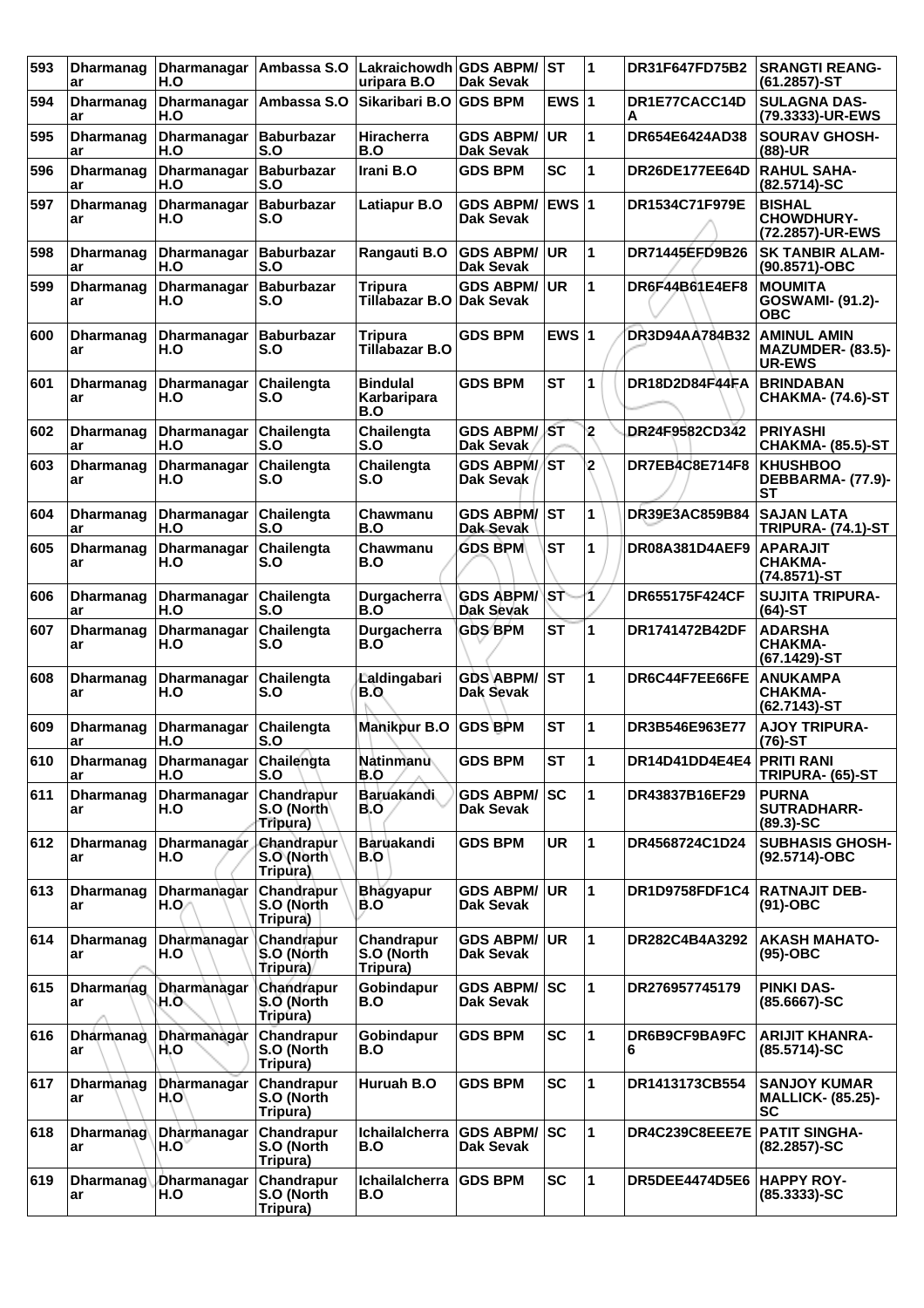| 620 | <b>Dharmanag</b><br>ar | Dharmanagar<br>H.O                | <b>Chandrapur</b><br>S.O (North<br>Tripura) | Ichaisonapur<br>B.O              | <b>GDS ABPM/</b><br>Dak Sevak        | UR.           | 12             | DR5C7EDCFE57F5 SOURASREE     | <b>SARMA- (90.6)-UR</b>                                    |
|-----|------------------------|-----------------------------------|---------------------------------------------|----------------------------------|--------------------------------------|---------------|----------------|------------------------------|------------------------------------------------------------|
| 621 | <b>Dharmanag</b><br>ar | <b>Dharmanagar</b><br>H.O         | Chandrapur<br>S.O (North<br>Tripura)        | <b>Ichaisonapur</b><br>B.O       | <b>GDS ABPM/</b><br>Dak Sevak        | <b>UR</b>     | $\overline{2}$ | DR65149B294C57               | <b>MD RAIHAN</b><br>SHAIKH- (89)-UR                        |
| 622 | Dharmanag<br>ar        | Dharmanagar<br>H.O                | Chandrapur<br>S.O (North<br>Tripura)        | Kalacherra<br>B.O                | GDS ABPM/<br>Dak Sevak               | <b>IEWS 1</b> |                | <b>DR8529A67FA966</b>        | <b>JOY PAUL-</b><br>(67.5714)-UR-EWS                       |
| 623 | Dharmanag<br>ar        | Dharmanagar<br>H.O                | Chandrapur<br>S.O (North<br>Tripura)        | <b>Kalacherra</b><br>B.O         | <b>GDS BPM</b>                       | EWS $ 1$      |                | DR7EDB453DC842               | <b>ABHIJIT PAUL-</b><br>(80.1429)-UR-EWS                   |
| 624 | Dharmanag<br>ar        | Dharmanagar<br>H.O                | Chandrapur<br>S.O (North<br>Tripura)        | Pratyekroy<br>B.O                | <b>GDS ABPM/</b><br>Dak Sevak        | <b>SC</b>     | 1              | DR3E6974C437C9               | <b>RAHUL DAS- (84)-</b><br><b>SC</b>                       |
| 625 | Dharmanag<br>ar        | Dharmanagar<br>H.O                | <b>Chandrapur</b><br>S.O (North<br>Tripura) | Thana Road<br>B.O                | GDS BPM                              | <b>UR</b>     | 1              | DR2D188D719647               | <b>SUBHO</b><br><b>MUKHOPADHYAY-</b><br>(94.2)-UR          |
| 626 | <b>Dharmanag</b><br>ar | <b>Dharmanagar</b><br>H.O         | Chebri S.O                                  | Baijalbari B.O                   | <b>GDS ABPM/</b><br>Dak Sevak        | lst           | 1              | DR4265C4F474E4               | <b>JESHMI</b><br>DEBBARMA- (70.3)-<br>SТ                   |
| 627 | Dharmanag<br>ar        | Dharmanagar<br>H.O                | Chebri S.O                                  | Baijalbari B.O GDS BPM           |                                      | <b>ST</b>     | 1              | DR0233F94A1D96               | <b>HIRENDRA</b><br><b>TRIPURA- (79.8)-ST</b>               |
| 628 | Dharmanag<br>ar        | Dharmanagar<br>H.O                | Chebri S.O                                  | Chankhala<br>B.O                 | <b>GDS ABPM/</b><br>Dak Sevak        | <b>ST</b>     | 1.             | DR4CB921AA22B1               | <b>BRISHAL</b><br>DEBBARMA- (64)-<br><b>ST</b>             |
| 629 | <b>Dharmanag</b><br>ar | Dharmanagar<br>H.O                | Chebri S.O                                  | Ramchandrag GDS ABPM/<br>hat B.O | Dak Sevak                            | lst           | 1              | DR0BC4C8B58361               | <b>ADARSH</b><br>DEBBARMA- (72.2)-<br>SТ                   |
| 630 | <b>Dharmanag</b><br>ar | Dharmanagar<br>H.O                | Chebri S.O                                  | Sonatala B.O                     | <b>GDS BPM</b>                       | <b>SC</b>     | 1              | DR5F1EED6747EC               | <b>SUPRATIK</b><br><b>CHAUDHURI-</b><br>(88.8571)-SC       |
| 631 | <b>Dharmanag</b><br>ar | Dharmanagar<br>H.O                | <b>Churaibari</b><br>S.O                    | Churaibari<br>S.O                | <b>GDS ABPMA</b><br>Dak Sevak        | ∣ÈWS ∣1∕      |                | DR211412A953AF               | <b>AYSA PERBEN-</b><br>(71.8333)-UR-EWS                    |
| 632 | <b>Dharmanag</b><br>ar | Dharmanagar<br>H.O                | Churaibari<br>S.O                           | Churaibari<br>S.O                | <b>GDS ABPM/</b><br>Dak Sevak        | lsc.          | 1              | DR74E6444B737C               | <b>RUPANTAR DAS-</b><br>(78.4286)-SC                       |
| 633 | <b>Dharmanag</b><br>ar | Dharmanagar<br>H.O                | <b>Churaibari</b><br>S.O                    | <b>Fulbari B.O</b>               | <b>GDS ABPM/</b><br>Dak Sevak        | <b>EWS 1</b>  |                | DR2B56544564BB               | <b>TANUSREE MAITY-</b><br>(77.75)-UR-EWS                   |
| 634 | <b>Dharmanag</b><br>ar | Dharmanagar<br>H.O                | <b>Churaibari</b><br>S.O                    | <b>Fulbari B.O</b>               | <b>GDS BPM</b>                       | EWS $ 1$      |                | DR07F8541FEC4D               | <b>SHAMIM AHMED</b><br>LASKAR- (92.6667)-<br><b>UR-EWS</b> |
| 635 | <b>Dharmanag</b><br>ar | Dharmanagar<br>H.O                | Churaibari<br>S.O                           | Kherengjuri<br>B.O               | <b>GDS BPM</b>                       | <b>SC</b>     | 1              | DR24B128CCD613               | <b>SANTANU</b><br><b>MONDAL- (81.7)-SC</b>                 |
| 636 | <b>Dharmanag</b><br>ar | Dharmanagar<br>H.O                | Churaibari<br>S.O                           | <b>Sanicherra</b><br>B.O         | <b>GDS ABPM/</b><br>Dak Sevak        | lst           | 1              | DR546721989CA3               | <b>KISHAN BARMAN-</b><br>$(60.1667)$ -ST                   |
| 637 | <b>Dharmanag</b><br>ar | Dharmanagar<br>H.O                | Dasdabazar<br>S.O                           | Anandabazar<br>B.O.              | <b>GDS BPM</b>                       | <b>ST</b>     | 1              | <b>DR1D7B8EE8677D</b>        | <b>BIJOY TRIPURA-</b><br>$(74.2)$ -ST                      |
| 638 | <b>Dharmanag</b><br>ar | Dharmanagar<br>H.O                | Dasdabazar<br>S.O                           | Dasdabazar<br>S.O                | <b>GDS ABPM/</b><br><b>Dak Sevak</b> | ST            | 1              | DR65DEDD82918A               | <b>PUSMITA REANG-</b><br>$(73.4)$ -ST                      |
| 639 | <b>Dharmanag</b><br>ar | Dharmanagar<br>H.O                | Dasdabazar<br>S.O                           | <b>Garchirampar</b><br>a B.O     | <b>GDS ABPM/</b><br>Dak Sevak        | lst           | 1              | DR19349DB194F1               | <b>DHABIRUNG</b><br><b>REANG- (74.1)-ST</b>                |
| 640 | <b>Dharmanag</b><br>ar | Dharmanagar<br>H.O                | Dasdabazar<br>S.O                           | Garchirampar<br>a B.O            | <b>GDS BPM</b>                       | <b>ST</b>     | 1              | DR52E324DEBDFE SUMAN CHAKMA- | $(72.2)$ -ST                                               |
| 641 | <b>Dharmanag</b><br>ar | <b>Dharmanagar</b><br>H.O         | Fatikroy S.O                                | <b>Fatikroy S.O</b>              | <b>GDS ABPM/</b><br><b>Dak Sevak</b> | <b>SC</b>     | 1              | DR48133C3F4EFE               | <b>KALLOL KANTI</b><br>DAS- (86.2)-SC                      |
| 642 | <b>Dharmanag</b><br>ar | Dharmanagar Fatikroy S.O<br>H.O   |                                             | Ganganagar<br>B.O                | <b>GDS ABPM/</b><br>Dak Sevak        | lst           | 1              | DR25FA97487474               | <b>BIKRAMJOY</b><br><b>REANG- (70.3)-ST</b>                |
| 643 | Dharmanag<br>ar        | Dharmanagar   Fatikroy S.O<br>H.O |                                             | Noagaon<br>Bazar B.O             | <b>GDS ABPM/</b><br>Dak Sevak        | lst           | 1              | DR825216BE24D4               | <b>STANTLEY</b><br><b>DEBBARMA-</b><br>(67.4286)-ST        |
| 644 | <b>Dharmanag</b><br>ar | Dharmanagar<br>H.O                | <b>Fatikroy S.O</b>                         | Uttar<br>Radhanagar<br>B.O       | <b>GDS BPM</b>                       | <b>SC</b>     | 1              | DR6D74265CDA48               | <b>BIKRAM MONDAL-</b><br>(86.8571)-SC                      |
| 645 | Dharmanag<br>ar        | Dharmanagar<br>H.O                | Gournagar<br>S.O                            | <b>Bhagbannaga</b><br>r B.O      | <b>GDS BPM</b>                       | EWS $ 1$      |                | DR22F38CAD34AC DIPANKAR RAY- | (85.6667)-UR-EWS                                           |
| 646 | Dharmanag<br>ar        | Dharmanagar<br>H.O                | Halahali S.O                                | Abhanga B.O                      | <b>GDS ABPM/</b><br>Dak Sevak        | SC            | 1              | DR8B4F2A191872               | <b>SUBHAMAY</b><br>NASKAR- (92)-SC                         |
| 647 | <b>Dharmanag</b><br>ar | Dharmanagar<br>H.O                | Halahali S.O                                | <b>Baralutma</b><br>B.O          | <b>GDS ABPM/</b><br>Dak Sevak        | lst           | 1              | DR617B8DF2B284               | <b>MAHAMAYA</b><br>DEBBARMA- (71.2)-<br><b>ST</b>          |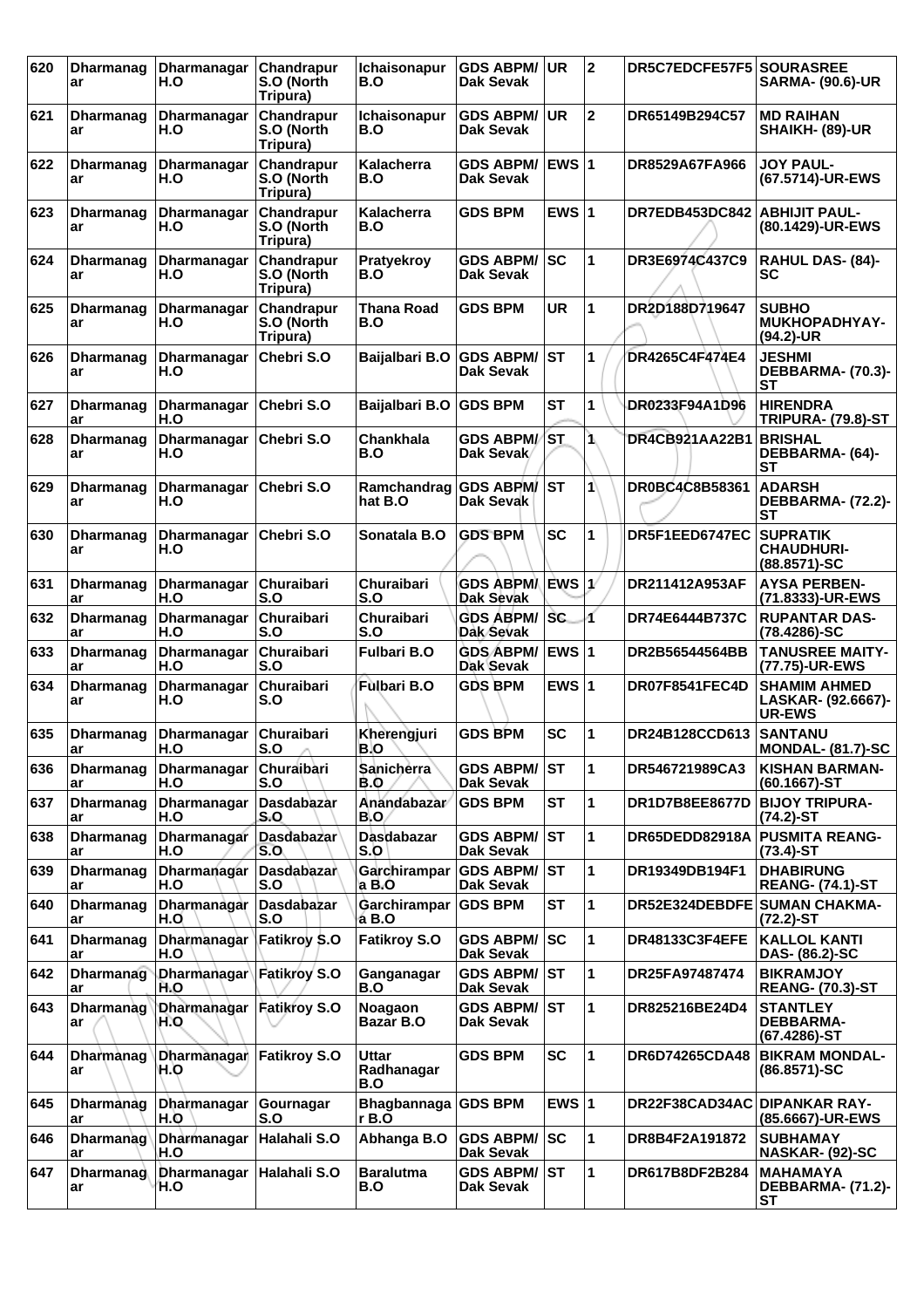| 648 | <b>Dharmanag</b><br>ar | <b>Dharmanagar</b><br>H.O         | Halahali S.O                         | <b>Baralutma</b><br>B.O                                          | <b>GDS BPM</b>                          | <b>ST</b>    | $\mathbf 1$ | DR04B224412539                 | <b>DANIEL</b><br>DEBBARMA- (89.3)-<br>SТ                   |
|-----|------------------------|-----------------------------------|--------------------------------------|------------------------------------------------------------------|-----------------------------------------|--------------|-------------|--------------------------------|------------------------------------------------------------|
| 649 | <b>Dharmanag</b><br>ar | Dharmanagar<br>H.O                | Halahali S.O                         | Chengkap<br>B.O                                                  | <b>GDS BPM</b>                          | <b>SC</b>    | 1           | DR758F9A3B37C7                 | <b>KOUSHIK KUMAR</b><br><b>BHADRA- (89.2857)-</b><br>SC    |
| 650 | <b>Dharmanag</b><br>ar | Dharmanagar   Halahali S.O<br>H.O |                                      | Durga<br>Chowmuhani<br>B.O                                       | <b>GDS BPM</b>                          | <b>ST</b>    | 1           | DR8C8E214F4D2C                 | <b>SUSMITA TRIPURA-</b><br>(75.8571)-ST                    |
| 651 | Dharmanag<br>ar        | Dharmanagar<br>H.O                | Halahali S.O                         | Jamthing B.O                                                     | <b>GDS ABPM/</b><br><b>Dak Sevak</b>    | IST          | 1           | DR2424C7B31EFE                 | <b>UJJAL</b><br><b>DEBBARMA-</b><br>(55.8571)-ST           |
| 652 | Dharmanag<br>ar        | H.O                               | Dharmanagar   Halflongcherr<br>a S.O | Jubarajnagar<br>B.O                                              | <b>GDS ABPM/</b><br><b>Dak Sevak</b>    | <b>UR</b>    | 1           | DR4E224A8BB717                 | <b>KAMAL DAS- (88.4)-</b><br>UR                            |
| 653 | <b>Dharmanag</b><br>ar | Dharmanagar<br>H.O                | Halflongcherr<br>a S.O               | <b>Paschim</b><br>Radhapur B.O Dak Sevak                         | <b>GDS ABPM/</b>                        | <b>UR</b>    | 1           | DR44FD2226DC84                 | <b>JOYDEEP</b><br><b>BHOWMIK-</b><br>(88.4286)-OBC         |
| 654 | Dharmanag<br>ar        | Dharmanagar<br>H.O                | <b>Halflongcherr</b><br>a S.O        | Rajnagar<br>Laxmipur B.O                                         | <b>GDS ABPM/</b><br><b>Dak Sevak</b>    | SC           | 1           | DR6248DA142B9C                 | <b>SUDIPTA KUMAR</b><br><b>MONDAL-</b><br>(84.2857)-SC     |
| 655 | Dharmanag<br>ar        | Dharmanagar<br>H.O                | Jampui S.O                           | <b>Belianchief</b><br>B.O                                        | <b>GDS BPM</b>                          | <b>ST</b>    | 1           | DR2C4A28988F36                 | LALTLANSANGA-<br>$(72.2)$ -ST                              |
| 656 | <b>Dharmanag</b><br>ar | Dharmanagar<br>H.O                | Jampui S.O                           | Hmunpui B.O                                                      | <b>GDS ABPM/</b><br><b>Dak Sevak</b>    | <b>ST</b>    | 1           | DROACEEA4556D<br>Ε             | <b>KAMALINI</b><br><b>CHAKMA- (64.6)-ST</b>                |
| 657 | <b>Dharmanag</b><br>ar | <b>Dharmanagar</b><br>H.O         | Jampui S.O                           | Hmunpui B.O                                                      | <b>GDS BPM</b>                          | ŚТ           | 1           | <b>DR463CB4A37EE4</b>          | <b>LAXMITA REANG-</b><br>$(70.3)$ -ST                      |
| 658 | Dharmanag<br>ar        | Dharmanagar<br>H.O                | Jampui S.O                           | Kalagong B.O GDS BPM                                             |                                         | <b>ST</b>    | 1           | DR3ECE2747CCB4 PRIYAJIT REANG- | $(71.8) - ST$                                              |
| 659 | <b>Dharmanag</b><br>ar | Dharmanagar<br>H.O                | Jampui S.O                           | Phuldengsai<br>B.O                                               | <b>GDS ABPM/</b><br><b>Dak Sevak</b>    | ST           | 1           | DR2AAA76F3C57F                 | <b>RUNGSOUHTI</b><br><b>REANG- (72.2)-ST</b>               |
| 660 | <b>Dharmanag</b><br>ar | <b>Dharmanagar</b><br>H.O         | Jampui S.O                           | Sabual B.O                                                       | <b>GDS ABPM/ST</b><br>Dak Sevak         |              | 1           | DR2CC4A33C61B4                 | <b>DEVID KR REANG-</b><br>(64)-ST                          |
| 661 | Dharmanag<br>ar        | Dharmanagar<br>H.O                | Kadamtala<br>S.O (North<br>Tripura)  | <b>Brajendranag</b><br>ar B.O                                    | <b>GDS ABPM/SC</b><br>Dak Sevak         |              | 1           | DR447BAAED3C6<br>3             | <b>ANKITA SARKAR-</b><br>$(82)$ -SC                        |
| 662 | <b>Dharmanag</b><br>ar | Dharmanagar<br>H.O                | Kadamtala<br>S.O (North<br>Tripura)  | Kalagangarpa<br>rB.0                                             | <b>GDS ABPM/</b><br>Dak Sevak           | ST           | 1           | DR2674CB781F3B                 | <b>MADHUMITA</b><br><b>CHAKMA-</b><br>(56.7143)-ST         |
| 663 | <b>Dharmanag</b><br>ar | Dharmanagar<br>H.O                | Kadamtala<br>S.O (North<br>Tripura)  | Kurti B.O                                                        | <b>GDS ABPM/</b><br>Dak Sevak           | <b>UR</b>    | 1           | DR2A3647445DD8                 | <b>SUBIT KUMAR</b><br>JANA- (87.8571)-UR                   |
| 664 | <b>Dharmanag</b><br>ar | Dharmanagar<br>H.O                | Kadamtala<br>S.O (North<br>Tripura)  | Rakhalganj<br>B.O                                                | <b>GDS ABPM/ SC</b><br><b>Dak Sevak</b> |              | 1           | DR5BD7F4EAD6A<br>∠             | <b>SHYAMSUNDAR</b><br>MIDYA- (81.4286)-<br>SC              |
| 665 | Dharmanag<br>ar        | Dharmanagar<br>H.O                | Kadamtala<br>S.O (North<br>Tripura)  | Rakhalganj<br>B.O                                                | <b>GDS BPM</b>                          | <b>SC</b>    | 1           | DR4C684DD3381B                 | <b>MUNNI DAS-</b><br>(84.2857)-SC                          |
| 666 | Dharmanag<br>ar        | Dharmanagar<br>H.O                | Kailashahar<br>S.O                   | <b>Bhadrapally</b><br>B.O                                        | <b>GDS BPM</b>                          | EWS $ 1$     |             | DR5879897744A7                 | <b>SUBHADIP</b><br><b>CHAKRABORTY-</b><br>(89.2857)-UR-EWS |
| 667 | Dharmanag<br>ar        | Dharmanagar<br>H.O                | Kailashahar<br>S.O                   | Chandipur<br>B.O                                                 | <b>GDS ABPM/</b><br><b>Dak Sevak</b>    | lsc          | 1           | DR4F6BE25FA48F                 | ANUPAMA DAS-<br>(88.3333)-SC                               |
| 668 | <b>Dharmanag</b><br>ar | Dharmanagar<br>H.O'               | Kailashahar<br>S.O                   | Chandipur<br>B.O                                                 | <b>GDS ABPM/</b><br>Dak Sevak           | <b>UR</b>    | 1           | DR5BBF5F14D4FB                 | <b>DEBDATTA DAS-</b><br>(94.2)-UR                          |
| 669 | <b>Dharmanag</b><br>ar | Dharmanagar<br>H.O                | Kailashahar<br>S.O                   | Chandipur<br>B.O                                                 | <b>GDS BPM</b>                          | <b>SC</b>    | 1           | DR5CD5B4AA7AE                  | <b>SAHANA MAL-</b><br>$(90.8571) - SC$                     |
| 670 | Dharmanag<br>ar        | Dharmanagar<br>H.O                | Kailashahar<br>S.O                   | Ichabpur B.O                                                     | <b>GDS BPM</b>                          | <b>SC</b>    | 1           | DR11E64BFFA2C3                 | NAYAN DAS- (84)-<br><b>SC</b>                              |
| 671 | <b>Dharmanag</b><br>ar | Dharmanagar<br>H.O                | Kailashahar<br>S.O                   | Rangrung<br>B.O                                                  | <b>GDS ABPM/</b><br>Dak Sevak           | lsc          | 1           | DR73E96F8B4411                 | <b>SUBHAJIT</b><br>PARBAT- (76.5714)-<br><b>SC</b>         |
| 672 | <b>Dharmanag</b><br>ar | Dharmanagar<br>H.O                | Kailashahar<br>S.O                   | Sadhanasram<br>B.O                                               | <b>GDS ABPM/</b><br><b>Dak Sevak</b>    | <b>EWS 1</b> |             | DR7B9B83393A9D                 | <b>SAKTIPADA MAITY-</b><br>(82.4286)-UR-EWS                |
| 673 | <b>Dharmanag</b><br>ar | Dharmanagar<br>H.O                | Kailashahar<br>S.O                   | <b>Samrurpar</b><br>B.O                                          | <b>GDS BPM</b>                          | <b>SC</b>    | 1           | DR74F16A11B736                 | <b>ARUPRATAN</b><br><b>MALAKAR-</b><br>$(80.4286) - SC$    |
| 674 | Dharmanag<br>ar        | Dharmanagar<br>H.O                | Kalyanpur<br>S.O (West<br>Tripura)   | <b>Barmaidan</b><br>Bazar B.O                                    | <b>GDS ABPM/</b><br><b>Dak Sevak</b>    | lST.         | 1           | DR3BA7C5CF977C                 | KAKALI<br>DEBBARMA- (74.1)-<br><b>ST</b>                   |
| 675 | Dharmanag<br>ar        | Dharmanagar<br>H.O                | Kalyanpur<br>S.O (West<br>Tripura)   | <b>Dakshin</b><br>Promodenaga<br>r Landless<br><b>Colony B.O</b> | <b>GDS BPM</b>                          | <b>ST</b>    | 1           | DR448AD979482C                 | <b>AMARDIP</b><br><b>DEBBARMA- (77.9)-</b><br>ST           |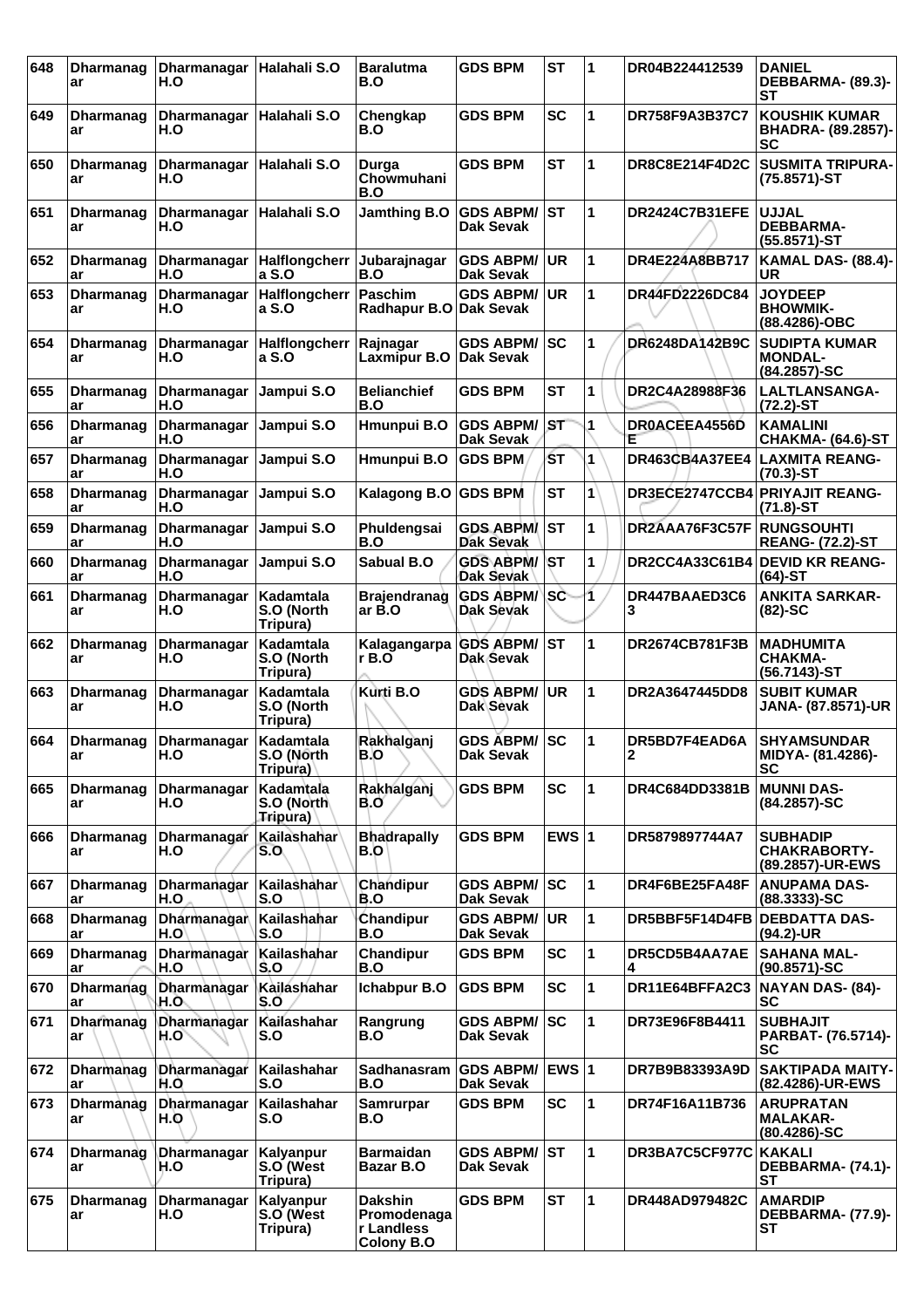| 676 | <b>Dharmanag</b><br>ar  | Dharmanagar<br>H.O        | Kalyanpur<br>S.O (West<br>Tripura)           | Ghilatali B.O                      | <b>GDS ABPM/</b><br>Dak Sevak        | SC           | 1              | DR864B4AE198A4                | <b>SANCHITA DAS-</b><br>(83.8571)-SC                   |
|-----|-------------------------|---------------------------|----------------------------------------------|------------------------------------|--------------------------------------|--------------|----------------|-------------------------------|--------------------------------------------------------|
| 677 | <b>Dharmanag</b><br>ar  | Dharmanagar<br>H.O        | Kalyanpur<br>S.O (West<br>Tripura)           | Kalyanpur<br>S.O (West<br>Tripura) | <b>GDS ABPM/</b><br>Dak Sevak        | lsc          | 1              | DR63FCBBABE39                 | <b>SUDIPTA BARMAN-</b><br>$(86.4286) - SC$             |
| 678 | Dharmanag<br>ar         | <b>Dharmanagar</b><br>H.O | Kalyanpur<br>S.O (West<br>Tripura)           | <b>Paschim</b><br>Kalyanpur<br>B.O | <b>GDS BPM</b>                       | <b>SC</b>    | 1              | DR8B33CEE13FC2 PRASENJIT DAS- | (89.4286)-SC                                           |
| 679 | Dharmanag<br>ar         | Dharmanagar<br>H.O        | Kalyanpur<br>S.O (West<br>Tripura)           | <b>Paschim</b><br>Kunjaban B.O     | <b>GDS BPM</b>                       | <b>UR</b>    | 1              | <b>DR5FF64395F4DF</b>         | <b>SOURAV KUMAR</b><br>SAMANTA-<br>(91.5714)-UR        |
| 680 | Dharmanag<br>ar         | Dharmanagar<br>H.O        | Kalyanpur<br>S.O (West<br>Tripura)           | Ramdayal<br>Lendless<br>Colony B.O | <b>GDS ABPM/</b><br>Dak Sevak        | IST          | 1              | DR7F536F834A6C                | <b>BARBIA</b><br>DEBBARMA- (64.6)-<br>SТ               |
| 681 | Dharmanag<br>ar         | Dharmanagar<br>H.O        | Kalyanpur<br>S.O (West<br>Tripura)           | Ratia B.O                          | <b>GDS BPM</b>                       | <b>SC</b>    | 1              | DR641FAE6C745B                | <b>KOUSHIK DHUPI-</b><br>$(79.4)-SC$                   |
| 682 | <b>Dharmanag</b><br>ar  | Dharmanagar<br>H.O        | Kalyanpur<br>S.O (West<br>Tripura)           | Tablabari B.O                      | <b>GDS ABPM/</b><br>Dak Sevak        | IST          | 1              | DR399977779D53                | <b>RINKI DEBBARMA-</b><br>$(61)$ -ST                   |
| 683 | Dharmanag<br>ar         | Dharmanagar<br>H.O        | <b>Kamalpur S.O</b><br>(Dhalai)              | Chotosarma<br>B.O                  | <b>GDS ABPM/</b><br>Dak Sevak        | <b>EWS 1</b> |                | DR5BC4F28C4229                | <b>AMIT</b><br><b>CHAKRABORTY-</b><br>(86.2857)-UR-EWS |
| 684 | Dharmanag<br>ar         | Dharmanagar<br>H.O        | <b>Kamalpur S.O</b><br>(Dhalai)              | Chotosarma<br>B.O                  | <b>GDS ABPM</b><br>Dak Sevak         | <b>SC</b>    | 1              | DR8DB593913D45                | <b>SUBHAM MANDAL-</b><br>(89.5714)-SC                  |
| 685 | <b>Dharmanag</b><br>ar  | Dharmanagar<br>H.O        | <b>Kamalpur S.O</b><br>(Dhalai)              | Garodtilla B.O                     | <b>GDS ABPM/</b><br>Dak Sevak        | <b>UR</b>    | 1              | DR434D94979439                | <b>PARAMITA GIRI-</b><br>(89.5714)-UR                  |
| 686 | <b>Dharmanag</b><br>ar  | Dharmanagar<br>H.O        | Kamalpur S.O<br>(Dhalai)                     | ∣Maracherra<br>B.O                 | <b>GDS ABPM/</b><br>Dak Sevak        | <b>ST</b>    | 1              | DR74FD2548B4A2                | <b>PRIYAJIT TRIPURA-</b><br>$(74.1)$ -ST               |
| 687 | Dharmanag<br>ar         | Dharmanagar<br>H.O        | <b>Kamalpur S.O</b><br>(Dhalai)              | Ramdurlavpu<br>r B.O               | <b>GDS ABPM/</b><br>Dak Sevak        | ∖EWS ∣1      |                | DR2497A6BEFFE4                | <b>BISWAJIT</b><br><b>MONDAL-</b><br>(65.5714)-UR-EWS  |
| 688 | <b>Dharmanag</b><br>ar  | Dharmanagar<br>H.O        | <b>Kamalpur S.O</b><br>(Dhalai)              | Singibill B.O                      | <b>GDS ABPM/</b><br><b>Dak Sevak</b> | EWS 1        |                | DR09B4DF819F4A                | <b>ARJUN CHANDRA</b><br>DEB- (95.4)-UR-<br><b>EWS</b>  |
| 689 | Dharmanag<br>ar         | Dharmanagar<br>H.O        | <b>Kamalpur S.O</b><br>(Dhalai)              | Singibill B.O                      | <b>GDS BPM</b>                       | UR           | 1              | DR7E7736FED4ED                | <b>DIP NARAYAN</b><br>MISHRA- (92.5714)-<br>UR         |
| 690 | <b>Dharmanag</b><br>ar  | Dharmanagar<br>H.O        | Kanchanbari<br>S.O                           | Dengdung<br>B.O                    | <b>GDS BPM</b>                       | <b>ST</b>    | 1              | DR6D87431879AD                | <b>KHUMTOYA</b><br><b>MURASING- (76)-ST</b>            |
| 691 | <b>Dharmanag</b><br>ar  | Dharmanagar<br>H.O        | Kanchanbari<br>S.O                           | Kanchanbari<br>S.O                 | <b>GDS ABPM/</b><br><b>Dak Sevak</b> | <b>ST</b>    | 1              | DR837B1B114E39                | <b>BEISEILIANA</b><br><b>DARLONG-</b><br>(63.4286)-ST  |
| 692 | <b>Dharmanag</b><br>ar  | Dharmanagar<br>H.O        | Kanchanbari<br>S.O                           | Nepaltilla B.O. GDS BPM            |                                      | <b>ST</b>    | 1              | DR0A18D85E2398                | <b>SUNIA REANG-</b><br>$(85.5)$ -ST                    |
| 693 | <b>Dharmanag</b><br>ar  | Dharmanagar<br>H.O        | Kanchanbari<br>S.O                           | Taraninagar<br>B.O                 | <b>GDS BPM</b>                       | <b>SC</b>    | 1              | DR0EBB5CE94547                | <b>ATANU MANDAL-</b><br>$(85)-SC$                      |
| 694 | <b>Dharmanag</b><br>ar  | Dharmanagar<br>H.O        | Kanchancherr<br>a S.O                        | Betcherra B.O GDS BPM              |                                      | <b>SC</b>    | 1              | DR46E4A49B1FD1                | <b>SUMIT KUMAR</b><br>MANDAL- (89)-SC                  |
| 695 | <b>Dharmanag</b><br>ar  | Dharmanagar<br>H.O        | Kanchancherr West Nalkata<br>a S.O           | B.O                                | <b>GDS BPM</b>                       | <b>ST</b>    | 1              | DR164475B4E527                | <b>KALO MARDI-</b><br>(83.4286)-ST                     |
| 696 | <b>Dharmanag</b><br>ar  | Dharmanagar<br>H.O        | Kanchanpur<br>S.O (North<br><b>Tripura</b> ) | Joyasree B.O                       | <b>GDS BPM</b>                       | <b>ST</b>    | 1              | DR11C546149496                | <b>SAURABH REANG-</b><br>$(70.3)$ -ST                  |
| 697 | <b>Dharmanag-</b><br>ar | Dharmanagar<br>H.O        | Kanchanpur<br>S.O (North<br>Tripura)         | Satnala B.O                        | <b>GDS BPM</b>                       | <b>ST</b>    | 1              | DR4164335594DA                | <b>PRASENJIT</b><br><b>REANG- (87.4)-ST</b>            |
| 698 | Dharmanag<br>ar         | Dharmanagar<br>H.O.,      | Kanchanpur<br>S.O (North<br>Tripura)         | Suknacherra<br>B.O                 | <b>GDS ABPM/</b><br><b>Dak Sevak</b> | lst          | 2              |                               | DR5FA2E6B4BF8E AJIT KUMAR MOG-<br>$(72.2)$ -ST         |
| 699 | <b>Dharmanag</b><br>ar  | Dharmanagar<br>H.Q        | Kanchanpur<br>S.O (North<br>Tripura)         | <b>Suknacherra</b><br>B.O          | <b>GDS ABPM/</b><br><b>Dak Sevak</b> | Isт          | $\overline{2}$ | DR7EE5A9F1E852                | <b>ABHINAB</b><br><b>CHAKMA- (67.5)-ST</b>             |
| 700 | <b>Dharmanag</b><br>ar  | Dharmanagar<br>H.O        | Kanchanpur<br>S.O (North<br>Tripura)         | Suknacherra<br>B.O                 | <b>GDS BPM</b>                       | <b>ST</b>    | 1              | DR41C2B7EE53D7                | <b>SATYAJIT</b><br><b>CHAKMA- (77.6)-ST</b>            |
| 701 | <b>Dharmanag</b><br>ar  | Dharmanagar<br>H.O        | <b>Khowai Court</b><br>S.O                   | Khowai Court<br>S.O                | <b>GDS ABPM/</b><br>Dak Sevak        | UR.          | 1              | DR419BFECAF174                | <b>INIRMALYA</b><br><b>CHOWDHURY-</b><br>(91.4286)-UR  |
| 702 | Dharmanag<br>ar         | Dharmanagar<br>H.O        | Khowai S.O                                   | Ajagartilla<br>B.O                 | <b>GDS BPM</b>                       | <b>ST</b>    | 1              | DR79A62D678BEC                | <b>SABINDRA</b><br><b>TRIPURA- (74.1)-ST</b>           |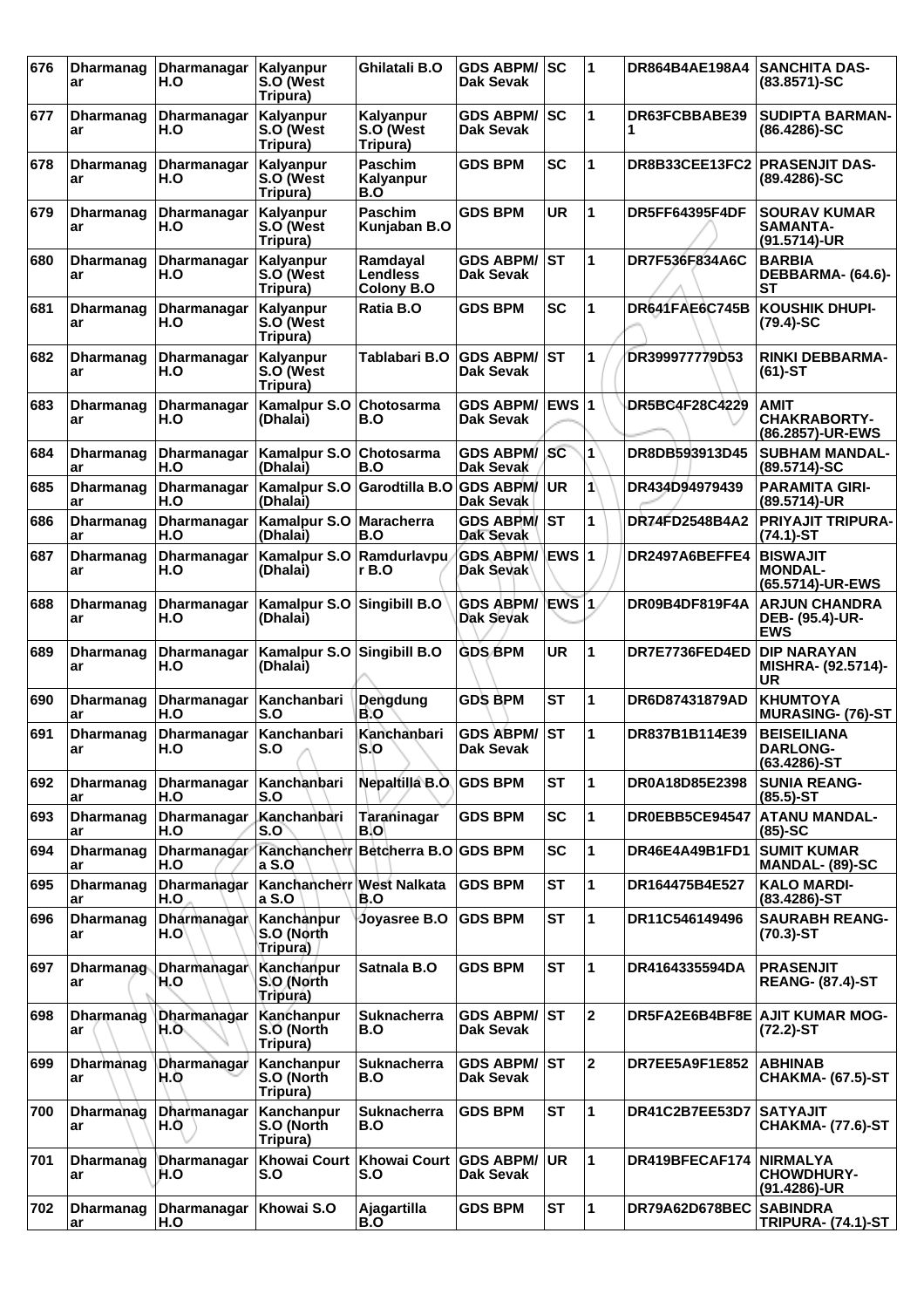| 703 | <b>Dharmanag</b><br>ar | Dharmanagar   Khowai S.O<br>H.O  |                                                                | Banbazar B.O GDS ABPM/                 | Dak Sevak                               | <b>SC</b>               | 1 | DR17DA48E61F5A                 | <b>ASHIM SARKAR-</b><br>(88.5714)-SC                      |
|-----|------------------------|----------------------------------|----------------------------------------------------------------|----------------------------------------|-----------------------------------------|-------------------------|---|--------------------------------|-----------------------------------------------------------|
| 704 | Dharmanag<br>ar        | Dharmanagar   Khowai S.O<br>H.O  |                                                                | <b>Banbazar B.O</b>                    | <b>GDS BPM</b>                          | <b>ST</b>               | 1 | DR888C4FFF18BF                 | <b>ANURAG</b><br>DEBBARMA- (77.6)-<br>SТ                  |
| 705 | Dharmanag<br>ar        | Dharmanagar   Khowai S.O<br>H.O  |                                                                | <b>Behalabari</b><br>B.O               | <b>GDS ABPM/</b><br><b>Dak Sevak</b>    | IST                     | 1 | DR568EB7915646                 | <b>MARI DEBBARMA-</b><br>$(70.3)$ -ST                     |
| 706 | <b>Dharmanag</b><br>ar | Dharmanagar   Khowai S.O<br>H.O  |                                                                | <b>Behalabari</b><br>B.O               | <b>GDS BPM</b>                          | SТ                      | 1 | DR195DA8C472A7                 | <b>PREGON</b><br>DEBBARMA- (77.9)-<br><b>ST</b>           |
| 707 | Dharmanag<br>ar        | Dharmanagar   Khowai S.O<br>H.O  |                                                                | Belcherra B.O                          | <b>GDS ABPM/</b><br>Dak Sevak           | lst                     | 1 | DR7D8AFF467EC4                 | <b>ANINDRA REANG-</b><br>$(72.2)$ -ST                     |
| 708 | <b>Dharmanag</b><br>ar | Dharmanagar<br>H.O               | Khowai S.O                                                     | <b>Belcherra B.O</b>                   | <b>GDS BPM</b>                          | EWS $ 1$                |   | DR365DCF7659A4                 | <b>RAJDIP PAUL- (87)-</b><br><b>UR-EWS</b>                |
| 709 | <b>Dharmanag</b><br>ar | Dharmanagar<br>H.O               | Khowai S.O                                                     | Ganki B.O                              | <b>GDS BPM</b>                          | <b>SC</b>               | 1 | <b>DR3AFC181B276C</b>          | <b>SUBHRADIP DAS-</b><br>$(86.4286) - SC$                 |
| 710 | Dharmanag<br>ar        | Dharmanagar   Khowai S.O<br>H.O  |                                                                | Karangicherr<br>a B.O                  | <b>GDS ABPM/</b><br>Dak Sevak           | lst                     | 1 | <b>DR54634CAE44A2</b>          | <b>APEEJOY</b><br><b>DEBBARMA-</b><br>$(63.1429)$ -ST     |
| 711 | Dharmanag<br>ar        | Dharmanagar   Khowai S.O<br>H.O  |                                                                | Khowai S.O                             | <b>GDS ABPM/</b><br><b>Dak Sevak</b>    | <b>UR</b>               | 1 | DR6DF773689848                 | <b>AYISHMITA DEB-</b><br>$(91.4)$ -UR                     |
| 712 | <b>Dharmanag</b><br>ar | Dharmanagar   Khowai S.O<br>H.O  |                                                                | <b>Paschim</b><br><b>Belcherra B.O</b> | <b>GDS BPM</b>                          | ST.                     | 1 | <b>DR84892FFF5B7C</b>          | <b>SMITA SANGHMA-</b><br>$(62.5714)-ST$                   |
| 713 | Dharmanag<br>ar        | Dharmanagar<br>H.O               | Khowai S.O                                                     | <b>Subhashpark</b><br>B.O              | <b>GDS BPM</b>                          | UR                      | 1 | <b>DR58CFA59C7288</b>          | <b>SUMAN DEBNATH-</b><br>$(95)-OBC$                       |
| 714 | Dharmanag<br>ar        | Dharmanagar<br>H.O               | Kulaibazar<br>S.O                                              | <b>Balarambazar</b><br>B.O             | <b>GDS BPM</b>                          | <b>SC</b>               | 1 | DR61ED3FB444D9                 | <b>JOY GOPAL</b><br><b>RAJBANSHI-</b><br>$(92.2857) - SC$ |
| 715 | <b>Dharmanag</b><br>ar | Dharmanagar<br>H.O               | Kulaibazar<br>S.O                                              | <b>Kulaibazar</b><br>S.O               | <b>GDS ABPM</b><br>Dak Sevak            | UR.                     | 1 | DR1424C5466739                 | SOUVIK OM- (88)-<br><b>UR</b>                             |
| 716 | Dharmanag<br>ar        | Dharmanagar<br>H.O               | Kulaibazar<br>S.O                                              | <b>Nalicherra</b><br>B.O               | <b>GDS BPM</b>                          | <b>SC</b>               | 1 | DR748C31CB5391                 | <b>SUMAN SAHA-</b><br>(86.8571)-SC                        |
| 717 | Dharmanag<br>ar        | Dharmanagar<br>H.O               | Kumarghat<br>S.O                                               | <b>Notting</b><br>Cherra B.O           | <b>GDS BPM</b>                          | <b>SC</b>               | 1 | DR3B62143F5983                 | <b>SOURAV DAS-</b><br>$(83.8571) - SC$                    |
| 718 | <b>Dharmanag</b><br>ar | Dharmanagar<br>H.O               | Manikbhande<br>r S.O                                           | Kuchainala<br>B.O                      | <b>GDS ABPM/</b><br><b>Dak Sevak</b>    | sc                      | 1 | DR441A244DCC4E   INDRANIL DAS- | $(83.8571)-SC$                                            |
| 719 | Dharmanag<br>ar        | Dharmanagar<br>H.O               | Manikbhande<br>r S.O                                           | Manikbhande<br>r S.O                   | GDS ABPM/ SC<br>Dak Sevak               |                         | 1 | DR0846C67FFCE6                 | <b>BISHAL DAS-</b><br>$(87.4)$ -SC                        |
| 720 | <b>Dharmanag</b><br>ar | Dharmanagar<br>H.O               | Manikbhande<br>r S.O                                           | Nagbangshi<br>B.O                      | <b>GDS ABPM/ UR</b><br>Dak Sevak        |                         | 1 | DR4EE3A5BD81E<br>D             | <b>SURAJIT DEB-</b><br>(89.3)-OBC                         |
| 721 | Dharmanag<br>ar        | H.O                              | Dharmanagar   Manughat S.O   Damcherra<br>$\sim$ $\sim$ $\sim$ | Colony B.O                             | <b>GDS ABPM/ ST</b><br><b>Dak Sevak</b> |                         | 1 |                                | DR8A4CF1BA649B SANJOY CHAKMA-<br>(76)-ST                  |
| 722 | Dharmanag<br>ar        | H.O                              | Dharmanagar   Manughat S.O   Dhumacherra                       | B.O                                    | <b>GDS BPM</b>                          | <b>ST</b>               | 1 | <b>DR74A9F43863CD</b>          | <b>DIPAN TRIPURA-</b><br>$(80.4286)$ -ST                  |
| 723 | Dharmanag<br>ar        | Dharmanagar<br>H.O               | Manughat S.O                                                   | East Masli<br>B.O                      | <b>GDS BPM</b>                          | <b>ST</b>               | 1 | DR7AFC3CF6F317                 | <b>PRIYATAM</b><br><b>CHAKMA- (81.7)-ST</b>               |
| 724 | <b>Dharmanag</b><br>ar | H.O                              | Dharmanagar Manughat S.O Karaticherra                          | B.O                                    | <b>GDS ABPM/</b><br><b>Dak Sevak</b>    | lsc                     | 1 | DR8DC59D3C18DF SUDIP MAJI-     | (81.8571)-SC                                              |
| 725 | Dharmanag<br>ar        | H.O                              | Dharmanagar Manughat S.O                                       | Karaticherra<br>B.O                    | <b>GDS BPM</b>                          | <b>ST</b>               | 1 | DR21FC356D791A                 | <b>MESIA KALAI- (67)-</b><br>SТ                           |
| 726 | <b>Dharmanag</b><br>ar | Dharmanagar<br>H.O               | Manughat S.O                                                   | Longtharai<br>B.O                      | <b>GDS ABPM/ ST</b><br><b>Dak Sevak</b> |                         | 1 | DR1CAD5BF64BA                  | <b>CHANDANIKA</b><br>CHAKMA- (74.1)-ST                    |
| 727 | <b>Dharmanag</b><br>ar | Dharmanagar<br>H.O               | Manughat S.O                                                   | Longtharai<br>B.O                      | <b>GDS BPM</b>                          | <b>ST</b>               | 1 | DR311C49E7D75A                 | <b>KARKAT MOHAN</b><br>TRIPURA- (76)-ST                   |
| 728 | Dharmanag<br>ar        | Dharmanagar   Paiturbazar<br>H.O | S.O                                                            | Goldharpur<br>B.O                      | <b>GDS ABPM/</b><br><b>Dak Sevak</b>    | <b>EWS</b> <sub>1</sub> |   | DR314D3D1EAC19 SUMANTA PAL-    | (77)-UR-EWS                                               |
| 729 | <b>Dharmanag</b><br>ar | <b>Dharmanagar</b><br>H.O.       | Paiturbazar<br>S.O                                             | Goldharpur<br>B.O                      | <b>GDS ABPM/ ST</b><br><b>Dak Sevak</b> |                         | 1 | DR4D97E866D343                 | <b>RANJITA BALA</b><br>TRIPURA- (66.5)-ST                 |
| 730 | Dharmanag<br>ar        | Dharmanagar<br>H.O               | Paiturbazar<br>S.O                                             | Goldharpur<br>B.O                      | <b>GDS BPM</b>                          | EWS $ 1$                |   | DR1DA24DC2F5D<br>Е             | <b>TANMAY DAS-</b><br>(87.7143)-UR-EWS                    |
| 731 | Dharmanag<br>ar        | Dharmanagar   Paiturbazar<br>H.O | S.O                                                            | Kirtantali B.O                         | <b>GDS ABPM/</b><br><b>Dak Sevak</b>    | UR.                     | 1 | DR15AFFED2A66C SUBHRAJIT PAL-  | $(91.2)$ -UR                                              |
| 732 | <b>Dharmanag</b><br>ar | Dharmanagar<br>H.O               | Paiturbazar<br>S.O                                             | <b>Paiturbazar</b><br>S.O              | <b>GDS ABPM/ SC</b><br><b>Dak Sevak</b> |                         | 1 | DR8F18B5AB5EFA RAJANI KANTA    | <b>BARMAN-</b><br>(85.1429)-SC                            |
| 733 | Dharmanag<br>ar        | Dharmanagar<br>H.O               | Panisagar<br>S.O                                               | Agnipassa<br>B.O                       | <b>GDS BPM</b>                          | <b>ST</b>               | 1 | DR04965F778416                 | <b>DONDON BARMAN-</b><br> (77.3333)-ST                    |
| 734 | <b>Dharmanag</b><br>ar | <b>Dharmanagar</b><br>H.O        | <b>Panisagar</b><br>S.O                                        | <b>Bilthai B.O</b>                     | <b>GDS BPM</b>                          | <b>ST</b>               | 1 | DR35BC3FF65D46                 | <b>KABITA CHAKMA-</b><br>$(66.7143)$ -ST                  |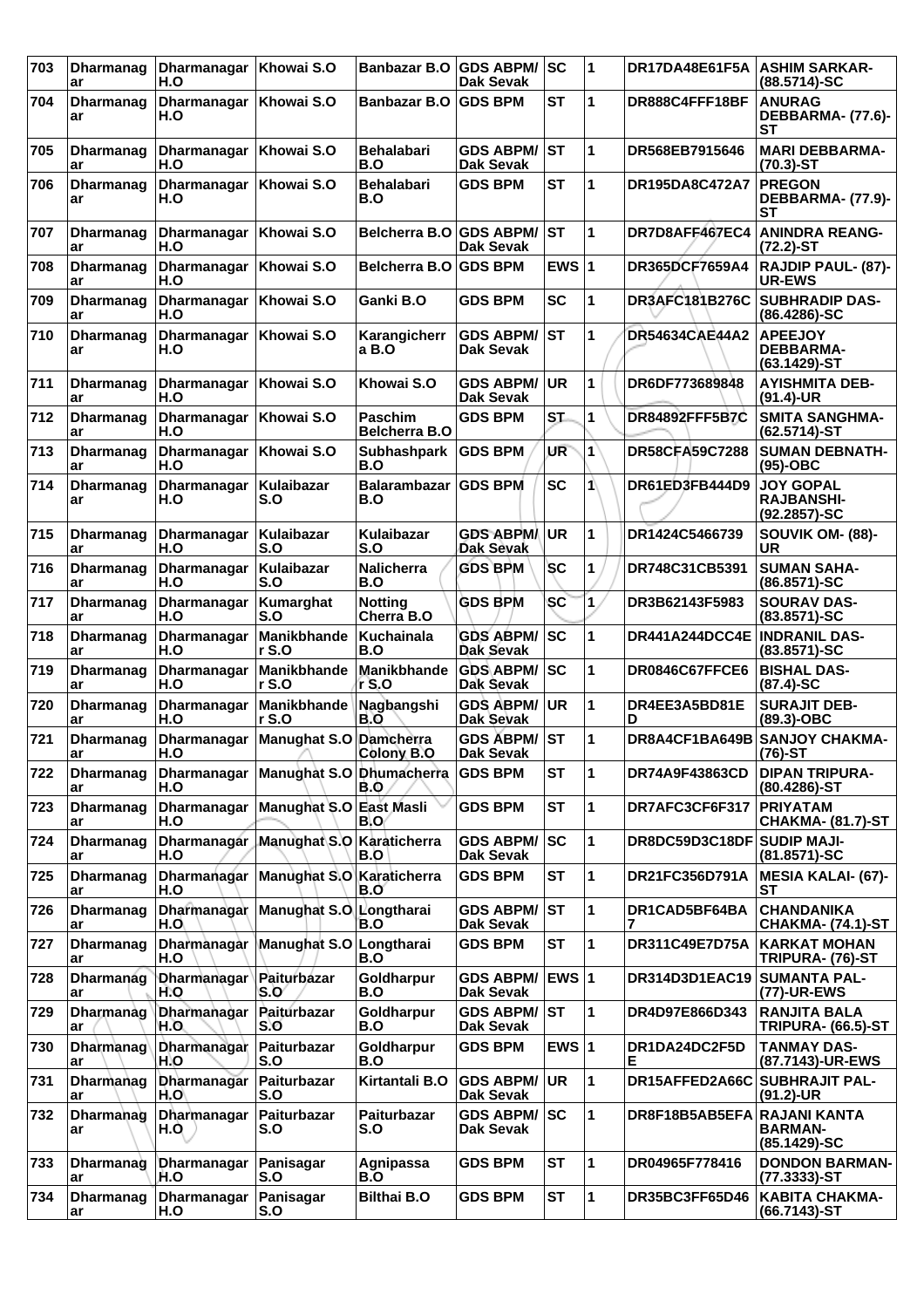| 735 | <b>Dharmanag</b><br>ar | Dharmanagar<br>H.O                         | Panisagar<br>S.O                    | Jalebassa<br>B.O                    | <b>GDS BPM</b>                       | <b>ST</b>       | 11 | DR5C8B434684B3                   | <b>SURAJIT CHAKMA-</b><br>$(62.7)$ -ST                     |
|-----|------------------------|--------------------------------------------|-------------------------------------|-------------------------------------|--------------------------------------|-----------------|----|----------------------------------|------------------------------------------------------------|
| 736 | <b>Dharmanag</b><br>ar | <b>Dharmanagar</b><br>H.O                  | <b>Panisagar</b><br>S.O             | Janata<br>College B.O               | <b>GDS ABPM/</b><br>Dak Sevak        | <b>EWS 1</b>    |    | <b>DR7FADB26881D9</b>            | <b>BIBEK</b><br><b>BHATTACHARJEE-</b><br>(78.6667)-UR-EWS  |
| 737 | <b>Dharmanag</b><br>ar | Dharmanagar   Panisagar<br>H.O             | S.O                                 | Rahumcherra GDS ABPM/<br>B.O        | <b>Dak Sevak</b>                     | lst             | 1  |                                  | DR4C45BFB636CB JASMI DEBBARMA-<br>$(56.6)$ -ST             |
| 738 | <b>Dharmanag</b><br>ar | Dharmanagar<br>H.O                         | Panisagar<br>S.O                    | Rahumcherra<br>B.O                  | <b>GDS BPM</b>                       | <b>ST</b>       | 1  | DR86BE34C46D5A                   | <b>MAHENDRA</b><br><b>TRIPURA-</b><br>(74.1429)-ST         |
| 739 | Dharmanag<br>ar        | Dharmanagar<br>H.O                         | Panisagar<br>S.O                    | <b>Tilthai B.O</b>                  | <b>GDS ABPM/</b><br><b>Dak Sevak</b> | IST             | 1  | DR83E3BF184224                   | <b>ASHIM CHAKMA-</b><br>$(60.6)$ -ST                       |
| 740 | Dharmanag<br>ar        | Dharmanagar<br>H.O                         | Panisagar<br>S.O                    | <b>Tilthai B.O</b>                  | <b>GDS BPM</b>                       | <b>ST</b>       | 1  | DR847ED154FE7F                   | <b>KASHIS CHAKMA-</b><br>$(66.5)$ -ST                      |
| 741 | <b>Dharmanag</b><br>ar | Dharmanagar<br>H.O                         | Panisagar<br>S.O                    | Tilthai<br><b>Nutanbazar</b><br>B.O | <b>GDS BPM</b>                       | <b>SC</b>       | 1  | DR8A16D9A645CC                   | <b>SUPRAJIT DAS-</b><br>(87.4286)-SC                       |
| 742 | <b>Dharmanag</b><br>ar | Dharmanagar<br>H.O                         | Panisagar<br>S.O                    | Ujan<br>Sailenbari<br>B.O           | <b>GDS ABPM/</b><br>Dak Sevak        | lst             | 1  | DR434B2BD167C4                   | <b>DEBASHISH</b><br>DEBBARMA- (59.6)-<br><b>ST</b>         |
| 743 | <b>Dharmanag</b><br>ar | Dharmanagar<br>H.O                         | Panisagar<br>S.O                    | West<br>Panisagar<br>B.O            | <b>GDS BPM</b>                       | <b>UR</b>       | 1  | DR84446C395F44                   | <b>ARNAB PAL-</b><br>(91.1429)-UR                          |
| 744 | <b>Dharmanag</b><br>ar | Dharmanagar<br>H.O                         | Pecharthal<br>S.O                   | Krishnatilla<br>B.O                 | <b>GDS BPM</b>                       | ST <sub>1</sub> | 1\ | DR032F444EA4BB                   | <b>KOLLOL CHAKMA-</b><br>$(76)-ST$                         |
| 745 | <b>Dharmanag</b><br>ar | <b>Dharmanagar</b><br>H.O                  | Pecharthal<br>S.O                   | Nalkata B.O                         | <b>GDS BPM</b>                       | <b>ST</b>       | 1  | DR8D1354EA4665                   | <b>DRISHA RAM</b><br><b>REANG- (77.5714)-</b><br><b>ST</b> |
| 746 | <b>Dharmanag</b><br>ar | Dharmanagar<br>H.O                         | Pecharthal<br>S.O                   | Ramgunapara GDS ABPM<br>B.O         | <b>Dak Sevak</b>                     | <b>ST</b>       | 1  | DR29FAE88F63E6                   | <b>NILAMOY</b><br><b>CHAKMA- (70.3)-ST</b>                 |
| 747 | <b>Dharmanag</b><br>ar | <b>Dharmanagar</b><br>H.O                  | Pecharthal<br>S.O                   | Ramgunapara GDS BPM<br>B.O          |                                      | <b>ST</b>       | 1  | DR5DD2C78DF18A                   | <b>CHIRANJIT</b><br><b>CHAKMA-</b><br>(72.4286)-ST         |
| 748 | <b>Dharmanag</b><br>ar | Dharmanagar<br>H.O                         | Rajbari S.O                         | Dharmanagar<br>College B.O          | <b>GDS BPM</b>                       | <b>SC</b>       | ₽  | DR0F3974A99432                   | <b>RUPAK BARDHAN-</b><br>$(90.5)$ -SC                      |
| 749 | <b>Dharmanag</b><br>ar | Dharmanagar<br>H.O                         | Rajbari S.O                         | <b>Dhupirbond</b><br>B.O            | <b>GDS BPM</b>                       | <b>SC</b>       | 1  | DR0F25A4CB6D7C RAJA DAS- (85.5)- | <b>SC</b>                                                  |
| 750 | <b>Dharmanag</b><br>ar | Dharmanagar<br>H.O                         | Rajbari S.O                         | East Huruah<br>B.O                  | <b>GDS BPM</b>                       | <b>SC</b>       | 1  | DR27F5E8424CDF                   | <b>RIMPY ROY-</b><br>$(86.1667)$ -SC                       |
| 751 | <b>Dharmanag</b><br>ar | Dharmanagar<br>H.O                         | Rajbari S.O                         | East<br>Kamesawar<br>B.O            | <b>GDS BPM</b>                       | <b>SC</b>       | 1  | DR473FEB1DD46A                   | <b>RONIT NASKAR-</b><br>$(87)-SC$                          |
| 752 | <b>Dharmanag</b><br>ar | Dharmanagar Rajbari S.O<br>H.O             |                                     | Kameswarga<br>on B.O                | <b>GDS ABPM/ST</b><br>Dak Sevak      |                 | 11 | DR78169A8C9738                   | <b>RAJESH MARAK-</b><br>$(56)-ST$                          |
| 753 | <b>Dharmanag</b><br>ar | Dharmanagar Rajbari S.O<br>H.O             |                                     | Kameswarga<br>on B.O                | <b>GDS BPM</b>                       | <b>ST</b>       | 1  | DR7DED919E88EF                   | NIHAR TRIPURA-<br>(54.2857)-ST                             |
| 754 | <b>Dharmanag</b><br>ar | Dharmanagar Rajbari S.O<br>H.O             |                                     | Zaithang B.O                        | <b>GDS ABPM/</b><br>Dak Sevak        | ST              | 1  | DR4D74B261A6E6                   | <b>BIPASHA CHAKMA-</b><br>$(66.5)$ -ST                     |
| 755 | <b>Dharmanag</b><br>ar | Dharmanagar Rajbari S.O.<br>H.O            |                                     | Zaithang B.O                        | <b>GDS BPM</b>                       | <b>ST</b>       | 1  | <b>DR32AEE1E321C4</b>            | <b>NIKHIL MURMU-</b><br>(75.7143)-ST                       |
| 756 | <b>Dharmanag</b><br>ar | Dharmanagar<br>H.O                         | Salema S.O                          | Maharani Bus<br>Stop B.O            | <b>GDS ABPM/</b><br>Dak Sevak        | ST              | 1  | DR56BF43DC2267                   | <b>CHIRAJIB BANSI-</b><br>$(63.4286)$ -ST                  |
| 757 | <b>Dharmanag</b><br>ar | Dharmanagar Sarma S.O<br>H.O               |                                     | <b>Bhagirathpar</b><br>a B.O        | <b>GDS BPM</b>                       | <b>ST</b>       | 1  | DR684A8DADF4D6 NAYANALU          | <b>CHAKMA-</b><br>(75.2857)-ST                             |
| 758 | <b>Dharmanag</b><br>ar | <b>Dharmanagar</b><br>H.O                  | Sonamukhi<br>S.O (North<br>Tripura) | Dalugaon B.O GDS BPM                |                                      | <b>SC</b>       | 1  | DR5C7CEB88A22<br>D               | <b>DITUN SAHA-</b><br>(87.7143)-SC                         |
| 759 | Dharmanag<br>ar        | <b>Dharmanagar</b><br>H.O                  | Sonamukhi<br>S.O (North<br>Tripura) | <b>Dhanbilash</b><br>B.O            | <b>GDS ABPM/</b><br>Dak Sevak        | ST              | 1  | DR86ADD5FDBB9                    | <b>JOYEL</b><br>DEBBARMA- (74.1)-<br><b>ST</b>             |
| 760 | Dharmanag<br>ar        | <b>Dharmanagar</b><br>$H_{\rm c}O_{\rm c}$ | Sonamukhi<br>S.O (North<br>Tripura) | <b>Dhanbilash</b><br>B.O            | <b>GDS BPM</b>                       | <b>ST</b>       | 1  | DR5CA184965845                   | <b>RAMSUNDAR</b><br><b>MUNDA- (64.6)-ST</b>                |
| 761 | <b>Dharmanag</b><br>ar | Dharmanagar<br>H.OV                        | Sonamukhi<br>S.O (North<br>Tripura) | <b>Fultali B.O</b>                  | <b>GDS ABPM/</b><br>Dak Sevak        | <b>SC</b>       | 1  | DR531AA5B836A8                   | <b>ASHOKE BAR-</b><br>$(81.5)-SC$                          |
| 762 | <b>Dharmanag</b><br>ar | Dharmanagar<br>H.O                         | Sonamukhi<br>S.O (North<br>Tripura) | <b>Fultali B.O</b>                  | <b>GDS BPM</b>                       | EWS $ 1$        |    | DR2FFC24DBFA7<br>С               | <b>ABUL BARKAT-</b><br>(79.3333)-UR-EWS                    |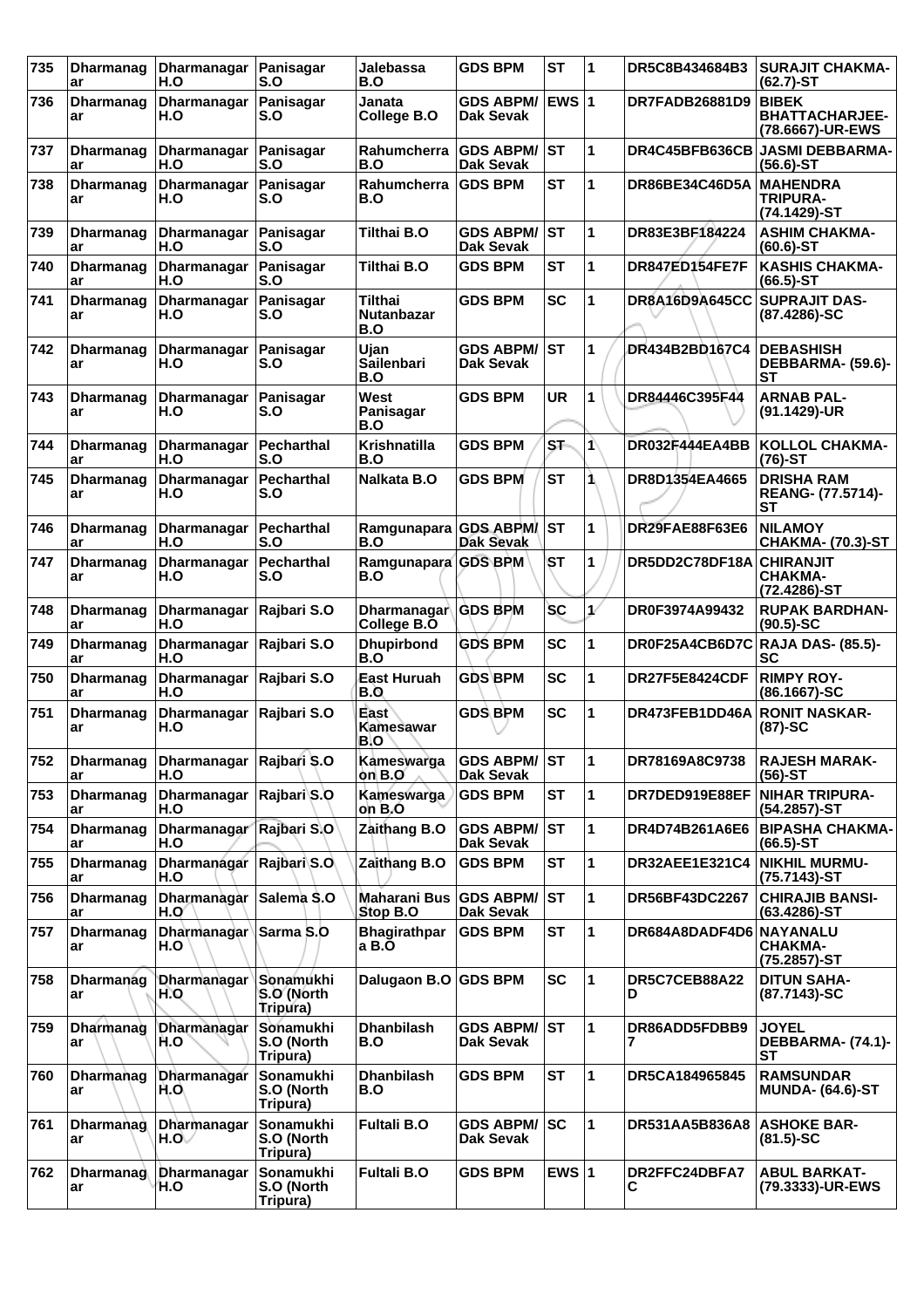| 763 | Dharmanag<br>ar        | Dharmanagar<br>H.O               | Sonamukhi<br>S.O (North<br>Tripura)       | Jagannathpur<br>B.O                  | <b>GDS BPM</b>                          | <b>SC</b> | 1            | DR298B21EBB8B4              | <b>BAISAKHI GAIN-</b><br>(82,2857)-SC                     |
|-----|------------------------|----------------------------------|-------------------------------------------|--------------------------------------|-----------------------------------------|-----------|--------------|-----------------------------|-----------------------------------------------------------|
| 764 | <b>Dharmanag</b><br>ar | Dharmanagar<br>H.O               | <b>Teliamura</b><br>S.O                   | <b>Brahmacherr</b><br>a B.O          | <b>GDS ABPM/</b><br><b>Dak Sevak</b>    | ∣sт       | 1            | DR5D41C6CED7F4              | <b>PINKU KALAI-</b><br>$(79.8) - ST$                      |
| 765 | <b>Dharmanag</b><br>ar | <b>Dharmanagar</b><br>H.O        | <b>Teliamura</b><br>S.O                   | Karailong B.O GDS ABPM/ SC           | <b>Dak Sevak</b>                        |           | 1            | DR488A2844F7A4              | <b>SAYAN DAS-</b><br>(84.4286)-SC                         |
| 766 | <b>Dharmanag</b><br>ar | Dharmanagar<br>H.O               | <b>Teliamura</b><br>S.O                   | Khasiamanga<br>I B.O                 | <b>GDS ABPM/ ST</b><br>Dak Sevak        |           | 1            | DR2C853BEBE688              | <b>SUMAN</b><br>DEBBARMA- (67.2)-<br>SТ                   |
| 767 | Dharmanag<br>ar        | Dharmanagar<br>H.O               | Teliamura<br>S.O                          | Khasiamanga   GDS BPM<br><b>IB.O</b> |                                         | <b>ST</b> | 1            | DR769D674B3C37              | <b>POHAR JAMATIA-</b><br>$(79.8) - ST$                    |
| 768 | <b>Dharmanag</b><br>ar | Dharmanagar<br>H.O               | <b>Teliamura</b><br>S.O                   | Netajinagar<br>B.O                   | <b>GDS BPM</b>                          | <b>UR</b> | 1            | DR894F2A2BF835              | <b>PARIJAT SINGHA-</b><br>$(93.1)$ -UR                    |
| 769 | <b>Dharmanag</b><br>ar | Dharmanagar<br>H.O               | <b>Teliamura</b><br>S.O                   | <b>Nunacherra</b><br>B.O             | <b>GDS ABPM/</b><br>Dak Sevak           | lst       | 1            | DR75D8AE2451FE              | <b>PURNA RANJAN</b><br>TRIPURA-<br>$(63.7143)$ -ST        |
| 770 | <b>Dharmanag</b><br>ar | Dharmanagar<br>H.O               | Teliamura<br>S.O                          | <b>Nunacherra</b><br>B.O             | <b>GDS BPM</b>                          | <b>ST</b> | 1            | <b>DR29B5CF27D54F</b>       | <b>DEBRATA</b><br><b>DEBBARMA-</b><br>(67.5714)-ST        |
| 771 | <b>Dharmanag</b><br>ar | Dharmanagar<br>H.O               | <b>Teliamura</b><br>S.O                   | Uttar<br>Gakulnagar<br>B.O           | <b>GDS ABPM/</b><br><b>Dak Sevak</b>    | <b>SC</b> | 1            | DR846BA1E48413              | <b>DINABANDHU</b><br>SETHI- (82.2857)-SC                  |
| 772 | <b>Dharmanag</b><br>ar | Dharmanagar<br>H.O               | <b>Tripura</b><br><b>Damcherra</b><br>S.O | Kacharicherr<br>a B.O                | GDS ABPM/ST<br>Dak Sevak                |           | 1            | DR7C153A644C97              | <b>BIJAY TUDU-</b><br>$(64.8571) - ST$                    |
| 773 | <b>Dharmanag</b><br>ar | Dharmanagar<br>H.O               | Tripura<br><b>Damcherra</b><br>S.O        | Khedacherra<br>B.O                   | <b>GDS BPM</b>                          | <b>ST</b> | 1            | DR51FFAC9B877D              | <b>STIPHEN REANG-</b><br>$(61.8)$ -ST                     |
| 774 | <b>Dharmanag</b><br>ar | Dharmanagar<br>H.O               | <b>Tripura</b><br><b>Damcherra</b><br>S.O | Narendranaga GDS BPM<br>$r$ B.O      |                                         | <b>ST</b> | 1            | DR05A1EFF7DD1E              | <b>BISORANI</b><br>JAMATIA- (64.6)-ST                     |
| 775 | <b>Dharmanag</b><br>ar | Dharmanagar<br>H.O               | <b>Tripura</b><br><b>Damcherra</b><br>S.O | Piplacherra<br>B.O                   | <b>GDS ABPMA</b><br>Dak Sevak           | ls̀T⊾     | Á            | <b>DR77F661D5CDF4</b>       | <b>DIMANTI REANG-</b><br>$(64.6)$ -ST                     |
| 776 | Meghalaya              | <b>Shillong</b><br>G.P.O.        | Amlarem                                   | Amlarem                              | <b>GDS ABPM/ ST</b><br>Dak Sevak        |           | 1            | DR0E9ACCE67AD               | <b>ARILAM KYNDIAH-</b><br>$(90.6667)$ -ST                 |
| 777 | Meghalaya              | <b>Shillong</b><br>G.P.O.        | <b>Amlarem</b>                            | <b>Amlarem</b>                       | <b>GDS ABPM/</b><br>Dak Sevak           | UR        | 1            | DR1372C4E4E2C4              | <b>SANCHARI</b><br><b>CHOUDHURI- (95)-</b><br>UR          |
| 778 | Meghalaya              | <b>Shillong</b><br>G.P.O.        | Amlarem                                   | Amlari                               | <b>GDS BPM</b>                          | <b>SC</b> | 1            | DR61EDDA9B3127              | <b>ANKESH KUMAR</b><br><b>PASWAN-</b><br>$(95.8333) - SC$ |
| 779 | Meghalaya              | <b>Shillong</b><br>G.P.O.        | Amlarem                                   | Nongbareh                            | <b>GDS BPM</b>                          | <b>ST</b> | 1            | DR2E859B45172D              | <b>OMOL LYNGDOH-</b><br>$(89.3) - ST$                     |
| 780 | Meghalaya              | <b>Shillong</b><br>G.P.O.        | Amlarem                                   | Thangbuli                            | <b>GDS BPM</b>                          | <b>ST</b> | 1            | DR524375C8D659              | <b>RAKESH KUMAR</b><br><b>SINGH- (93.1)-ST</b>            |
| 781 | Meghalaya              | <b>Shillong</b><br>G.P.O.        | <b>Amlarem</b>                            | Trangblang                           | <b>GDS ABPM/</b><br><b>Dak Sevak</b>    | <b>UR</b> | 1            | DR71A55E5D9F4F              | SUMIT RAJ- (95)-UR                                        |
| 782 | Meghalaya              | <b>Shillong</b><br><b>G.P.O.</b> | <b>Bhoirymbong</b>                        | <b>Bhoirymbong</b>                   | <b>GDS ABPM/</b><br><b>Dak Sevak</b>    | <b>ST</b> | 1            | DR19FABFCF272C              | <b>BANOTH VAMSHI</b><br><b>KRISHNA- (90.25)-</b><br>SТ    |
| 783 | Meghalaya              | Shillong<br>G.P.O.               | Cherrapunjee<br>S.O                       | Laitduh B.O                          | <b>GDS ABPM/</b><br><b>Dak Sevak</b>    | <b>UR</b> | 1            | DR5268146195FD              | <b>MEENESHKUMAR</b><br>J- (94.8)-UR                       |
| 784 | Meghalaya              | Shillong<br>G.P.O.               | Cherrapunjee<br>S.O                       | Laitduh B.O                          | <b>GDS BPM</b>                          | UR        | 1            | DR7C4C2C822D65              | <b>RAHUL V GOPAL-</b><br>$(95.4)$ -UR                     |
| 785 | Meghalaya              | Shillong<br>G.P.O.               | Cherrapunjee<br>S.O                       | Laitryngew                           | <b>GDS BPM</b>                          | <b>ST</b> | 1            | DR6714649CD417              | <b>ANUJ SONOWAL-</b><br>$(95)-ST$                         |
| 786 | Meghalaya              | Shillong<br>G.P.O.               | Cherrapunjee<br>S.O                       | Sohkmie B.O                          | <b>GDS BPM</b>                          | <b>UR</b> | 1            | DR418FE9B451E4              | <b>SHAKILA B- (95.8)-</b><br><b>UR</b>                    |
| 787 | Meghalaya              | <b>Shillong</b><br>G.P.O.        | Danagar                                   | <b>Borsora</b>                       | <b>GDS ABPM/</b><br><b>Dak Sevak</b>    | UR.       | $\mathbf 2$  | DR3348A392672A              | <b>SRIKANTKUMAR-</b><br>$(95)-UR$                         |
| 788 | Meghalaya              | <b>Shillong</b><br>G.P.O.        | Danagar                                   | <b>Borsora</b>                       | <b>GDS ABPM/</b><br><b>Dak Sevak</b>    | <b>UR</b> | $\mathbf{2}$ | DR17ECFC9EFAD               | <b>HRITIK KUMAR-</b><br>$(95)-OBC$                        |
| 789 | Meghalaya              | Shillong<br>G.P.O.               | Danagar                                   | <b>Dholai</b>                        | <b>GDS ABPM/ ST</b><br><b>Dak Sevak</b> |           | 1            | DR819B3248A416              | <b>TAJESHWAR-</b><br>(86.1667)-ST                         |
| 790 | Meghalaya              | <b>Shillong</b><br>G.P.O.        | Danagar                                   | Gumaghat                             | <b>GDS ABPM/ UR</b><br><b>Dak Sevak</b> |           | 1            | DR0946FBE311D2              | SACHIN- (96)-UR                                           |
| 791 | Meghalaya              | <b>Shillong</b><br>G.P.O.        | Danagar                                   | Rajapara                             | <b>GDS ABPM/ST</b><br><b>Dak Sevak</b>  |           | 1            | DR7DCE3A1A4423 SANJU RABHA- | $(87.4)$ -ST                                              |
| 792 | Meghalaya              | <b>Shillong</b><br>G.P.O.        | Danagar                                   | Rongasora                            | <b>GDS ABPM/ ST</b><br><b>Dak Sevak</b> |           | 1            | DR6BE6A1CFF2A<br>A          | <b>NIGITA CHAKMA-</b><br>$(89.3) - ST$                    |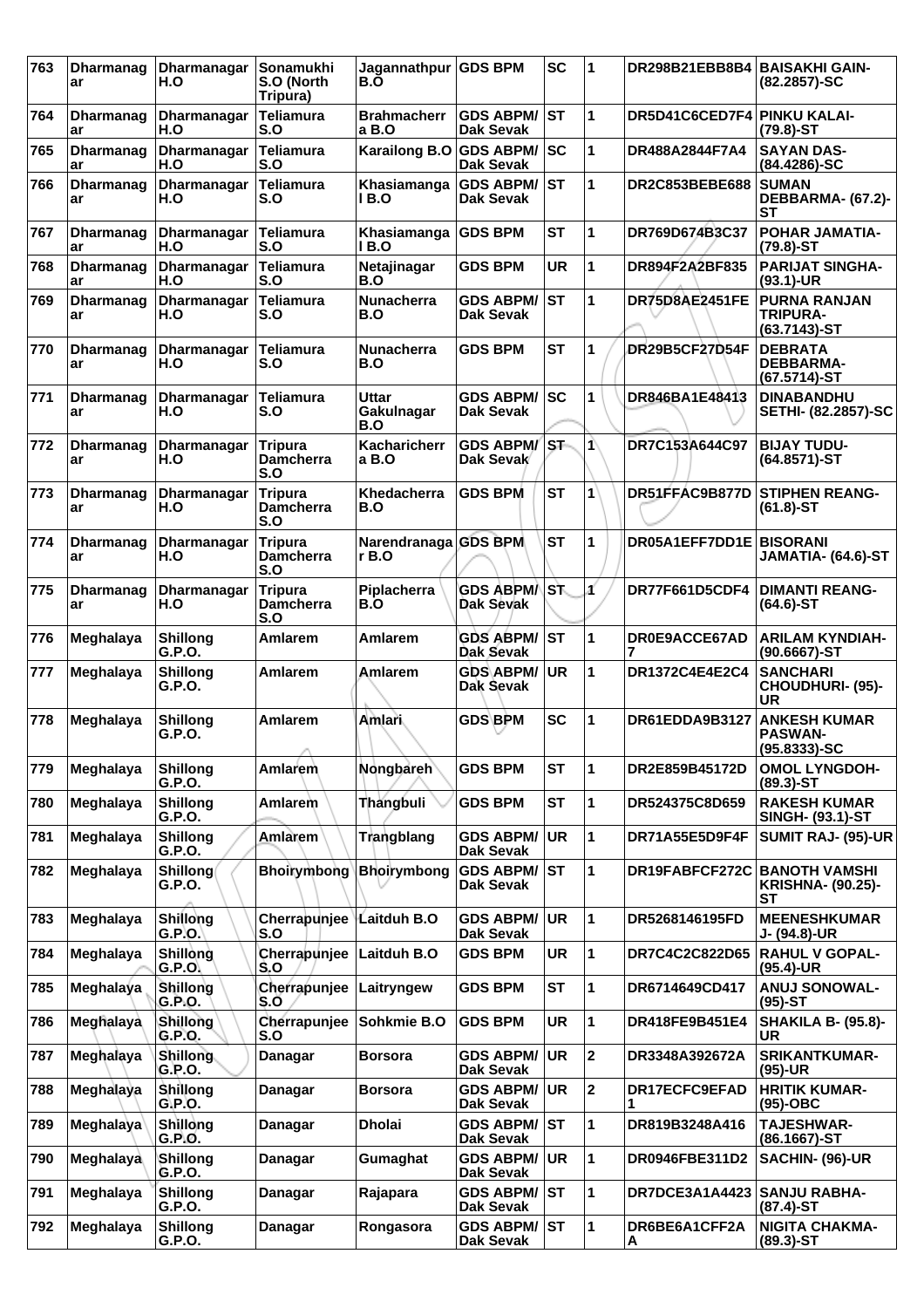| 793 | Meghalaya | <b>Shillong</b><br>G.P.O. | Danagar                    | <b>Sarin</b>              | <b>GDS ABPM/</b><br>Dak Sevak           | ∣sт       | 1  | DR3C46DA584891            | <b>DAPKUPAR</b><br><b>NONGRUM- (83.4)-</b><br>SТ                        |
|-----|-----------|---------------------------|----------------------------|---------------------------|-----------------------------------------|-----------|----|---------------------------|-------------------------------------------------------------------------|
| 794 | Meghalaya | <b>Shillong</b><br>G.P.O. | Danagar                    | Telsora                   | <b>GDS ABPM/</b><br><b>Dak Sevak</b>    | <b>UR</b> | 1  | DR62EF9D2B19E5            | <b>VIJENDRA KUMAR-</b><br>(95)-OBC                                      |
| 795 | Meghalaya | <b>Shillong</b><br>G.P.O. | Dawki S.O                  | Darrang B.O               | <b>GDS ABPM/</b><br><b>Dak Sevak</b>    | lst       | 1  | DR7E843A6156F2            | <b>PRIYADARSHINI</b><br>KP- (87.4)-ST                                   |
| 796 | Meghalaya | <b>Shillong</b><br>G.P.O. | Jowai S.O                  | Kyndong<br>Tuber B.O      | <b>GDS ABPM/</b><br>Dak Sevak           | OBC  1    |    | <b>DR82E1F2757EA7</b>     | <b>PREETHI</b><br><b>PRIYADHARSHINI</b><br>K- (98)-OBC                  |
| 797 | Meghalaya | <b>Shillong</b><br>G.P.O. | Jowai S.O                  | Kyndong<br>Tuber B.O      | <b>GDS ABPM/</b><br>Dak Sevak           | IST       | 1  | DR1F8DE239ED1F            | <b>HAMJNGAI</b><br><b>SUTNGA</b><br><b>LYNGDOH-</b><br>$(88.3333) - ST$ |
| 798 | Meghalaya | <b>Shillong</b><br>G.P.O. | Jowai S.O                  | Mawkyndeng<br>B.O         | <b>GDS BPM</b>                          | UR        | 1  | DR3E9F3895D224            | HAREESH P- (95)-<br><b>OBC</b>                                          |
| 799 | Meghalaya | <b>Shillong</b><br>G.P.O. | Jowai S.O                  | <b>Raliang B.O</b>        | <b>GDS BPM</b>                          | <b>ST</b> | 1  | DR5D24F565F45D            | <b>TEISHAPHRANG</b><br><b>SUCHIANG-</b><br>$(91.6667)$ -ST              |
| 800 | Meghalaya | <b>Shillong</b><br>G.P.O. | Jowai S.O                  | Yooksi B.O                | <b>GDS BPM</b>                          | <b>UR</b> | 1  | DR2E2A16B6D721            | <b>AMAN KUMAR-</b><br>(96.6)-OBC                                        |
| 801 | Meghalaya | <b>Shillong</b><br>G.P.O. | Khliehriat S.O             | Khliehriat S.O            | <b>GDS ABPM/</b><br>Dak Sevak           | UR        | 1  | DR18FB9B64D338            | <b>KAUSHIK DEB-</b><br>$(95)-UR$                                        |
| 802 | Meghalaya | <b>Shillong</b><br>G.P.O. | Khliehriat S.O             | Mualsei B.O               | <b>GDS ABPM/</b><br>Dak Sevak           | <b>ST</b> | 1\ | DR38C17324B9CF            | <b>RAMAVATH</b><br>SRINIVAS- (86)-ST                                    |
| 803 | Meghalaya | <b>Shillong</b><br>G.P.O. | Khliehriat S.O             | <b>Mualsei B.O</b>        | <b>GDS ABPM/</b><br>Dak Sevak           | <b>UR</b> | 1  | DR1EE695E2643D            | <b>MONICA JAIN J-</b><br>(95.68)-OBC                                    |
| 804 | Meghalaya | <b>Shillong</b><br>G.P.O. | Khliehriat S.O             | Saipung B.O               | <b>GDS ABPM/</b><br>Dak Sevak           | <b>ST</b> | 1  | DR79A2234BE83B            | <b>EDENITY</b><br><b>SUKHLAIN-</b><br>(86.1667)-ST                      |
| 805 | Meghalaya | <b>Shillong</b><br>G.P.O. | Khliehriat S.O             | <b>Saipung B.O</b>        | <b>GDS BPM</b>                          | <b>ST</b> | 1  | DR76C918581DE4            | <b>MANDAOPAYA</b><br>DKHAR- (90)-ST                                     |
| 806 | Meghalaya | <b>Shillong</b><br>G.P.O. | Laban S.O                  | Lawsohtun<br>B.O          | <b>GDS ABPM/</b><br>Dak Sevak           | <b>SC</b> | 1  | DR12DF4C8E4446            | <b>SONU SONAL-</b><br>(96.1667)-SC                                      |
| 807 | Meghalaya | <b>Shillong</b><br>G.P.O. | Ladrymbai<br>S.O           | <b>Bataw B.O</b>          | <b>GDS ABPM/</b><br>Dak Sévak           | ∣sт       | 1  | DR1D4F29FB1148            | <b>BISHAL</b><br><b>MAJUMDAR-</b><br>$(91.1667)$ -ST                    |
| 808 | Meghalaya | <b>Shillong</b><br>G.P.O. | Ladrymbai<br>S.O           | <b>Bataw B.O</b>          | <b>GDS ABPM/</b><br>Dak Sevak           | UR.       | 1  | DR6CA66A4F3F4D            | <b>BHUVANESWARI</b><br>A- (96.8)-OBC                                    |
| 809 | Meghalaya | <b>Shillong</b><br>G.P.O. | Ladrvmbai<br>S.O           | Sohkymphor<br>B.O         | <b>GDS ABPM/</b><br>Dak Sevak           | lst       | 1  | DR5FC46321BB34            | <b>SUNNYKI</b><br><b>SUCHIANG- (91.2)-</b><br>ST                        |
| 810 | Meghalaya | <b>Shillong</b><br>G.P.O. | Ladrymbai<br>S.O           | Sohkymphor<br>B.O         | <b>GDS BPM</b>                          | UR.       | 11 | DR8CD717CFD5E4 SAWRAB     | DEBNATH- (95)-<br><b>OBC</b>                                            |
| 811 | Meghalaya | <b>Shillong</b><br>G.P.O. | <b>Laitkor Peak</b><br>S.O | Pomlakrai<br><b>B.O</b>   | <b>GDS ABPM/</b><br><b>Dak Sevak</b>    | OBC  1    |    | DR1BEE99455D4E            | <b>PURNIMA RAJ-</b><br>(95)-OBC                                         |
| 812 | Meghalaya | <b>Shillong</b><br>G.P.O. | <b>Lumshnong</b><br>S.O    | Khaddum                   | <b>GDS ABPM/</b><br>Dak Sevak           | <b>UR</b> | 1  | DR4B3895C4BFBA            | <b>ELAKKIYA M-</b><br>$(95.8)-OBC$                                      |
| 813 | Meghalaya | <b>Shillong</b><br>G.P.O. | Lumshnong<br>S.O           | Ratacherra<br>B.O.        | <b>GDS BPM</b>                          | <b>UR</b> | 1  | DR6419284BD2CE            | <b>SAMIN MONDAL-</b><br>(96.6)-UR                                       |
| 814 | Meghalaya | Shillong<br>G.P.O.        | Lumshnong<br>S.O           | Sonapur B.O.              | <b>GDS BPM</b>                          | <b>ST</b> | 1  | <b>DR1BC6E744AB82</b>     | <b>GUGULOTHU</b><br><b>SHIVA SHANKAR-</b><br>(89)-ST                    |
| 815 | Meghalaya | <b>Shillong</b><br>G.P.O. | Lumshnong<br>$S_{1}O$      | <b>Umkiang</b>            | <b>GDS ABPM/</b><br><b>Dak Sevak</b>    | OBC  1    |    | DR21647E2B4E66            | <b>MAYANK RAJ- (95)-</b><br><b>OBC</b>                                  |
| 816 | Meghalaya | Shillong<br>G.P.O.        | Madanriting<br>S.O.        | <b>Madanriting</b><br>S.O | <b>GDS ABPM/</b><br><b>Dak Sevak</b>    | <b>UR</b> | 1  | DR7F6E48A5541C            | <b>BABY SUHANA</b><br>KHATUN- (95)-OBC                                  |
| 817 | Meghalaya | <b>Shillong</b><br>G.P.O. | <b>Madanriting</b><br>S.O  | Mawryngknen<br>$g$ B.O    | <b>GDS ABPM/</b><br>Dak Sevak           | <b>ST</b> | 1  | DR883CF3446944            | <b>GUGULOTHU ANIL-</b><br>(88.6667)-ST                                  |
| 818 | Meghalaya | Shillong<br>G.R.O.        | <b>Madanriting</b><br>S.O  | <b>Puriang B.O</b>        | <b>GDS BPM</b>                          | ST        | 1  | DR3185F6F995B5            | <b>BHUKYA SURESH-</b><br>$(86.8333) - ST$                               |
| 819 | Meghalaya | Shillong<br>G.P.O.        | <b>Madanriting</b><br>S.O  | Sohryngkham               | <b>GDS BPM</b>                          | <b>UR</b> | 1  | <b>DR5EEE4A7DFDE</b><br>8 | <b>SREERAG S- (95)-</b><br><b>OBC</b>                                   |
| 820 | Meghalaya | Shillong<br>G.P.O.        | <b>Mairang S.O</b>         | <b>Langtor B.O</b>        | <b>GDS ABPM/</b><br><b>Dak Sevak</b>    | <b>UR</b> | 1  | DR873C5ED7A8D6            | <b>SUNNY SINGH-</b><br>$(91.2)$ -UR                                     |
| 821 | Meghalaya | Shillong<br>G.P.O.        | <b>Mairang S.O</b>         | <b>Pariong B.O</b>        | <b>GDS ABPM/</b><br><b>Dak Sevak</b>    | <b>UR</b> | 1  | DR5DBB84E964B7            | <b>BHARATH</b><br><b>KRISHNA S- (93.1)-</b><br>UR                       |
| 822 | Meghalaya | <b>Shillong</b><br>G.P.O. | <b>Mairang S.O</b>         | Tihnongbah<br>B.O         | <b>GDS ABPM/ UR</b><br><b>Dak Sevak</b> |           | 1  | DR5BF8458E3BED            | <b>PRASHANT</b><br><b>KUMAR- (93.1)-UR</b>                              |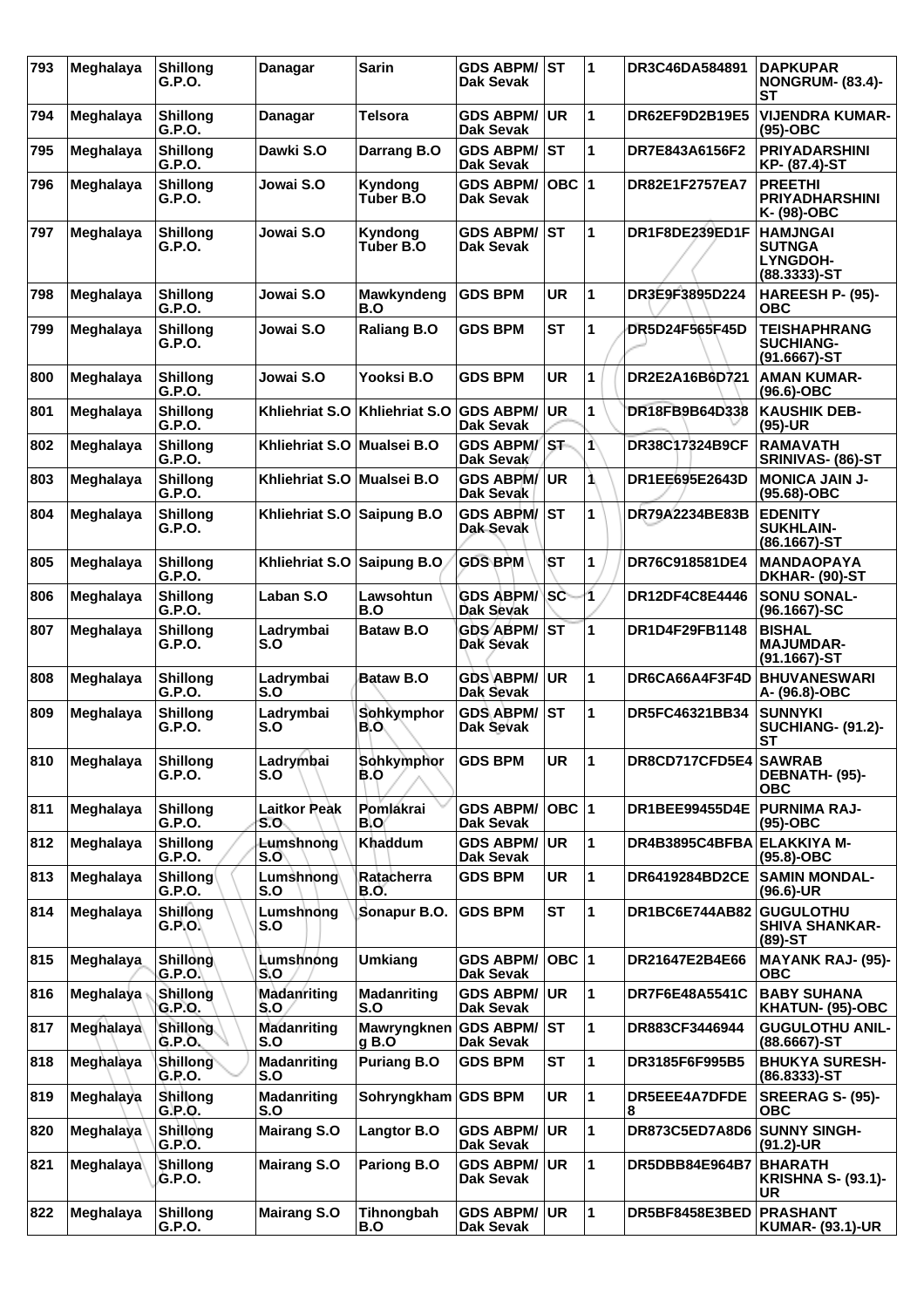| 823 | Meghalaya        | <b>Shillong</b><br>G.P.O. | <b>Mawkyrwat</b><br>S.O        | Laitnongrim<br>B.O                | <b>GDS ABPM/</b><br>Dak Sevak        | UR        | $\mathbf 1$             | <b>DR48CDE5585CF8</b> | <b>VIVEK KUMAR</b><br><b>CHOUDHURY- (95)-</b><br>UR                  |
|-----|------------------|---------------------------|--------------------------------|-----------------------------------|--------------------------------------|-----------|-------------------------|-----------------------|----------------------------------------------------------------------|
| 824 | Meghalaya        | <b>Shillong</b><br>G.P.O. | <b>Mawkyrwat</b><br>S.O        | Laitnongrim<br>B.O                | <b>GDS BPM</b>                       | <b>ST</b> | 1                       | DR2FE4A1811952        | <b>LAMBOKSHAPHRA</b><br><b>NG THABAH-</b><br>(90.3333)-ST            |
| 825 | Meghalaya        | <b>Shillong</b><br>G.P.O. | <b>Mawkyrwat</b><br>S.O        | Mawten B.O                        | <b>GDS ABPM/</b><br><b>Dak Sevak</b> | <b>UR</b> | 1                       | DR047D4E17874B        | <b>IRFANA KADER</b><br><b>NISHA A- (97)-UR</b>                       |
| 826 | Meghalaya        | <b>Shillong</b><br>G.P.O. | <b>Mawkyrwat</b><br>S.O        | Phlang<br>Kynshi B.O              | <b>GDS ABPM/</b><br>Dak Sevak        | <b>ST</b> | 1                       | DR28D3F1D1141C        | <b>KEVINSON</b><br><b>NONGSIANG-</b><br>$(89.5)$ -ST                 |
| 827 | Meghalaya        | <b>Shillong</b><br>G.P.O. | <b>Mawkyrwat</b><br>S.O        | Sngimawlein<br>B.O                | <b>GDS ABPM/</b><br>Dak Sevak        | <b>UR</b> | $\overline{2}$          | DR72C8C3AE8444        | <b>SATISH RAJA- (95)-</b><br>овс                                     |
| 828 | Meghalaya        | <b>Shillong</b><br>G.P.O. | <b>Mawkyrwat</b><br>S.O        | Sngimawlein<br>B.O                | <b>GDS ABPM/</b><br>Dak Sevak        | <b>UR</b> | $\overline{\mathbf{2}}$ | DR1428224A21A5        | <b>SANOAZ MANDAL-</b><br>$(91.8)$ -UR                                |
| 829 | Meghalaya        | <b>Shillong</b><br>G.P.O. | Mawphlang<br>S.O               | Mawngap B.O                       | <b>GDS BPM</b>                       | <b>UR</b> | 1                       | DR1971A69379A3        | <b>V R RAMNATH-</b><br>$(95)-OBC$                                    |
| 830 | Meghalaya        | <b>Shillong</b><br>G.P.O. | Mawphlang<br>S.O               | <b>Tyrsad B.O</b>                 | <b>GDS ABPM/</b><br>Dak Sevak        | <b>ST</b> | 1                       | DR766BE4457889        | <b>LIDIA KHONGLAM-</b><br>$(88)$ -ST                                 |
| 831 | Meghalaya        | <b>Shillong</b><br>G.P.O. | <b>Mawsynram</b><br>S.O        | <b>Mawhiang</b><br>B.O            | <b>GDS ABPM/</b><br><b>Dak Sevak</b> | <b>UR</b> | 1                       | DR4459422542F2        | <b>SHWETA SINGH</b><br>ANTAL- (95)-OBC                               |
| 832 | Meghalaya        | <b>Shillong</b><br>G.P.O. | <b>Mawsynram</b><br>S.O        | Ryngkubazar<br>B.O                | <b>GDS BPM</b>                       | <b>ST</b> | 1                       | DR4E7A2B4B4E69        | <b>AKASHA</b><br><b>GANESHAPPA</b><br>TIPPAKKANAVARA<br>- (94.08)-ST |
| 833 | Meghalaya        | <b>Shillong</b><br>G.P.O. | <b>Mawsynram</b><br>S.O        | <b>Tynger B.O</b>                 | <b>GDS ABPM/</b><br>Dak Sevak        | OBC       | $\overline{\mathbf{1}}$ | DR78AF298D9362        | AMBEDKAR- (95)-<br>ОВС                                               |
| 834 | Meghalaya        | <b>Shillong</b><br>G.P.O. | Nehu S.O                       | <b>Mawtawar</b><br>B.O            | <b>GDS BPM</b>                       | <b>ST</b> | 1                       | DR587D8F442A9D        | <b>PHIBANBIANGLAN</b><br><b>GIADBORNE-</b><br>$(92.6667)$ -ST        |
| 835 | Meghalaya        | <b>Shillong</b><br>G.P.O. | <b>Neigrihms</b><br>S.O        | Diengpasoh                        | <b>GDS ABPM/</b><br>Dak Sevak        | <b>ST</b> | 1                       | DR4934B464A4F4        | <b>PHYRNAILANG</b><br>WARJRI- (88)-ST                                |
| 836 | Meghalaya        | <b>Shillong</b><br>G.P.O. | Nonglyer S.O                   | Mylliem Syllai<br>U Lar B.O       | <b>GDS BPM</b>                       | UŘ        | 1                       | <b>DR6AA45998B9AC</b> | <b>ENAMUL KARIM</b><br>SIKDER- (96.3333)-<br>UR                      |
| 837 | Meghalaya        | <b>Shillong</b><br>G.P.O. | Nongmynson<br>$g S. \breve{O}$ | Nongmynson<br>g S.O               | <b>GDS ABPM/</b><br>Dak Sevak        | <b>ST</b> | 1                       | DR7F7E6C4FC44E        | <b>BAJANAI</b><br><b>MALNGIANG- (95)-</b><br><b>ST</b>               |
| 838 | Meghalaya        | <b>Shillong</b><br>G.P.O. | Nongpoh S.O                    | <b>Mawlong B.O</b>                | <b>GDS BPM</b>                       | <b>UR</b> | 1                       | DR3C749E6A4AD9        | <b>SASHRUTHA M-</b><br>$(98.6)$ -OBC                                 |
| 839 | Meghalaya        | <b>Shillong</b><br>G.P.O. | Nongpoh S.O                    | Umrang<br>Nongbah                 | <b>GDS ABPM/</b><br><b>Dak Sevak</b> | <b>ST</b> | 1                       | DR7BE26ABC9A2<br>6    | <b>DEVSOTH</b><br><b>ROOPSING- (84.5)-</b><br>SТ                     |
| 840 | Meghalaya        | <b>Shillong</b><br>G.P.O. | Nongstoin<br>S.O               | Byrki B.O                         | <b>GDS ABPM/</b><br>Dak Sevak        | <b>UR</b> | 1                       | DR61EF9C549BE3        | <b>SURAJ KUMAR</b><br><b>SINGH- (93.1)-OBC</b>                       |
| 841 | Meghalaya        | <b>Shillong</b><br>G.P.O. | Nongstoin<br>S.O               | Jaidoh B.O                        | <b>GDS ABPM/</b><br>Dak Sevak        | <b>UR</b> | 1                       | DR5C49B77E434C        | <b>ANIKET RAJ- (95)-</b><br>ОВС                                      |
| 842 | Meghalaya        | <b>Shillong</b><br>G.P.O. | Nongstoin<br>S.O               | Mawlieh B.O                       | <b>GDS ABPM/</b><br>Dak Sevak        | IST       | 1                       | DR0E77C6229644        | <b>KIRUTHIKA P-</b><br>(89.2)-ST                                     |
| 843 | Meghalaya        | Shillong<br>G.P.O.        | Nongstoin<br>S.O               | Nongthynnie<br>w B.O              | <b>GDS ABPM/</b><br><b>Dak Sevak</b> | <b>UR</b> | 1                       |                       | DR3EDAF88DE2E8 HOMROY ANKITA-<br>(95)-UR                             |
| 844 | Meghalaya        | Shillong<br>G.P.O.        | Nongstoin<br>S.O               | Thangpylleng<br>Pyndemkseh<br>B.O | <b>GDS ABPM/</b><br>Dak Sevak        | <b>ST</b> | 1                       | DR5319DB48D248        | <b>ACHIN</b><br><b>KHARMUDAI-</b><br>(87.6667)-ST                    |
| 845 | <b>Meghalaya</b> | <b>Shillong</b><br>G.P.O. | <b>Rynursia S.O</b>            | Nongjri B.O                       | <b>GDS ABPM/</b><br><b>Dak Sevak</b> | ST        | 1                       | DR2BF83F463361        | <b>JOHNY KURBAH-</b><br>(87.6667)-ST                                 |
| 846 | Meghalaya        | Shillong<br>G.P.O.        | Riangdo<br>Bazar               | <b>Mawthengkut</b>                | <b>GDS ABPM/</b><br>Dak Sevak        | <b>UR</b> | 1                       | DR8C21E53366E1        | <b>NIRANJANA NAIR</b><br>T- (94.05)-UR                               |
| 847 | Meghalaya        | <b>Shillong</b><br>G.P.O. | Riangdo<br>Bazar               | <b>Shallang</b>                   | <b>GDS ABPM/</b><br>Dak Sevak        | IST       | 1                       | DR3B74D78D6D47        | <b>BALARIHUN</b><br><b>LYNGDOH- (89.5)-</b><br>SТ                    |
| 848 | Meghalaya        | Shillong<br><b>G.P.O.</b> | Riangdo<br>Bazar               | <b>Shallang</b>                   | <b>GDS ABPM/</b><br>Dak Sevak        | UR        | $\mathbf 1$             | DR7632877DF859        | <b>BISHAL KASHYAP-</b><br>(95)-UR                                    |
| 849 | Meghalaya        | Shillong<br>G.R.O.        | Riangdo<br><b>Bazar</b>        | <b>Umsohpieng</b>                 | <b>GDS ABPM/</b><br>Dak Sevak        | <b>ST</b> | 1                       | DR64B43FED1F7A        | <b>PHILARISUK</b><br><b>LYNGDOH-</b><br>(87.8333)-ST                 |
| 850 | Meghalaya        | Shillong<br>G.P.O.        | Rynjah S.O                     | Rynjah S.O                        | <b>GDS ABPM/</b><br>Dak Sevak        | ST        | 1                       | <b>DR5D7837FEBD2F</b> | <b>DACHNGAIN</b><br><b>SHULLAI- (88.6667)-</b><br>SТ                 |
| 851 | Meghalaya        | <b>Shillong</b><br>G.P.O. | Smit S.O                       | <b>Mawkynrew</b><br>B.O           | <b>GDS ABPM/</b><br>Dak Sevak        | <b>ST</b> | 1                       | DR88DB722571D6        | <b>BANRIKYNTI</b><br><b>MYLLIEM- (89.3)-ST</b>                       |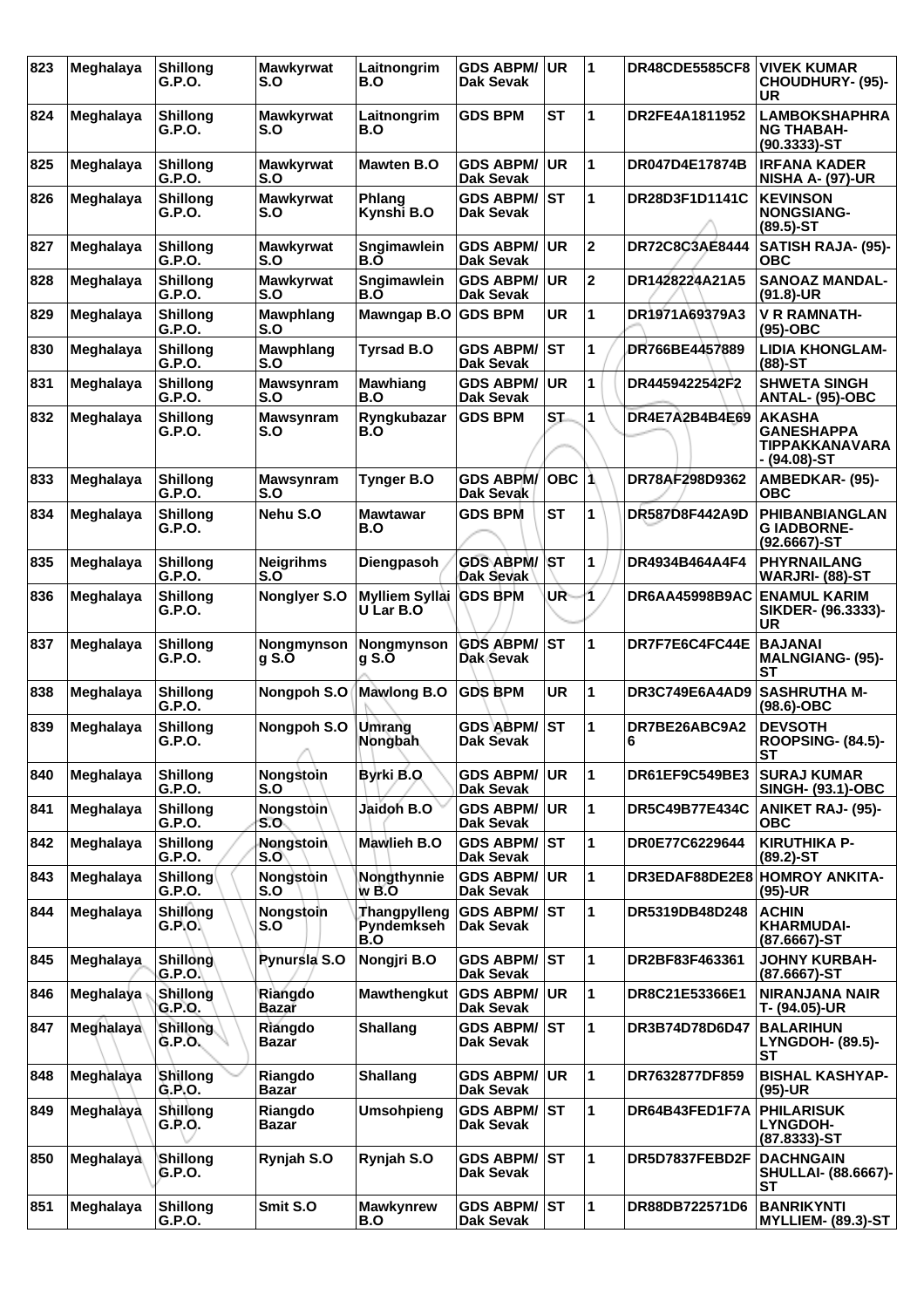| 852 | Meghalaya        | <b>Shillong</b><br>G.P.O. | Smit S.O                                   | Ryngibah B.O                    | <b>GDS BPM</b>                       | <b>SC</b> | 1 | DR6415F435C947        | <b>PREM BHUSHAN-</b><br>$(95)-SC$                                     |
|-----|------------------|---------------------------|--------------------------------------------|---------------------------------|--------------------------------------|-----------|---|-----------------------|-----------------------------------------------------------------------|
| 853 | Meghalaya        | <b>Shillong</b><br>G.P.O. | Sohiong S.O                                | Khliehlyngkh<br>οi              | <b>GDS ABPM/</b><br>Dak Sevak        | IST       | 1 | DR74433F419E46        | <b>JEFFRY</b><br><b>SANGRIANG-</b><br>(87.6667)-ST                    |
| 854 | Meghalaya        | <b>Shillong</b><br>G.P.O. | Sohiong S.O                                | <b>Krang</b>                    | <b>GDS BPM</b>                       | <b>ST</b> | 1 | DR5A939C98A858        | <b>AMIT NARZARY-</b><br>$(88.5)$ -ST                                  |
| 855 | Meghalaya        | <b>Shillong</b><br>G.P.O. | Sohiong S.O                                | <b>Mawpun</b>                   | <b>GDS ABPM/</b><br><b>Dak Sevak</b> | <b>SC</b> | 1 | DR6CB1DEC6894<br>D    | KOUSALYA O-<br>$(93.8) - SC$                                          |
| 856 | Meghalaya        | <b>Shillong</b><br>G.P.O. | Sohiong S.O                                | <b>Mawpun</b>                   | <b>GDS BPM</b>                       | <b>ST</b> | 1 | DR1A88CCD23AB<br>в    | <b>DIDARA</b><br>KHONGPDAH- (89)-<br><b>ST</b>                        |
| 857 | Meghalaya        | <b>Shillong</b><br>G.P.O. | Thadlaskein<br>S.O                         | Nongjngi B.O                    | <b>GDS BPM</b>                       | <b>ST</b> | 1 | DR27826F261B21        | <b>KATROTH DILIP</b><br>KUMAR- (91.8333)-<br>SТ                       |
| 858 | Meghalaya        | <b>Shillong</b><br>G.P.O. | <b>Thadlaskein</b><br>S.O                  | Saitsama B.O                    | <b>GDS ABPM/</b><br>Dak Sevak        | <b>UR</b> | 1 | DR3742BE7C38C4        | <b>AKSHAY P K- (95)-</b><br>SC                                        |
| 859 | Meghalaya        | <b>Shillong</b><br>G.P.O. | <b>Umsaw S.O</b>                           | <b>Umsaw S.O</b>                | <b>GDS ABPM/</b><br>Dak Sevak        | lst       | 1 | DR393FB3A4DBF<br>в    | <b>OLIVIA</b><br><b>MEDARIBHA</b><br>RYNTATHIANG-<br>$(89.8333) - ST$ |
| 860 | Meghalaya        | <b>Shillong</b><br>G.P.O. | <b>Umsning S.O</b>                         | Mawhati B.O                     | <b>GDS ABPM/</b><br>Dak Sevak        | IST       | 1 | DR88192E43DC1F        | <b>MEBALAAI</b><br>SYIEMIONG- (89)-<br>SТ                             |
| 861 | Meghalaya        | <b>Shillong</b><br>G.P.O. | <b>Umsning S.O</b>                         | <b>Umsohlait</b><br>B.O         | <b>GDS ABPM/</b><br>Dak Sevak        | ∣∕SΤ      | 1 | DR0CF5EC7EBD7<br>8    | <b>BADAPSHISHA</b><br><b>NONGBRI- (85.5)-ST</b>                       |
| 862 | Meghalaya        | <b>Shillong</b><br>G.P.O. | <b>Umsning S.O</b>                         | <b>Umsohlait</b><br>B.O         | <b>GDS BPM</b>                       | UR        | 1 | DR586864E4FA79        | <b>SAFIUL ISLAM-</b><br>$(97.8)$ -UR                                  |
| 863 | Meghalaya        | <b>Shillong</b><br>G.P.O. | <b>Upper</b><br>Shillong S.O               | Diengiei B.O                    | <b>GDS ABPM/</b><br><b>Dak Sevak</b> | <b>UR</b> | 1 | DR621224C24A15        | <b>SHWETA</b><br><b>CHAUHAN- (95)-UR</b>                              |
| 864 | Meghalaya        | Tura H.O                  | Ampati S.O                                 | <b>Bandelkona</b><br>B.O        | <b>GDS ABPM/</b><br>Dak Sevak        | \ST       | 1 | DR8255497E3B88        | <b>GUGULOTH</b><br><b>SANDHYA-</b><br>$(91.8333) - ST$                |
| 865 | Meghalaya        | Tura H.O                  | Araimile S.O                               | <b>Araimile S.O</b>             | <b>GDS ABPM/</b><br>Dak Sevak        | IUR.      | V | DR51C442F27173        | <b>SOFIUL AHMED-</b><br>$(96.2)$ -UR                                  |
| 866 | Meghalaya        | Tura H.O                  | <b>Barengapara</b><br>S.O                  | Chandabhui<br>B.O               | <b>GDS BPM</b>                       | <b>UR</b> | 1 | DR81B845864B73        | <b>CHUNCHUN</b><br><b>KUMAR- (96.4)-OBC</b>                           |
| 867 | Meghalaya        | Tura H.O                  | <b>Barengapara</b><br>S.O                  | Chengapara<br>B.O               | <b>GDS ABPM/</b><br>Dak Sevak        | <b>UR</b> | 1 | DR5854689723F6        | <b>KALAIVANI S-</b><br>$(96.2) - OBC$                                 |
| 868 | <b>Meghalaya</b> | Tura H.O                  | <b>Barengapara</b><br>S.O                  | Ganchudari<br>B.O               | <b>GDS ABPM/</b><br>Dak Sevak        | OBC  1    |   | DR7A256AFA128E        | <b>PRASHANT</b><br><b>KUMAR- (95)-OBC</b>                             |
| 869 | Meghalaya        | Tura H.O                  | Barengapara<br>S.O                         | Ganchudari<br>B.O               | <b>GDS ABPM/ UR</b><br>Dak Sevak     |           | 1 | DR16FC739B79D3        | <b>VIJAYKUMAR</b><br><b>SHRISHAIL</b><br>SALAGAR- (96)-<br><b>OBC</b> |
| 870 | Meghalaya        | Tura H.O                  | <b>Barengapara</b><br>S.O                  | Joshipara<br>B.O                | <b>GDS ABPM/</b><br>Dak Sevak        | UR.       | 1 | DR52474D56864A        | <b>HARIHARAN C-</b><br>$(95.2)$ -UR                                   |
| 871 | Meghalaya        | Tura H.O                  | <b>Barengapara</b><br>S.O                  | Mibonpara                       | <b>GDS BPM</b>                       | <b>ST</b> | 1 | DR09FEB14FAC98        | <b>SATHUPATI</b><br><b>SREENIVASULU-</b><br>$(83.8333) - ST$          |
| 872 | Meghalaya        | Tura H.O                  | <b>Barengapara</b><br>S.O                  | Sibbari B.O                     | <b>GDS BPM</b>                       | <b>ST</b> | 1 | DR6EE5FC249D44        | <b>PRAVEEN SINGH</b><br><b>KHARWAR- (86.4)-</b><br>SТ                 |
| 873 | Meghalaya        | Tura H.O                  | Barengapara<br>S.O                         | Silkhigiri B.O                  | <b>GDS BPM</b>                       | <b>UR</b> | 1 | DR66777533A74E        | <b>ANIL KUMAR- (95)-</b><br><b>OBC</b>                                |
| 874 | Meghalaya        | Tura H.O∖                 | Dadenggre<br>S.O                           | Dadenggre<br>S.O                | <b>GDS ABPM/ ST</b><br>Dak Sevak     |           | 1 | DR2114E94B8DA5        | <b>MANDIP DEURY-</b><br>$(87.4)$ -ST                                  |
| 875 | Meghalaya        | Tura H.O                  | <b>Fulbari S.O</b><br>(West Garo<br>Hills) | <b>Bhaitbari B.O</b>            | <b>GDS ABPM/</b><br>Dak Sevak        | <b>UR</b> | 1 | DR543E2D78D4A3        | <b>JULIFA BEGUM-</b><br>$(97.8)$ -UR                                  |
| 876 | Meghalaya        | Tura H.O                  | <b>Fulbari S.O</b><br>(West Garo<br>Hills) | <b>Bhaitbari B.O</b>            | <b>GDS BPM</b>                       | <b>UR</b> | 1 | DR1CA4F4A4BF7<br>D    | <b>ARUN C- (96.8)-</b><br>ОВС                                         |
| 877 | Meghalaya        | Tura H.O                  | <b>Fulbari S.O</b><br>(West Garo<br>Hills) | <b>Rongmatchok</b><br>giri B.O  | <b>GDS ABPM/</b><br>Dak Sevak        | OBC  1    |   | <b>DR6C67EF41D924</b> | <b>SUSHIL KUMAR-</b><br>$(95)-OBC$                                    |
| 878 | Meghalaya        | Tura H.O                  | <b>Fulbari S.O</b><br>(West Garo<br>Hills) | Rongmatchok GDS BPM<br>giri B.O |                                      | <b>ST</b> | 1 | <b>DR5BCC71654C3A</b> | <b>PDIANGSUK</b><br><b>KHONGLAH-</b><br>(85.3333)-ST                  |
| 879 | Meghalaya        | Tura H.O                  | Garobadha<br>S.O                           | Damalgiri B.O                   | <b>GDS ABPM/</b><br><b>Dak Sevak</b> | UR.       | 1 | DR681344C43A38        | <b>ANUSHA S N-</b><br>(95.52)-OBC                                     |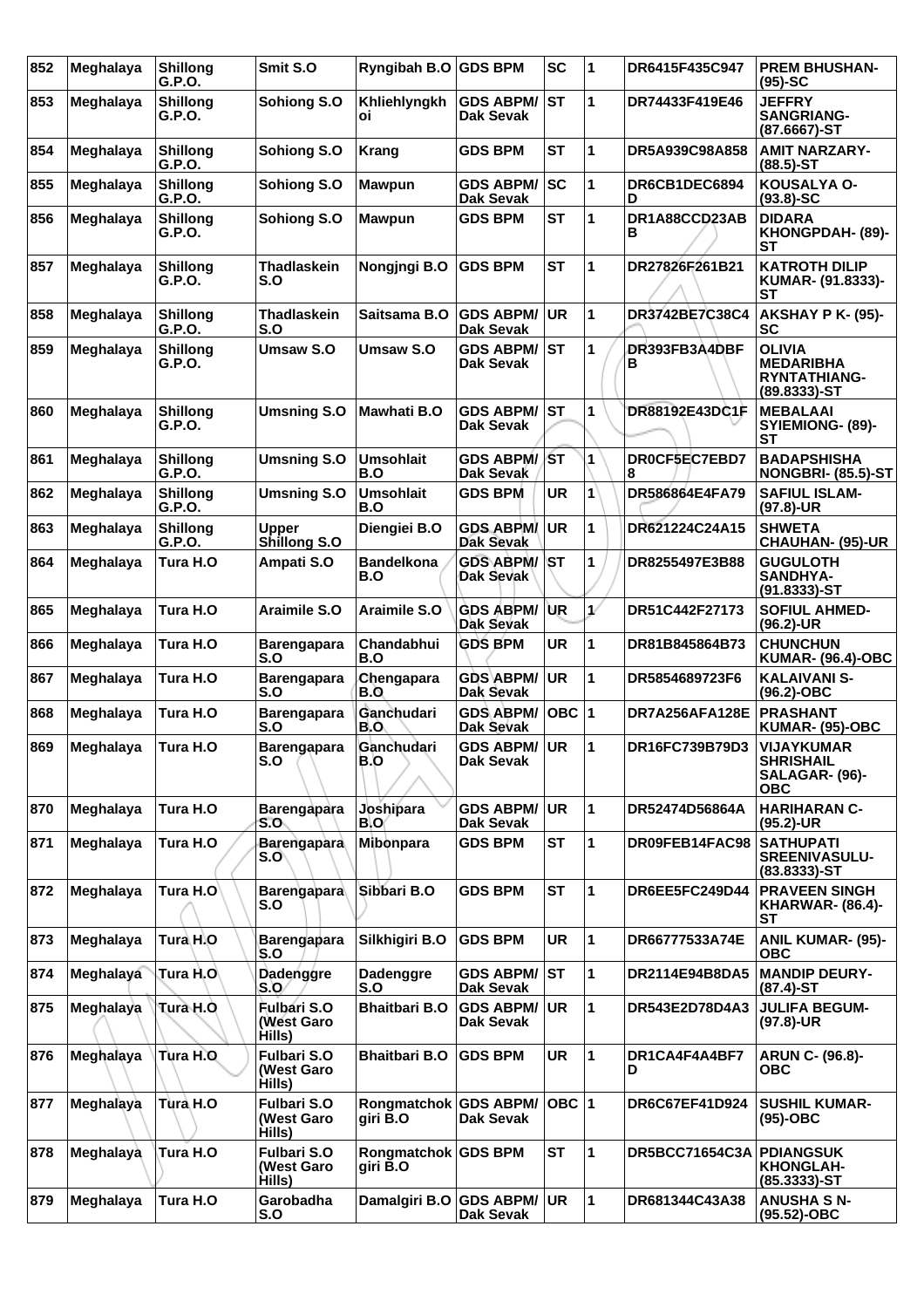| 880 | Meghalaya        | Tura H.O | Garobadha<br>S.O                          | Haldibari B.O              | <b>GDS ABPM/</b><br><b>Dak Sevak</b> | <b>UR</b> | 1 | DR8E2371584D62            | SOURAV DEY- (95)-<br>ОВС                                             |
|-----|------------------|----------|-------------------------------------------|----------------------------|--------------------------------------|-----------|---|---------------------------|----------------------------------------------------------------------|
| 881 | Meghalaya        | Tura H.O | Garobadha<br>S.O                          | Kalchengapar<br>a B.O      | <b>GDS ABPM/</b><br>Dak Sevak        | <b>UR</b> | 1 | DR39EDD44B96D<br>в        | <b>ANEENA M S- (95)-</b><br>ОВС                                      |
| 882 | Meghalaya        | Tura H.O | Garobadha<br>S.O                          | <b>Melliam B.O</b>         | <b>GDS BPM</b>                       | UR        | 1 | DR41675E2452F3            | <b>SUSMETA DEY-</b><br>$(95)-OBC$                                    |
| 883 | Meghalaya        | Tura H.O | Garobadha<br>S.O                          | Mukhdangra<br>B.O          | <b>GDS BPM</b>                       | <b>ST</b> | 1 | DR233FF7FB6273            | <b>NILAYKUMAR</b><br>VIJAYBHAI<br><b>CHAUDHARI-</b><br>$(87.2) - ST$ |
| 884 | <b>Meghalaya</b> | Tura H.O | Garobadha<br>S.O                          | Selsella B.O               | <b>GDS BPM</b>                       | UR        | 1 | DR0CFA6A28FFE6            | <b>VINAY KUMAR-</b><br>(95)-OBC                                      |
| 885 | Meghalaya        | Tura H.O | Lower<br>Chandmari<br>S.O                 | Jingjal B.O                | <b>GDS BPM</b>                       | UR        | 1 | DR4C34F4619E63            | <b>MADHUMITHA S-</b><br>(96)-SC                                      |
| 886 | Meghalaya        | Tura H.O | Mahendragan<br>j S.O (West<br>Garo Hills) | Chapahati<br>B.O           | <b>GDS BPM</b>                       | <b>ST</b> | 1 | DR1517412E9D4A            | <b>ANKIT MEENA-</b><br>$(95)-ST$                                     |
| 887 | Meghalaya        | Tura H.O | Mahendragan<br>j S.O (West<br>Garo Hills) | Nogorpara<br>B.O           | <b>GDS ABPM/</b><br><b>Dak Sevak</b> | <b>ST</b> | 1 | <b>DR8A4DCCFD97E</b><br>3 | <b>SAMIRON</b><br>HAJONG- (87.8333)-<br>SТ                           |
| 888 | Meghalaya        | Tura H.O | Mahendragan<br>i S.O (West<br>Garo Hills) | <b>Nogorpara</b><br>B.O    | <b>GDS BPM</b>                       | UR        | 1 | DR0A3F25284165            | <b>SIMI SARKAR-</b><br>$(96.2)$ -UR                                  |
| 889 | <b>Meghalaya</b> | Tura H.O | Rongjeng S.O                              | <b>Gairong B.O</b>         | <b>GDS BPM</b>                       | ŪR        | 1 | DR248CE84916B5            | <b>MOMINUR ISLAM</b><br><b>SARKAR- (95.4)-UR</b>                     |
| 890 | Meghalaya        | Tura H.O | Rongjeng S.O                              | Ronga Agal<br>B.O          | <b>GDS ABPM/</b><br>Dak Sevak        | OBC $ 1 $ |   | DR241F44F55676            | <b>VALLIESWARI B-</b><br>(97.4)-OBC                                  |
| 891 | Meghalaya        | Tura H.O | Rongjeng S.O                              | Rongchek<br>Akhong B.O     | <b>GDS BPM</b>                       | <b>ST</b> | 1 | <b>DR38DEF18D2F44</b>     | <b>BANOTH MOHAN-</b><br>(85.5)-ST                                    |
| 892 | Meghalaya        | Tura H.O | Rongra S.O                                | <b>Mahesh</b><br>Khola B.O | <b>GDS ABPM/</b><br>Dak Sevak        | <b>UR</b> | 1 | <b>DR74DA767EB166</b>     | <b>AKHIL RAJ- (95)-UR</b>                                            |
| 893 | Meghalaya        | Tura H.O | Tikrikilla S.O                            | <b>Bolangitak</b><br>B.O   | <b>GDS ABPM/</b><br>Dak Sevak        | UŘ        | 1 | DR3477AC44DA79            | <b>GEETHU P K- (95)-</b><br>UR                                       |
| 894 | Meghalaya        | Tura H.O | Tikrikilla S.O                            | Halloidanga<br>B.O         | <b>GDS BPM</b>                       | UR        | 1 | DR114F45C3488B            | <b>JIARUL ISLAM-</b><br>(95.8)-UR                                    |
| 895 | Meghalaya        | Tura H.O | Tikrikilla S.O                            | Jengrapara<br>B.O          | <b>GDS BPM</b>                       | ST        | 1 | DR063CB1D8EA9E            | <b>ANAMA DEEPA-</b><br>(88.6667)-ST                                  |
| 896 | Meghalaya        | Tura H.O | Tikrikilla S.O                            | Raksamgiri<br>B.O          | <b>GDS BPM</b>                       | <b>ST</b> | 1 | DR57866B2D2B5B            | <b>ANANYA RABHA-</b><br>(87.4)-ST                                    |
| 897 | Meghalaya        | Tura H.O | Tikrikilla S.O                            | Tikrikilla S.O             | <b>GDS ABPM/</b><br><b>Dak Sevak</b> | OBC $ 1$  |   | DR4934945996D5            | <b>PAWAN KUMAR-</b><br>$(96)-OBC$                                    |
| 898 | Meghalaya        | Tura H.O | Williamnagar<br>S.O                       | Dawagre                    | <b>GDS BPM</b>                       | ST        | 1 | DR01872BB32181            | <b>S DEVENDER-</b><br>$(92.6667)$ -ST                                |
| 899 | Meghalaya        | Tura H.O | Williamhagar<br>S.O                       | rongrong                   | <b>GDS BPM</b>                       | UR        | 1 | DR6B442A8A6B1F            | <b>KUNDAN KUMAR-</b><br>(95)-UR                                      |
| 900 | Meghalaya        | Tura H.O | Williamnagar<br>S.O                       | Rongsakgiri<br>B.O         | <b>GDS BPM</b>                       | UR        | 1 | DR8FA1243F9285            | <b>KHAIRUL ISLAM-</b><br>(96.8)-UR                                   |

| Post details for which results withheld |  |  |  |
|-----------------------------------------|--|--|--|
|-----------------------------------------|--|--|--|

| <b>S.No</b> | <b>Division</b> | <b>HO Name</b>                 | <b>SO Name</b> | <b>BO Name</b>             | <b>Post Name</b> | <b>Categ</b><br>ory | No of<br><b>Posts</b> | Remarks                                                         |
|-------------|-----------------|--------------------------------|----------------|----------------------------|------------------|---------------------|-----------------------|-----------------------------------------------------------------|
| 11          | <b>Manipur</b>  | $\lfloor$ Imphal H.O $\rfloor$ | Kalapahar S.O  | Kheijang B.O               | <b>GDS BPM</b>   | <b>SC</b>           |                       | <b>Results withheld as per</b><br>competent authority<br>orders |
| 12          | Manipur         | Imphal H.O                     | Mao S.O        | Phunanamei B.O GDS BPM     |                  | <b>SC</b>           |                       | <b>Results withheld as per</b><br>competent authority<br>orders |
| 3           | ∣Maniṗur∖       | ∣lmphal H.O                    | Maram S.O      | Ngarikhullen<br>B.O        | <b>GDS BPM</b>   | <b>OBC</b>          |                       | <b>Results withheld as per</b><br>competent authority<br>orders |
| 4           | Manipur         | Imphal H.O                     | Nambol S.O     | <b>Bungte Chiru</b><br>B.O | <b>GDS BPM</b>   | <b>SC</b>           |                       | <b>Results withheld as per</b><br>competent authority<br>orders |
| 5           | Manipur         | Imphal H.O                     | Nambol S.O.    | Manamayang<br>B.O          | <b>GDS BPM</b>   | <b>SC</b>           |                       | <b>Results withheld as per</b><br>competent authority<br>orders |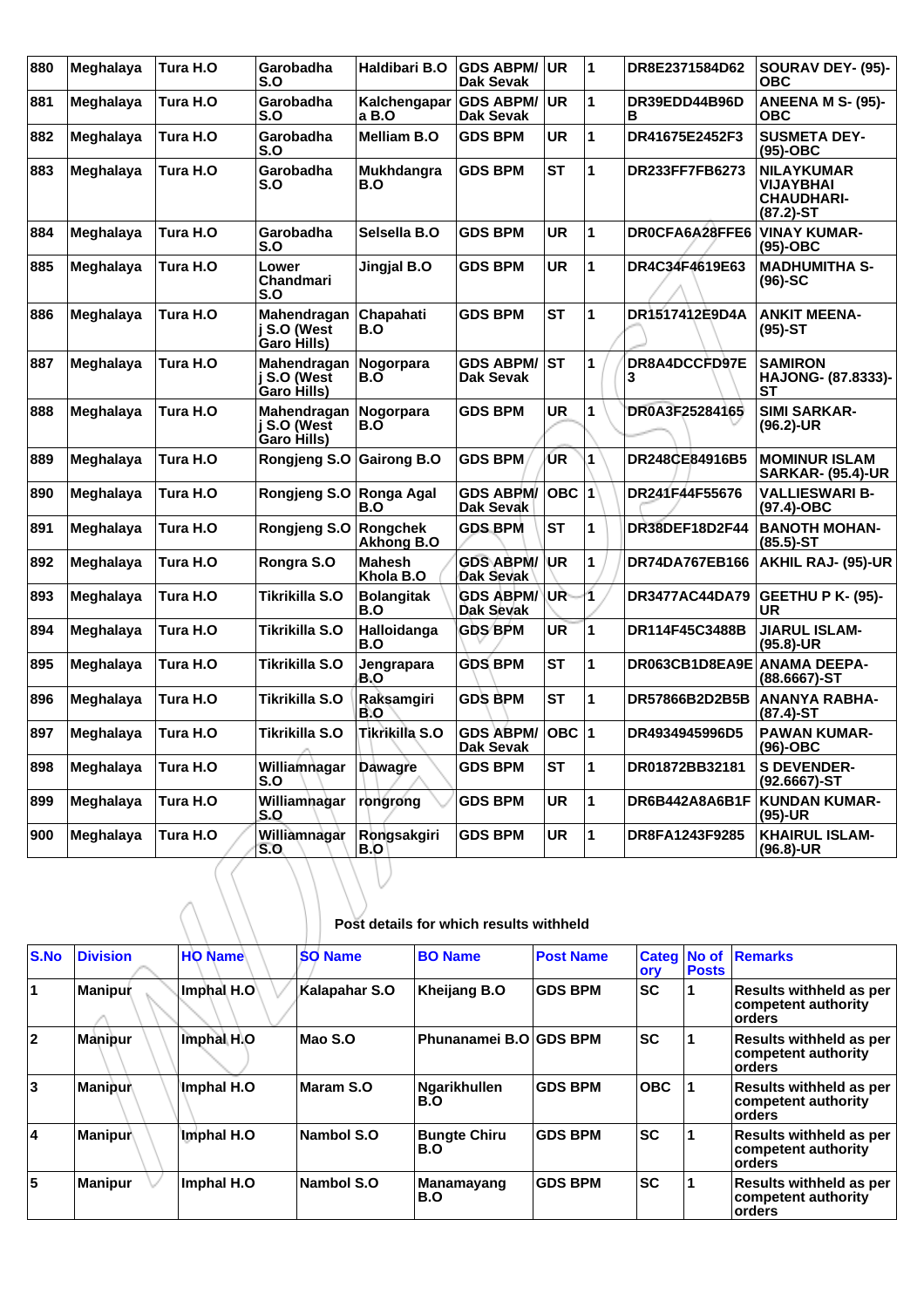| 6              | <b>Manipur</b> | Imphal H.O        | Pallel S.O               | Leibi B.O                 | <b>GDS BPM</b>                       | <b>SC</b>  | 1           | Results withheld as per<br>competent authority<br>orders        |
|----------------|----------------|-------------------|--------------------------|---------------------------|--------------------------------------|------------|-------------|-----------------------------------------------------------------|
| $\overline{7}$ | <b>Manipur</b> | Imphal H.O        | Saikot S.O               | Tuitengphai B.O           | <b>GDS BPM</b>                       | <b>SC</b>  | 1           | <b>Results withheld as per</b><br>competent authority<br>orders |
| 8              | <b>Manipur</b> | Imphal H.O        | Saikul S.O               | Galam B.O                 | <b>GDS BPM</b>                       | <b>OBC</b> | 1           | <b>Results withheld as per</b><br>competent authority<br>orders |
| Ι9             | <b>Manipur</b> | Imphal H.O        | Saikul S.O               | Ichaigojang B.O           | <b>GDS BPM</b>                       | <b>OBC</b> | 1           | Results withheld as per<br>competent authority<br>orders        |
| 10             | <b>Manipur</b> | Imphal H.O        | Somdal S.O               | Huime B.O                 | <b>GDS BPM</b>                       | <b>OBC</b> | 1           | Results withheld as per<br>competent authority<br>orders        |
| 11             | <b>Manipur</b> | Imphal H.O        | Somdal S.O               | Thiwa B.O                 | <b>GDS BPM</b>                       | <b>OBC</b> | ١           | Results withheld as per<br>competent authority<br>orders        |
| 12             | <b>Manipur</b> | Imphal H.O        | Tamei S.O                | Kadi B.O                  | <b>GDS BPM</b>                       | <b>OBC</b> | 1           | Results withheld as per<br>competent authority<br>orders        |
| 13             | <b>Manipur</b> | Imphal H.O        | Tamenglong S.O Akhui B.O |                           | <b>GDS BPM</b>                       | <b>OBC</b> | 1           | <b>Results withheld as per</b><br>competent authority<br>orders |
| 14             | <b>Manipur</b> | Imphal H.O        | Tamenglong S.O           | <b>Bhalok B.O</b>         | <b>GDS BPM</b>                       | <b>OBC</b> |             | Results withheld as per<br>competent authority<br>orders        |
| 15             | <b>Manipur</b> | Imphal H.O        | <b>Tamenglong S.O</b>    | Tamenglong<br>Khunjao B.O | <b>GDS BPM</b>                       | <b>OBC</b> | 1           | Results withheld as per<br>competent authority<br>orders        |
| 16             | <b>Manipur</b> | Imphal H.O        | <b>Ukhrul S.O</b>        | Sirarakhong B.O GDS BPM   |                                      | <b>SC</b>  | 1           | Results withheld as per<br>competent authority<br>orders        |
| 17             | <b>Mizoram</b> | Aizawl H.O        | Champhai S.O             | Lungphunlian<br>B.O       | <b>GDS ABPM/</b><br>Dak Sevak        | <b>ST</b>  | 1           | Results withheld as per<br>competent authority<br>orders        |
| 18             | <b>Mizoram</b> | <b>Aizawl H.O</b> | <b>Chawngte S.O</b>      | Ajasora B.O               | <b>GDS ABPM/</b><br><b>Dak Sevak</b> | <b>OBC</b> | 1           | Results withheld as per<br>competent authority<br>orders        |
| 19             | <b>Mizoram</b> | Aizawl H.O        | Chawngte S.O             | Jarulsury∖B.O             | <b>GDS ABPM/</b><br><b>Dak Sevak</b> | <b>UR</b>  | $\mathbf 2$ | Results withheld as per<br>competent authority<br>orders        |
| 20             | <b>Mizoram</b> | <b>Aizawl H.O</b> | Chawngte S.O.            | <b>Udaisury B.O</b>       | <b>GDS BPM</b>                       | <b>OBC</b> | 1           | <b>Results withheld due to</b><br>administrative reasons        |
| 21             | <b>Mizoram</b> | Aizawl H.O        | Chawngte S.O.            | Udalthana B.O             | <b>GDS ABPM/</b><br>Dak Sevak        | <b>OBC</b> | 1           | <b>Results withheld due to</b><br>administrative reasons        |
| 22             | <b>Mizoram</b> | Aizawl H.O        | Kawrthah S.O             | Lusaicherra B.O           | <b>GDS ABPM/</b><br>Dak Sevak        | <b>UR</b>  | 1           | Results withheld as per<br>competent authority<br>orders        |
| 23             | <b>Mizoram</b> | Aizawl H.O        | Kolasib <sub>S.O</sub>   | Thingdawl B.O             | <b>GDS BPM</b>                       | <b>ST</b>  | 1           | Results withheld as per<br>competent authority<br>orders        |
| 24             | <b>Mizoram</b> | Aizawl H.O        | Lunglei S.O              | Lungsen B.O               | <b>GDS ABPM/</b><br>Dak Sevak        | <b>ST</b>  | 1           | Results withheld as per<br>competent authority<br>orders        |
| 25             | <b>Mizoram</b> | Aizawl H.O        | Lunglei S.O              | Lungsen B.O               | <b>GDS BPM</b>                       | <b>UR</b>  | 1           | Results withheld as per<br>competent authority<br>orders        |
| 26             | <b>Mizoram</b> | Aizawl H.O        | <b>Phaileng S.O</b>      | Phuldungsei<br>B.O        | <b>GDS BPM</b>                       | <b>OBC</b> | 1           | <b>Results withheld due to</b><br>administrative reasons        |
| 27             | Mizoram        | Aizawl H.O        | Phaileng S.O             | <b>Silsury B.O</b>        | <b>GDS BPM</b>                       | <b>OBC</b> | 1           | <b>Results withheld due to</b><br>administrative reasons        |
| 28             | <b>Mizoram</b> | Aizawl H.O        | Saiha S.O                | Chakhang B.O              | <b>GDS ABPM/</b><br>Dak Sevak        | <b>UR</b>  | 5           | Results withheld as per<br>competent authority<br>orders        |
| 29             | Mizoram        | Aizawl H.O        | Saiha S.O                | Chapui B.O                | GDS ABPM/<br><b>Dak Sevak</b>        | <b>ST</b>  | 1           | Results withheld as per<br>competent authority<br>orders        |
| 30             | <b>Mizoram</b> | <b>Aizawl H.O</b> | Saiha S.O                | Saiha S.O                 | <b>GDS ABPM/</b><br><b>Dak Sevak</b> | <b>ST</b>  | 1           | Results withheld as per<br>competent authority<br>orders        |
| 31             | <b>Mizoram</b> | Aizawl H.O        | Saiha S.O                | <b>Tuipuiferry B.O</b>    | <b>GDS ABPM/</b><br>Dak Sevak        | <b>OBC</b> | 1           | <b>Results withheld due to</b><br>administrative reasons        |